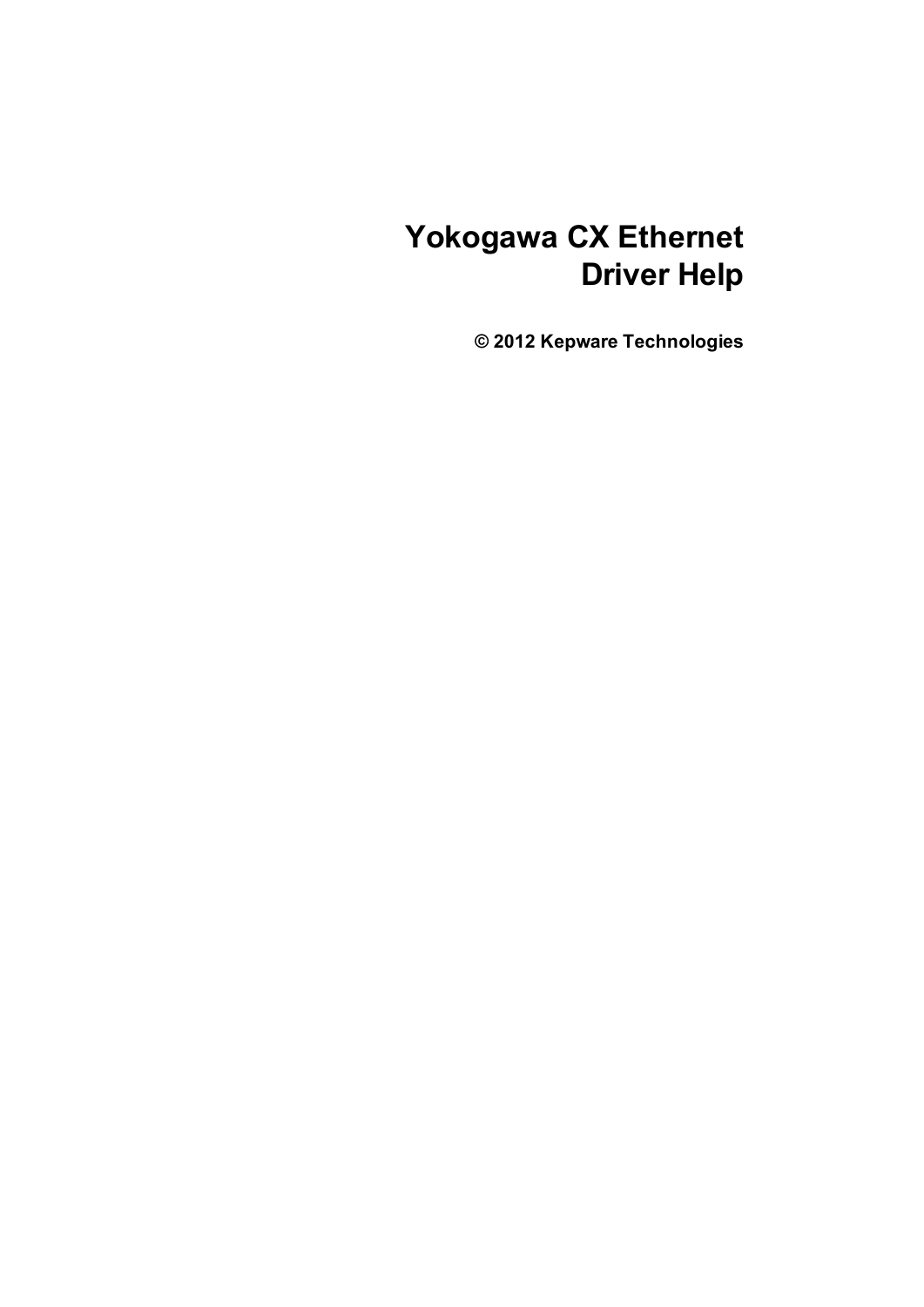# <span id="page-1-0"></span>**Table of Contents**

| Device ' <device name="">' login not accepted. Choose username of 'admin' or 'user' 56</device>                     |  |
|---------------------------------------------------------------------------------------------------------------------|--|
|                                                                                                                     |  |
|                                                                                                                     |  |
| Write allowed for admin level only (Device ' <device name="">', Tag '<address>')56</address></device>               |  |
| Write allowed for devices with math option only (Device ' <device name="">', Tag '<address>') 56</address></device> |  |
|                                                                                                                     |  |
|                                                                                                                     |  |
| Winsock V1.1 or higher must be installed to use the Yokogawa CX Ethernet device driver 57                           |  |
|                                                                                                                     |  |
|                                                                                                                     |  |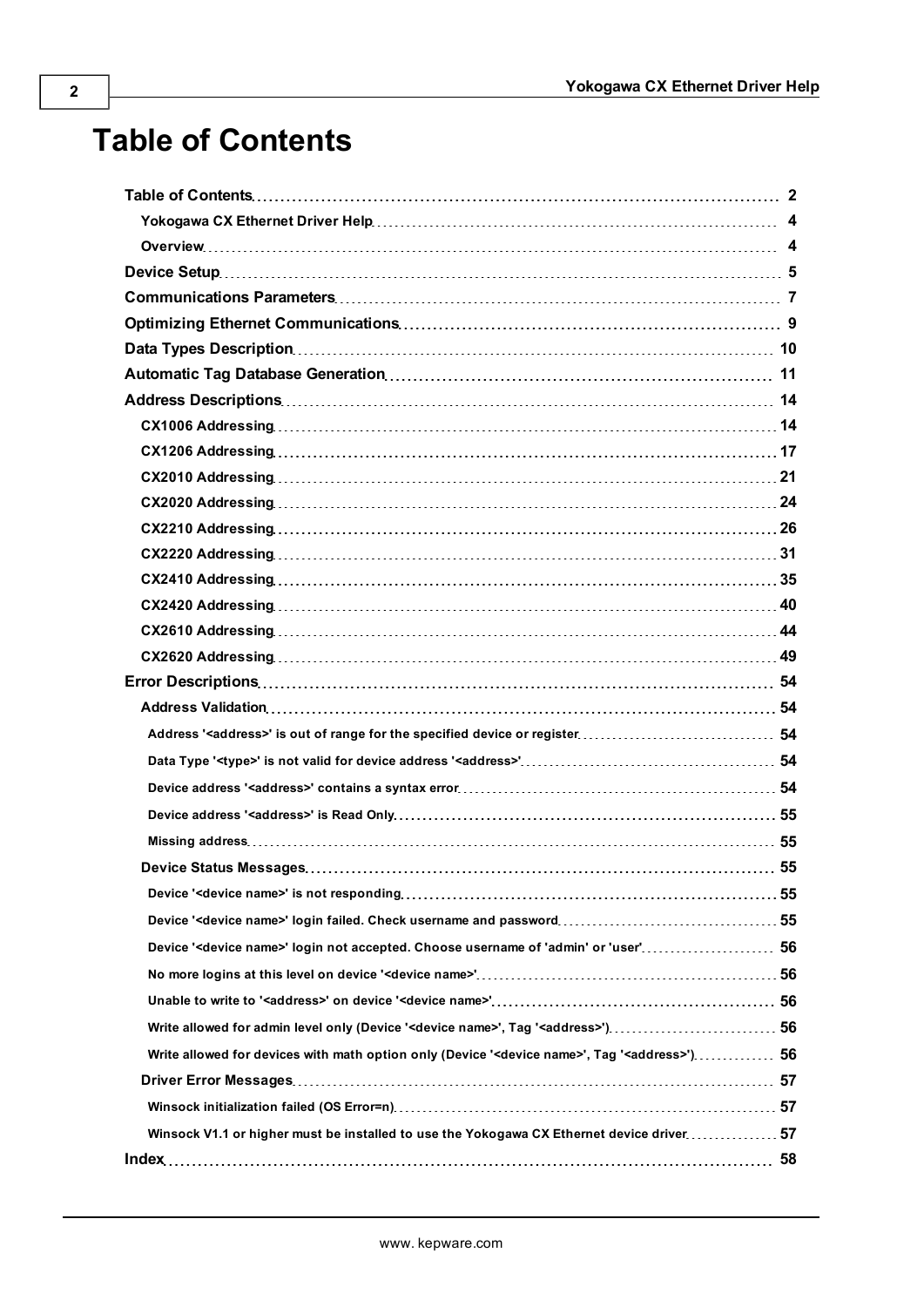# <span id="page-2-0"></span>**Yokogawa CX Ethernet Driver Help**

Help version 1.021

#### **CONTENTS**

**[Overview](#page-2-1)** What is the Yokogawa CX Ethernet Driver?

**[Device](#page-3-0) [Setup](#page-3-0)** How do I configure a device for use with this driver?

**[Optimizing](#page-7-0) [Your](#page-7-0) [Ethernet](#page-7-0) [Communications](#page-7-0)** How do I get the best performance from the Yokogawa CX Ethernet Driver?

**[Data](#page-8-0) [Types](#page-8-0) [Description](#page-8-0)** What data types does this driver support?

**[Automatic](#page-9-0) [Tag](#page-9-0) [Database](#page-9-0) [Generation](#page-9-0)** How can I easily configure tags for the Yokogawa CX Ethernet Driver?

# **[Address](#page-12-0) [Descriptions](#page-12-0)**

How do I address a data location on a Yokogawa CX device?

#### **[Error](#page-52-0) [Descriptions](#page-52-0)**

<span id="page-2-1"></span>What error messages does the Yokogawa CX Ethernet Driver produce?

#### **Overview**

The Yokogawa CX Ethernet Driver provides an easy and reliable way to connect Yokogawa CX Ethernet devices to OPC Client applications, including HMI, SCADA, Historian, MES, ERP and countless custom applications. It is intended for use with Yokogawa Data Acquisition and Data Recorder devices that support Ethernet TCP communications.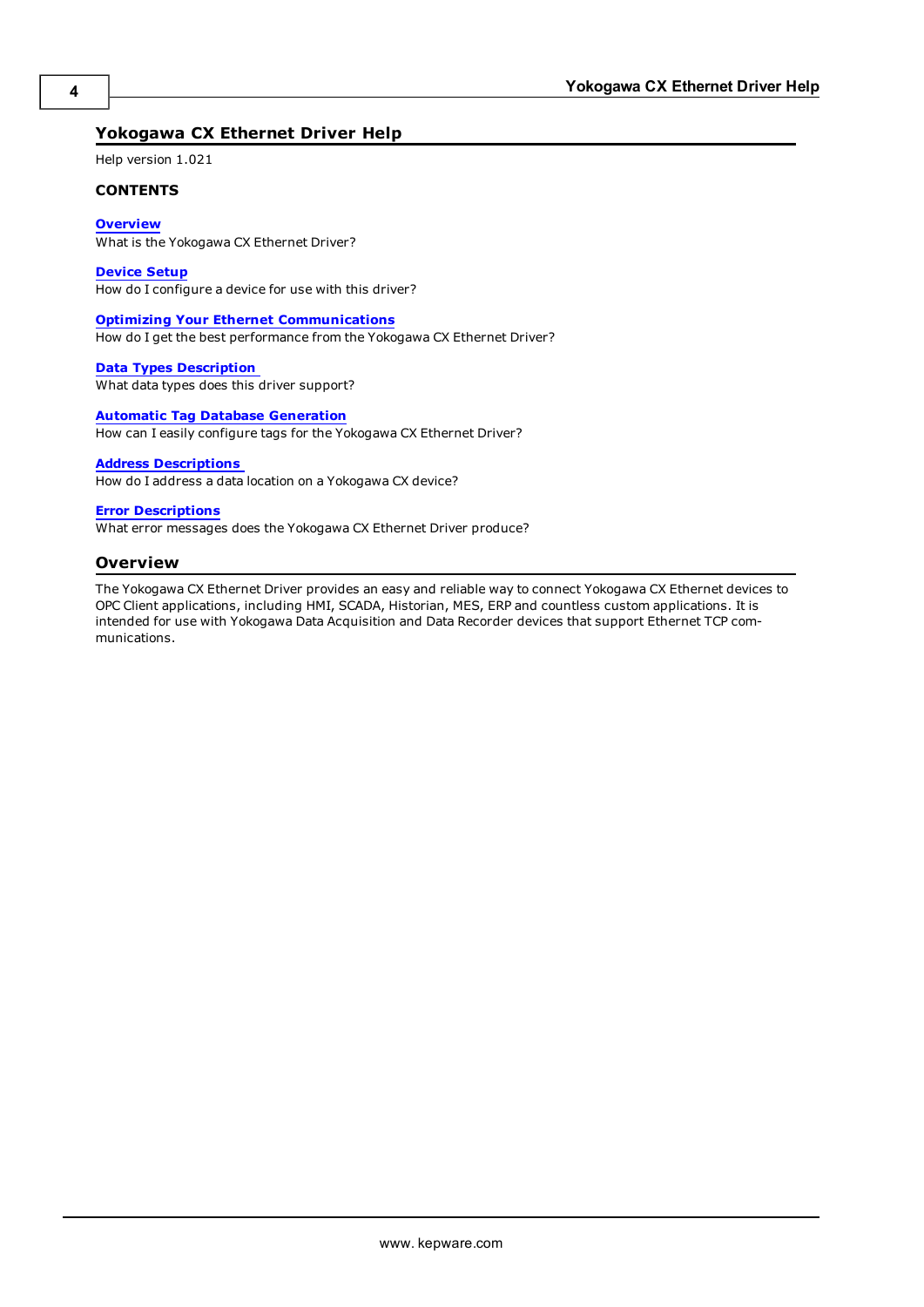# <span id="page-3-0"></span>**Device Setup**

#### **Supported Devices**

CX1006 CX2410 CX1206 CX2420 CX2010 CX2610 CX2020 CX2620 CX2210 CX2220

#### **Connection Timeout**

This parameter specifies the time that the driver will wait for a connection to be made with a device. Depending on network load, the connect time may vary with each connection attempt. The valid range is 1 to 30 seconds. The default setting is 3 seconds.

#### **Request Timeout**

This parameter specifies the amount of time that the driver will wait for a response from the device before giving up and going on to the next request. Long timeouts will only affect performance if a device is not responding. The valid range is 100 to 30000 milliseconds. The default setting is 1000 milliseconds.

#### **Retry Attempts**

This parameter specifies the number of times that the driver will retry a message before giving up and going on to the next message. The valid range is 1 to 10. The default setting is 3 retries.

**Note:** For more information on timeouts and retries, refer to the OPC server's help file.

#### **Device ID**

Yokogawa devices are networked using standard IP addressing. In general, the Device ID has the following format: *YYY.YYY.YYY.YYY*, where *YYY* designates the device IP address. Each *YYY* byte should be in the range of 0 to 255.

#### **Device Settings**

The CX unit should be configured with the Keep Alive function enabled. This allows the CX unit to drop the connection if there are no responses to periodic test packets at the TCP level. The function is set in the Communication (Control –Login Time out-) dialog in Setup Mode.

**Note:** For more information, refer to the Yokogawa CX instruction manual.

#### **Cable Diagrams**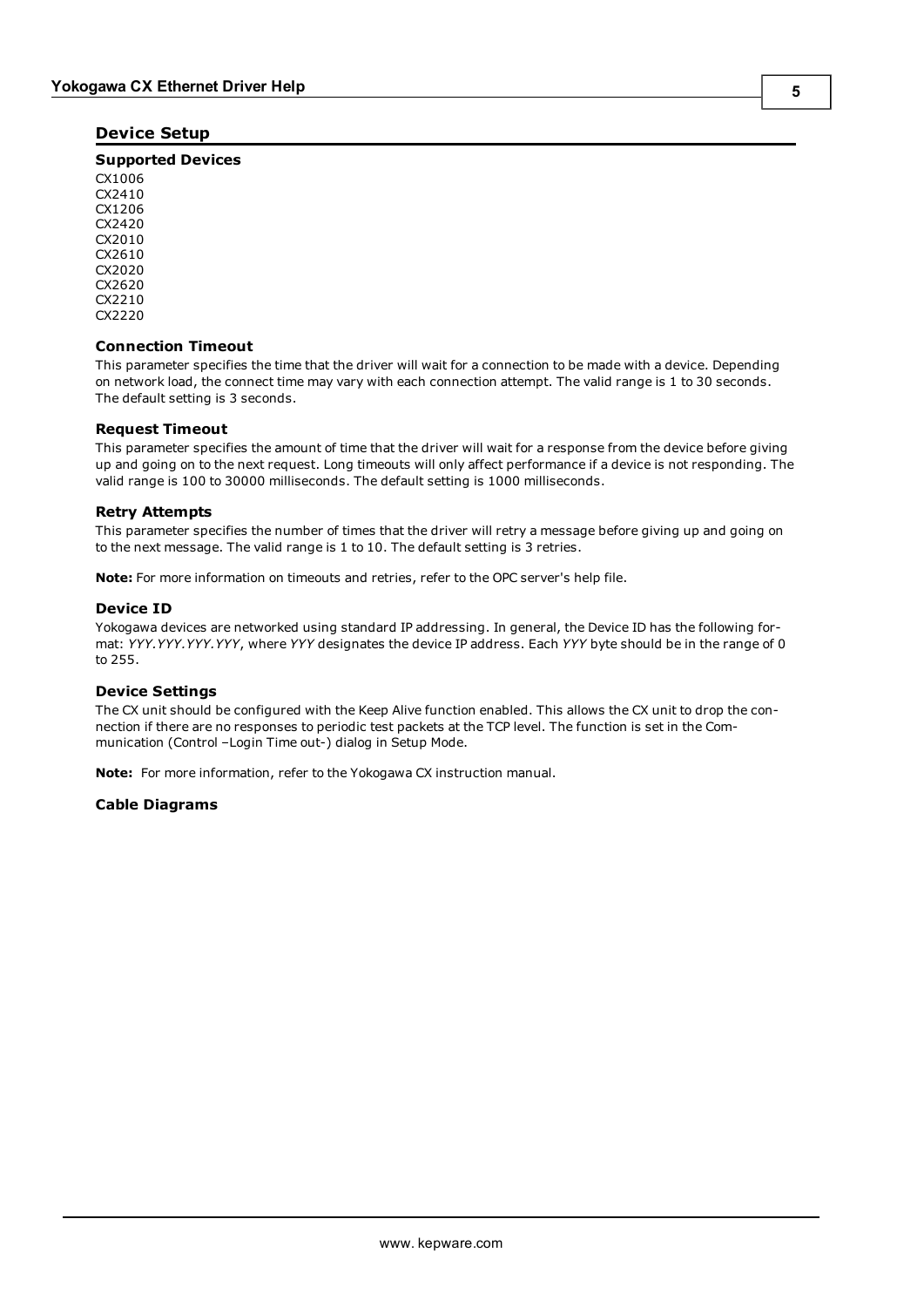



Patch Cable (Straight Through)

**RJ45** 

**RJ45**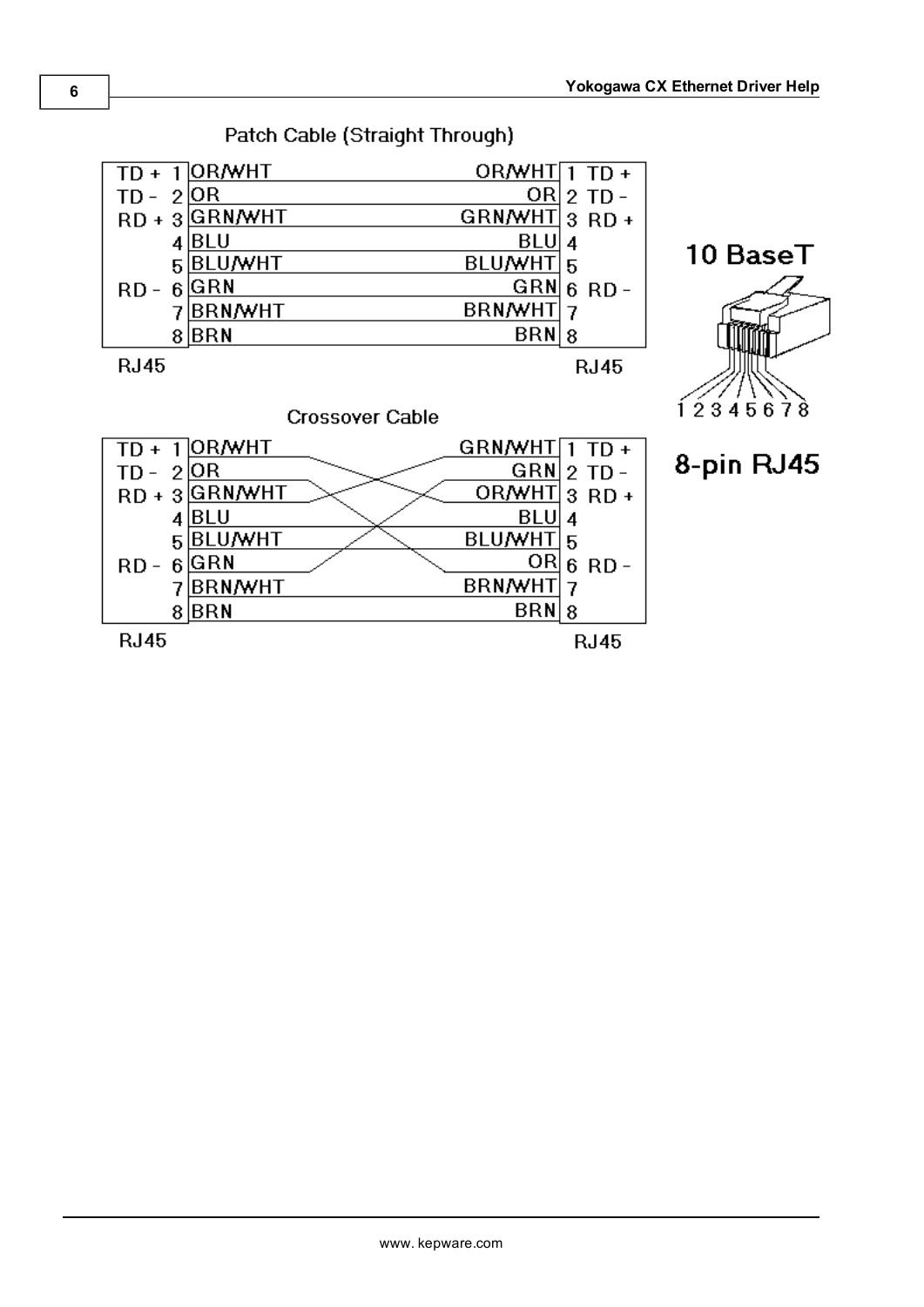# <span id="page-5-0"></span>**Communications Parameters**

| New Device - Communications Parameters |                                                                                                                                                                                                                                     | х                                                                                                                 |
|----------------------------------------|-------------------------------------------------------------------------------------------------------------------------------------------------------------------------------------------------------------------------------------|-------------------------------------------------------------------------------------------------------------------|
| $-0.5$                                 | General<br>Port:<br>Ethemet<br>Data Handling: None<br>Polling Interval: 1000<br>싂<br>Start math when start $\square$<br>Tagnames<br>Generate tag database using: Physical Channel Number<br>Login<br>admin<br>Password:<br>Usemame: | <b>Time Settings</b><br>Date & Time:<br>Device Time<br>MM/DD/YY<br>Date Format:<br>Set clock when start $\square$ |
|                                        | $<$ Back<br>Next                                                                                                                                                                                                                    | Cancel<br>Help                                                                                                    |

Descriptions of the parameters are as follows:

- **Port:** This parameter specifies the port number the remote device will be configured to use. This driver is currently set to use the Ethernet Exclusive port (Port Number 34150) only, and requires Winsock V1.1 or higher.
- **Data Handling:** This parameter specifies how the driver will return specific data values for numerical out of range and error conditions that are received from the device. Options include None, +INF, and - INF. The default setting is None. For more information, refer to **[Data](#page-6-0) [Handling](#page-6-0)**.
- **Polling Interval:** This parameter specifies a fixed time interval for all communications with a device. It can be used to prevent the driver from making excessive requests to the device, and to prevent the OPC client from forcing the driver to run at its maximum update rate. The default setting is 1000.
- **Start math when start:** When checked, this option will inform the driver to send a command to the device at communication startup that will start the math computation. The default setting is unchecked.

**Note:** When math is stopped manually on the device, the server must be restarted in order to initiate the command the next time a connection is made with a client application.

- **Date & Time:** This parameter specifies the origin of the data value of the Date and Time data types (which represent the date and time of the latest data). Options include Device Time and System Time. The default setting is Device Time. Descriptions of the options are as follows:
	- **Device Time:** When selected, this option will cause the Date and Time tags to return the date and time read from the device. This date and time represents the date and time that the latest data was measured or computed based on the internal device clock.
	- **System Time:** When selected, this option will cause the Date and Time tags to return the date and time that the requested data was returned from the device based on the internal system clock.
- **Date Format:** This parameter specifies the format of the return string for the Date data type. Options include MM/DD/YY (month/day/year), YY/MM/DD (year/month/day), or DD/MM/YY (day/month/year).
- **Set clock when start:** When checked, this option informs the driver to send a command to the device at communication startup that will set the device clock to the date and time settings of the system clock. The default setting is unchecked.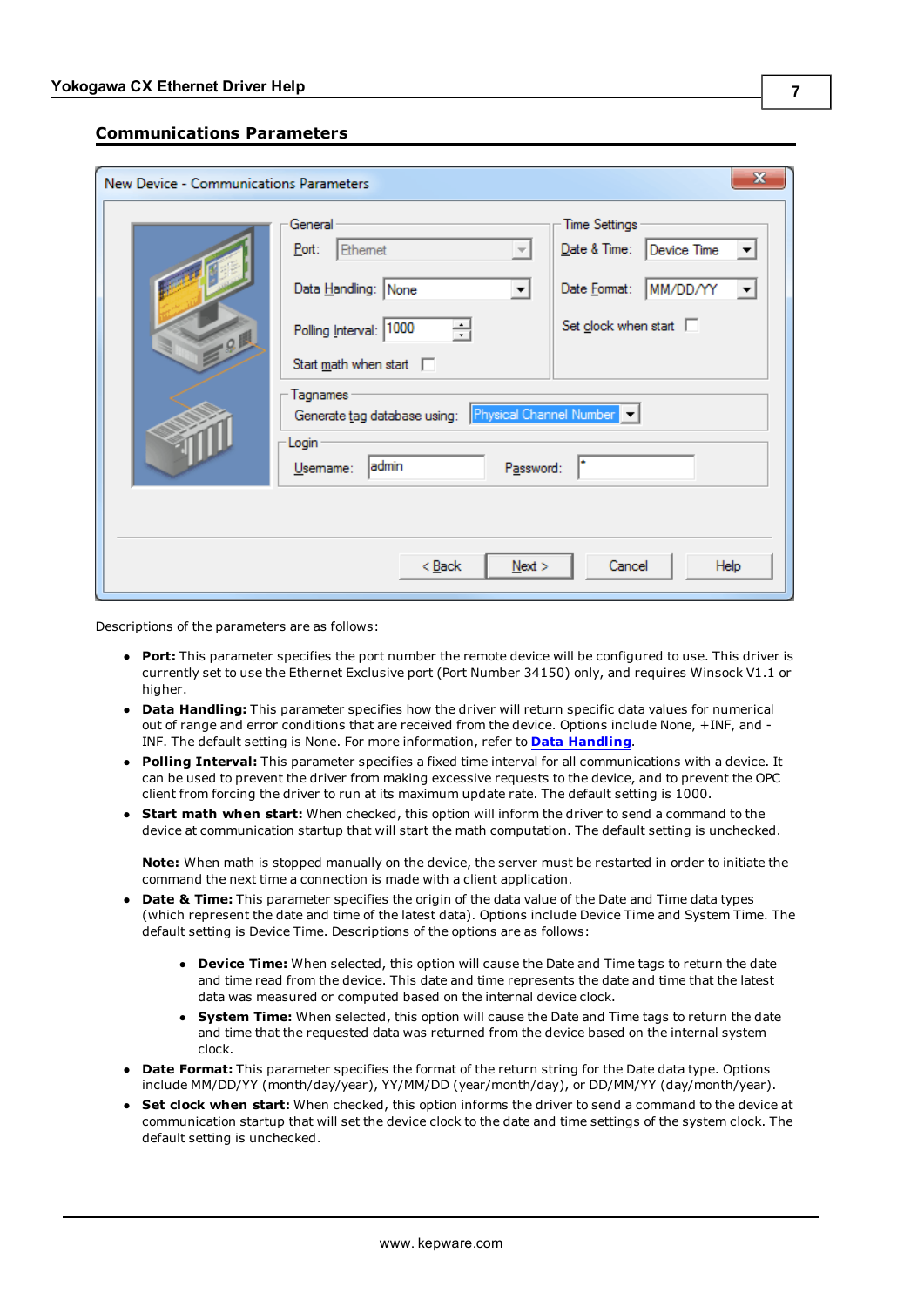- <sup>l</sup> **Generate tag database using:** This parameter specifies the origin of the tag name used when automatically generating a tag database. Options include Physical Channel Number and Device Tag Name. The default setting is Physical Channel Number. Descriptions of the options are as follows:
	- **Physical Channel Number:** When selected, the driver will generate tag names based on the channel number of an item. For example, "CH01" or " CH01\_alarm1".
	- **Device Tag Name:** When selected, the driver will generate tag names using the tag name returned by the device for a channel. For example, "Flow" or "Flow\_alarm1".
- **Username:** This parameter specifies the registered username that is required by CX devices for login. When the device is configured with the login function enabled, only users that are registered can login to the CX. A maximum of 16 alphanumeric characters are allowed. The username is case sensitive. The default setting is admin.

**Note:** Users must specify a user level in order to communicate with CX devices regardless of whether it is configured with the login function disabled. Enter the username "admin" or "user" to indicate the user level. In this case, a password is not required.

<span id="page-6-0"></span>Password: This parameter specifies the username's registered password for when the device is configured with the login function enabled. A maximum of 6 alphanumeric characters are allowed. The password entry will not be displayed on the screen.

#### **Data Handling**

The Data Handling parameter specifies how the driver will return specific data values for numerical out of range and error conditions that are received from the device. Options include None, +INF, and -INF. Descriptions of the options are as follows:

- **None:** When selected, the special data values will be returned with the actual data value received from the device. For example, the data value of a measuring channel Over Range would be returned as 32,767 and the data value of a math channel Over Range would be returned as 2,147,450,879.
- **+ INF:** When selected, the special data values will be returned as a numerical representation of positive infinity (#INF). The exception is an Under Range condition, which will always be returned as negative infinity.
- <sup>l</sup> **-INF:** When selected, the special data values will be returned as a numerical representation of negative infinity (-#INF). The exception is an Over Range condition, which will always be returned as positive infinity.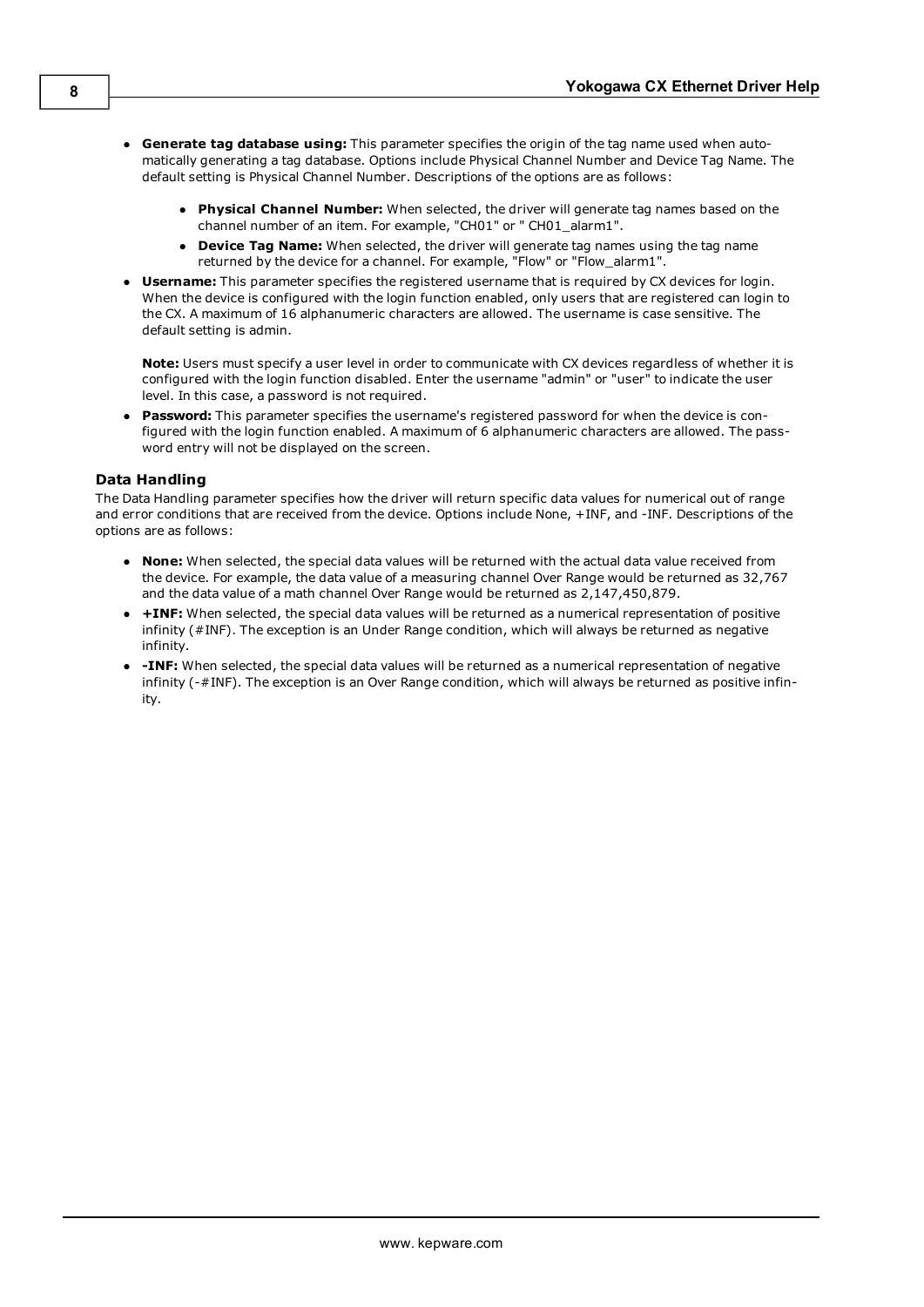# <span id="page-7-0"></span>**Optimizing Ethernet Communications**

The Yokogawa CX Ethernet Driver has been designed to provide the best performance with the least amount of impact on the system's overall performance. While the Yokogawa CX Ethernet Driver is fast, there are a couple of guidelines that can be used in order to control and optimize the application and gain maximum performance.

This server refers to communications protocols like Yokogawa CX Ethernet Device as a channel. Each channel defined in the application represents a separate path of execution in the server. Once a channel has been defined, a series of devices must then be defined under that channel. Each of these devices represents a single Yokogawa CX Ethernet Device from which data will be collected. While this approach to defining the application will provide a high level of performance, it won't take full advantage of the Yokogawa CX Ethernet Driver or the network. An example of how the application may appear when configured using a single channel is shown below.



Each device appears under a single Yokogawa CX Ethernet Device channel. In this configuration, the driver must move from one device to the next as quickly as possible in order to gather information at an effective rate. As more devices are added or more information is requested from a single device, the overall update rate begins to suffer.

If the Yokogawa CX Ethernet Driver could only define one single channel, then the example shown above would be the only option available; however, the Yokogawa CX Ethernet Driver can define multiple channels. Using multiple channels distributes the data collection workload by simultaneously issuing multiple requests to the network. An example of how the same application may appear when configured using multiple channels to improve performance is shown below.



Each device has now been defined under its own channel. In this new configuration, a single path of execution is dedicated to the task of gathering data from each device. If the application has 16 or fewer devices, it can be optimized exactly how it is shown here. The performance will improve even if the application has more than 16 devices. While 16 or fewer devices may be ideal, the application will still benefit from additional channels. Although by spreading the device load across all channels will cause the server to move from device to device again, it can now do so with far less devices to process on a single channel.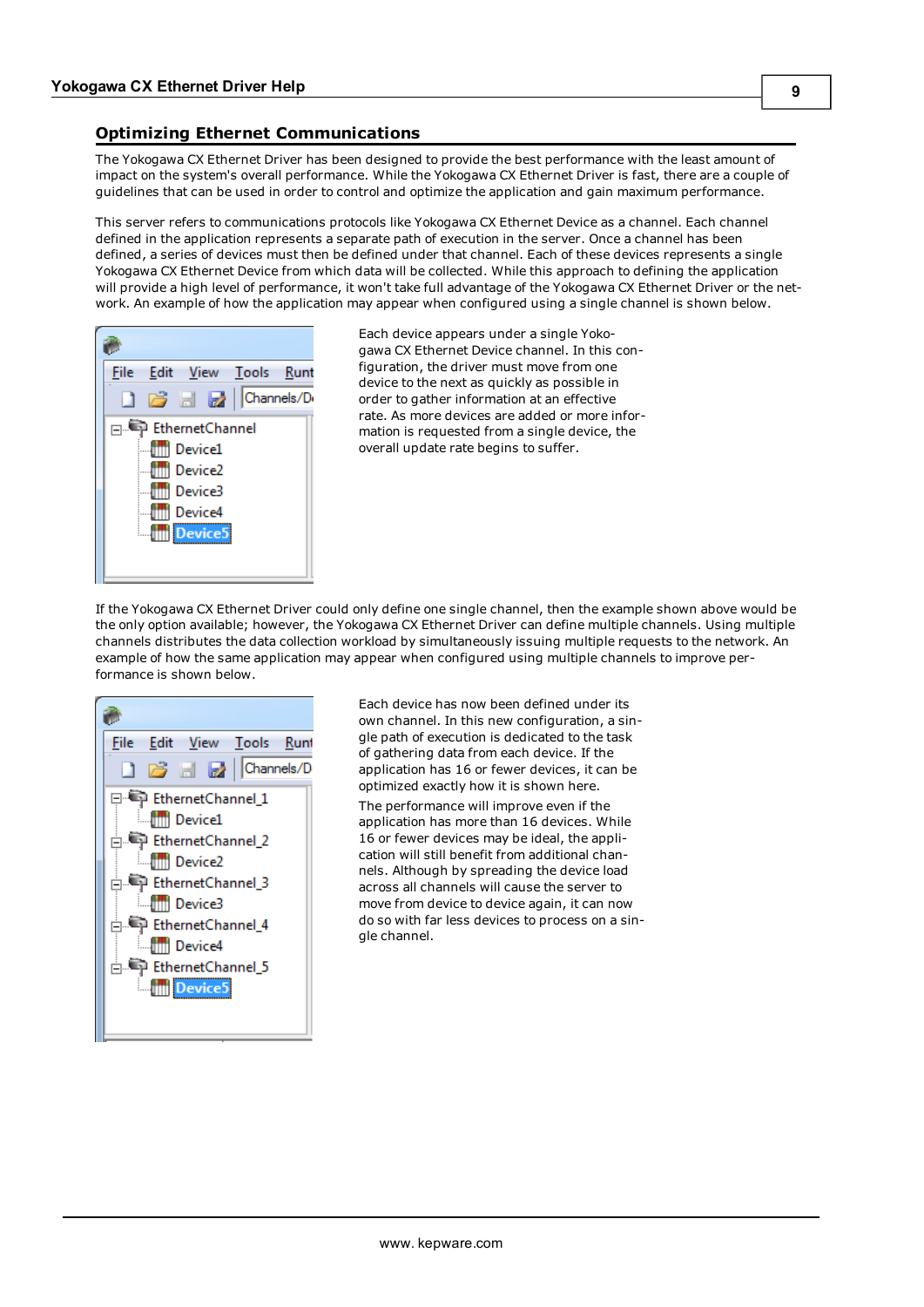# <span id="page-8-0"></span>**Data Types Description**

| Data Type      | <b>Description</b>                                                       |
|----------------|--------------------------------------------------------------------------|
| <b>Boolean</b> | Single bit                                                               |
| <b>Byte</b>    | Unsigned 8 bit value                                                     |
|                | bit 0 is the low bit<br>bit 7 is the high bit                            |
| Word           | Unsigned 16 bit value                                                    |
|                | bit 0 is the low bit<br>bit 15 is the high bit                           |
| Short          | Signed 16 bit value                                                      |
|                | bit 0 is the low bit<br>bit 14 is the high bit<br>bit 15 is the sign bit |
| Float          | 32 bit floating point value                                              |
| Double         | 64 bit floating point value                                              |
| String         | Null terminated ASCII string                                             |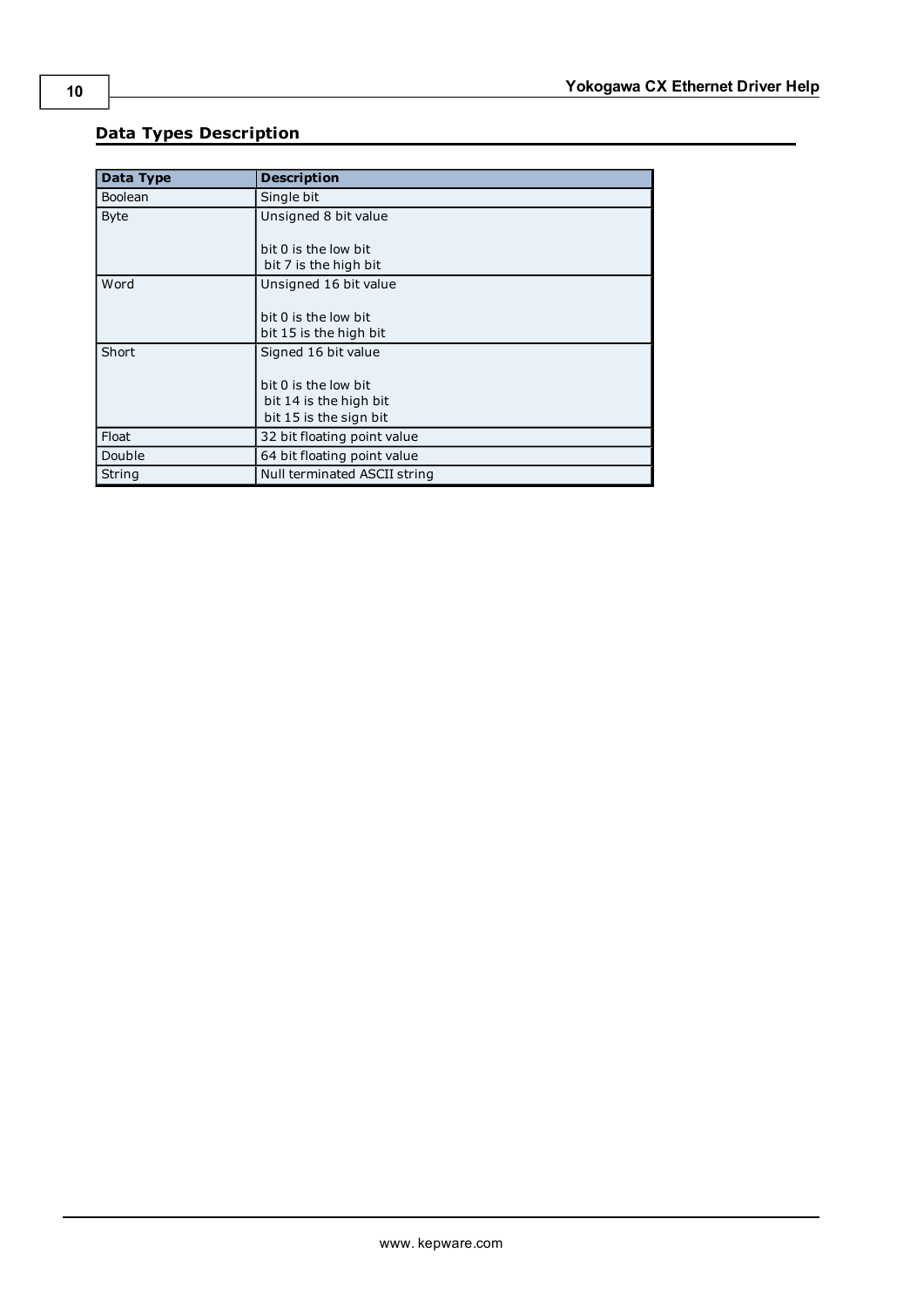#### <span id="page-9-0"></span>**Automatic Tag Database Generation**

This driver's Automatic OPC Tag Database Generation features have been designed to make configuring the OPC application a plug-and-play operation. This driver can be configured to automatically build a list of OPC tags within the OPC server that correspond to device-specific data. The automatically-generated OPC tags can then be browsed from the OPC client.

The OPC tags that are generated depend on the nature of the driver. If the target device supports its own local tag database, the driver will read the device's tag information and then use this data to generate OPC tags within the OPC server. If the device does not natively support its own named tags, the driver will create a list of tags based on information specific to the driver. An example of these two conditions may be as follows:

- 1. A Data acquisition system that supports its own local tag database. The driver will use the tags names found in the device to build the OPC server's OPC tags.
- 2. An Ethernet I/O system that supports the detection of an I/O module type. The driver in this case will automatically generate OPC tags in the OPC server that are based on the types of I/O modules plugged into the Ethernet I/O rack.

Automatic Tag Database Generation is completely configurable. The following dialog is used to define how the OPC Server and the associated communications driver will handle Automatic OPC Tag Database Generation:

| General                                                      | Scan Mode | Timing     | Auto-Demotion        |
|--------------------------------------------------------------|-----------|------------|----------------------|
| Database Creation                                            |           | Redundancy | Device Configuration |
| Settings                                                     |           |            |                      |
| Automatic tag database generation on device startup:         |           |            |                      |
|                                                              |           |            |                      |
| Do not generate on startup                                   |           |            |                      |
| Perform the following action on previously generated tags:   |           |            |                      |
| Delete on create                                             |           |            |                      |
|                                                              |           |            |                      |
| Add generated tags to the following group:                   |           |            |                      |
| MyGroup                                                      |           |            |                      |
|                                                              |           |            |                      |
| $\sqrt{\phantom{a}}$ Allow automatically generated subgroups |           |            |                      |
|                                                              |           |            |                      |
| Auto Create                                                  |           |            |                      |
|                                                              |           |            |                      |
|                                                              |           |            |                      |
|                                                              |           |            |                      |
|                                                              |           |            |                      |
|                                                              |           |            |                      |
|                                                              |           |            |                      |

The **Automatic tag database generation on device startup** selection is used to configure when OPC tags will be automatically generated. Descriptions of the options are as follows:

- **Do not generate on startup:** This option prevents the driver from adding any OPC tags to the OPC Server's tag space. It is the default setting.
- **Always generate on startup:** This option causes the driver to evaluate the device for tag information. OPC tags will be added to the tag space of the server each time the server is launched.
- **Generate on first startup:** This option causes the driver to evaluate the target device for tag information the first time the OPC Server project runs. OPC tags will be added to the server tag space as needed.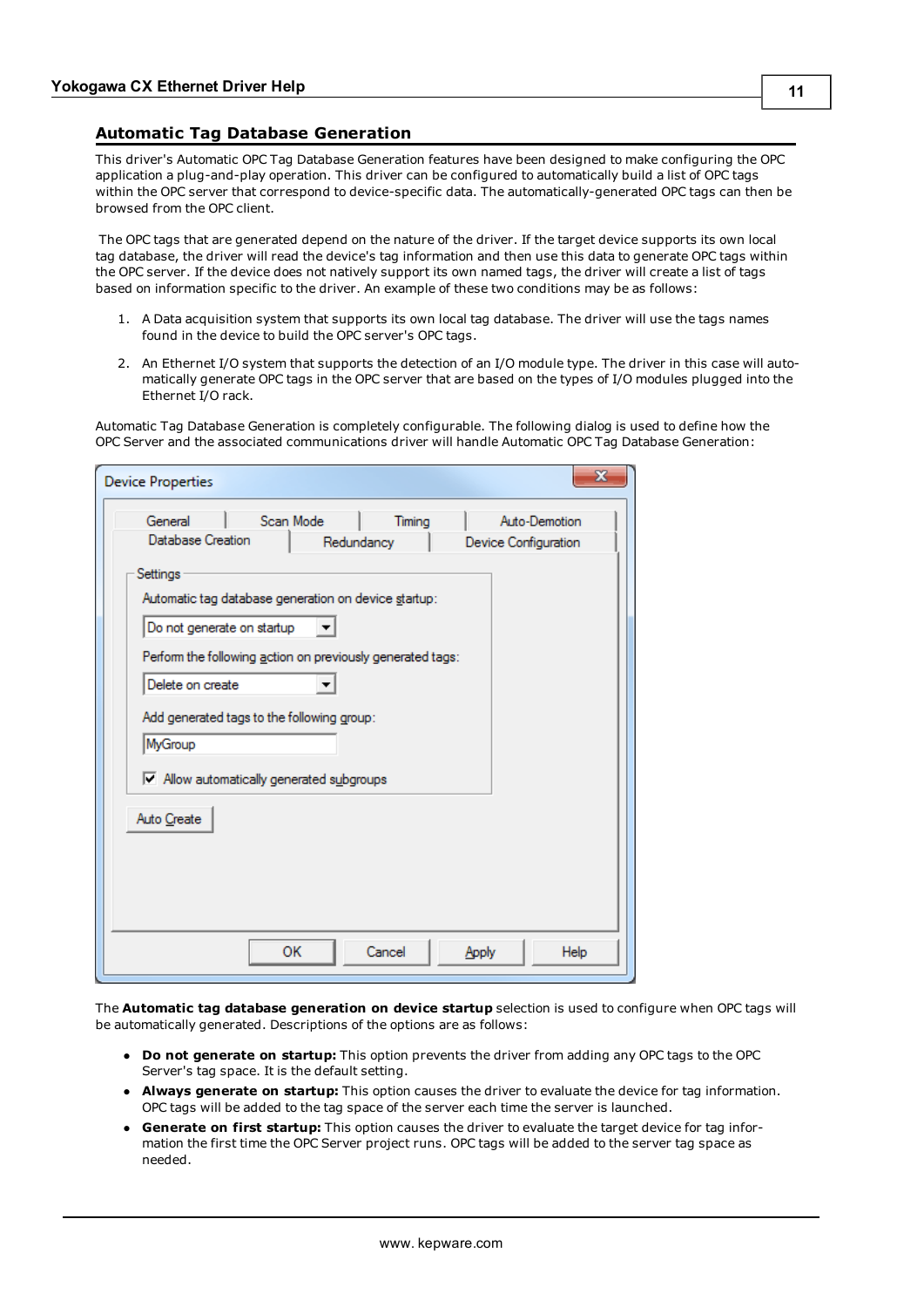**Note:** Any tags that are added to the server's tag space must be saved with the project. The OPC Server project can be configured to automatically save from the **Tools** | **Options** menu.

When automatic tag generation is enabled, the server needs to know what to do with the OPC tags that were added from previous runs (or with the OPC tags that have been added or modified after being added by the communications driver originally). The selection **Perform the following action** controls how the server will handle OPC tags that were automatically generated and currently exist in the OPC Server project. This feature prevents automatically-generated tags from piling up in the server. In the Ethernet I/O example above, this would occur if users continued to change the I/O modules in the rack while the OPC Server was configured to always generate new OPC tags on startup. Under this condition, tags would be added to the server every time the communications driver detected a new I/O module. If the old tags are not removed, they will accumulate in the server's tag space. Descriptions of the selections are as follows:

- 1. **Delete on create:** This option allows the server to remove any tags that have previously been added to the tag space before any new tags can be added by the communications driver.
- 2. **Overwrite as necessary:** This option allows the server to only remove tags that the communications driver will replace with new tags. Any tags that are not being overwritten will remain in the server's tag space.
- 3. **Do not overwrite:** This option prevents the server from removing any tags that had previously been generated or that already exist in the server. With this selection, the communications driver can only add tags that are completely new.
- 4. **Do not overwrite, log error:** This option has the same effect as the third option, but also posts an error message to the OPC Server's Event Log when a tag overwrite would have occurred.

**Note:** The removal of OPC tags not only affects tags that have been automatically generated by the communications driver, but also any tags that have been added using names that match generated tags. It is recommended that users avoid adding tags to the server using names that match tags that may be automatically generated by the driver.

**Add generated tags to the following group** can be used to keep automatically-generated tags from mixing with tags that have been entered manually. This parameter specifies a sub group that will be used when adding all automatically-generated tags for this device. The name of the sub group can be up to 31 characters in length. The following image displays demonstrate how this parameter affects where automatically-generated tags are placed in the server's tag space. It provides a root branch to which all automatically-generated tags will be added.



**No sub group specified.**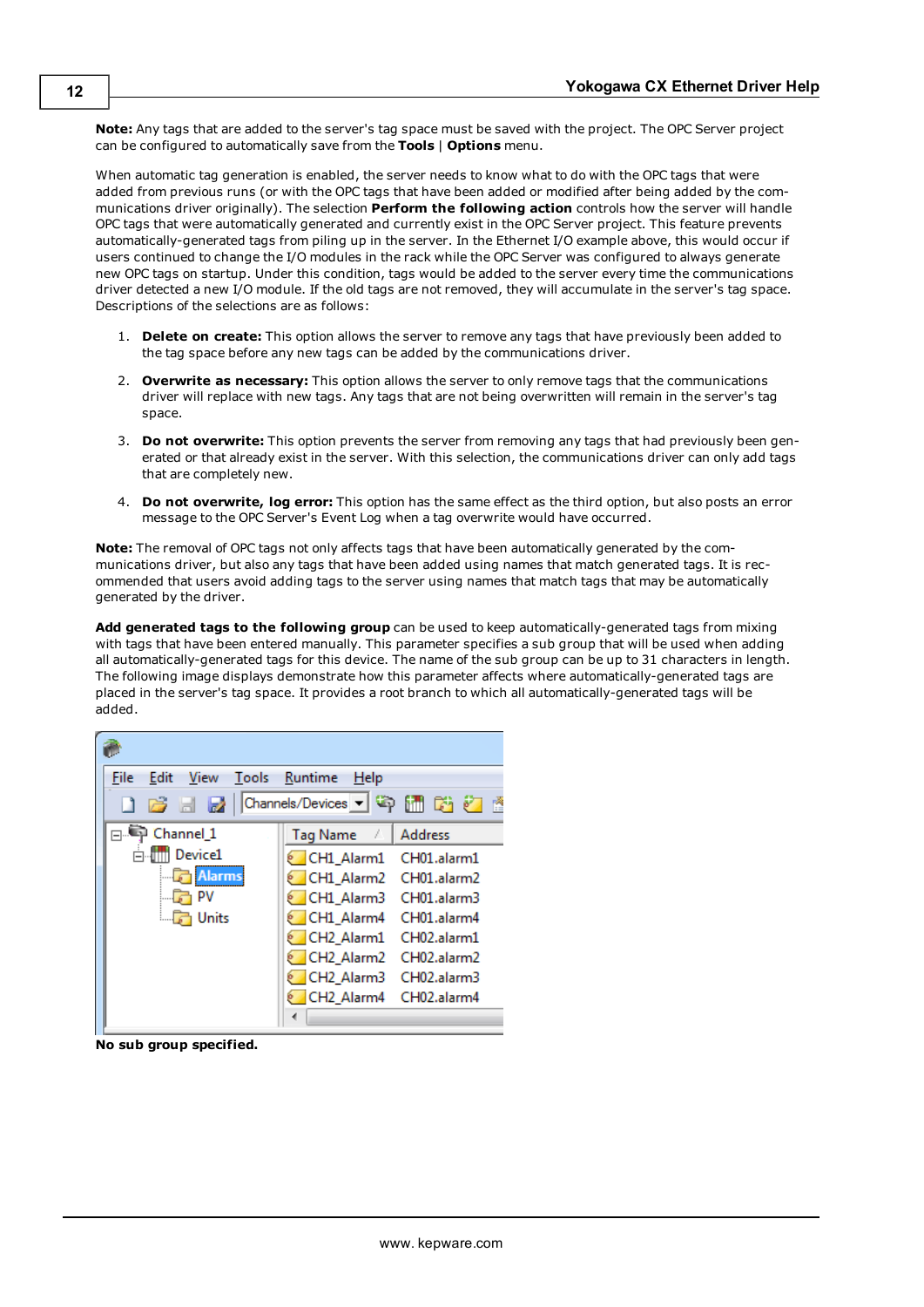| File<br>Edit                                                                                                                                                                                                                                                                                                                   | <b>Tools</b><br>View | Runtime<br>Help                    |                |
|--------------------------------------------------------------------------------------------------------------------------------------------------------------------------------------------------------------------------------------------------------------------------------------------------------------------------------|----------------------|------------------------------------|----------------|
| $\begin{array}{c} \begin{array}{c} \begin{array}{c} \end{array} \\ \begin{array}{c} \end{array} \end{array} \end{array} \end{array} \begin{array}{c} \begin{array}{c} \end{array} \end{array} \begin{array}{c} \begin{array}{c} \end{array} \end{array} \end{array} \begin{array}{c} \begin{array}{c} \end{array} \end{array}$ |                      |                                    | - P            |
| Channel 1<br>89. LE P                                                                                                                                                                                                                                                                                                          |                      | <b>Tag Name</b><br>r.              | <b>Address</b> |
|                                                                                                                                                                                                                                                                                                                                | Device1              | CH1 Alarm1                         | CH01.alarm1    |
|                                                                                                                                                                                                                                                                                                                                | ⊟ MyGroup            | CH1 Alarm2                         | CH01.alarm2    |
|                                                                                                                                                                                                                                                                                                                                | <b>Alarms</b>        | CH1 Alarm3                         | CH01.alarm3    |
|                                                                                                                                                                                                                                                                                                                                | PV                   | CH1 Alarm4                         | CH01.alarm4    |
|                                                                                                                                                                                                                                                                                                                                | Units                | CH <sub>2_Alarm1</sub>             | CH02.alarm1    |
|                                                                                                                                                                                                                                                                                                                                |                      | CH <sub>2_Alarm2</sub>             | CH02.alarm2    |
|                                                                                                                                                                                                                                                                                                                                |                      | CH <sub>2</sub> Alarm <sub>3</sub> | CH02.alarm3    |
|                                                                                                                                                                                                                                                                                                                                |                      | CH <sub>2</sub> Alarm4             | CH02.alarm4    |
|                                                                                                                                                                                                                                                                                                                                |                      |                                    |                |
|                                                                                                                                                                                                                                                                                                                                |                      |                                    |                |

**Sub group named MyGroup specified.**

**Auto Create** manually initiates the creation of automatically-generated OPC tags, and also forces the communications driver to reevaluate the device for possible tag changes. It can be accessed from the System Tags, thus allowing the OPC client application to initiate tag database creation.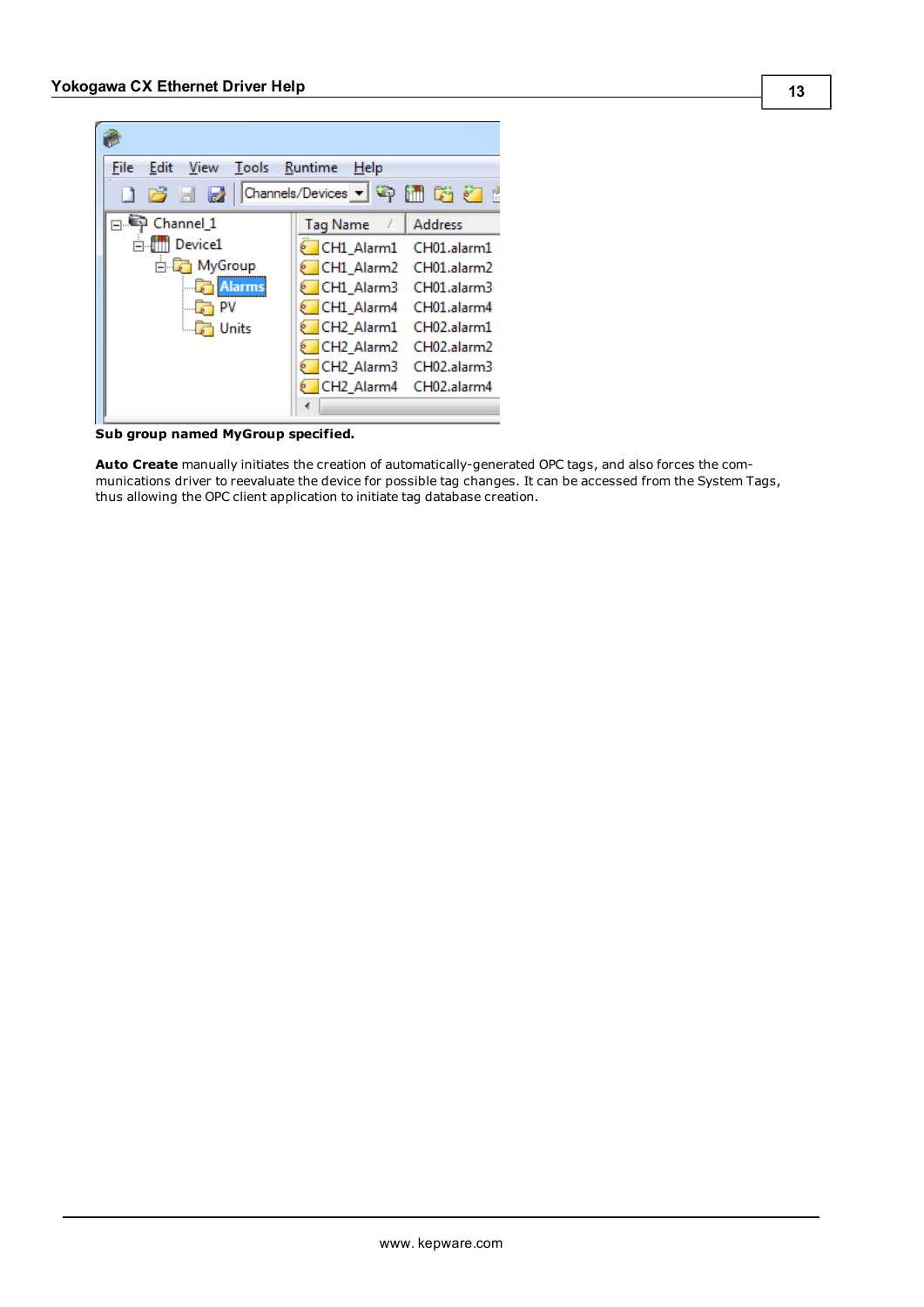# <span id="page-12-0"></span>**Address Descriptions**

Address specifications vary depending on the model in use. Select a link from the following list to obtain specific address information for the model of interest.

**[CX1006](#page-12-1) [Addressing](#page-12-1) [CX1206](#page-15-0) [Addressing](#page-15-0) [CX2010](#page-19-0) [Addressing](#page-19-0) [CX2020](#page-22-0) [Addressing](#page-22-0) [CX2210](#page-24-0) [Addressing](#page-24-0) [CX2220](#page-29-0) [Addressing](#page-29-0) [CX2410](#page-33-0) [Addressing](#page-33-0) [CX2420](#page-38-0) [Addressing](#page-38-0) [CX2610](#page-42-0) [Addressing](#page-42-0) [CX2620](#page-47-0) [Addressing](#page-47-0)**

# <span id="page-12-1"></span>**CX1006 Addressing**

The driver supports the following addresses for this device. The default data type for each address type is shown in **bold**.

#### **Measured Channels**

| <b>Address Type</b>                | <b>Format</b>   | Range     | <b>Data Types</b>        | <b>Access</b> |
|------------------------------------|-----------------|-----------|--------------------------|---------------|
| Process Value of Channel           | CHxx or CHxx.PV | $01 - 06$ | <b>Double, Float</b>     | Read Only     |
| Alarm Summary of Channel           | CHxx.Alarm      | $01 - 06$ | DWord, Short, Word, Byte | Read Only     |
| Alarm Level1 Status of Channel     | CHxx.Alarm1     | $01 - 06$ | <b>Short, Word, Byte</b> | Read Only     |
| Alarm Level2 Status of Channel     | CHxx.Alarm2     | $01 - 06$ | <b>Short, Word, Byte</b> | Read Only     |
| Alarm Level3 Status of Channel     | CHxx.Alarm3     | $01 - 06$ | Short, Word, Byte        | Read Only     |
| Alarm Level4 Status of Channel     | CHxx.Alarm4     | $01 - 06$ | Short, Word, Byte        | Read Only     |
| Set and Read Level1 Alarm Setpoint | CHxx.ASP1       | $01 - 06$ | Double, Float            | Read/Write    |
| Set and Read Level2 Alarm Setpoint | CHxx.ASP2       | $01 - 06$ | Double, Float            | Read/Write    |
| Set and Read Level3 Alarm Setpoint | CHxx.ASP3       | $01 - 06$ | Double, Float            | Read/Write    |
| Set and Read Level4 Alarm Setpoint | CHxx.ASP4       | $01 - 06$ | Double, Float            | Read/Write    |
| Upper Scale Value of Channel*      | CHxx.scale_Hi   | $01 - 06$ | Double, Float            | Read Only     |
| Lower Scale Value of Channel*      | CHxx.scale_Lo   | $01 - 06$ | Double, Float            | Read Only     |
| Unit String of Channel*            | CHxx.unit       | $01 - 06$ | <b>String</b>            | Read Only     |
| Tagname of Channel*                | CHxx.tag        | $01 - 06$ | <b>String</b>            | Read Only     |
| Status of Channel*                 | CHxx.status     | $01 - 06$ | <b>String</b>            | Read Only     |
| Precision of Channel*              | CHxx. Precision | $01 - 06$ | Short, Word, Byte        | Read Only     |
| Lowest Measuring Channel*          | CH.Low          |           | Short, Word, Byte        | Read Only     |
| Highest Measuring Channel*         | CH.High         |           | Short, Word, Byte        | Read Only     |

# **External Loops**

| <b>Address Type</b>                      | <b>Format</b>     | Range     | <b>Data Types</b>                          | <b>Access</b> |
|------------------------------------------|-------------------|-----------|--------------------------------------------|---------------|
| Process Value of External Loop           | LPExx or LPExx.PV | $01 - 04$ | <b>Double, Float</b>                       | Read Only     |
| Setpoint Value of External Loop          | LPExx.SP          | $01 - 04$ | Double, Float                              | Read/Write    |
| Output Value of External Loop            | LPExx.OUT         | $01 - 04$ | Double, Float                              | Read/Write    |
| Alarm Summary of External Loop           | LPExx.Alarm       | $01 - 04$ | <b>DWord</b> , Short, Word,<br><b>Byte</b> | Read Only     |
| Alarm Level1 Status of External<br>Loop  | LPExx.Alarm1      | $01 - 04$ | Short, Word, Byte                          | Read Only     |
| Alarm Level2 Status of External<br>Loop  | LPExx Alarm2      | $01 - 04$ | <b>Short, Word, Byte</b>                   | Read Only     |
| Alarm Level3 Status of External<br>Loop  | LPExx Alarm3      | $01 - 04$ | <b>Short, Word, Byte</b>                   | Read Only     |
| Alarm Level4 Status of External<br>Loop  | LPExx.Alarm4      | $01 - 04$ | <b>Short, Word, Byte</b>                   | Read Only     |
| Upper Scale Value of External<br>$Loop*$ | LPExx.scale Hi    | $01 - 04$ | Double, Float                              | Read Only     |
| Lower Scale Value of External            | LPExx.scale Lo    | $01 - 04$ | <b>Double, Float</b>                       | Read Only     |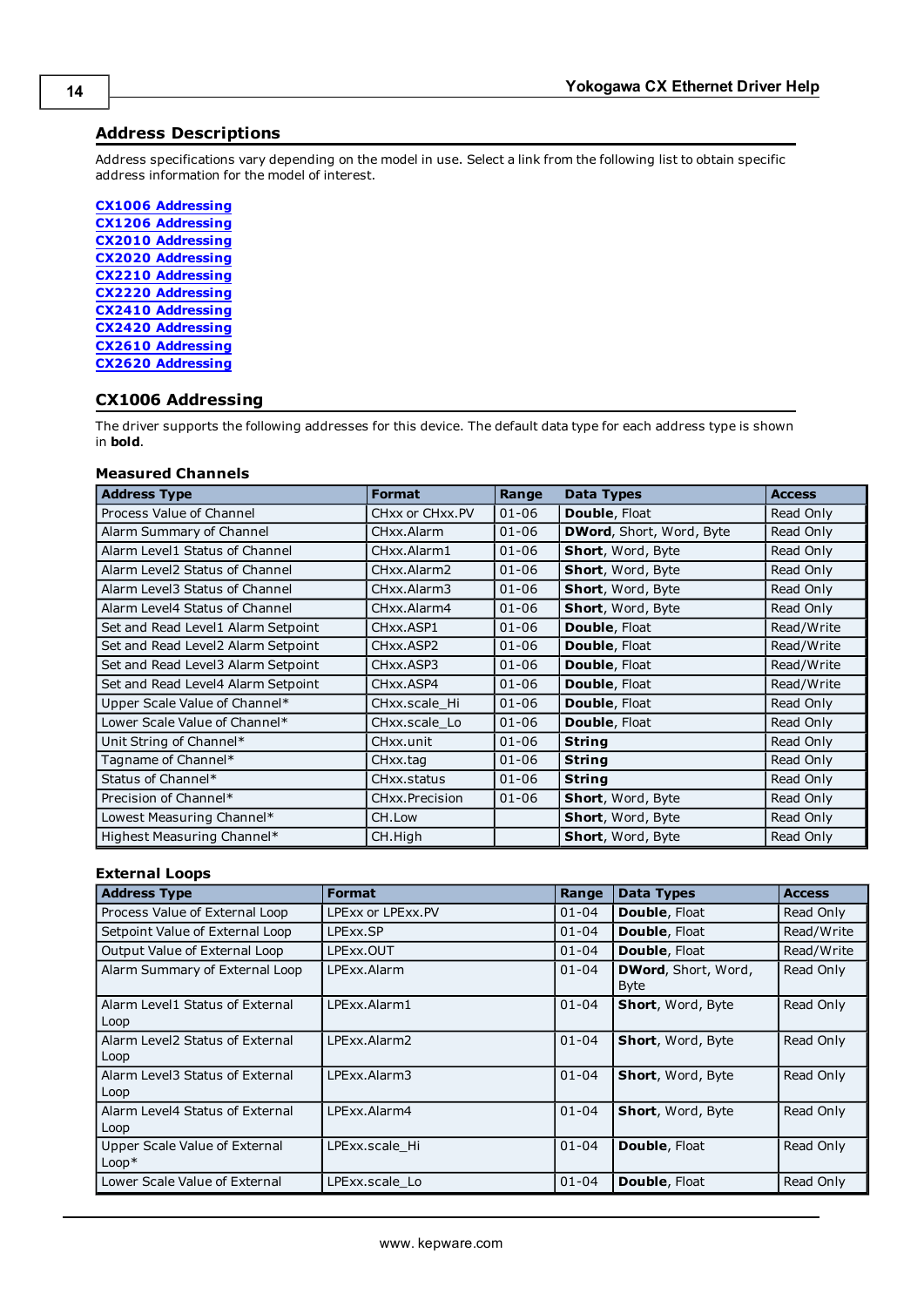| $Loop*$                            |                                            |           |                          |           |
|------------------------------------|--------------------------------------------|-----------|--------------------------|-----------|
| Unit String of External Loop (PV)* | LPExx unit or LPExx.PV unit                | $01 - 04$ | <b>String</b>            | Read Only |
| Unit String of External Loop SP*   | LPExx.SP.unit                              | $01 - 04$ | <b>String</b>            | Read Only |
| Unit String of External Loop OUT*  | LPExx.OUT.unit                             | $01 - 04$ | <b>String</b>            | Read Only |
| Tagname of External Loop*          | LPExx.tag                                  | $01 - 04$ | <b>String</b>            | Read Only |
| Tagname of External Loop PV*       | LPExx.PV.tag                               | $01 - 04$ | <b>String</b>            | Read Only |
| Tagname of External Loop SP*       | LPExx.SP.tag                               | $01 - 04$ | <b>String</b>            | Read Only |
| Tagname of External Loop OUT*      | LPExx.OUT.tag                              | $01 - 04$ | <b>String</b>            | Read Only |
| Status of External Loop (PV)*      | LPExx.status or LPExx.PV.status            | $01 - 04$ | <b>String</b>            | Read Only |
| Status of External Loop SP*        | LPExx.SP.status                            | $01 - 04$ | <b>String</b>            | Read Only |
| Status of External Loop OUT*       | LPExx.OUT.status                           | $01 - 04$ | <b>String</b>            | Read Only |
| Precision of External Loop (PV)*   | LPExx.Precision or LPExx.PV.P-<br>recision | $01 - 04$ | Short, Word, Byte        | Read Only |
| Precision of External Loop*        | LPExx.SP.Precision                         | $01 - 04$ | <b>Short, Word, Byte</b> | Read Only |
| Precision of External Loop*        | LPExx.OUT.Precision                        | $01 - 04$ | Short, Word, Byte        | Read Only |
| Lowest External Loop Number*       | LPE.Low                                    |           | Short, Word, Byte        | Read Only |
| Highest External Loop Number*      | LPE.High                                   |           | Short, Word, Byte        | Read Only |

#### **Math Channels**

| <b>Address Type</b>                 | <b>Format</b>   | Range     | <b>Data Types</b>               | <b>Access</b> |
|-------------------------------------|-----------------|-----------|---------------------------------|---------------|
| Process Value of Math Channel       | CHxx or CHxx.PV | $31 - 42$ | <b>Double, Float</b>            | Read Only     |
| Alarm Summary of Math Channel       | CHxx.Alarm      | $31 - 42$ | <b>DWord, Short, Word, Byte</b> | Read Only     |
| Alarm Level1 Status of Math Channel | CHxx.Alarm1     | $31 - 42$ | Short, Word, Byte               | Read Only     |
| Alarm Level2 Status of Math Channel | CHxx.Alarm2     | $31 - 42$ | Short, Word, Byte               | Read Only     |
| Alarm Level3 Status of Math Channel | CHxx.Alarm3     | $31 - 42$ | Short, Word, Byte               | Read Only     |
| Alarm Level4 Status of Math Channel | CHxx.Alarm4     | $31 - 42$ | Short, Word, Byte               | Read Only     |
| Set and Read Level1 Alarm Setpoint  | CHxx.ASP1       | $31 - 42$ | Double, Float                   | Read/Write    |
| Set and Read Level2 Alarm Setpoint  | CHxx.ASP2       | $31 - 42$ | <b>Double, Float</b>            | Read/Write    |
| Set and Read Level3 Alarm Setpoint  | CHxx.ASP3       | $31 - 42$ | Double, Float                   | Read/Write    |
| Set and Read Level4 Alarm Setpoint  | CHxx.ASP4       | $31 - 42$ | Double, Float                   | Read/Write    |
| Upper Scale Value of Math Channel*  | CHxx.scale Hi   | $31 - 42$ | Double, Float                   | Read Only     |
| Lower Scale Value of Math Channel*  | CHxx.scale_Lo   | $31 - 42$ | Double, Float                   | Read Only     |
| Unit String of Math Channel*        | CHxx.unit       | $31 - 42$ | <b>String</b>                   | Read Only     |
| Tagname of Math Channel*            | CHxx.tag        | $31 - 42$ | <b>String</b>                   | Read Only     |
| Status of Math Channel*             | CHxx.status     | $31 - 42$ | <b>String</b>                   | Read Only     |
| Precision of Math Channel*          | CHxx.Precision  | $31 - 42$ | Short, Word, Byte               | Read Only     |
| Lowest Math Channel*                | CHA.Low         |           | Short, Word, Byte               | Read Only     |
| Highest Math Channel*               | CHA.High        |           | Short, Word, Byte               | Read Only     |

\*The data associated with these addresses is only read from the device at the start of a communications session. Once read, the values will not be refreshed until the server has been restarted or the Reset Tag has been invoked. To invoke a reset, write a non zero value to the Reset Tag. Once the Reset Tag has been invoked, the driver will reinitialize all startup data from the device.

#### **DI/DO DATA and Internal Switch Status (Style Number S3 or Later)**

| <b>Address Type</b>     | <b>Format</b> | Range       | <b>Data Types</b> | <b>Access</b> |
|-------------------------|---------------|-------------|-------------------|---------------|
| Control Digital Inputs  | DI            | DI001-DI006 | <b>Boolean</b>    | Read Only     |
| Control Digital Outputs | DO.           | DO001-DO006 | <b>Boolean</b>    | Read/Write    |
| Internal Switches       | <b>SW</b>     | SW001-SW018 | <b>Boolean</b>    | Read/Write    |

# **Alarm Setpoints**

Data associated with the addresses denoted in the device will be returned as +INF. Data values can only be written to Alarm Setpoints that are defined in the device: write operations to undefined Alarm Setpoints will return an error. Write operations are available only for users logged in at the Administrator level and will return an error otherwise.

#### **Scales**

Data values for Scale\_Hi and Scale\_Lo for channels that are skipped will be returned as +INF.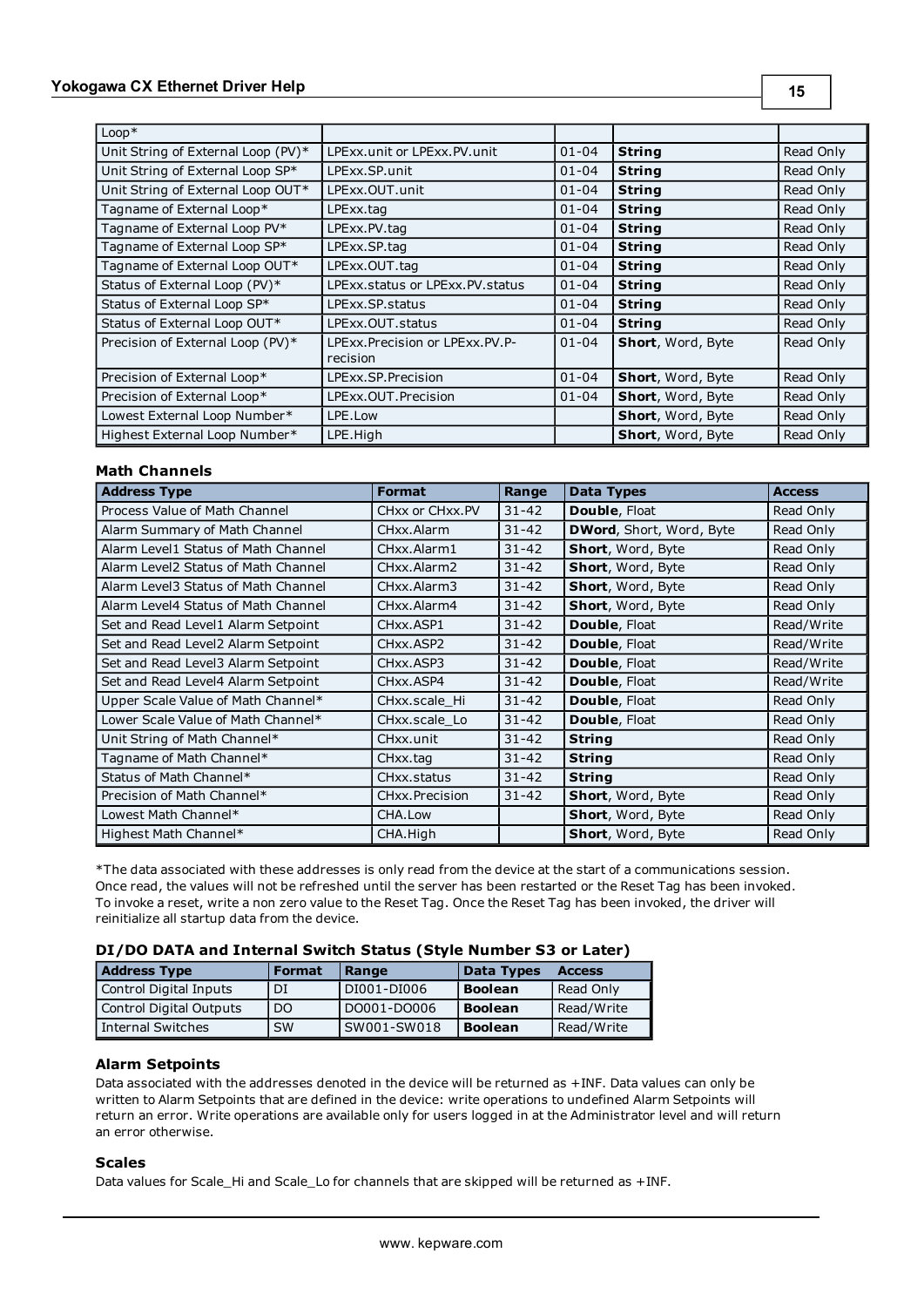## **Tag Names**

For devices that have unspecified tag names, the driver will construct an internal tag name based on the channel number. For example, the tag name of address 'CH01' will be returned as 'CH01'.

#### **General Device Data**

| <b>Address Type</b>               | <b>Format</b> | Range     | <b>Data Types</b> | <b>Access</b> |
|-----------------------------------|---------------|-----------|-------------------|---------------|
| Administrator Level               | Admin         |           | <b>Boolean</b>    | Read Only     |
| Date of Last Data                 | Date          |           | <b>String</b>     | Read Only     |
| Time of Last Data                 | Time          |           | <b>String</b>     | Read Only     |
| Model Name of Device              | Model         |           | <b>String</b>     | Read Only     |
| Host Name of Device               | Hostname      |           | <b>String</b>     | Read Only     |
| Serial Number of Device           | SerialNumber  |           | <b>String</b>     | Read Only     |
| IP Address of Device              | IP            |           | <b>String</b>     | Read Only     |
| Math Communication Data           | <b>CDxx</b>   | $01 - 12$ | <b>Float</b>      | Write Only    |
| <b>Control Math Execution</b>     | MathControl   |           | Short, Word, Byte | Write Only    |
| <b>Reset Alarms</b>               | AlarmReset    |           | <b>Boolean</b>    | Write Only    |
| Control Command and Response      | Command       |           | <b>String</b>     | Read/Write    |
| Previous Screen                   | PreScreen     |           | <b>Boolean</b>    | Write Only    |
| Direct Reloading of Configuration | Reset         |           | <b>Boolean</b>    | Write Only    |
| SetTime*                          | Tag           |           | <b>Boolean</b>    | Write Only    |

\*The SetTime tag will cause the the device time to be updated. Writing 0 or 1 to the tag will update the Device Date and Time, which can be verified from the Date tag and the Time tag. The SetTime tag will always display 0 as it is a Write Only tag. After a successful update, the following message will be posted: "Device Clock set to system time [Device <device\_name>]."

#### **Administrator Level**

The Admin address type has a value of '1' or 'true' when the user has logged on at the Administrator level and a value of '0' or 'false' when the user has logged on at the User level.

#### **Math Communication Data**

The CD address type is only valid for devices equipped with the math option. Write operations to CD addresses for non-math equipped devices will return an error. Write operations are available only for users logged in at the Administrator level and will return an error otherwise.

#### **Model Name of Device**

The Model address type will have a string value of 'CX1000' or 'CX2000,' indicating the model series returned by the device.

#### **Control Math Execution**

The MathControl address type is only available for devices equipped with the math option. Write operations to the MathControl tag for non-math equipped devices will return an error.

#### **Control Command and Response**

The Command address allows the user to send a string command and receive a string response to and from the device. This allows the user to send any command to the device, including commands not directly supported by the driver. This tag is only available to users logged in at the Administrator level. Otherwise, write operations will return an error.

**Caution:** Use caution when performing write operations using the Command address.

**Note:** The actual number of addresses available for each type depends on the configuration of the Yokogawa device. If the driver finds that an address is not present in the device at Runtime, it will post an error message and remove the tag from its scan list.

Addresses that have Write Only access are assigned a default access of Read/Write; however, data values are unreadable for these addresses and the associated tags are not included in the scan list. The current data value for these tags will always be 0 for numeric data types and null string for string data types.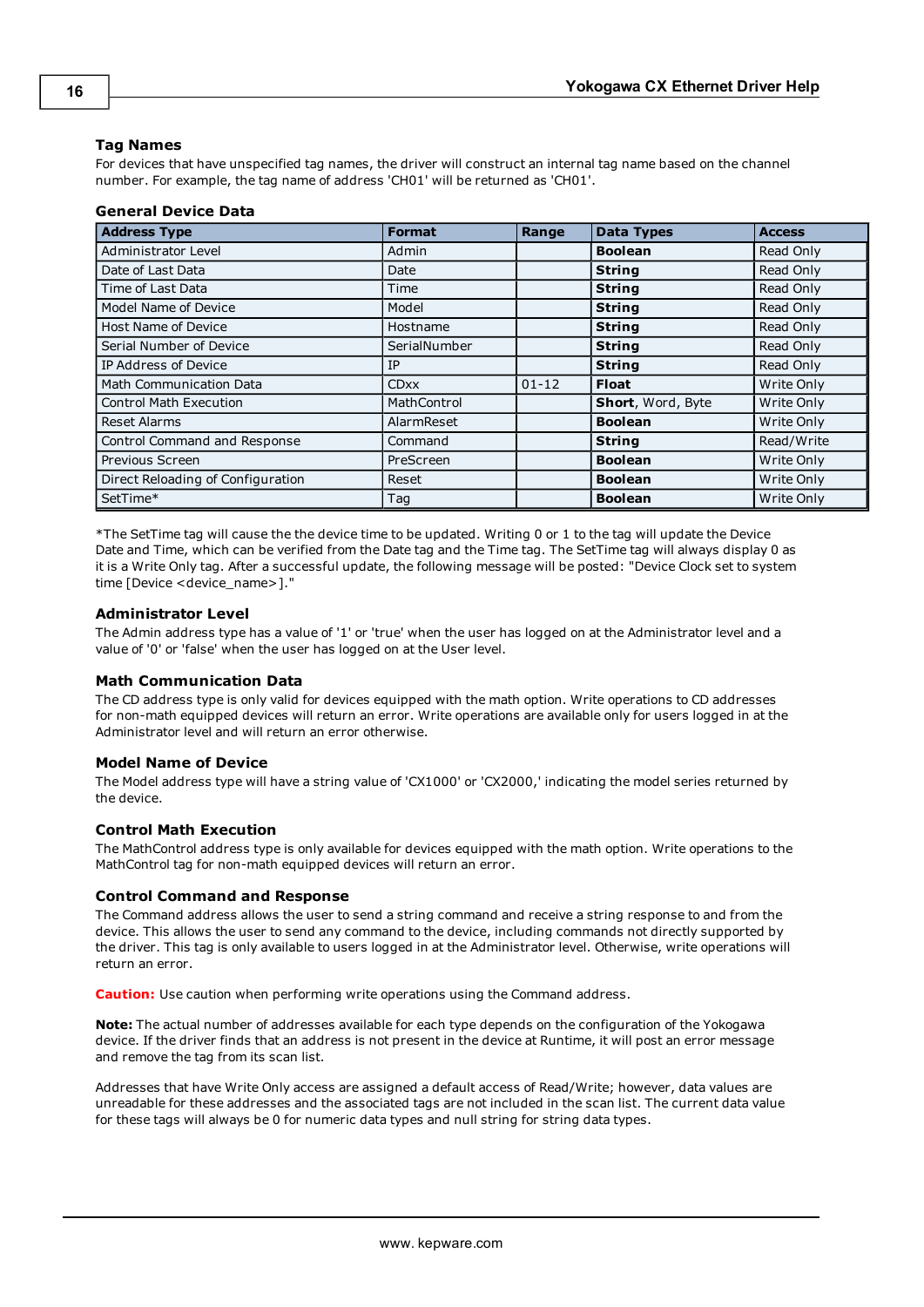# <span id="page-15-0"></span>**CX1206 Addressing**

The driver supports the following addresses for this device. The default data type for each address type is shown in **bold**.

# **Measured Channels**

| <b>Address Type</b>                | <b>Format</b>                       | Range     | <b>Data Types</b>        | <b>Access</b> |
|------------------------------------|-------------------------------------|-----------|--------------------------|---------------|
| Process Value of Channel           | CHxx or CHxx.PV                     | $01 - 06$ | <b>Double, Float</b>     | Read Only     |
| Alarm Summary of Channel           | CHxx.Alarm                          | $01 - 06$ | DWord, Short, Word, Byte | Read Only     |
| Alarm Level1 Status of Channel     | CHxx.Alarm1                         | $01 - 06$ | <b>Short, Word, Byte</b> | Read Only     |
| Alarm Level2 Status of Channel     | CHxx.Alarm2                         | $01 - 06$ | <b>Short, Word, Byte</b> | Read Only     |
| Alarm Level3 Status of Channel     | CHxx.Alarm3                         | $01 - 06$ | Short, Word, Byte        | Read Only     |
| Alarm Level4 Status of Channel     | CHxx.Alarm4                         | $01 - 06$ | Short, Word, Byte        | Read Only     |
| Set and Read Level1 Alarm Setpoint | CHxx.ASP1                           | $01 - 06$ | Double, Float            | Read/Write    |
| Set and Read Level2 Alarm Setpoint | CH <sub>xx</sub> , ASP <sub>2</sub> | $01 - 06$ | <b>Double, Float</b>     | Read/Write    |
| Set and Read Level3 Alarm Setpoint | CHxx.ASP3                           | $01 - 06$ | <b>Double, Float</b>     | Read/Write    |
| Set and Read Level4 Alarm Setpoint | CHxx.ASP4                           | $01 - 06$ | Double, Float            | Read/Write    |
| Upper Scale Value of Channel*      | CHxx.scale Hi                       | $01 - 06$ | Double, Float            | Read Only     |
| Lower Scale Value of Channel*      | CHxx.scale_Lo                       | $01 - 06$ | Double, Float            | Read Only     |
| Unit String of Channel*            | CHxx.unit                           | $01 - 06$ | <b>String</b>            | Read Only     |
| Tagname of Channel*                | CHxx.tag                            | $01 - 06$ | <b>String</b>            | Read Only     |
| Status of Channel*                 | CH <sub>xx</sub> .status            | $01 - 06$ | <b>String</b>            | Read Only     |
| Precision of Channel*              | CHxx.Precision                      | $01 - 06$ | Short, Word, Byte        | Read Only     |
| Lowest Measuring Channel*          | CH.Low                              |           | Short, Word, Byte        | Read Only     |
| Highest Measuring Channel*         | CH.High                             |           | Short, Word, Byte        | Read Only     |

# **Internal Loops**

| <b>Address Type</b>                                        | <b>Format</b>   | Range                         | <b>Data Types</b>        | <b>Access</b> |
|------------------------------------------------------------|-----------------|-------------------------------|--------------------------|---------------|
| Process Value of Internal Loop                             | LPxx or LPxx.PV | $01 - 02$                     | Double, Float            | Read Only     |
| Setpoint Value of Internal Loop<br>forcurrent SP number    | LPxx.SP         | $01 - 02$                     | Double, Float            | Read/Write    |
| Setpoint Value of Internal Loop<br>for specified SP number | LPxx.SP.n       | $xx=01-$<br>02<br>$n = 1 - 8$ | Double, Float            | Read/Write    |
| Current SP number for Internal Loop                        | LPxx.SP.Num     | $01 - 02$                     | Short, Word,             | Read/Write    |
| Output Value of Internal Loop                              | LPxx.OUT        | $01 - 02$                     | Double, Float            | Read/Write    |
| Alarm Summary of Internal Loop                             | LPxx.Alarm      | $01 - 02$                     | DWord, Short, Word, Byte | Read Only     |
| Alarm Level1 Status of Internal Loop                       | LPxx.Alarm1     | $01 - 02$                     | Short, Word, Byte        | Read Only     |
| Alarm Level2 Status of Internal Loop                       | LPxx.Alarm2     | $01 - 02$                     | Short, Word, Byte        | Read Only     |
| Alarm Level3 Status of Internal Loop                       | LPxx.Alarm3     | $01 - 02$                     | Short, Word, Byte        | Read Only     |
| Alarm Level4 Status of Internal Loop                       | LPxx.Alarm4     | $01 - 02$                     | Short, Word, Byte        | Read Only     |
| Set and Read Level1 Alarm Setpoint                         | LPxx.ASP1       | $01 - 02$                     | Double, Float            | Read/Write    |
| Set and Read Level2 Alarm Setpoint                         | LPxx.ASP2       | $01 - 02$                     | Double, Float            | Read/Write    |
| Set and Read Level3 Alarm Setpoint                         | LPxx.ASP3       | $01 - 02$                     | Double, Float            | Read/Write    |
| Set and Read Level4 Alarm Setpoint                         | LPxx.ASP4       | $01 - 02$                     | Double, Float            | Read/Write    |
| Set and Read Level1 Alarm<br>Setpoint of specified PID#    | LPxx.ASP1.n     | $xx=01-$<br>02<br>$n = 1 - 8$ | Double, Float            | Read/Write    |
| Set and Read Level2 Alarm<br>Setpoint of specified PID#    | LPxx.ASP2.n     | $xx=01-$<br>02<br>$n = 1 - 8$ | Double, Float            | Read/Write    |
| Set and Read Level3 Alarm<br>Setpoint of specified PID#    | LPxx.ASP3.n     | $xx=01-$<br>02<br>$n = 1 - 8$ | Double, Float            | Read/Write    |
| Set and Read Level4 Alarm<br>Setpoint of specified PID#    | LPxx.ASP4.n     | $xx=01-$                      | Double, Float            | Read/Write    |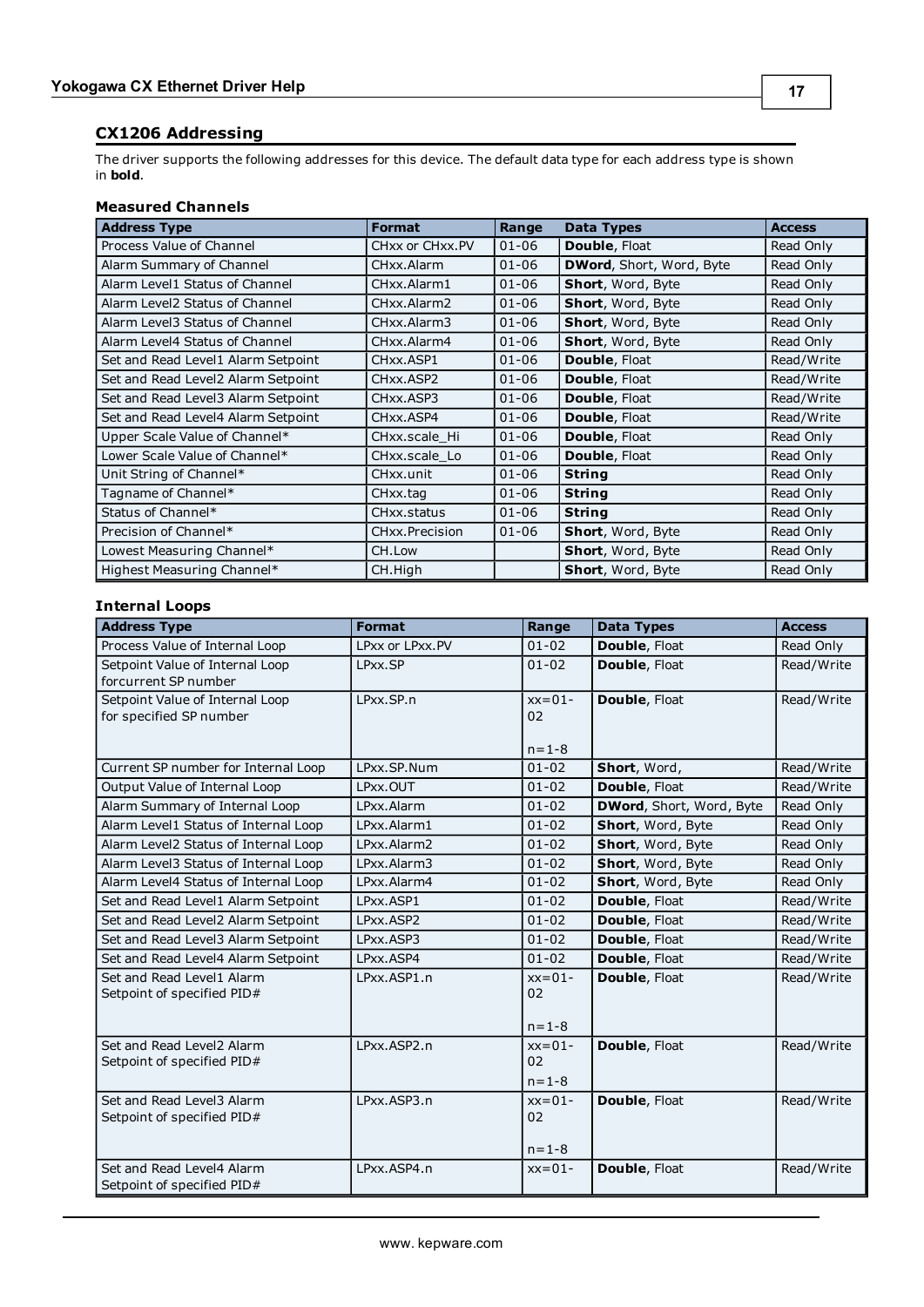| $n = 1 - 8$<br>Double, Float<br>Upper Scale Value of Internal Loop*<br>LPxx.scale Hi<br>$01 - 02$<br>Read Only<br>Lower Scale Value of Internal Loop*<br>LPxx.scale Lo<br>$01 - 02$<br>Double, Float<br>Read Only<br>Unit String of Internal Loop (PV)*<br>LPxx.unit or LPxx.PV.unit<br>$01 - 02$<br><b>String</b><br>Read Only<br>Unit String of Internal Loop SP*<br>$01 - 02$<br>LPxx.SP.unit<br><b>String</b><br>Read Only<br>Unit String of Internal Loop OUT*<br>LPxx.OUT.unit<br>$01 - 02$<br><b>String</b><br>Read Only<br>Tagname of Internal Loop*<br>$01 - 02$<br>LPxx.tag<br><b>String</b><br>Read Only<br>Tagname of Internal Loop PV*<br>LPxx.PV.tag<br>$01 - 02$<br>Read Only<br><b>String</b><br>Tagname of Internal Loop SP*<br>LPxx.SP.tag<br>$01 - 02$<br>Read Only<br><b>String</b><br>Tagname of Internal Loop OUT*<br>LPxx.OUT.tag<br>$01 - 02$<br><b>String</b><br>Read Only<br>Status of Internal Loop (PV)*<br>$01 - 02$<br><b>String</b><br>Read Only<br>LPxx.status or<br>LPxx.PV.status<br>Status of Internal Loop SP*<br>$01 - 02$<br>LPxx.SP.status<br><b>String</b><br>Read Only<br>Status of Internal Loop OUT*<br>LPxx.OUT.status<br>$01 - 02$<br><b>String</b><br>Read Only<br>Precision of Internal Loop (PV)*<br>$01 - 02$<br>Short, Word, Byte<br>LPxx.Precision or<br>Read Only<br>LPxx.PV.Precision<br>Precision of Internal Loop SP*<br>$01 - 02$<br>LPxx.SP.Precision<br>Short, Word, Byte<br>Read Only<br>Precision of Internal Loop OUT*<br>$01 - 02$<br>LPxx.OUT.Precision<br>Short, Word, Byte<br>Read Only<br>Proportional band value of Internal<br>LPxx.PID.P<br>$01 - 02$<br>Double, Float<br>Read/Write<br>Loop for current PID number<br>Proportional band value of Internal<br>LPxx.PID.P.n<br>$xx=01-$<br>Double, Float<br>Read/Write<br>Loop for specified PID number<br>02<br>$n = 1 - 8$<br>Integral time value of Internal<br>LPxx.PID.I<br>Double, Float<br>$01 - 02$<br>Read/Write<br>Loop for current PID number<br>Integral time value of Internal<br>$LPXX$ . PID. I. n<br>$xx=01-$<br>Double, Float<br>Read/Write<br>Loop for specified PID number<br>02<br>$n = 1 - 8$<br>Derivative time value of Internal<br>LPxx.PID.D<br>$01 - 02$<br>Double, Float<br>Read/Write<br>Loop for current PID number<br>Derivative time value of Internal<br>LPxx.PID.D.n<br>$xx=01-$<br>Double, Float<br>Read/Write<br>02<br>Loop for specified PID number<br>$n = 1 - 8$<br>$01 - 02$<br>Current PID number for Internal Loop<br>LPxx.PID.Num<br>Short, Word, Byte<br>Read Only<br>LPxx.RUN<br>Read/Write<br>Set and Read Run/Stop<br>$01 - 02$<br>Short, Word, Byte<br>$(0 = Stop, 1 = Run)$<br>Set and Read Remote/Local<br>$01 - 02$<br>Read/Write<br>LPxx.Remote<br>Short, Word, Byte<br>$(0 = Local, 1 = Remote)$<br>$01 - 02$<br>Set and Read auto/manual/cascade<br>LPxx.Mode<br>Short, Word, Byte<br>Read/Write<br>(0=Auto, 1=Manual, 2=Cascade)<br>Lowest Internal Loop Number*<br>LP.Low<br>Short, Word, Byte<br>Read Only<br>Highest Internal Loop Number*<br>LP.High<br>Short, Word, Byte<br>Read Only<br>Ramp Up Rate**<br>$01 - 02$<br>Double, Float<br>Read/Write<br>LPxx.RUR<br>xx=loop number<br>Ramp Down Rate**<br>$01 - 02$<br>Double, Float<br>LPxx.RDR<br>Read/Write<br>xx=loop number |  | 02 |  |
|----------------------------------------------------------------------------------------------------------------------------------------------------------------------------------------------------------------------------------------------------------------------------------------------------------------------------------------------------------------------------------------------------------------------------------------------------------------------------------------------------------------------------------------------------------------------------------------------------------------------------------------------------------------------------------------------------------------------------------------------------------------------------------------------------------------------------------------------------------------------------------------------------------------------------------------------------------------------------------------------------------------------------------------------------------------------------------------------------------------------------------------------------------------------------------------------------------------------------------------------------------------------------------------------------------------------------------------------------------------------------------------------------------------------------------------------------------------------------------------------------------------------------------------------------------------------------------------------------------------------------------------------------------------------------------------------------------------------------------------------------------------------------------------------------------------------------------------------------------------------------------------------------------------------------------------------------------------------------------------------------------------------------------------------------------------------------------------------------------------------------------------------------------------------------------------------------------------------------------------------------------------------------------------------------------------------------------------------------------------------------------------------------------------------------------------------------------------------------------------------------------------------------------------------------------------------------------------------------------------------------------------------------------------------------------------------------------------------------------------------------------------------------------------------------------------------------------------------------------------------------------------------------------------------------------------------------------------------------------------------------------------------------------------------------------------------------------------------------------------------------------------------------------------------------------------------------------------------------------------------------------------|--|----|--|
|                                                                                                                                                                                                                                                                                                                                                                                                                                                                                                                                                                                                                                                                                                                                                                                                                                                                                                                                                                                                                                                                                                                                                                                                                                                                                                                                                                                                                                                                                                                                                                                                                                                                                                                                                                                                                                                                                                                                                                                                                                                                                                                                                                                                                                                                                                                                                                                                                                                                                                                                                                                                                                                                                                                                                                                                                                                                                                                                                                                                                                                                                                                                                                                                                                                                |  |    |  |
|                                                                                                                                                                                                                                                                                                                                                                                                                                                                                                                                                                                                                                                                                                                                                                                                                                                                                                                                                                                                                                                                                                                                                                                                                                                                                                                                                                                                                                                                                                                                                                                                                                                                                                                                                                                                                                                                                                                                                                                                                                                                                                                                                                                                                                                                                                                                                                                                                                                                                                                                                                                                                                                                                                                                                                                                                                                                                                                                                                                                                                                                                                                                                                                                                                                                |  |    |  |
|                                                                                                                                                                                                                                                                                                                                                                                                                                                                                                                                                                                                                                                                                                                                                                                                                                                                                                                                                                                                                                                                                                                                                                                                                                                                                                                                                                                                                                                                                                                                                                                                                                                                                                                                                                                                                                                                                                                                                                                                                                                                                                                                                                                                                                                                                                                                                                                                                                                                                                                                                                                                                                                                                                                                                                                                                                                                                                                                                                                                                                                                                                                                                                                                                                                                |  |    |  |
|                                                                                                                                                                                                                                                                                                                                                                                                                                                                                                                                                                                                                                                                                                                                                                                                                                                                                                                                                                                                                                                                                                                                                                                                                                                                                                                                                                                                                                                                                                                                                                                                                                                                                                                                                                                                                                                                                                                                                                                                                                                                                                                                                                                                                                                                                                                                                                                                                                                                                                                                                                                                                                                                                                                                                                                                                                                                                                                                                                                                                                                                                                                                                                                                                                                                |  |    |  |
|                                                                                                                                                                                                                                                                                                                                                                                                                                                                                                                                                                                                                                                                                                                                                                                                                                                                                                                                                                                                                                                                                                                                                                                                                                                                                                                                                                                                                                                                                                                                                                                                                                                                                                                                                                                                                                                                                                                                                                                                                                                                                                                                                                                                                                                                                                                                                                                                                                                                                                                                                                                                                                                                                                                                                                                                                                                                                                                                                                                                                                                                                                                                                                                                                                                                |  |    |  |
|                                                                                                                                                                                                                                                                                                                                                                                                                                                                                                                                                                                                                                                                                                                                                                                                                                                                                                                                                                                                                                                                                                                                                                                                                                                                                                                                                                                                                                                                                                                                                                                                                                                                                                                                                                                                                                                                                                                                                                                                                                                                                                                                                                                                                                                                                                                                                                                                                                                                                                                                                                                                                                                                                                                                                                                                                                                                                                                                                                                                                                                                                                                                                                                                                                                                |  |    |  |
|                                                                                                                                                                                                                                                                                                                                                                                                                                                                                                                                                                                                                                                                                                                                                                                                                                                                                                                                                                                                                                                                                                                                                                                                                                                                                                                                                                                                                                                                                                                                                                                                                                                                                                                                                                                                                                                                                                                                                                                                                                                                                                                                                                                                                                                                                                                                                                                                                                                                                                                                                                                                                                                                                                                                                                                                                                                                                                                                                                                                                                                                                                                                                                                                                                                                |  |    |  |
|                                                                                                                                                                                                                                                                                                                                                                                                                                                                                                                                                                                                                                                                                                                                                                                                                                                                                                                                                                                                                                                                                                                                                                                                                                                                                                                                                                                                                                                                                                                                                                                                                                                                                                                                                                                                                                                                                                                                                                                                                                                                                                                                                                                                                                                                                                                                                                                                                                                                                                                                                                                                                                                                                                                                                                                                                                                                                                                                                                                                                                                                                                                                                                                                                                                                |  |    |  |
|                                                                                                                                                                                                                                                                                                                                                                                                                                                                                                                                                                                                                                                                                                                                                                                                                                                                                                                                                                                                                                                                                                                                                                                                                                                                                                                                                                                                                                                                                                                                                                                                                                                                                                                                                                                                                                                                                                                                                                                                                                                                                                                                                                                                                                                                                                                                                                                                                                                                                                                                                                                                                                                                                                                                                                                                                                                                                                                                                                                                                                                                                                                                                                                                                                                                |  |    |  |
|                                                                                                                                                                                                                                                                                                                                                                                                                                                                                                                                                                                                                                                                                                                                                                                                                                                                                                                                                                                                                                                                                                                                                                                                                                                                                                                                                                                                                                                                                                                                                                                                                                                                                                                                                                                                                                                                                                                                                                                                                                                                                                                                                                                                                                                                                                                                                                                                                                                                                                                                                                                                                                                                                                                                                                                                                                                                                                                                                                                                                                                                                                                                                                                                                                                                |  |    |  |
|                                                                                                                                                                                                                                                                                                                                                                                                                                                                                                                                                                                                                                                                                                                                                                                                                                                                                                                                                                                                                                                                                                                                                                                                                                                                                                                                                                                                                                                                                                                                                                                                                                                                                                                                                                                                                                                                                                                                                                                                                                                                                                                                                                                                                                                                                                                                                                                                                                                                                                                                                                                                                                                                                                                                                                                                                                                                                                                                                                                                                                                                                                                                                                                                                                                                |  |    |  |
|                                                                                                                                                                                                                                                                                                                                                                                                                                                                                                                                                                                                                                                                                                                                                                                                                                                                                                                                                                                                                                                                                                                                                                                                                                                                                                                                                                                                                                                                                                                                                                                                                                                                                                                                                                                                                                                                                                                                                                                                                                                                                                                                                                                                                                                                                                                                                                                                                                                                                                                                                                                                                                                                                                                                                                                                                                                                                                                                                                                                                                                                                                                                                                                                                                                                |  |    |  |
|                                                                                                                                                                                                                                                                                                                                                                                                                                                                                                                                                                                                                                                                                                                                                                                                                                                                                                                                                                                                                                                                                                                                                                                                                                                                                                                                                                                                                                                                                                                                                                                                                                                                                                                                                                                                                                                                                                                                                                                                                                                                                                                                                                                                                                                                                                                                                                                                                                                                                                                                                                                                                                                                                                                                                                                                                                                                                                                                                                                                                                                                                                                                                                                                                                                                |  |    |  |
|                                                                                                                                                                                                                                                                                                                                                                                                                                                                                                                                                                                                                                                                                                                                                                                                                                                                                                                                                                                                                                                                                                                                                                                                                                                                                                                                                                                                                                                                                                                                                                                                                                                                                                                                                                                                                                                                                                                                                                                                                                                                                                                                                                                                                                                                                                                                                                                                                                                                                                                                                                                                                                                                                                                                                                                                                                                                                                                                                                                                                                                                                                                                                                                                                                                                |  |    |  |
|                                                                                                                                                                                                                                                                                                                                                                                                                                                                                                                                                                                                                                                                                                                                                                                                                                                                                                                                                                                                                                                                                                                                                                                                                                                                                                                                                                                                                                                                                                                                                                                                                                                                                                                                                                                                                                                                                                                                                                                                                                                                                                                                                                                                                                                                                                                                                                                                                                                                                                                                                                                                                                                                                                                                                                                                                                                                                                                                                                                                                                                                                                                                                                                                                                                                |  |    |  |
|                                                                                                                                                                                                                                                                                                                                                                                                                                                                                                                                                                                                                                                                                                                                                                                                                                                                                                                                                                                                                                                                                                                                                                                                                                                                                                                                                                                                                                                                                                                                                                                                                                                                                                                                                                                                                                                                                                                                                                                                                                                                                                                                                                                                                                                                                                                                                                                                                                                                                                                                                                                                                                                                                                                                                                                                                                                                                                                                                                                                                                                                                                                                                                                                                                                                |  |    |  |
|                                                                                                                                                                                                                                                                                                                                                                                                                                                                                                                                                                                                                                                                                                                                                                                                                                                                                                                                                                                                                                                                                                                                                                                                                                                                                                                                                                                                                                                                                                                                                                                                                                                                                                                                                                                                                                                                                                                                                                                                                                                                                                                                                                                                                                                                                                                                                                                                                                                                                                                                                                                                                                                                                                                                                                                                                                                                                                                                                                                                                                                                                                                                                                                                                                                                |  |    |  |
|                                                                                                                                                                                                                                                                                                                                                                                                                                                                                                                                                                                                                                                                                                                                                                                                                                                                                                                                                                                                                                                                                                                                                                                                                                                                                                                                                                                                                                                                                                                                                                                                                                                                                                                                                                                                                                                                                                                                                                                                                                                                                                                                                                                                                                                                                                                                                                                                                                                                                                                                                                                                                                                                                                                                                                                                                                                                                                                                                                                                                                                                                                                                                                                                                                                                |  |    |  |
|                                                                                                                                                                                                                                                                                                                                                                                                                                                                                                                                                                                                                                                                                                                                                                                                                                                                                                                                                                                                                                                                                                                                                                                                                                                                                                                                                                                                                                                                                                                                                                                                                                                                                                                                                                                                                                                                                                                                                                                                                                                                                                                                                                                                                                                                                                                                                                                                                                                                                                                                                                                                                                                                                                                                                                                                                                                                                                                                                                                                                                                                                                                                                                                                                                                                |  |    |  |
|                                                                                                                                                                                                                                                                                                                                                                                                                                                                                                                                                                                                                                                                                                                                                                                                                                                                                                                                                                                                                                                                                                                                                                                                                                                                                                                                                                                                                                                                                                                                                                                                                                                                                                                                                                                                                                                                                                                                                                                                                                                                                                                                                                                                                                                                                                                                                                                                                                                                                                                                                                                                                                                                                                                                                                                                                                                                                                                                                                                                                                                                                                                                                                                                                                                                |  |    |  |
|                                                                                                                                                                                                                                                                                                                                                                                                                                                                                                                                                                                                                                                                                                                                                                                                                                                                                                                                                                                                                                                                                                                                                                                                                                                                                                                                                                                                                                                                                                                                                                                                                                                                                                                                                                                                                                                                                                                                                                                                                                                                                                                                                                                                                                                                                                                                                                                                                                                                                                                                                                                                                                                                                                                                                                                                                                                                                                                                                                                                                                                                                                                                                                                                                                                                |  |    |  |
|                                                                                                                                                                                                                                                                                                                                                                                                                                                                                                                                                                                                                                                                                                                                                                                                                                                                                                                                                                                                                                                                                                                                                                                                                                                                                                                                                                                                                                                                                                                                                                                                                                                                                                                                                                                                                                                                                                                                                                                                                                                                                                                                                                                                                                                                                                                                                                                                                                                                                                                                                                                                                                                                                                                                                                                                                                                                                                                                                                                                                                                                                                                                                                                                                                                                |  |    |  |
|                                                                                                                                                                                                                                                                                                                                                                                                                                                                                                                                                                                                                                                                                                                                                                                                                                                                                                                                                                                                                                                                                                                                                                                                                                                                                                                                                                                                                                                                                                                                                                                                                                                                                                                                                                                                                                                                                                                                                                                                                                                                                                                                                                                                                                                                                                                                                                                                                                                                                                                                                                                                                                                                                                                                                                                                                                                                                                                                                                                                                                                                                                                                                                                                                                                                |  |    |  |
|                                                                                                                                                                                                                                                                                                                                                                                                                                                                                                                                                                                                                                                                                                                                                                                                                                                                                                                                                                                                                                                                                                                                                                                                                                                                                                                                                                                                                                                                                                                                                                                                                                                                                                                                                                                                                                                                                                                                                                                                                                                                                                                                                                                                                                                                                                                                                                                                                                                                                                                                                                                                                                                                                                                                                                                                                                                                                                                                                                                                                                                                                                                                                                                                                                                                |  |    |  |
|                                                                                                                                                                                                                                                                                                                                                                                                                                                                                                                                                                                                                                                                                                                                                                                                                                                                                                                                                                                                                                                                                                                                                                                                                                                                                                                                                                                                                                                                                                                                                                                                                                                                                                                                                                                                                                                                                                                                                                                                                                                                                                                                                                                                                                                                                                                                                                                                                                                                                                                                                                                                                                                                                                                                                                                                                                                                                                                                                                                                                                                                                                                                                                                                                                                                |  |    |  |
|                                                                                                                                                                                                                                                                                                                                                                                                                                                                                                                                                                                                                                                                                                                                                                                                                                                                                                                                                                                                                                                                                                                                                                                                                                                                                                                                                                                                                                                                                                                                                                                                                                                                                                                                                                                                                                                                                                                                                                                                                                                                                                                                                                                                                                                                                                                                                                                                                                                                                                                                                                                                                                                                                                                                                                                                                                                                                                                                                                                                                                                                                                                                                                                                                                                                |  |    |  |
|                                                                                                                                                                                                                                                                                                                                                                                                                                                                                                                                                                                                                                                                                                                                                                                                                                                                                                                                                                                                                                                                                                                                                                                                                                                                                                                                                                                                                                                                                                                                                                                                                                                                                                                                                                                                                                                                                                                                                                                                                                                                                                                                                                                                                                                                                                                                                                                                                                                                                                                                                                                                                                                                                                                                                                                                                                                                                                                                                                                                                                                                                                                                                                                                                                                                |  |    |  |
|                                                                                                                                                                                                                                                                                                                                                                                                                                                                                                                                                                                                                                                                                                                                                                                                                                                                                                                                                                                                                                                                                                                                                                                                                                                                                                                                                                                                                                                                                                                                                                                                                                                                                                                                                                                                                                                                                                                                                                                                                                                                                                                                                                                                                                                                                                                                                                                                                                                                                                                                                                                                                                                                                                                                                                                                                                                                                                                                                                                                                                                                                                                                                                                                                                                                |  |    |  |
|                                                                                                                                                                                                                                                                                                                                                                                                                                                                                                                                                                                                                                                                                                                                                                                                                                                                                                                                                                                                                                                                                                                                                                                                                                                                                                                                                                                                                                                                                                                                                                                                                                                                                                                                                                                                                                                                                                                                                                                                                                                                                                                                                                                                                                                                                                                                                                                                                                                                                                                                                                                                                                                                                                                                                                                                                                                                                                                                                                                                                                                                                                                                                                                                                                                                |  |    |  |
|                                                                                                                                                                                                                                                                                                                                                                                                                                                                                                                                                                                                                                                                                                                                                                                                                                                                                                                                                                                                                                                                                                                                                                                                                                                                                                                                                                                                                                                                                                                                                                                                                                                                                                                                                                                                                                                                                                                                                                                                                                                                                                                                                                                                                                                                                                                                                                                                                                                                                                                                                                                                                                                                                                                                                                                                                                                                                                                                                                                                                                                                                                                                                                                                                                                                |  |    |  |
|                                                                                                                                                                                                                                                                                                                                                                                                                                                                                                                                                                                                                                                                                                                                                                                                                                                                                                                                                                                                                                                                                                                                                                                                                                                                                                                                                                                                                                                                                                                                                                                                                                                                                                                                                                                                                                                                                                                                                                                                                                                                                                                                                                                                                                                                                                                                                                                                                                                                                                                                                                                                                                                                                                                                                                                                                                                                                                                                                                                                                                                                                                                                                                                                                                                                |  |    |  |
|                                                                                                                                                                                                                                                                                                                                                                                                                                                                                                                                                                                                                                                                                                                                                                                                                                                                                                                                                                                                                                                                                                                                                                                                                                                                                                                                                                                                                                                                                                                                                                                                                                                                                                                                                                                                                                                                                                                                                                                                                                                                                                                                                                                                                                                                                                                                                                                                                                                                                                                                                                                                                                                                                                                                                                                                                                                                                                                                                                                                                                                                                                                                                                                                                                                                |  |    |  |
|                                                                                                                                                                                                                                                                                                                                                                                                                                                                                                                                                                                                                                                                                                                                                                                                                                                                                                                                                                                                                                                                                                                                                                                                                                                                                                                                                                                                                                                                                                                                                                                                                                                                                                                                                                                                                                                                                                                                                                                                                                                                                                                                                                                                                                                                                                                                                                                                                                                                                                                                                                                                                                                                                                                                                                                                                                                                                                                                                                                                                                                                                                                                                                                                                                                                |  |    |  |
|                                                                                                                                                                                                                                                                                                                                                                                                                                                                                                                                                                                                                                                                                                                                                                                                                                                                                                                                                                                                                                                                                                                                                                                                                                                                                                                                                                                                                                                                                                                                                                                                                                                                                                                                                                                                                                                                                                                                                                                                                                                                                                                                                                                                                                                                                                                                                                                                                                                                                                                                                                                                                                                                                                                                                                                                                                                                                                                                                                                                                                                                                                                                                                                                                                                                |  |    |  |
|                                                                                                                                                                                                                                                                                                                                                                                                                                                                                                                                                                                                                                                                                                                                                                                                                                                                                                                                                                                                                                                                                                                                                                                                                                                                                                                                                                                                                                                                                                                                                                                                                                                                                                                                                                                                                                                                                                                                                                                                                                                                                                                                                                                                                                                                                                                                                                                                                                                                                                                                                                                                                                                                                                                                                                                                                                                                                                                                                                                                                                                                                                                                                                                                                                                                |  |    |  |
|                                                                                                                                                                                                                                                                                                                                                                                                                                                                                                                                                                                                                                                                                                                                                                                                                                                                                                                                                                                                                                                                                                                                                                                                                                                                                                                                                                                                                                                                                                                                                                                                                                                                                                                                                                                                                                                                                                                                                                                                                                                                                                                                                                                                                                                                                                                                                                                                                                                                                                                                                                                                                                                                                                                                                                                                                                                                                                                                                                                                                                                                                                                                                                                                                                                                |  |    |  |
|                                                                                                                                                                                                                                                                                                                                                                                                                                                                                                                                                                                                                                                                                                                                                                                                                                                                                                                                                                                                                                                                                                                                                                                                                                                                                                                                                                                                                                                                                                                                                                                                                                                                                                                                                                                                                                                                                                                                                                                                                                                                                                                                                                                                                                                                                                                                                                                                                                                                                                                                                                                                                                                                                                                                                                                                                                                                                                                                                                                                                                                                                                                                                                                                                                                                |  |    |  |
|                                                                                                                                                                                                                                                                                                                                                                                                                                                                                                                                                                                                                                                                                                                                                                                                                                                                                                                                                                                                                                                                                                                                                                                                                                                                                                                                                                                                                                                                                                                                                                                                                                                                                                                                                                                                                                                                                                                                                                                                                                                                                                                                                                                                                                                                                                                                                                                                                                                                                                                                                                                                                                                                                                                                                                                                                                                                                                                                                                                                                                                                                                                                                                                                                                                                |  |    |  |
|                                                                                                                                                                                                                                                                                                                                                                                                                                                                                                                                                                                                                                                                                                                                                                                                                                                                                                                                                                                                                                                                                                                                                                                                                                                                                                                                                                                                                                                                                                                                                                                                                                                                                                                                                                                                                                                                                                                                                                                                                                                                                                                                                                                                                                                                                                                                                                                                                                                                                                                                                                                                                                                                                                                                                                                                                                                                                                                                                                                                                                                                                                                                                                                                                                                                |  |    |  |
|                                                                                                                                                                                                                                                                                                                                                                                                                                                                                                                                                                                                                                                                                                                                                                                                                                                                                                                                                                                                                                                                                                                                                                                                                                                                                                                                                                                                                                                                                                                                                                                                                                                                                                                                                                                                                                                                                                                                                                                                                                                                                                                                                                                                                                                                                                                                                                                                                                                                                                                                                                                                                                                                                                                                                                                                                                                                                                                                                                                                                                                                                                                                                                                                                                                                |  |    |  |
|                                                                                                                                                                                                                                                                                                                                                                                                                                                                                                                                                                                                                                                                                                                                                                                                                                                                                                                                                                                                                                                                                                                                                                                                                                                                                                                                                                                                                                                                                                                                                                                                                                                                                                                                                                                                                                                                                                                                                                                                                                                                                                                                                                                                                                                                                                                                                                                                                                                                                                                                                                                                                                                                                                                                                                                                                                                                                                                                                                                                                                                                                                                                                                                                                                                                |  |    |  |
|                                                                                                                                                                                                                                                                                                                                                                                                                                                                                                                                                                                                                                                                                                                                                                                                                                                                                                                                                                                                                                                                                                                                                                                                                                                                                                                                                                                                                                                                                                                                                                                                                                                                                                                                                                                                                                                                                                                                                                                                                                                                                                                                                                                                                                                                                                                                                                                                                                                                                                                                                                                                                                                                                                                                                                                                                                                                                                                                                                                                                                                                                                                                                                                                                                                                |  |    |  |
|                                                                                                                                                                                                                                                                                                                                                                                                                                                                                                                                                                                                                                                                                                                                                                                                                                                                                                                                                                                                                                                                                                                                                                                                                                                                                                                                                                                                                                                                                                                                                                                                                                                                                                                                                                                                                                                                                                                                                                                                                                                                                                                                                                                                                                                                                                                                                                                                                                                                                                                                                                                                                                                                                                                                                                                                                                                                                                                                                                                                                                                                                                                                                                                                                                                                |  |    |  |
|                                                                                                                                                                                                                                                                                                                                                                                                                                                                                                                                                                                                                                                                                                                                                                                                                                                                                                                                                                                                                                                                                                                                                                                                                                                                                                                                                                                                                                                                                                                                                                                                                                                                                                                                                                                                                                                                                                                                                                                                                                                                                                                                                                                                                                                                                                                                                                                                                                                                                                                                                                                                                                                                                                                                                                                                                                                                                                                                                                                                                                                                                                                                                                                                                                                                |  |    |  |
|                                                                                                                                                                                                                                                                                                                                                                                                                                                                                                                                                                                                                                                                                                                                                                                                                                                                                                                                                                                                                                                                                                                                                                                                                                                                                                                                                                                                                                                                                                                                                                                                                                                                                                                                                                                                                                                                                                                                                                                                                                                                                                                                                                                                                                                                                                                                                                                                                                                                                                                                                                                                                                                                                                                                                                                                                                                                                                                                                                                                                                                                                                                                                                                                                                                                |  |    |  |
|                                                                                                                                                                                                                                                                                                                                                                                                                                                                                                                                                                                                                                                                                                                                                                                                                                                                                                                                                                                                                                                                                                                                                                                                                                                                                                                                                                                                                                                                                                                                                                                                                                                                                                                                                                                                                                                                                                                                                                                                                                                                                                                                                                                                                                                                                                                                                                                                                                                                                                                                                                                                                                                                                                                                                                                                                                                                                                                                                                                                                                                                                                                                                                                                                                                                |  |    |  |
|                                                                                                                                                                                                                                                                                                                                                                                                                                                                                                                                                                                                                                                                                                                                                                                                                                                                                                                                                                                                                                                                                                                                                                                                                                                                                                                                                                                                                                                                                                                                                                                                                                                                                                                                                                                                                                                                                                                                                                                                                                                                                                                                                                                                                                                                                                                                                                                                                                                                                                                                                                                                                                                                                                                                                                                                                                                                                                                                                                                                                                                                                                                                                                                                                                                                |  |    |  |
|                                                                                                                                                                                                                                                                                                                                                                                                                                                                                                                                                                                                                                                                                                                                                                                                                                                                                                                                                                                                                                                                                                                                                                                                                                                                                                                                                                                                                                                                                                                                                                                                                                                                                                                                                                                                                                                                                                                                                                                                                                                                                                                                                                                                                                                                                                                                                                                                                                                                                                                                                                                                                                                                                                                                                                                                                                                                                                                                                                                                                                                                                                                                                                                                                                                                |  |    |  |
|                                                                                                                                                                                                                                                                                                                                                                                                                                                                                                                                                                                                                                                                                                                                                                                                                                                                                                                                                                                                                                                                                                                                                                                                                                                                                                                                                                                                                                                                                                                                                                                                                                                                                                                                                                                                                                                                                                                                                                                                                                                                                                                                                                                                                                                                                                                                                                                                                                                                                                                                                                                                                                                                                                                                                                                                                                                                                                                                                                                                                                                                                                                                                                                                                                                                |  |    |  |
|                                                                                                                                                                                                                                                                                                                                                                                                                                                                                                                                                                                                                                                                                                                                                                                                                                                                                                                                                                                                                                                                                                                                                                                                                                                                                                                                                                                                                                                                                                                                                                                                                                                                                                                                                                                                                                                                                                                                                                                                                                                                                                                                                                                                                                                                                                                                                                                                                                                                                                                                                                                                                                                                                                                                                                                                                                                                                                                                                                                                                                                                                                                                                                                                                                                                |  |    |  |
|                                                                                                                                                                                                                                                                                                                                                                                                                                                                                                                                                                                                                                                                                                                                                                                                                                                                                                                                                                                                                                                                                                                                                                                                                                                                                                                                                                                                                                                                                                                                                                                                                                                                                                                                                                                                                                                                                                                                                                                                                                                                                                                                                                                                                                                                                                                                                                                                                                                                                                                                                                                                                                                                                                                                                                                                                                                                                                                                                                                                                                                                                                                                                                                                                                                                |  |    |  |

# **External Loops**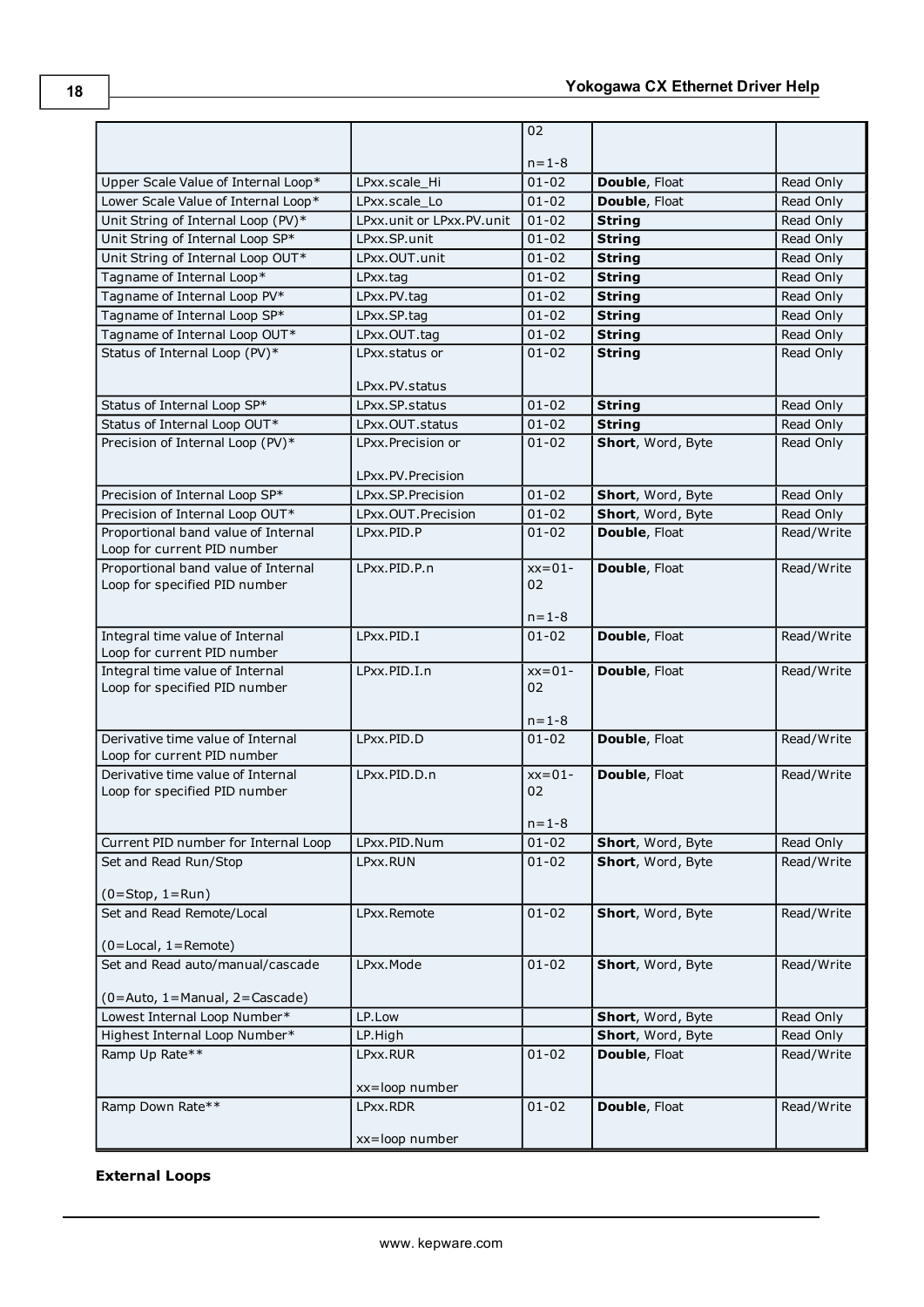| <b>Address Type</b>                     | <b>Format</b>                     | Range     | <b>Data Types</b>   | <b>Access</b> |
|-----------------------------------------|-----------------------------------|-----------|---------------------|---------------|
| Process Value of External               | LPExx or LPExx.PV                 | $01 - 04$ | Double, Float       | Read Only     |
| Loop                                    |                                   |           |                     |               |
| Setpoint Value of External              | LPExx.SP                          | $01 - 04$ | Double, Float       | Read/Write    |
| Loop                                    |                                   |           |                     |               |
| <b>Output Value of External</b>         | LPExx.OUT                         | $01 - 04$ | Double, Float       | Read/Write    |
| Loop                                    |                                   |           |                     |               |
| Alarm Summary of External               | LPExx.Alarm                       | $01 - 04$ | DWord, Short, Word, | Read Only     |
| Loop                                    |                                   |           | <b>Byte</b>         |               |
| Alarm Level1 Status of External<br>Loop | LPExx.Alarm1                      | $01 - 04$ | Short, Word, Byte   | Read Only     |
| Alarm Level2 Status of External         | LPExx.Alarm2                      | $01 - 04$ | Short, Word, Byte   | Read Only     |
| Loop                                    |                                   |           |                     |               |
| Alarm Level3 Status of External         | LPExx.Alarm3                      | $01 - 04$ | Short, Word, Byte   | Read Only     |
| Loop                                    |                                   |           |                     |               |
| Alarm Level4 Status of External         | LPExx.Alarm4                      | $01 - 04$ | Short, Word, Byte   | Read Only     |
| Loop                                    |                                   |           |                     |               |
| Upper Scale Value of External           | LPExx.scale_Hi                    | $01 - 04$ | Double, Float       | Read Only     |
| $Loop*$                                 |                                   |           |                     |               |
| Lower Scale Value of External           | LPExx.scale Lo                    | $01 - 04$ | Double, Float       | Read Only     |
| $Loop*$                                 |                                   |           |                     |               |
| Unit String of External Loop (PV)*      | LPExx.unit or LPExx.PV.unit       | $01 - 04$ | <b>String</b>       | Read Only     |
| Unit String of External Loop SP*        | LPExx.SP.unit                     | $01 - 04$ | <b>String</b>       | Read Only     |
| Unit String of External Loop OUT*       | LPExx.OUT.unit                    | $01 - 04$ | <b>String</b>       | Read Only     |
| Tagname of External Loop*               | LPExx.tag                         | $01 - 04$ | <b>String</b>       | Read Only     |
| Tagname of External Loop PV*            | LPExx.PV.tag                      | $01 - 04$ | <b>String</b>       | Read Only     |
| Tagname of External Loop SP*            | LPExx.SP.tag                      | $01 - 04$ | <b>String</b>       | Read Only     |
| Tagname of External Loop OUT*           | LPExx.OUT.tag                     | $01 - 04$ | <b>String</b>       | Read Only     |
| Status of External Loop (PV)*           | LPExx.status or LPExx.PV.status   | $01 - 04$ | <b>String</b>       | Read Only     |
| Status of External Loop SP*             | LPExx.SP.status                   | $01 - 04$ | <b>String</b>       | Read Only     |
| Status of External Loop OUT*            | LPExx.OUT.status                  | $01 - 04$ | <b>String</b>       | Read Only     |
| Precision of External Loop (PV)*        | LPExx. Precision or LPExx. PV. P- | $01 - 04$ | Short, Word, Byte   | Read Only     |
|                                         | recision                          |           |                     |               |
| Precision of External Loop*             | LPExx.SP.Precision                | $01 - 04$ | Short, Word, Byte   | Read Only     |
| Precision of External Loop*             | LPExx.OUT.Precision               | $01 - 04$ | Short, Word, Byte   | Read Only     |
| Set and Read auto/man-                  | LPExx.MODE                        | $01 - 02$ | Short, Word, Byte   | Read/Write    |
| ual/cascade                             |                                   |           |                     |               |
|                                         |                                   |           |                     |               |
| (0=Auto, 1=Manual, 2=Cascade)           |                                   |           |                     |               |
| Lowest External Loop Number*            | LPE.Low                           |           | Short, Word, Byte   | Read Only     |
| Highest External Loop Number*           | LPE.High                          |           | Short, Word, Byte   | Read Only     |

# **Math Channels**

| <b>Address Type</b>                 | <b>Format</b>                       | Range     | <b>Data Types</b>               | <b>Access</b> |
|-------------------------------------|-------------------------------------|-----------|---------------------------------|---------------|
| Process Value of Math Channel       | CHxx or CHxx.PV                     | $31 - 42$ | Double, Float                   | Read Only     |
| Alarm Summary of Math Channel       | CHxx.Alarm                          | $31 - 42$ | <b>DWord, Short, Word, Byte</b> | Read Only     |
| Alarm Level1 Status of Math Channel | CHxx.Alarm1                         | $31 - 42$ | Short, Word, Byte               | Read Only     |
| Alarm Level2 Status of Math Channel | CHxx.Alarm2                         | $31 - 42$ | Short, Word, Byte               | Read Only     |
| Alarm Level3 Status of Math Channel | CHxx.Alarm3                         | $31 - 42$ | Short, Word, Byte               | Read Only     |
| Alarm Level4 Status of Math Channel | CHxx.Alarm4                         | $31 - 42$ | Short, Word, Byte               | Read Only     |
| Set and Read Level1 Alarm Setpoint  | CHxx.ASP1                           | $31 - 42$ | Double, Float                   | Read/Write    |
| Set and Read Level2 Alarm Setpoint  | CH <sub>xx</sub> , ASP <sub>2</sub> | $31 - 42$ | Double, Float                   | Read/Write    |
| Set and Read Level3 Alarm Setpoint  | CH <sub>xx</sub> , ASP3             | $31 - 42$ | Double, Float                   | Read/Write    |
| Set and Read Level4 Alarm Setpoint  | CHxx.ASP4                           | $31 - 42$ | Double, Float                   | Read/Write    |
| Upper Scale Value of Math Channel*  | CHxx.scale Hi                       | $31 - 42$ | Double, Float                   | Read Only     |
| Lower Scale Value of Math Channel*  | CHxx.scale Lo                       | $31 - 42$ | Double, Float                   | Read Only     |
| Unit String of Math Channel*        | CH <sub>xx</sub> unit               | $31 - 42$ | <b>String</b>                   | Read Only     |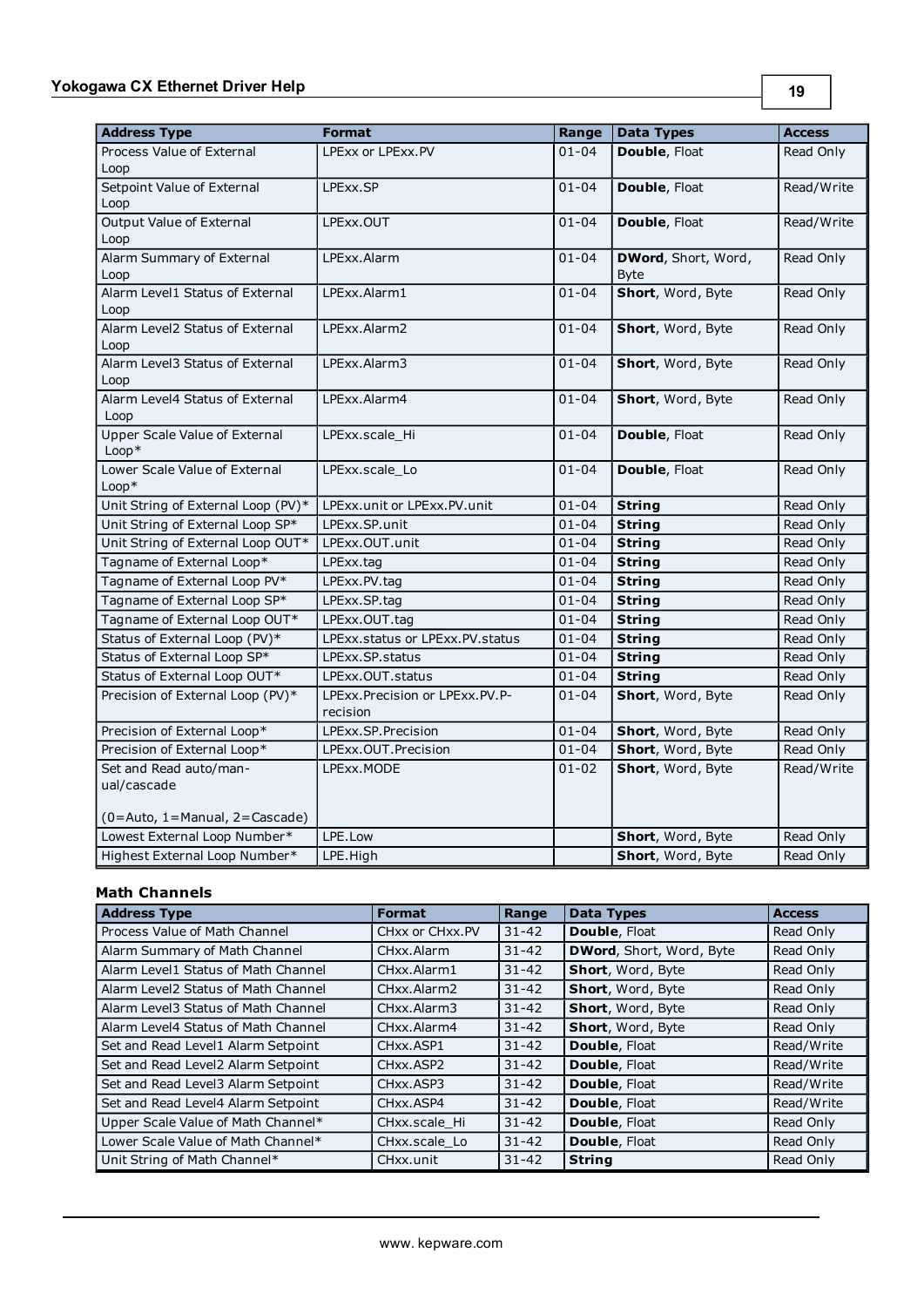| Tagname of Math Channel*   | CHxx.tag       | 31-42 | <b>String</b>             | Read Only |
|----------------------------|----------------|-------|---------------------------|-----------|
| Status of Math Channel*    | CHxx.status    | 31-42 | String                    | Read Only |
| Precision of Math Channel* | CHxx.Precision | 31-42 | Short, Word, Byte         | Read Only |
| Lowest Math Channel*       | CHA.Low        |       | <b>Short</b> , Word, Byte | Read Only |
| Highest Math Channel*      | CHA.High       |       | <b>Short</b> , Word, Byte | Read Only |

\*The data associated with these addresses is only read from the device at the start of a communications session. Once read, the values will not be refreshed until the server has been restarted or the Reset Tag has been invoked. To invoke a reset, write a non zero value to the Reset Tag. Once the Reset Tag has been invoked, the driver will reinitialize all startup data from the device.

\*\*Zero (0) can be written to the tag to disable the ramp parameters. When a 0 is written to the tag, the tag will display +1.inf upon successful disabling.

|   |  | DI/DO DATA and Internal Switch Status (Style Number S3 or Later) |  |
|---|--|------------------------------------------------------------------|--|
| . |  |                                                                  |  |

| <b>Address Type</b>     | <b>Format</b> | Range       | <b>Data Types</b> | l Access   |
|-------------------------|---------------|-------------|-------------------|------------|
| Control Digital Inputs  | DI            | DI001-DI006 | <b>Boolean</b>    | Read Only  |
| Control Digital Outputs | DO.           | DO001-DO006 | <b>Boolean</b>    | Read/Write |
| Internal Switches       | <b>SW</b>     | SW001-SW018 | <b>Boolean</b>    | Read/Write |

#### **Alarm Setpoints**

Data associated with the addresses denoted in the device will be returned as +INF. Data values can only be written to Alarm Setpoints that are defined in the device: write operations to undefined Alarm Setpoints will return an error. Write operations are available only for users logged in at the Administrator level and will return an error otherwise.

# **Scales**

Data values for Scale\_Hi and Scale\_Lo for channels that are skipped will be returned as +INF.

# **Tag Names**

For devices that have unspecified tag names, the driver will construct an internal tag name based on the channel number. For example, the tag name of address 'CH01' will be returned as 'CH01'.

#### **General Device Data**

| <b>Address Type</b>               | <b>Format</b> | Range     | <b>Data Types</b> | <b>Access</b> |
|-----------------------------------|---------------|-----------|-------------------|---------------|
| Administrator Level               | Admin         |           | <b>Boolean</b>    | Read Only     |
| Date of Last Data                 | Date          |           | <b>String</b>     | Read Only     |
| Time of Last Data                 | Time          |           | <b>String</b>     | Read Only     |
| Model Name of Device              | Model         |           | <b>String</b>     | Read Only     |
| Host Name of Device               | Hostname      |           | <b>String</b>     | Read Only     |
| Serial Number of Device           | SerialNumber  |           | <b>String</b>     | Read Only     |
| IP Address of Device              | IP            |           | <b>String</b>     | Read Only     |
| Math Communication Data           | <b>CDxx</b>   | $01 - 12$ | <b>Float</b>      | Write Only    |
| <b>Control Math Execution</b>     | MathControl   |           | Short, Word, Byte | Write Only    |
| <b>Reset Alarms</b>               | AlarmReset    |           | <b>Boolean</b>    | Write Only    |
| Control Command and Response      | Command       |           | <b>String</b>     | Read/Write    |
| Previous Screen                   | PreScreen     |           | <b>Boolean</b>    | Write Only    |
| Direct Reloading of Configuration | Reset         |           | <b>Boolean</b>    | Write Only    |
| SetTime*                          | Tag           |           | <b>Boolean</b>    | Write Only    |

\*The SetTime tag will cause the the device time to be updated. Writing 0 or 1 to the tag will update the Device Date and Time, which can be verified from the Date tag and the Time tag. The SetTime tag will always display 0 as it is a Write Only tag. After a successful update, the following message will be posted: "Device Clock set to system time [Device <device\_name>]."

#### **Administrator Level**

The Admin address type has a value of '1' or 'true' when the user has logged on at the Administrator level and a value of '0' or 'false' when the user has logged on at the User level.

# **Math Communication Data**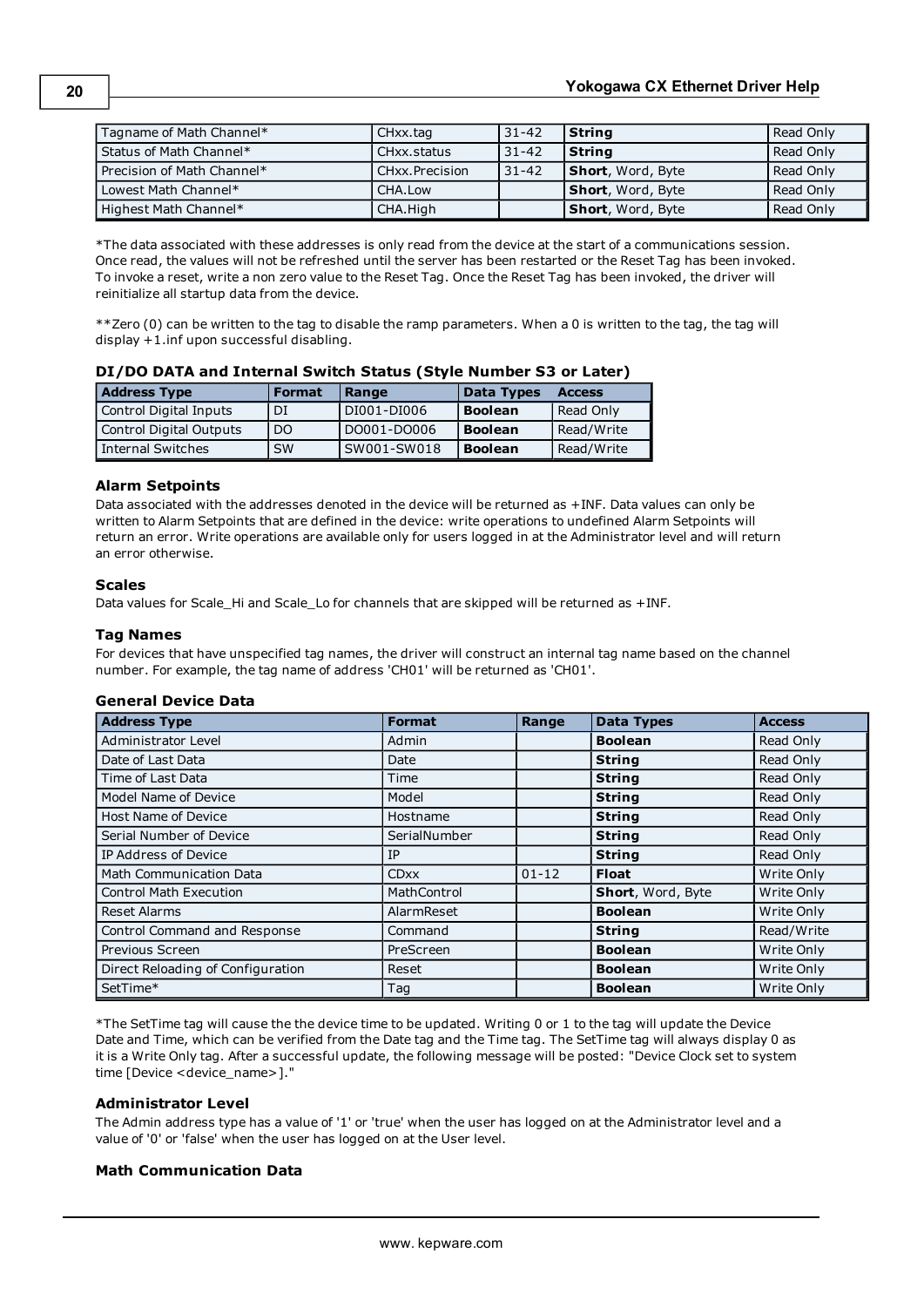The CD address type is only valid for devices equipped with the math option. Write operations to CD addresses for non-math equipped devices will return an error. Write operations are available only for users logged in at the Administrator level and will return an error otherwise.

#### **Model Name of Device**

The Model address type will have a string value of 'CX1000' or 'CX2000,' indicating the model series returned by the device.

# **Control Math Execution**

The MathControl address type is only available for devices equipped with the math option. Write operations to the MathControl tag for non-math equipped devices will return an error.

#### **Control Command and Response**

The Command address allows the user to send a string command and receive a string response to and from the device. This allows the user to send any command to the device, including commands not directly supported by the driver. This tag is only available to users logged in at the Administrator level. Otherwise, write operations will return an error.

**Caution:** Use caution when performing write operations using the Command address.

**Note:** The actual number of addresses available for each type depends on the configuration of the Yokogawa device. If the driver finds that an address is not present in the device at Runtime, it will post an error message and remove the tag from its scan list.

Addresses that have Write Only access are assigned a default access of Read/Write; however, data values are unreadable for these addresses and the associated tags are not included in the scan list. The current data value for these tags will always be 0 for numeric data types and null string for string data types.

# <span id="page-19-0"></span>**CX2010 Addressing**

The driver supports the following addresses for this device. The default data type for each address type is shown in **bold**.

#### **Measured Channels**

| <b>Address Type</b>                | <b>Format</b>              | Range     | <b>Data Types</b>               | <b>Access</b> |
|------------------------------------|----------------------------|-----------|---------------------------------|---------------|
| Process Value of Channel           | CHxx or CHxx.PV            | $01 - 10$ | Double, Float                   | Read Only     |
| Alarm Summary of Channel           | CHxx.Alarm                 | $01 - 10$ | <b>DWord, Short, Word, Byte</b> | Read Only     |
| Alarm Level1 Status of Channel     | CHxx.Alarm1                | $01 - 10$ | Short, Word, Byte               | Read Only     |
| Alarm Level2 Status of Channel     | CHxx.Alarm2                | $01 - 10$ | Short, Word, Byte               | Read Only     |
| Alarm Level3 Status of Channel     | CHxx.Alarm3                | $01 - 10$ | Short, Word, Byte               | Read Only     |
| Alarm Level4 Status of Channel     | CHxx.Alarm4                | $01 - 10$ | Short, Word, Byte               | Read Only     |
| Set and Read Level1 Alarm Setpoint | CHxx.ASP1                  | $01 - 10$ | <b>Double, Float</b>            | Read/Write    |
| Set and Read Level2 Alarm Setpoint | CHxx.ASP2                  | $01 - 10$ | <b>Double, Float</b>            | Read/Write    |
| Set and Read Level3 Alarm Setpoint | CHxx.ASP3                  | $01 - 10$ | <b>Double, Float</b>            | Read/Write    |
| Set and Read Level4 Alarm Setpoint | CHxx.ASP4                  | $01 - 10$ | <b>Double, Float</b>            | Read/Write    |
| Upper Scale Value of Channel*      | CHxx.scale Hi              | $01 - 10$ | <b>Double, Float</b>            | Read Only     |
| Lower Scale Value of Channel*      | CHxx.scale Lo              | $01 - 10$ | <b>Double, Float</b>            | Read Only     |
| Unit String of Channel*            | CHxx.unit                  | $01 - 10$ | <b>String</b>                   | Read Only     |
| Tagname of Channel*                | CHxx.tag                   | $01 - 10$ | <b>String</b>                   | Read Only     |
| Status of Channel*                 | CHxx.status                | $01 - 10$ | <b>String</b>                   | Read Only     |
| Precision of Channel*              | CH <sub>xx</sub> Precision | $01 - 10$ | Short, Word, Byte               | Read Only     |
| Lowest Measuring Channel*          | CH.Low                     |           | Short, Word, Byte               | Read Only     |
| Highest Measuring Channel*         | CH.High                    |           | Short, Word, Byte               | Read Only     |

#### **External Loops**

| <b>Address Type</b>             | Format            | Range       | <b>Data Types</b>    | <b>Access</b> |
|---------------------------------|-------------------|-------------|----------------------|---------------|
| Process Value of External Loop  | LPExx or LPExx.PV | $ 01 - 16 $ | <b>Double, Float</b> | Read Only     |
| Setpoint Value of External Loop | I PFxx.SP         | $ 01 - 16 $ | <b>Double, Float</b> | Read/Write    |
| Output Value of External Loop   | LPExx.OUT         | $ 01 - 16 $ | <b>Double, Float</b> | Read/Write    |
| Alarm Summary of External Loop  | LPExx.Alarm       | $01 - 16$   | DWord, Short, Word,  | Read Only     |
|                                 |                   |             | l Byte               |               |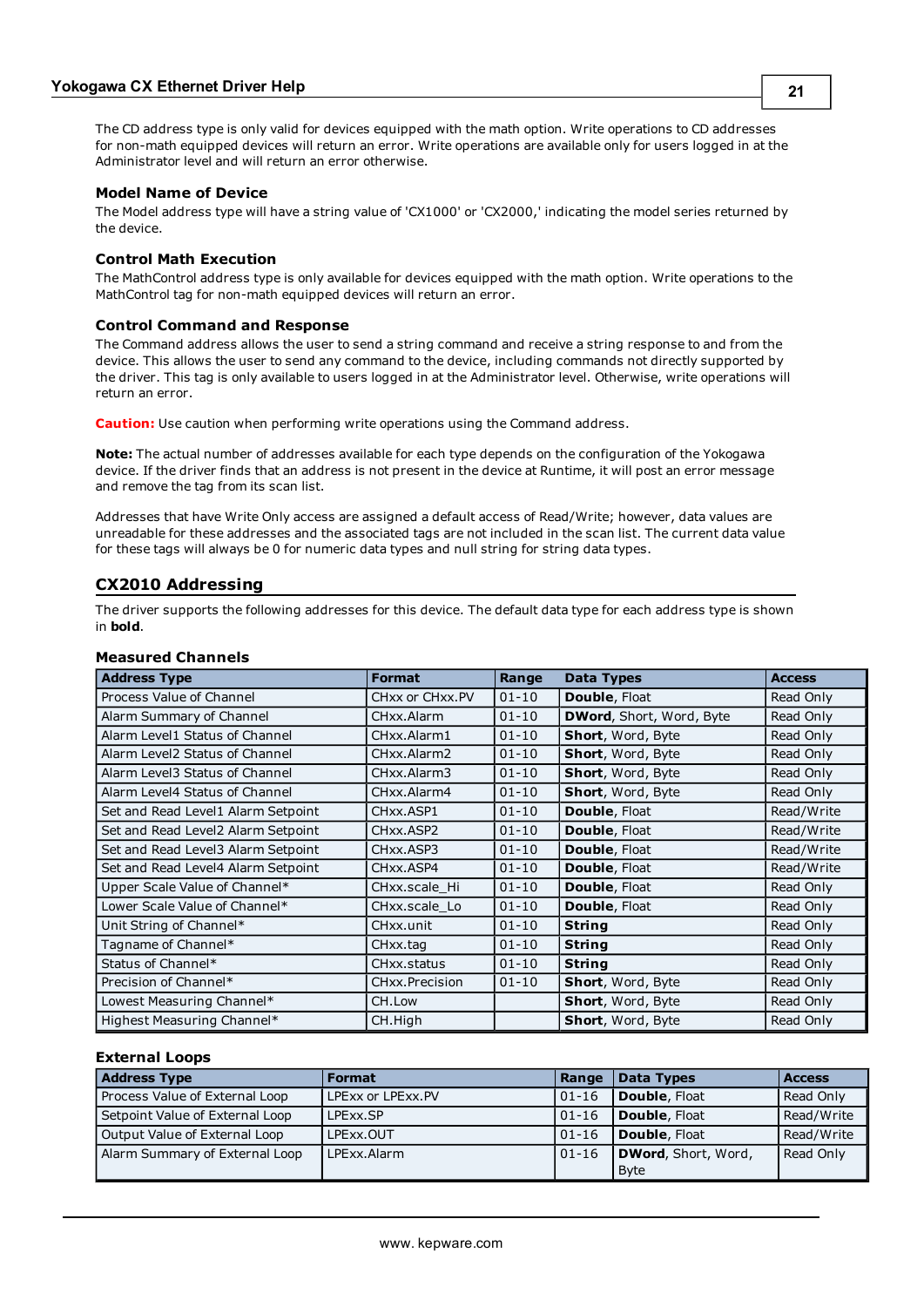| Alarm Level1 Status of External    | LPExx.Alarm1                      | $01 - 16$ | Short, Word, Byte | Read Only |
|------------------------------------|-----------------------------------|-----------|-------------------|-----------|
| Loop                               |                                   |           |                   |           |
| Alarm Level2 Status of External    | LPExx.Alarm2                      | $01 - 16$ | Short, Word, Byte | Read Only |
| Loop                               |                                   |           |                   |           |
| Alarm Level3 Status of External    | LPExx.Alarm3                      | $01 - 16$ | Short, Word, Byte | Read Only |
| Loop                               |                                   |           |                   |           |
| Alarm Level4 Status of External    | LPExx.Alarm4                      | $01 - 16$ | Short, Word, Byte | Read Only |
| Loop                               |                                   |           |                   |           |
| Upper Scale Value of External      | LPExx.scale Hi                    | $01 - 16$ | Double, Float     | Read Only |
| $Loop*$                            |                                   |           |                   |           |
| Lower Scale Value of External      | LPExx.scale Lo                    | $01 - 16$ | Double, Float     | Read Only |
| $Loop*$                            |                                   |           |                   |           |
| Unit String of External Loop (PV)* | LPExx.unit or LPExx.PV.unit       | $01 - 16$ | <b>String</b>     | Read Only |
| Unit String of External Loop SP*   | LPExx.SP.unit                     | $01 - 16$ | <b>String</b>     | Read Only |
| Unit String of External Loop OUT*  | LPExx.OUT.unit                    | $01 - 16$ | <b>String</b>     | Read Only |
| Tagname of External Loop*          | LPExx.tag                         | $01 - 16$ | <b>String</b>     | Read Only |
| Tagname of External Loop PV*       | LPExx.PV.tag                      | $01 - 16$ | <b>String</b>     | Read Only |
| Tagname of External Loop SP*       | LPExx.SP.tag                      | $01 - 16$ | <b>String</b>     | Read Only |
| Tagname of External Loop OUT*      | LPExx.OUT.tag                     | $01 - 16$ | <b>String</b>     | Read Only |
| Status of External Loop (PV)*      | LPExx.status or LPExx.PV.status   | $01 - 16$ | <b>String</b>     | Read Only |
| Status of External Loop SP*        | LPExx.SP.status                   | $01 - 16$ | <b>String</b>     | Read Only |
| Status of External Loop OUT*       | LPExx.OUT.status                  | $01 - 16$ | <b>String</b>     | Read Only |
| Precision of External Loop (PV)*   | LPExx. Precision or LPExx. PV. P- | $01 - 16$ | Short, Word, Byte | Read Only |
|                                    | recision                          |           |                   |           |
| Precision of External Loop*        | LPExx.SP.Precision                | $01 - 16$ | Short, Word, Byte | Read Only |
| Precision of External Loop*        | LPExx.OUT.Precision               | $01 - 16$ | Short, Word, Byte | Read Only |
| Lowest External Loop Number*       | LPE.Low                           |           | Short, Word, Byte | Read Only |
| Highest External Loop Number*      | LPE.High                          |           | Short, Word, Byte | Read Only |

# **Math Channels**

| <b>Address Type</b>                 | <b>Format</b>                       | Range     | <b>Data Types</b>        | <b>Access</b> |
|-------------------------------------|-------------------------------------|-----------|--------------------------|---------------|
| Process Value of Math Channel       | CHxx or CHxx.PV                     | $31 - 60$ | <b>Double, Float</b>     | Read Only     |
| Alarm Summary of Math Channel       | CHxx.Alarm                          | $31 - 60$ | DWord, Short, Word, Byte | Read Only     |
| Alarm Level1 Status of Math Channel | CHxx.Alarm1                         | $31 - 60$ | Short, Word, Byte        | Read Only     |
| Alarm Level2 Status of Math Channel | CHxx.Alarm2                         | $31 - 60$ | Short, Word, Byte        | Read Only     |
| Alarm Level3 Status of Math Channel | CHxx.Alarm3                         | $31 - 60$ | Short, Word, Byte        | Read Only     |
| Alarm Level4 Status of Math Channel | CHxx.Alarm4                         | $31 - 60$ | Short, Word, Byte        | Read Only     |
| Set and Read Level1 Alarm Setpoint  | CH <sub>xx</sub> , ASP <sub>1</sub> | $31 - 60$ | Double, Float            | Read/Write    |
| Set and Read Level2 Alarm Setpoint  | CHxx.ASP2                           | $31 - 60$ | Double, Float            | Read/Write    |
| Set and Read Level3 Alarm Setpoint  | CHxx.ASP3                           | $31 - 60$ | <b>Double, Float</b>     | Read/Write    |
| Set and Read Level4 Alarm Setpoint  | CH <sub>xx</sub> , ASP4             | $31 - 60$ | Double, Float            | Read/Write    |
| Upper Scale Value of Math Channel*  | CHxx.scale Hi                       | $31 - 60$ | <b>Double, Float</b>     | Read Only     |
| Lower Scale Value of Math Channel*  | CHxx.scale Lo                       | $31 - 60$ | <b>Double, Float</b>     | Read Only     |
| Unit String of Math Channel*        | CHxx.unit                           | $31 - 60$ | <b>String</b>            | Read Only     |
| Tagname of Math Channel*            | CHxx.tag                            | $31 - 60$ | <b>String</b>            | Read Only     |
| Status of Math Channel*             | CHxx.status                         | $31 - 60$ | <b>String</b>            | Read Only     |
| Precision of Math Channel*          | CHxx.Precision                      | $31 - 60$ | Short, Word, Byte        | Read Only     |
| Lowest Math Channel*                | CHA.Low                             |           | Short, Word, Byte        | Read Only     |
| Highest Math Channel*               | CHA.High                            |           | Short, Word, Byte        | Read Only     |

\*The data associated with these addresses is only read from the device at the start of a communications session. Once read, the values will not be refreshed until the server has been restarted or the Reset Tag has been invoked. To invoke a reset, write a non zero value to the Reset Tag. Once the Reset Tag has been invoked, the driver will reinitialize all startup data from the device.

# **DI/DO DATA and Internal Switch Status (Style Number S3 or Later) Address Type Format Range Data Types Access**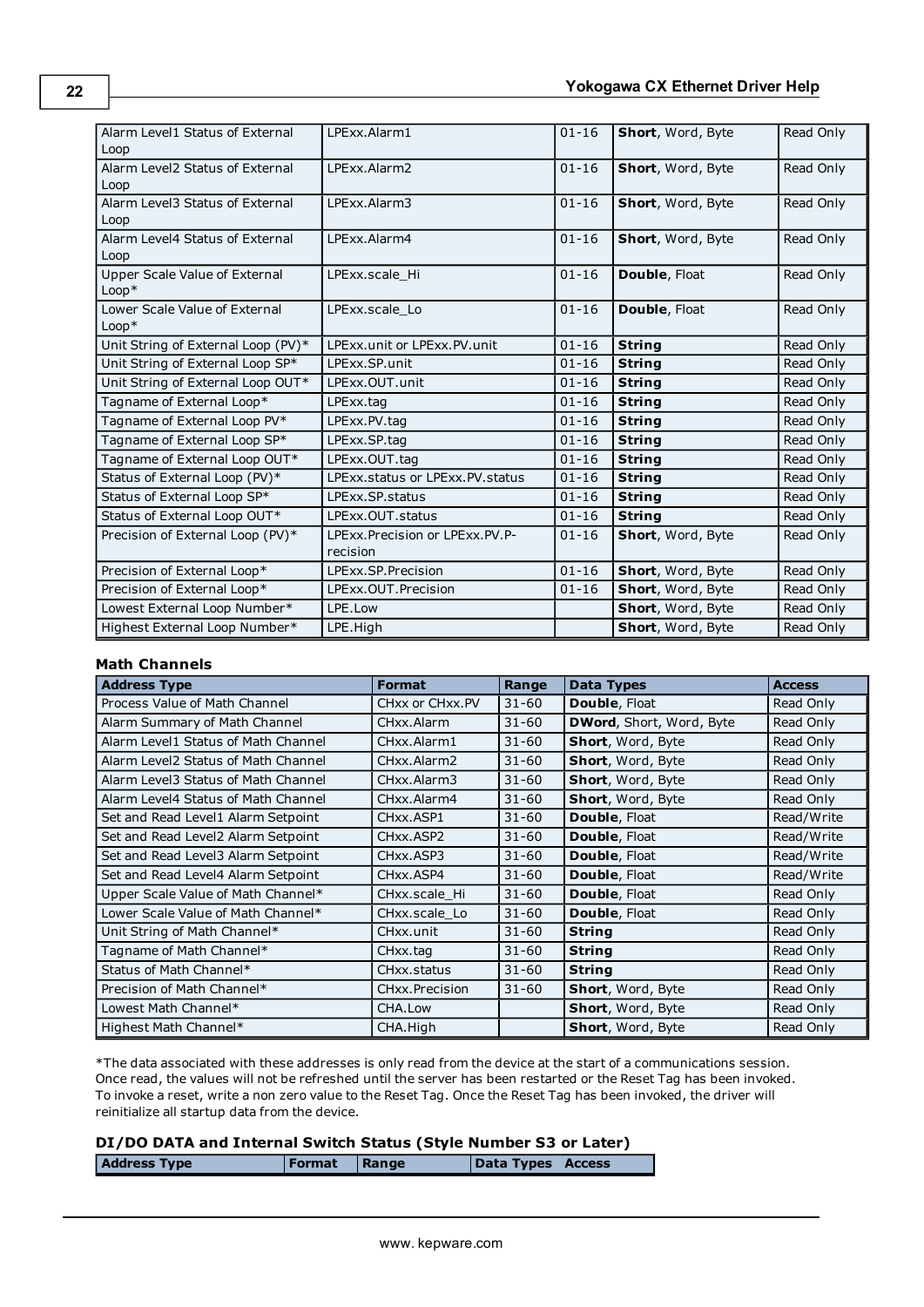| Control Digital Inputs           | DI        | DI001-DI006 | <b>Boolean</b> | Read Only  |
|----------------------------------|-----------|-------------|----------------|------------|
| Control Digital Outputs          | DO        | DO001-DO006 | <b>Boolean</b> | Read/Write |
| <b>Expansion Digital Inputs</b>  | RT        | RI001-RI012 | <b>Boolean</b> | Read/Write |
| <b>Expansion Digital Outputs</b> | Read Only | RO001-RO012 | <b>Boolean</b> | Read/Write |
| Internal Switches                | <b>SW</b> | SW001-SW036 | <b>Boolean</b> | Read/Write |

#### **Alarm Setpoints**

Data associated with the addresses denoted in the device will be returned as +INF. Data values can only be written to Alarm Setpoints that are defined in the device: write operations to undefined Alarm Setpoints will return an error. Write operations are available only for users logged in at the Administrator level and will return an error otherwise.

#### **Scales**

Data values for Scale\_Hi and Scale\_Lo for channels that are skipped will be returned as +INF.

#### **Tag Names**

For devices that have unspecified tag names, the driver will construct an internal tag name based on the channel number. For example, the tag name of address 'CH01' will be returned as 'CH01'.

#### **General Device Data**

| <b>Address Type</b>               | <b>Format</b> | Range     | <b>Data Types</b>        | <b>Access</b> |
|-----------------------------------|---------------|-----------|--------------------------|---------------|
| Administrator Level               | Admin         |           | <b>Boolean</b>           | Read Only     |
| Date of Last Data                 | Date          |           | <b>String</b>            | Read Only     |
| Time of Last Data                 | Time          |           | <b>String</b>            | Read Only     |
| Model Name of Device              | Model         |           | <b>String</b>            | Read Only     |
| Host Name of Device               | Hostname      |           | <b>String</b>            | Read Only     |
| Serial Number of Device           | SerialNumber  |           | <b>String</b>            | Read Only     |
| IP Address of Device              | IP            |           | <b>String</b>            | Read Only     |
| <b>Math Communication Data</b>    | <b>CDxx</b>   | $01 - 30$ | <b>Float</b>             | Write Only    |
| <b>Control Math Execution</b>     | MathControl   |           | <b>Short, Word, Byte</b> | Write Only    |
| Reset Alarms                      | AlarmReset    |           | <b>Boolean</b>           | Write Only    |
| Control Command and Response      | Command       |           | <b>String</b>            | Read/Write    |
| Previous Screen                   | PreScreen     |           | <b>Boolean</b>           | Write Only    |
| Direct Reloading of Configuration | Reset         |           | <b>Boolean</b>           | Write Only    |
| SetTime*                          | Tag           |           | <b>Boolean</b>           | Write Only    |

\*The SetTime tag will cause the the device time to be updated. Writing 0 or 1 to the tag will update the Device Date and Time, which can be verified from the Date tag and the Time tag. The SetTime tag will always display 0 as it is a Write Only tag. After a successful update, the following message will be posted: "Device Clock set to system time [Device <device\_name>]."

#### **Administrator Level**

The Admin address type has a value of '1' or 'true' when the user has logged on at the Administrator level and a value of '0' or 'false' when the user has logged on at the User level.

#### **Math Communication Data**

The CD address type is only valid for devices equipped with the math option. Write operations to CD addresses for non-math equipped devices will return an error. Write operations are available only for users logged in at the Administrator level and will return an error otherwise.

#### **Model Name of Device**

The Model address type will have a string value of 'CX1000' or 'CX2000,' indicating the model series returned by the device.

#### **Control Math Execution**

The MathControl address type is only available for devices equipped with the math option. Write operations to the MathControl tag for non-math equipped devices will return an error.

#### **Control Command and Response**

The Command address allows the user to send a string command and receive a string response to and from the device. This allows the user to send any command to the device, including commands not directly supported by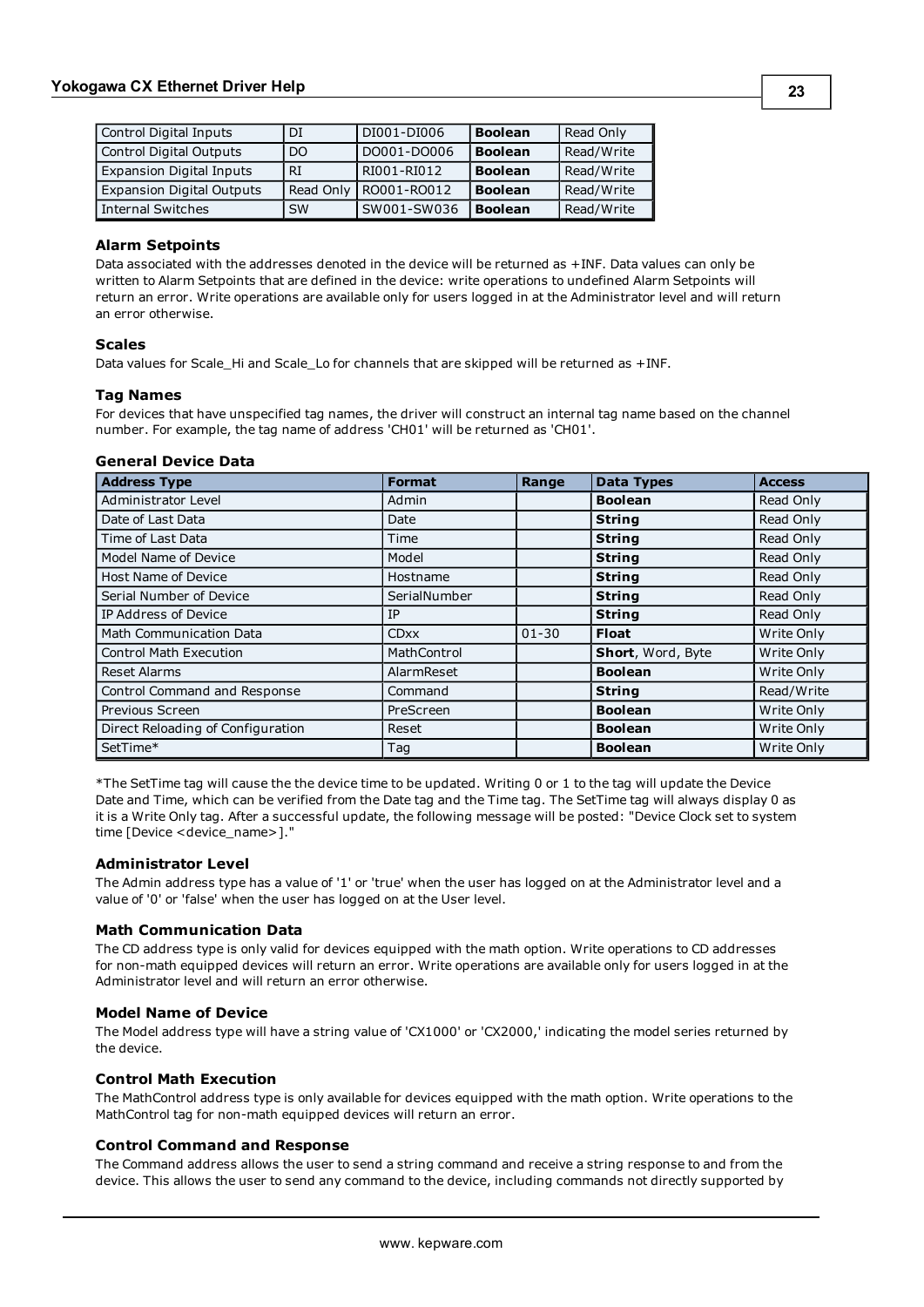the driver. This tag is only available to users logged in at the Administrator level. Otherwise, write operations will return an error.

**Caution:** Use caution when performing write operations using the Command address.

**Note:** The actual number of addresses available for each type depends on the configuration of the Yokogawa device. If the driver finds that an address is not present in the device at Runtime, it will post an error message and remove the tag from its scan list.

Addresses that have Write Only access are assigned a default access of Read/Write; however, data values are unreadable for these addresses and the associated tags are not included in the scan list. The current data value for these tags will always be 0 for numeric data types and null string for string data types.

#### <span id="page-22-0"></span>**CX2020 Addressing**

The driver supports the following addresses for this device. The default data type for each address type is shown in **bold**.

#### **Measured Channels**

| <b>Address Type</b>                | <b>Format</b>   | Range     | <b>Data Types</b>               | <b>Access</b> |
|------------------------------------|-----------------|-----------|---------------------------------|---------------|
| Process Value of Channel           | CHxx or CHxx.PV | $01 - 20$ | <b>Double, Float</b>            | Read Only     |
| Alarm Summary of Channel           | CHxx.Alarm      | $01 - 20$ | <b>DWord, Short, Word, Byte</b> | Read Only     |
| Alarm Level1 Status of Channel     | CHxx.Alarm1     | $01 - 20$ | Short, Word, Byte               | Read Only     |
| Alarm Level2 Status of Channel     | CHxx.Alarm2     | $01 - 20$ | Short, Word, Byte               | Read Only     |
| Alarm Level3 Status of Channel     | CHxx.Alarm3     | $01 - 20$ | Short, Word, Byte               | Read Only     |
| Alarm Level4 Status of Channel     | CHxx.Alarm4     | $01 - 20$ | Short, Word, Byte               | Read Only     |
| Set and Read Level1 Alarm Setpoint | CHxx.ASP1       | $01 - 20$ | Double, Float                   | Read/Write    |
| Set and Read Level2 Alarm Setpoint | CHxx.ASP2       | $01 - 20$ | <b>Double, Float</b>            | Read/Write    |
| Set and Read Level3 Alarm Setpoint | CHxx.ASP3       | $01 - 20$ | <b>Double, Float</b>            | Read/Write    |
| Set and Read Level4 Alarm Setpoint | CHxx.ASP4       | $01 - 20$ | Double, Float                   | Read/Write    |
| Upper Scale Value of Channel*      | CHxx.scale_Hi   | $01 - 20$ | Double, Float                   | Read Only     |
| Lower Scale Value of Channel*      | CHxx.scale_Lo   | $01 - 20$ | Double, Float                   | Read Only     |
| Unit String of Channel*            | CHxx.unit       | $01 - 20$ | <b>String</b>                   | Read Only     |
| Tagname of Channel*                | CHxx.tag        | $01 - 20$ | <b>String</b>                   | Read Only     |
| Status of Channel*                 | CHxx.status     | $01 - 20$ | <b>String</b>                   | Read Only     |
| Precision of Channel*              | CHxx.Precision  | $01 - 20$ | Short, Word, Byte               | Read Only     |
| Lowest Measuring Channel*          | CH.Low          |           | Short, Word, Byte               | Read Only     |
| Highest Measuring Channel*         | CH.High         |           | Short, Word, Byte               | Read Only     |

#### **External Loops**

| <b>Address Type</b>                      | <b>Format</b>               | Range     | Data Types                         | <b>Access</b> |
|------------------------------------------|-----------------------------|-----------|------------------------------------|---------------|
| Process Value of External Loop           | LPExx or LPExx.PV           | $01 - 16$ | <b>Double, Float</b>               | Read Only     |
| Setpoint Value of External Loop          | LPExx.SP                    | $01 - 16$ | Double, Float                      | Read/Write    |
| Output Value of External Loop            | LPExx.OUT                   | $01 - 16$ | Double, Float                      | Read/Write    |
| Alarm Summary of External Loop           | LPExx.Alarm                 | $01 - 16$ | DWord, Short, Word,<br><b>Byte</b> | Read Only     |
| Alarm Level1 Status of External<br>Loop  | LPExx.Alarm1                | $01 - 16$ | Short, Word, Byte                  | Read Only     |
| Alarm Level2 Status of External<br>Loop  | LPExx Alarm2                | $01 - 16$ | Short, Word, Byte                  | Read Only     |
| Alarm Level3 Status of External<br>Loop  | LPExx Alarm3                | $01 - 16$ | Short, Word, Byte                  | Read Only     |
| Alarm Level4 Status of External<br>Loop  | LPExx Alarm4                | $01 - 16$ | Short, Word, Byte                  | Read Only     |
| Upper Scale Value of External<br>$Loop*$ | LPExx.scale Hi              | $01 - 16$ | <b>Double, Float</b>               | Read Only     |
| Lower Scale Value of External<br>$Loop*$ | LPExx.scale Lo              | $01 - 16$ | <b>Double, Float</b>               | Read Only     |
| Unit String of External Loop (PV)*       | LPExx.unit or LPExx.PV.unit | $01 - 16$ | <b>String</b>                      | Read Only     |
| Unit String of External Loop SP*         | LPExx.SP.unit               | $01 - 16$ | <b>String</b>                      | Read Only     |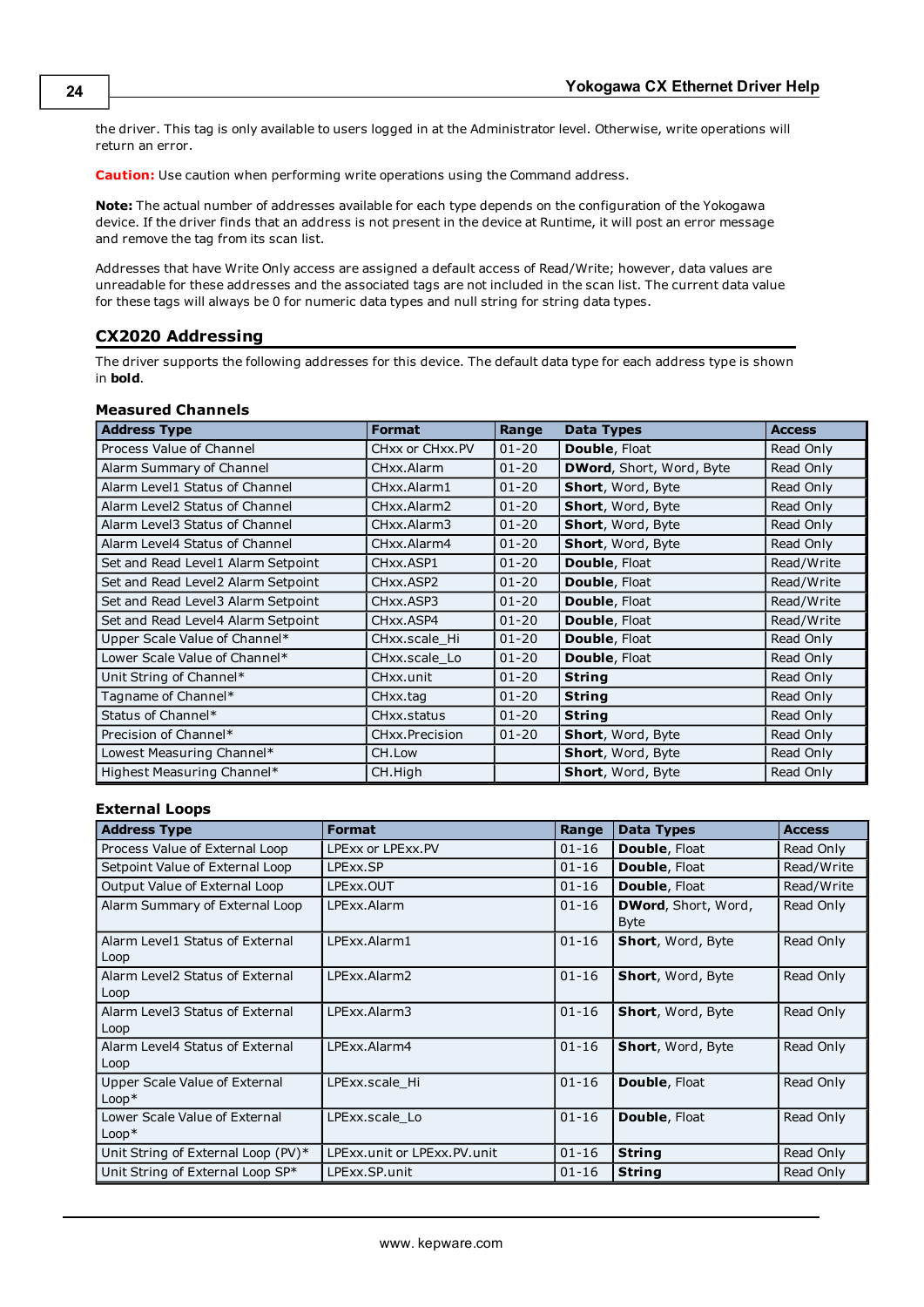| Unit String of External Loop OUT* | LPExx.OUT.unit                                | $01 - 16$ | <b>String</b>            | Read Only |
|-----------------------------------|-----------------------------------------------|-----------|--------------------------|-----------|
| Tagname of External Loop*         | LPExx.tag                                     | $01 - 16$ | <b>String</b>            | Read Only |
| Tagname of External Loop PV*      | LPExx.PV.tag                                  | $01 - 16$ | <b>String</b>            | Read Only |
| Tagname of External Loop SP*      | LPExx.SP.tag                                  | $01 - 16$ | <b>String</b>            | Read Only |
| Tagname of External Loop OUT*     | LPExx.OUT.tag                                 | $01 - 16$ | <b>String</b>            | Read Only |
| Status of External Loop (PV)*     | LPExx.status or LPExx.PV.status               | $01 - 16$ | <b>String</b>            | Read Only |
| Status of External Loop SP*       | LPExx SP status                               | $01 - 16$ | <b>String</b>            | Read Only |
| Status of External Loop OUT*      | LPExx.OUT.status                              | $01 - 16$ | <b>String</b>            | Read Only |
| Precision of External Loop (PV)*  | LPExx. Precision or LPExx. PV. P-<br>recision | $01 - 16$ | Short, Word, Byte        | Read Only |
| Precision of External Loop*       | LPExx.SP.Precision                            | $01 - 16$ | <b>Short, Word, Byte</b> | Read Only |
| Precision of External Loop*       | LPExx.OUT.Precision                           | $01 - 16$ | Short, Word, Byte        | Read Only |
| Lowest External Loop Number*      | LPE.Low                                       |           | Short, Word, Byte        | Read Only |
| Highest External Loop Number*     | LPE.High                                      |           | Short, Word, Byte        | Read Only |

#### **Math Channels**

| <b>Address Type</b>                 | <b>Format</b>                     | Range     | <b>Data Types</b>        | <b>Access</b> |
|-------------------------------------|-----------------------------------|-----------|--------------------------|---------------|
| Process Value of Math Channel       | CHxx or CHxx.PV                   | $31 - 60$ | <b>Double, Float</b>     | Read Only     |
| Alarm Summary of Math Channel       | CHxx.Alarm                        | $31 - 60$ | DWord, Short, Word, Byte | Read Only     |
| Alarm Level1 Status of Math Channel | CHxx.Alarm1                       | $31 - 60$ | Short, Word, Byte        | Read Only     |
| Alarm Level2 Status of Math Channel | CHxx.Alarm2                       | $31 - 60$ | Short, Word, Byte        | Read Only     |
| Alarm Level3 Status of Math Channel | CHxx.Alarm3                       | $31 - 60$ | Short, Word, Byte        | Read Only     |
| Alarm Level4 Status of Math Channel | CHxx.Alarm4                       | $31 - 60$ | Short, Word, Byte        | Read Only     |
| Set and Read Level1 Alarm Setpoint  | CH <sub>xx</sub> ASP <sub>1</sub> | $31 - 60$ | <b>Double, Float</b>     | Read/Write    |
| Set and Read Level2 Alarm Setpoint  | CHxx.ASP2                         | $31 - 60$ | <b>Double, Float</b>     | Read/Write    |
| Set and Read Level3 Alarm Setpoint  | CH <sub>xx</sub> , ASP3           | $31 - 60$ | <b>Double, Float</b>     | Read/Write    |
| Set and Read Level4 Alarm Setpoint  | CH <sub>xx</sub> , ASP4           | $31 - 60$ | Double, Float            | Read/Write    |
| Upper Scale Value of Math Channel*  | CHxx.scale Hi                     | $31 - 60$ | <b>Double, Float</b>     | Read Only     |
| Lower Scale Value of Math Channel*  | CHxx.scale Lo                     | $31 - 60$ | Double, Float            | Read Only     |
| Unit String of Math Channel*        | CHxx.unit                         | $31 - 60$ | <b>String</b>            | Read Only     |
| Tagname of Math Channel*            | CHxx.tag                          | $31 - 60$ | <b>String</b>            | Read Only     |
| Status of Math Channel*             | CHxx.status                       | $31 - 60$ | <b>String</b>            | Read Only     |
| Precision of Math Channel*          | CHxx.Precision                    | $31 - 60$ | Short, Word, Byte        | Read Only     |
| Lowest Math Channel*                | CHA.Low                           |           | Short, Word, Byte        | Read Only     |
| Highest Math Channel*               | CHA.High                          |           | Short, Word, Byte        | Read Only     |

\*The data associated with these addresses is only read from the device at the start of a communications session. Once read, the values will not be refreshed until the server has been restarted or the Reset Tag has been invoked. To invoke a reset, write a non zero value to the Reset Tag. Once the Reset Tag has been invoked, the driver will reinitialize all startup data from the device.

| DI/DO DATA and Internal Switch Status (Style Number S3 or Later) |  |  |  |
|------------------------------------------------------------------|--|--|--|
|------------------------------------------------------------------|--|--|--|

| <b>Address Type</b>              | <b>Format</b>  | Range       | <b>Data Types</b> | <b>Access</b> |
|----------------------------------|----------------|-------------|-------------------|---------------|
| Control Digital Inputs           | DI             | DI001-DI006 | <b>Boolean</b>    | Read Only     |
| <b>Control Digital Outputs</b>   | D <sub>O</sub> | DO001-DO006 | <b>Boolean</b>    | Read/Write    |
| <b>Expansion Digital Inputs</b>  | RI             | RI001-RI012 | <b>Boolean</b>    | Read/Write    |
| <b>Expansion Digital Outputs</b> | Read Only      | RO001-RO012 | <b>Boolean</b>    | Read/Write    |
| <b>Internal Switches</b>         | <b>SW</b>      | SW001-SW036 | <b>Boolean</b>    | Read/Write    |

## **Alarm Setpoints**

Data associated with the addresses denoted in the device will be returned as +INF. Data values can only be written to Alarm Setpoints that are defined in the device: write operations to undefined Alarm Setpoints will return an error. Write operations are available only for users logged in at the Administrator level and will return an error otherwise.

#### **Scales**

Data values for Scale\_Hi and Scale\_Lo for channels that are skipped will be returned as +INF.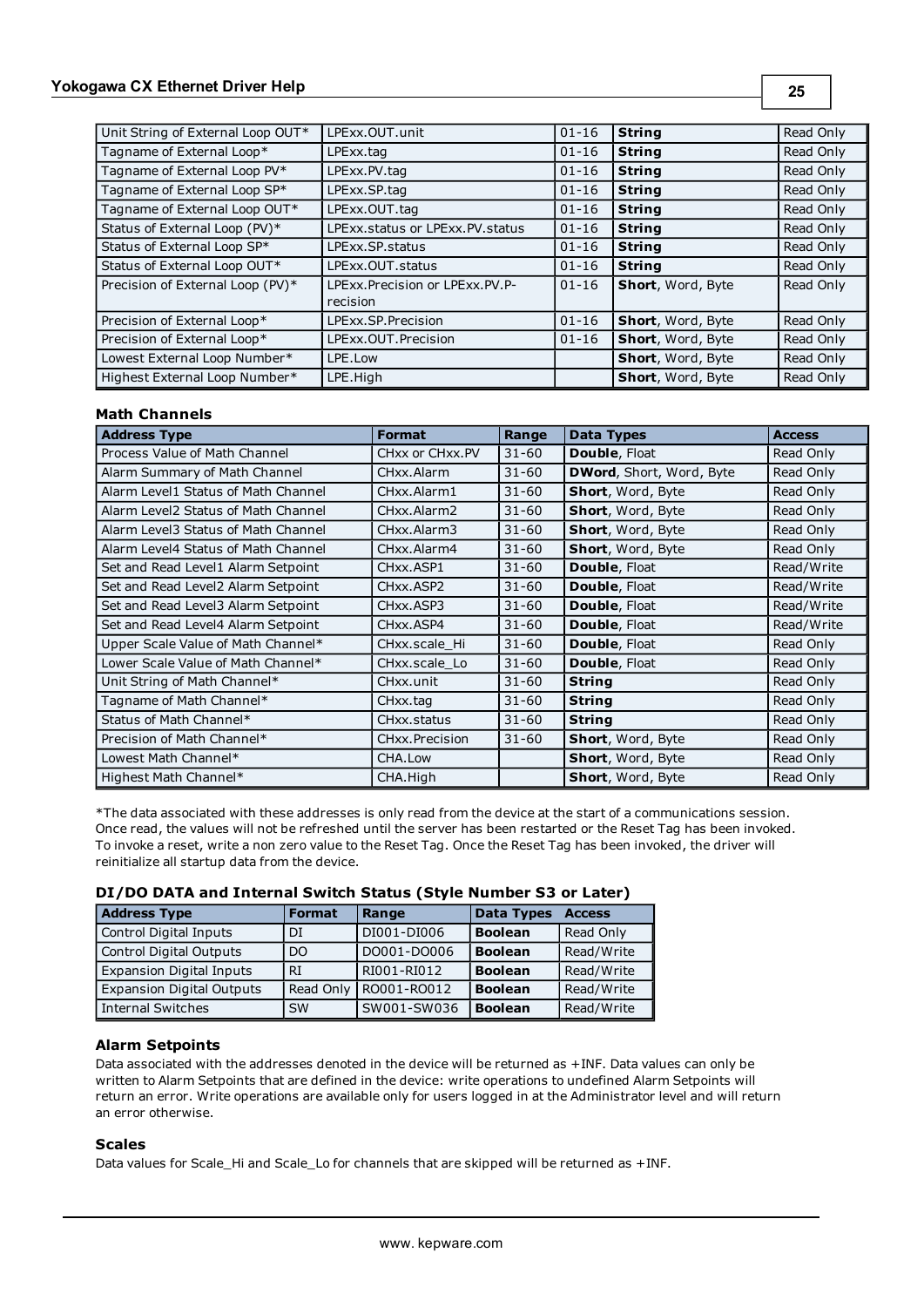## **26**

#### **Tag Names**

For devices that have unspecified tag names, the driver will construct an internal tag name based on the channel number. For example, the tag name of address 'CH01' will be returned as 'CH01'.

#### **General Device Data**

| <b>Address Type</b>               | <b>Format</b> | Range     | <b>Data Types</b> | <b>Access</b> |
|-----------------------------------|---------------|-----------|-------------------|---------------|
| Administrator Level               | Admin         |           | <b>Boolean</b>    | Read Only     |
| Date of Last Data                 | Date          |           | <b>String</b>     | Read Only     |
| Time of Last Data                 | Time          |           | <b>String</b>     | Read Only     |
| Model Name of Device              | Model         |           | <b>String</b>     | Read Only     |
| Host Name of Device               | Hostname      |           | <b>String</b>     | Read Only     |
| Serial Number of Device           | SerialNumber  |           | <b>String</b>     | Read Only     |
| IP Address of Device              | IP            |           | <b>String</b>     | Read Only     |
| Math Communication Data           | <b>CDxx</b>   | $01 - 30$ | <b>Float</b>      | Write Only    |
| <b>Control Math Execution</b>     | MathControl   |           | Short, Word, Byte | Write Only    |
| <b>Reset Alarms</b>               | AlarmReset    |           | <b>Boolean</b>    | Write Only    |
| Control Command and Response      | Command       |           | <b>String</b>     | Read/Write    |
| Previous Screen                   | PreScreen     |           | <b>Boolean</b>    | Write Only    |
| Direct Reloading of Configuration | Reset         |           | <b>Boolean</b>    | Write Only    |
| SetTime*                          | Tag           |           | <b>Boolean</b>    | Write Only    |

\*The SetTime tag will cause the the device time to be updated. Writing 0 or 1 to the tag will update the Device Date and Time, which can be verified from the Date tag and the Time tag. The SetTime tag will always display 0 as it is a Write Only tag. After a successful update, the following message will be posted: "Device Clock set to system time [Device <device\_name>]."

#### **Administrator Level**

The Admin address type has a value of '1' or 'true' when the user has logged on at the Administrator level and a value of '0' or 'false' when the user has logged on at the User level.

#### **Math Communication Data**

The CD address type is only valid for devices equipped with the math option. Write operations to CD addresses for non-math equipped devices will return an error. Write operations are available only for users logged in at the Administrator level and will return an error otherwise.

#### **Model Name of Device**

The Model address type will have a string value of 'CX1000' or 'CX2000,' indicating the model series returned by the device.

#### **Control Math Execution**

The MathControl address type is only available for devices equipped with the math option. Write operations to the MathControl tag for non-math equipped devices will return an error.

#### **Control Command and Response**

The Command address allows the user to send a string command and receive a string response to and from the device. This allows the user to send any command to the device, including commands not directly supported by the driver. This tag is only available to users logged in at the Administrator level. Otherwise, write operations will return an error.

**Caution:** Use caution when performing write operations using the Command address.

**Note:** The actual number of addresses available for each type depends on the configuration of the Yokogawa device. If the driver finds that an address is not present in the device at Runtime, it will post an error message and remove the tag from its scan list.

Addresses that have Write Only access are assigned a default access of Read/Write; however, data values are unreadable for these addresses and the associated tags are not included in the scan list. The current data value for these tags will always be 0 for numeric data types and null string for string data types.

# <span id="page-24-0"></span>**CX2210 Addressing**

The driver supports the following addresses for this device. The default data type for each address type is shown in **bold**.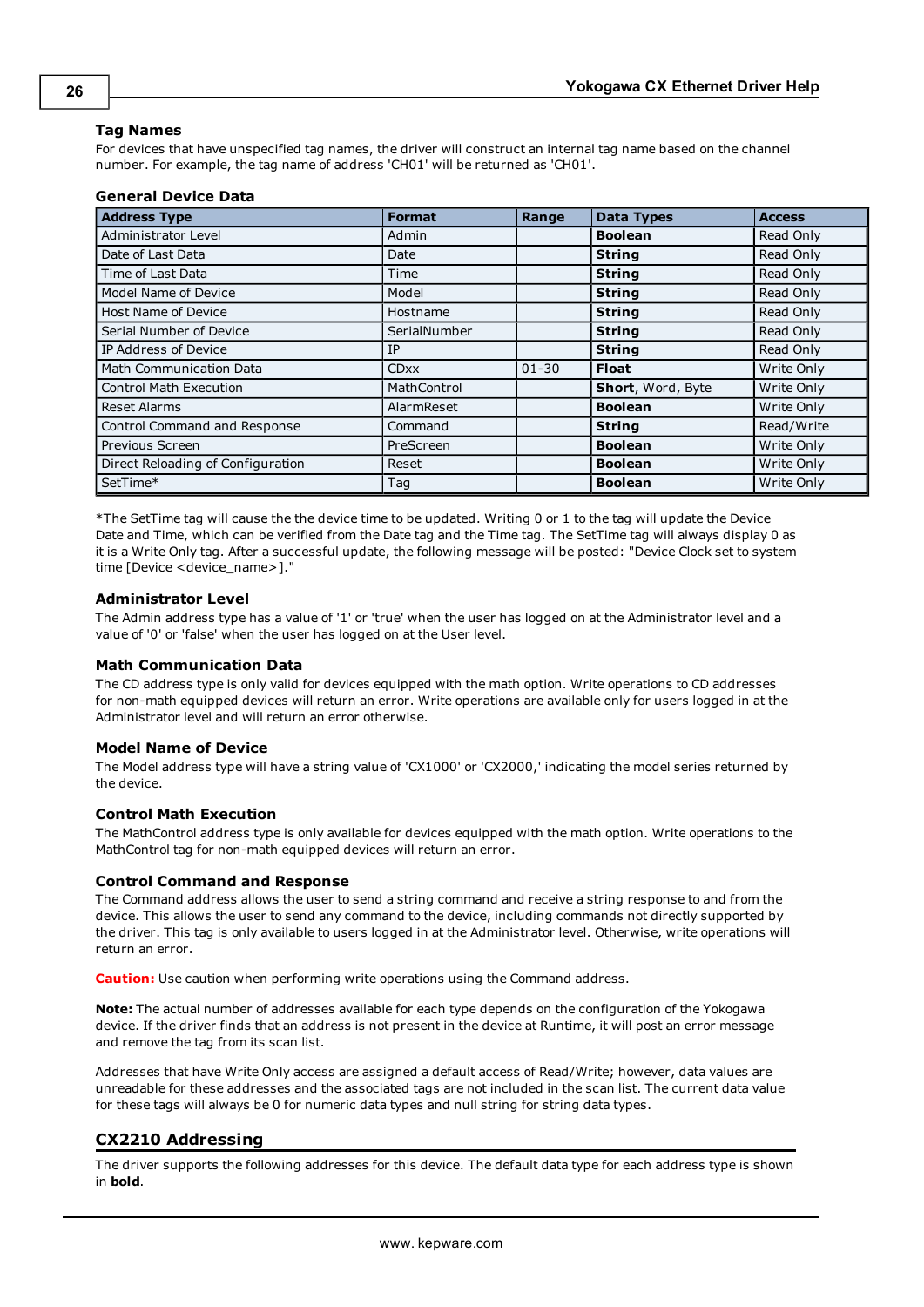# **Measured Channels**

| <b>Address Type</b>                | <b>Format</b>   | Range     | <b>Data Types</b>               | <b>Access</b> |
|------------------------------------|-----------------|-----------|---------------------------------|---------------|
| Process Value of Channel           | CHxx or CHxx.PV | $01 - 10$ | <b>Double, Float</b>            | Read Only     |
| Alarm Summary of Channel           | CHxx.Alarm      | $01 - 10$ | <b>DWord, Short, Word, Byte</b> | Read Only     |
| Alarm Level1 Status of Channel     | CHxx.Alarm1     | $01 - 10$ | Short, Word, Byte               | Read Only     |
| Alarm Level2 Status of Channel     | CHxx.Alarm2     | $01 - 10$ | Short, Word, Byte               | Read Only     |
| Alarm Level3 Status of Channel     | CHxx.Alarm3     | $01 - 10$ | Short, Word, Byte               | Read Only     |
| Alarm Level4 Status of Channel     | CHxx.Alarm4     | $01 - 10$ | Short, Word, Byte               | Read Only     |
| Set and Read Level1 Alarm Setpoint | CHxx.ASP1       | $01 - 10$ | Double, Float                   | Read/Write    |
| Set and Read Level2 Alarm Setpoint | CHxx.ASP2       | $01 - 10$ | Double, Float                   | Read/Write    |
| Set and Read Level3 Alarm Setpoint | CHxx.ASP3       | $01 - 10$ | Double, Float                   | Read/Write    |
| Set and Read Level4 Alarm Setpoint | CHxx.ASP4       | $01 - 10$ | Double, Float                   | Read/Write    |
| Upper Scale Value of Channel*      | CHxx.scale Hi   | $01 - 10$ | Double, Float                   | Read Only     |
| Lower Scale Value of Channel*      | CHxx.scale_Lo   | $01 - 10$ | Double, Float                   | Read Only     |
| Unit String of Channel*            | CHxx.unit       | $01 - 10$ | <b>String</b>                   | Read Only     |
| Tagname of Channel*                | CHxx.tag        | $01 - 10$ | <b>String</b>                   | Read Only     |
| Status of Channel*                 | CHxx.status     | $01 - 10$ | <b>String</b>                   | Read Only     |
| Precision of Channel*              | CHxx.Precision  | $01 - 10$ | Short, Word, Byte               | Read Only     |
| Lowest Measuring Channel*          | CH.Low          |           | Short, Word, Byte               | Read Only     |
| Highest Measuring Channel*         | CH.High         |           | Short, Word, Byte               | Read Only     |

# **Internal Loops**

| <b>Address Type</b>                                        | <b>Format</b>   | Range                         | <b>Data Types</b>                   | <b>Access</b> |
|------------------------------------------------------------|-----------------|-------------------------------|-------------------------------------|---------------|
| Process Value of Internal Loop                             | LPxx or LPxx.PV | $01 - 02$                     | Double, Float                       | Read Only     |
| Setpoint Value of Internal Loop<br>for current SP number   | LPxx.SP         | $01 - 02$                     | Double, Float                       | Read/Write    |
| Setpoint Value of Internal Loop<br>for specified SP number | LPxx.SP.n       | $xx=01-$<br>02<br>$n = 1 - 8$ | Double, Float                       | Read/Write    |
| Current SP number for Internal<br>Loop                     | LPxx.SP.Num     | $01 - 02$                     | Short, Word,                        | Read/Write    |
| Output Value of Internal Loop                              | LPxx.OUT        | $01 - 02$                     | Double, Float                       | Read/Write    |
| Alarm Summary of Internal Loop                             | LPxx.Alarm      | $01 - 02$                     | DWord, Short, Word,<br><b>B</b> vte | Read Only     |
| Alarm Level1 Status of Internal<br>Loop                    | LPxx.Alarm1     | $01 - 02$                     | Short, Word, Byte                   | Read Only     |
| Alarm Level2 Status of Internal<br>Loop                    | LPxx.Alarm2     | $01 - 02$                     | Short, Word, Byte                   | Read Only     |
| Alarm Level3 Status of Internal<br>Loop                    | LPxx.Alarm3     | $01 - 02$                     | Short, Word, Byte                   | Read Only     |
| Alarm Level4 Status of Internal<br>Loop                    | LPxx.Alarm4     | $01 - 02$                     | Short, Word, Byte                   | Read Only     |
| Set and Read Level1 Alarm Setpoint                         | LPxx.ASP1       | $01 - 02$                     | Double, Float                       | Read/Write    |
| Set and Read Level2 Alarm Setpoint                         | LPxx.ASP2       | $01 - 02$                     | Double, Float                       | Read/Write    |
| Set and Read Level3 Alarm Setpoint                         | LPxx.ASP3       | $01 - 02$                     | Double, Float                       | Read/Write    |
| Set and Read Level4 Alarm Setpoint                         | LPxx.ASP4       | $01 - 02$                     | Double, Float                       | Read/Write    |
| Set and Read Level1 Alarm Setpoint<br>of specified PID#    | LPxx.ASP1.n     | $xx=01-$<br>02<br>$n = 1 - 8$ | Double, Float                       | Read/Write    |
| Set and Read Level2 Alarm Setpoint<br>of specified PID#    | LPxx.ASP2.n     | $xx=01-$<br>02<br>$n = 1 - 8$ | Double, Float                       | Read/Write    |
| Set and Read Level3 Alarm Setpoint<br>of specified PID#    | LPxx.ASP3.n     | $xx=01-$<br>02                | Double, Float                       | Read/Write    |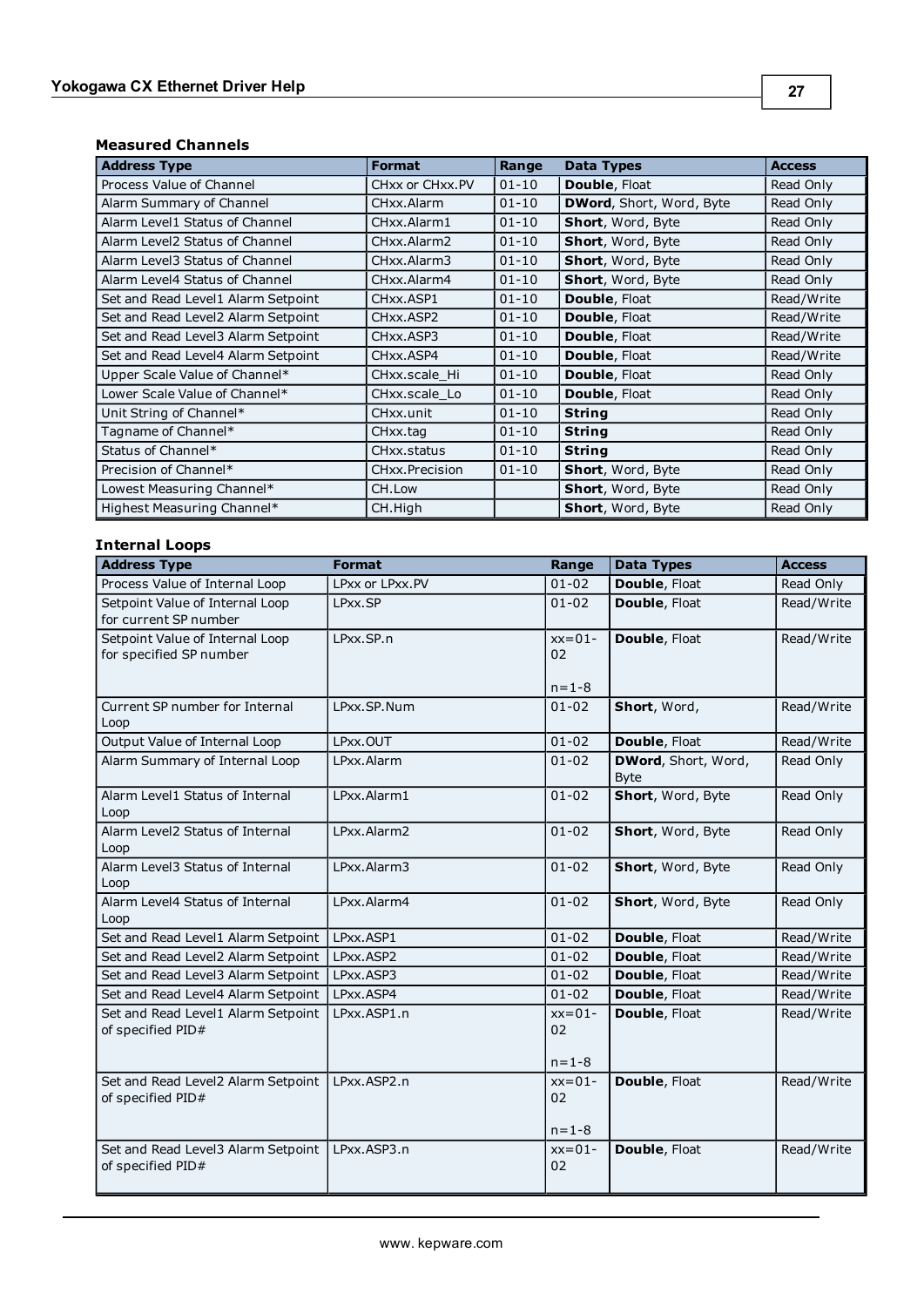|                                                                  |                                             | $n = 1 - 8$              |                   |            |
|------------------------------------------------------------------|---------------------------------------------|--------------------------|-------------------|------------|
| Set and Read Level4 Alarm Setpoint                               | LPxx.ASP4.n                                 | $xx=01-$                 | Double, Float     | Read/Write |
| of specified PID#                                                |                                             | 02                       |                   |            |
|                                                                  |                                             |                          |                   |            |
|                                                                  |                                             | $n = 1 - 8$              |                   |            |
| Upper Scale Value of Internal Loop*                              | LPxx.scale Hi                               | $01 - 02$                | Double, Float     | Read Only  |
| Lower Scale Value of Internal Loop*                              | LPxx.scale Lo                               | $01 - 02$                | Double, Float     | Read Only  |
| Unit String of Internal Loop (PV)*                               | LPxx.unit or LPxx.PV.unit                   | $01 - 02$                | <b>String</b>     | Read Only  |
| Unit String of Internal Loop SP*                                 | LPxx.SP.unit                                | $01 - 02$                | <b>String</b>     | Read Only  |
| Unit String of Internal Loop OUT*                                | LPxx.OUT.unit                               | $01 - 02$                | <b>String</b>     | Read Only  |
| Tagname of Internal Loop*                                        | LPxx.tag                                    | $01 - 02$                | <b>String</b>     | Read Only  |
| Tagname of Internal Loop PV*                                     | LPxx.PV.tag                                 | $01 - 02$                | <b>String</b>     | Read Only  |
| Tagname of Internal Loop SP*                                     | LPxx.SP.tag                                 | $01 - 02$                | <b>String</b>     | Read Only  |
| Tagname of Internal Loop OUT*                                    | LPxx.OUT.tag                                | $01 - 02$                | <b>String</b>     | Read Only  |
| Status of Internal Loop (PV)*                                    | LPxx.status or LPxx.PV.status               | $01 - 02$                | <b>String</b>     | Read Only  |
| Status of Internal Loop SP*                                      | LPxx.SP.status                              | $01 - 02$                | <b>String</b>     | Read Only  |
| Status of Internal Loop OUT*                                     | LPxx.OUT.status                             | $01 - 02$                | <b>String</b>     | Read Only  |
| Precision of Internal Loop (PV)*                                 | LPxx. Precision or LPxx. PV. P-<br>recision | $01 - 02$                | Short, Word, Byte | Read Only  |
| Precision of Internal Loop SP*                                   | LPxx.SP.Precision                           | $01 - 02$                | Short, Word, Byte | Read Only  |
| Precision of Internal Loop OUT*                                  | LPxx.OUT.Precision                          | $01 - 02$                | Short, Word, Byte | Read Only  |
| Proportional band value of Internal                              | LPxx.PID.P                                  | $01 - 02$                | Double, Float     | Read/Write |
| Loop for current PID number                                      |                                             |                          |                   |            |
| Proportional band value of Internal                              | LPxx.PID.P.n                                | $xx=01-$                 | Double, Float     | Read/Write |
| Loop for specified PID number                                    |                                             | 02                       |                   |            |
|                                                                  |                                             |                          |                   |            |
|                                                                  |                                             | $n = 1 - 8$              |                   |            |
| Integral time value of Internal Loop                             | LPxx.PID.I                                  | $01 - 02$                | Double, Float     | Read/Write |
| for current PID number                                           |                                             |                          |                   |            |
| Integral time value of Internal Loop<br>for specified PID number | LPxx.PID.I.n                                | $xx=01-$<br>02           | Double, Float     | Read/Write |
|                                                                  |                                             |                          |                   |            |
|                                                                  |                                             | $n = 1 - 8$              |                   |            |
| Derivative time value of Internal                                | LPxx.PID.D                                  | $01 - 02$                | Double, Float     | Read/Write |
| Loop for current PID number                                      |                                             |                          |                   |            |
| Derivative time value of Internal                                | LPxx.PID.D.n                                | $xx=01-$                 | Double, Float     | Read/Write |
| Loop for specified PID number                                    |                                             | 02                       |                   |            |
|                                                                  |                                             |                          |                   |            |
| Current PID number for Internal                                  | LPxx.PID.Num                                | $n = 1 - 8$<br>$01 - 02$ | Short, Word, Byte |            |
| Loop                                                             |                                             |                          |                   | Read Only  |
| Set and Read Run/Stop                                            | LPxx.RUN                                    | $01 - 02$                | Short, Word, Byte | Read/Write |
|                                                                  |                                             |                          |                   |            |
| $(0 = Stop, 1 = Run)$                                            |                                             |                          |                   |            |
| Set and Read Remote/Local                                        | LPxx.Remote                                 | $01 - 02$                | Short, Word, Byte | Read/Write |
|                                                                  |                                             |                          |                   |            |
| $(0 = Local, 1 = Remote)$                                        |                                             |                          |                   |            |
| Set and Read auto/manual/cascade                                 | LPxx.Mode                                   | $01 - 02$                | Short, Word, Byte | Read/Write |
| (0=Auto, 1=Manual, 2=Cascade)                                    |                                             |                          |                   |            |
| Lowest Internal Loop Number*                                     | LP.Low                                      |                          | Short, Word, Byte | Read Only  |
| Highest Internal Loop Number*                                    | LP.High                                     |                          | Short, Word, Byte | Read Only  |
| Ramp Up Rate**                                                   | LPxx.RUR                                    | $01 - 02$                | Double, Float     | Read/Write |
|                                                                  | xx=loop number                              |                          |                   |            |
| Ramp Down Rate**                                                 | LPxx.RDR                                    | $01 - 02$                | Double, Float     | Read/Write |
|                                                                  | xx=loop number                              |                          |                   |            |

| <b>External Loops</b> |        |                  |          |
|-----------------------|--------|------------------|----------|
| <b>Address Type</b>   | Format | Range Data Types | l Access |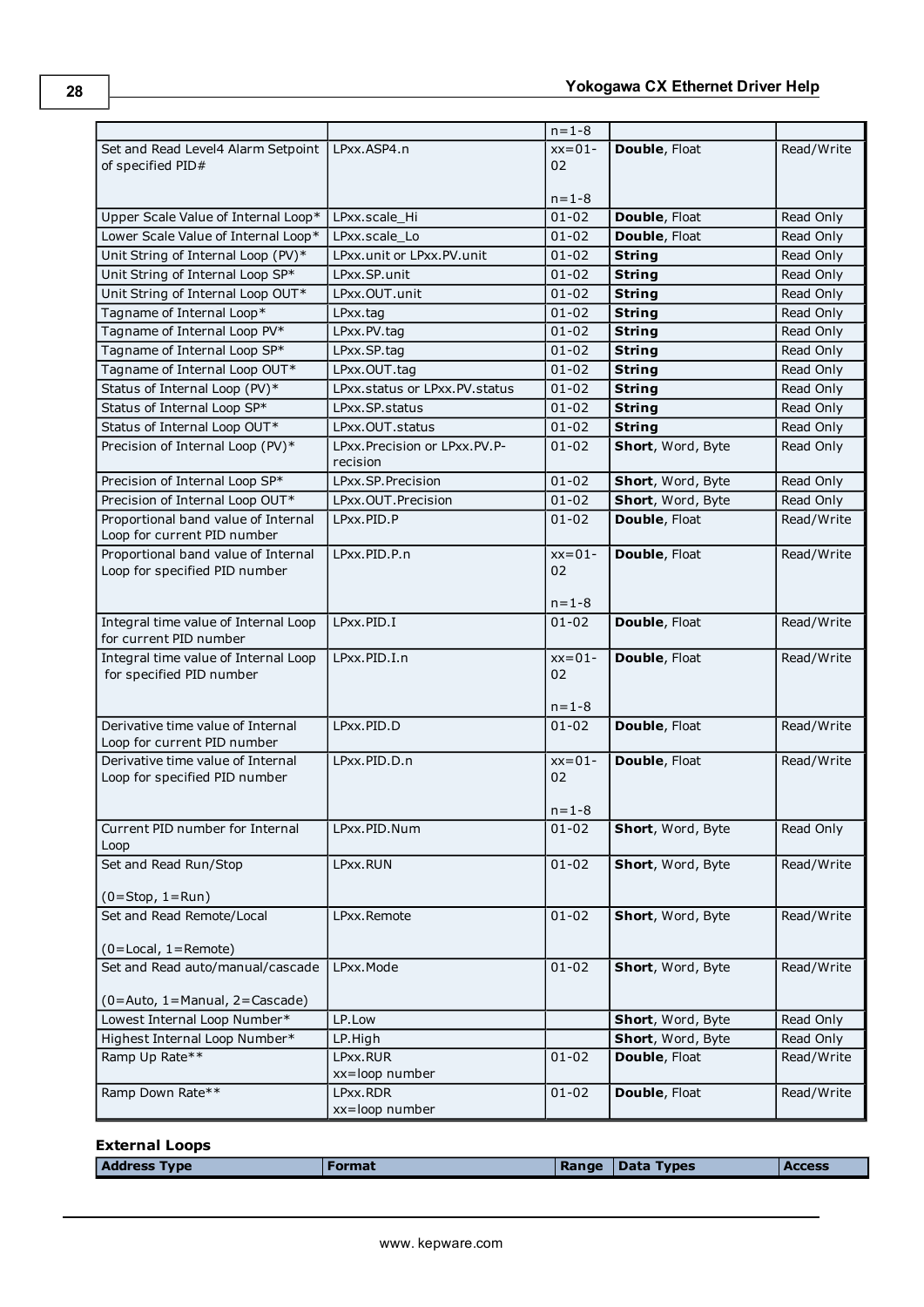| Process Value of External Loop          | LPExx or LPExx.PV               | $01 - 16$ | Double, Float               | Read Only  |
|-----------------------------------------|---------------------------------|-----------|-----------------------------|------------|
| Setpoint Value of External Loop         | LPExx.SP                        | $01 - 16$ | Double, Float               | Read/Write |
| Output Value of External Loop           | LPExx.OUT                       | $01 - 16$ | Double, Float               | Read/Write |
| Alarm Summary of External Loop          | LPExx.Alarm                     | $01 - 16$ | <b>DWord</b> , Short, Word, | Read Only  |
|                                         |                                 |           | <b>Byte</b>                 |            |
| Alarm Level1 Status of External         | LPExx.Alarm1                    | $01 - 16$ | Short, Word, Byte           | Read Only  |
| Loop                                    |                                 |           |                             |            |
| Alarm Level2 Status of External         | LPExx.Alarm2                    | $01 - 16$ | Short, Word, Byte           | Read Only  |
| Loop                                    |                                 |           |                             |            |
| Alarm Level3 Status of External<br>Loop | LPExx.Alarm3                    | $01 - 16$ | Short, Word, Byte           | Read Only  |
| Alarm Level4 Status of External         | LPExx.Alarm4                    | $01 - 16$ | Short, Word, Byte           | Read Only  |
| Loop                                    |                                 |           |                             |            |
| Upper Scale Value of External           | LPExx.scale_Hi                  | $01 - 16$ | Double, Float               | Read Only  |
| $Loop*$                                 |                                 |           |                             |            |
| Lower Scale Value of External           | LPExx.scale Lo                  | $01 - 16$ | Double, Float               | Read Only  |
| $Loop*$                                 |                                 |           |                             |            |
| Unit String of External Loop (PV)*      | LPExx.unit or LPExx.PV.unit     | $01 - 16$ | <b>String</b>               | Read Only  |
| Unit String of External Loop SP*        | LPExx.SP.unit                   | $01 - 16$ | <b>String</b>               | Read Only  |
| Unit String of External Loop OUT*       | LPExx.OUT.unit                  | $01 - 16$ | <b>String</b>               | Read Only  |
| Tagname of External Loop*               | LPExx.tag                       | $01 - 16$ | <b>String</b>               | Read Only  |
| Tagname of External Loop PV*            | LPExx.PV.tag                    | $01 - 16$ | <b>String</b>               | Read Only  |
| Tagname of External Loop SP*            | LPExx.SP.tag                    | $01 - 16$ | <b>String</b>               | Read Only  |
| Tagname of External Loop OUT*           | LPExx.OUT.tag                   | $01 - 16$ | <b>String</b>               | Read Only  |
| Status of External Loop (PV)*           | LPExx.status or LPExx.PV.status | $01 - 16$ | <b>String</b>               | Read Only  |
| Status of External Loop SP*             | LPExx.SP.status                 | $01 - 16$ | <b>String</b>               | Read Only  |
| Status of External Loop OUT*            | LPExx.OUT.status                | $01 - 16$ | <b>String</b>               | Read Only  |
| Precision of External Loop (PV)*        | LPExx.Precision or LPExx.PV.P-  | $01 - 16$ | Short, Word, Byte           | Read Only  |
|                                         | recision                        |           |                             |            |
| Precision of External Loop*             | LPExx.SP.Precision              | $01 - 16$ | Short, Word, Byte           | Read Only  |
| Precision of External Loop*             | LPExx.OUT.Precision             | $01 - 16$ | Short, Word, Byte           | Read Only  |
| Set and Read auto/man-                  | LPExx.MODE                      | $01 - 02$ | Short, Word, Byte           | Read/Write |
| ual/cascade                             |                                 |           |                             |            |
| $(0 = Auto, 1 = Manual, 2 = Cascade)$   |                                 |           |                             |            |
| Lowest External Loop Number*            | LPE.Low                         |           | Short, Word, Byte           | Read Only  |
| Highest External Loop Number*           | LPE.High                        |           | Short, Word, Byte           |            |
|                                         |                                 |           |                             | Read Only  |

#### **Math Channels**

| <b>Address Type</b>                 | <b>Format</b>                      | Range     | <b>Data Types</b>               | <b>Access</b> |
|-------------------------------------|------------------------------------|-----------|---------------------------------|---------------|
| Process Value of Math Channel       | CHxx or CHxx.PV                    | $31 - 60$ | <b>Double, Float</b>            | Read Only     |
| Alarm Summary of Math Channel       | CHxx.Alarm                         | $31 - 60$ | <b>DWord, Short, Word, Byte</b> | Read Only     |
| Alarm Level1 Status of Math Channel | CHxx.Alarm1                        | $31 - 60$ | Short, Word, Byte               | Read Only     |
| Alarm Level2 Status of Math Channel | CHxx.Alarm2                        | $31 - 60$ | Short, Word, Byte               | Read Only     |
| Alarm Level3 Status of Math Channel | CHxx.Alarm3                        | $31 - 60$ | Short, Word, Byte               | Read Only     |
| Alarm Level4 Status of Math Channel | CHxx.Alarm4                        | $31 - 60$ | Short, Word, Byte               | Read Only     |
| Set and Read Level1 Alarm Setpoint  | CH <sub>xx</sub> .ASP <sub>1</sub> | $31 - 60$ | <b>Double, Float</b>            | Read/Write    |
| Set and Read Level2 Alarm Setpoint  | CHxx.ASP2                          | $31 - 60$ | <b>Double, Float</b>            | Read/Write    |
| Set and Read Level3 Alarm Setpoint  | CH <sub>xx</sub> , ASP3            | $31 - 60$ | Double, Float                   | Read/Write    |
| Set and Read Level4 Alarm Setpoint  | CHxx.ASP4                          | $31 - 60$ | <b>Double, Float</b>            | Read/Write    |
| Upper Scale Value of Math Channel*  | CHxx.scale Hi                      | $31 - 60$ | Double, Float                   | Read Only     |
| Lower Scale Value of Math Channel*  | CHxx.scale Lo                      | $31 - 60$ | <b>Double, Float</b>            | Read Only     |
| Unit String of Math Channel*        | CH <sub>xx</sub> unit              | $31 - 60$ | <b>String</b>                   | Read Only     |
| Tagname of Math Channel*            | CHxx.tag                           | $31 - 60$ | <b>String</b>                   | Read Only     |
| Status of Math Channel*             | CHxx.status                        | $31 - 60$ | <b>String</b>                   | Read Only     |
| Precision of Math Channel*          | CHxx.Precision                     | $31 - 60$ | Short, Word, Byte               | Read Only     |
| Lowest Math Channel*                | CHA.Low                            |           | Short, Word, Byte               | Read Only     |
| Highest Math Channel*               | CHA.High                           |           | Short, Word, Byte               | Read Only     |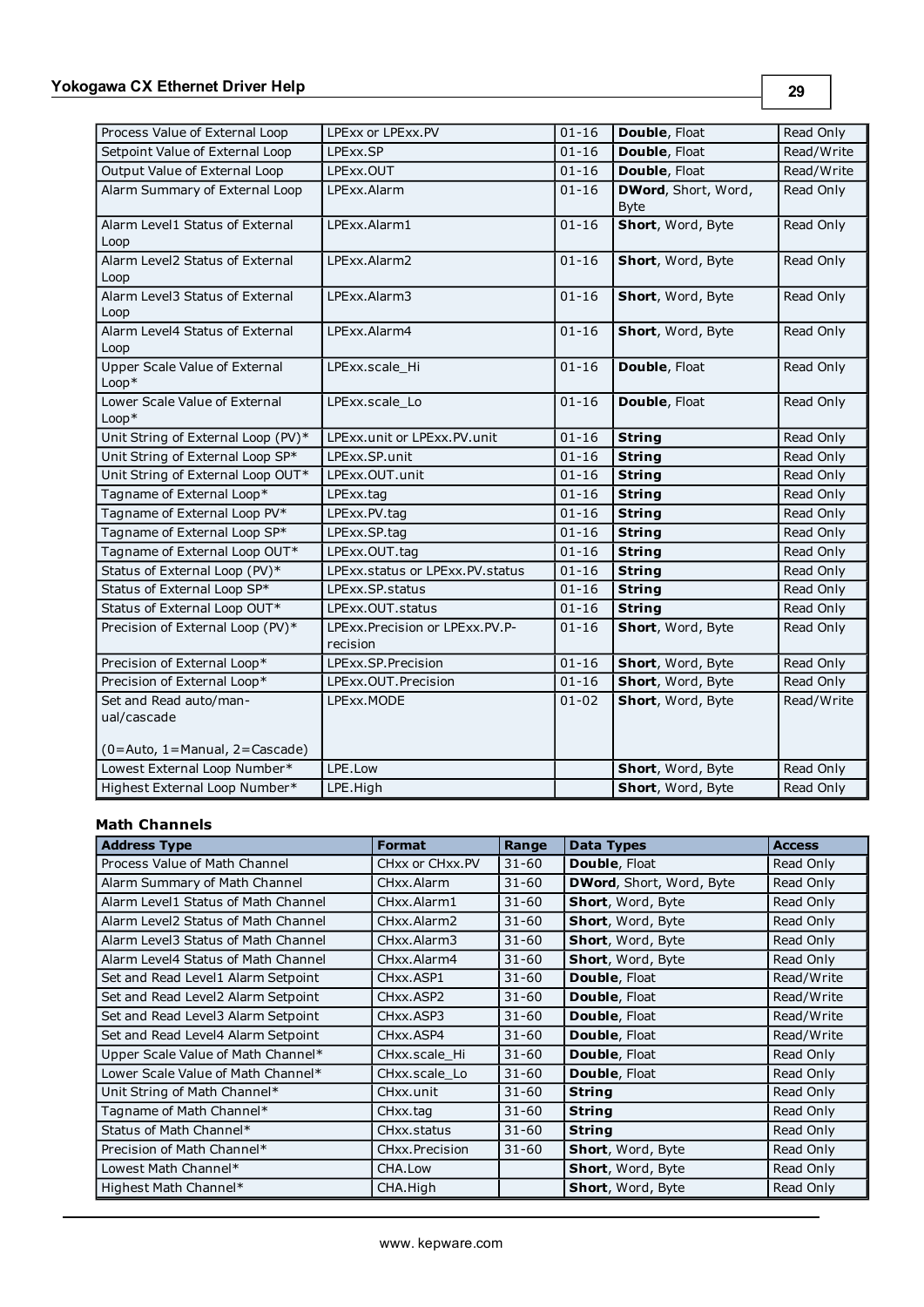\*The data associated with these addresses is only read from the device at the start of a communications session. Once read, the values will not be refreshed until the server has been restarted or the Reset Tag has been invoked. To invoke a reset, write a non zero value to the Reset Tag. Once the Reset Tag has been invoked, the driver will reinitialize all startup data from the device.

\*\*Zero (0) can be written to the tag to disable the ramp parameters. When a 0 is written to the tag, the tag will display +1.inf upon successful disabling.

| <b>Address Type</b>              | <b>Format</b>  | Range       | <b>Data Types</b> | <b>Access</b> |  |
|----------------------------------|----------------|-------------|-------------------|---------------|--|
| Control Digital Inputs           | DI             | DI001-DI006 | <b>Boolean</b>    | Read Only     |  |
| <b>Control Digital Outputs</b>   | D <sub>O</sub> | DO001-DO006 | <b>Boolean</b>    | Read/Write    |  |
| <b>Expansion Digital Inputs</b>  | <b>RI</b>      | RI001-RI012 | <b>Boolean</b>    | Read/Write    |  |
| <b>Expansion Digital Outputs</b> | Read Only      | RO001-RO012 | <b>Boolean</b>    | Read/Write    |  |
| <b>Internal Switches</b>         | <b>SW</b>      | SW001-SW036 | <b>Boolean</b>    | Read/Write    |  |

#### **DI/DO DATA and Internal Switch Status (Style Number S3 or Later)**

#### **Alarm Setpoints**

Data associated with the addresses denoted in the device will be returned as +INF. Data values can only be written to Alarm Setpoints that are defined in the device: write operations to undefined Alarm Setpoints will return an error. Write operations are available only for users logged in at the Administrator level and will return an error otherwise.

#### **Scales**

Data values for Scale\_Hi and Scale\_Lo for channels that are skipped will be returned as +INF.

#### **Tag Names**

For devices that have unspecified tag names, the driver will construct an internal tag name based on the channel number. For example, the tag name of address 'CH01' will be returned as 'CH01'.

#### **General Device Data**

| <b>Address Type</b>               | <b>Format</b> | Range     | <b>Data Types</b>        | <b>Access</b> |
|-----------------------------------|---------------|-----------|--------------------------|---------------|
| Administrator Level               | Admin         |           | <b>Boolean</b>           | Read Only     |
| Date of Last Data                 | Date          |           | <b>String</b>            | Read Only     |
| Time of Last Data                 | Time          |           | <b>String</b>            | Read Only     |
| Model Name of Device              | Model         |           | <b>String</b>            | Read Only     |
| Host Name of Device               | Hostname      |           | <b>String</b>            | Read Only     |
| Serial Number of Device           | SerialNumber  |           | <b>String</b>            | Read Only     |
| IP Address of Device              | IP            |           | <b>String</b>            | Read Only     |
| Math Communication Data           | <b>CDxx</b>   | $01 - 30$ | <b>Float</b>             | Write Only    |
| Control Math Execution            | MathControl   |           | <b>Short, Word, Byte</b> | Write Only    |
| <b>Reset Alarms</b>               | AlarmReset    |           | <b>Boolean</b>           | Write Only    |
| Control Command and Response      | Command       |           | <b>String</b>            | Read/Write    |
| Previous Screen                   | PreScreen     |           | <b>Boolean</b>           | Write Only    |
| Direct Reloading of Configuration | Reset         |           | <b>Boolean</b>           | Write Only    |
| SetTime*                          | Tag           |           | <b>Boolean</b>           | Write Only    |

\*The SetTime tag will cause the the device time to be updated. Writing 0 or 1 to the tag will update the Device Date and Time, which can be verified from the Date tag and the Time tag. The SetTime tag will always display 0 as it is a Write Only tag. After a successful update, the following message will be posted: "Device Clock set to system time [Device <device\_name>]."

#### **Administrator Level**

The Admin address type has a value of '1' or 'true' when the user has logged on at the Administrator level and a value of '0' or 'false' when the user has logged on at the User level.

#### **Math Communication Data**

The CD address type is only valid for devices equipped with the math option. Write operations to CD addresses for non-math equipped devices will return an error. Write operations are available only for users logged in at the Administrator level and will return an error otherwise.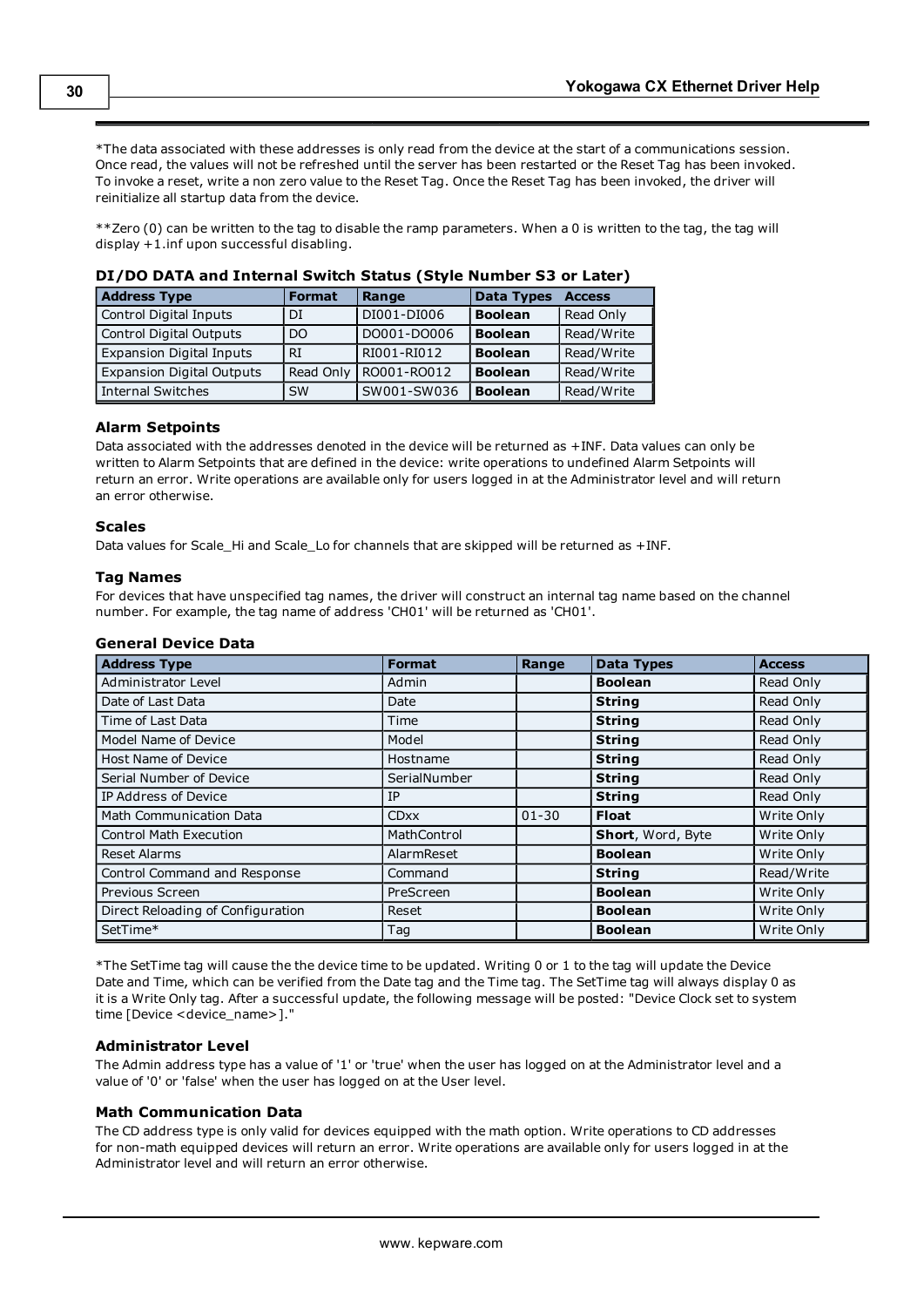#### **Model Name of Device**

The Model address type will have a string value of 'CX1000' or 'CX2000,' indicating the model series returned by the device.

#### **Control Math Execution**

The MathControl address type is only available for devices equipped with the math option. Write operations to the MathControl tag for non-math equipped devices will return an error.

#### **Control Command and Response**

The Command address allows the user to send a string command and receive a string response to and from the device. This allows the user to send any command to the device, including commands not directly supported by the driver. This tag is only available to users logged in at the Administrator level. Otherwise, write operations will return an error.

**Caution:** Use caution when performing write operations using the Command address.

**Note:** The actual number of addresses available for each type depends on the configuration of the Yokogawa device. If the driver finds that an address is not present in the device at Runtime, it will post an error message and remove the tag from its scan list.

Addresses that have Write Only access are assigned a default access of Read/Write; however, data values are unreadable for these addresses and the associated tags are not included in the scan list. The current data value for these tags will always be 0 for numeric data types and null string for string data types.

# <span id="page-29-0"></span>**CX2220 Addressing**

The driver supports the following addresses for this device. The default data type for each address type is shown in **bold**.

| <b>Address Type</b>                | <b>Format</b>   | Range     | Data Types                      | <b>Access</b> |
|------------------------------------|-----------------|-----------|---------------------------------|---------------|
| Process Value of Channel           | CHxx or CHxx.PV | $01 - 20$ | <b>Double, Float</b>            | Read Only     |
| Alarm Summary of Channel           | CHxx.Alarm      | $01 - 20$ | <b>DWord, Short, Word, Byte</b> | Read Only     |
| Alarm Level1 Status of Channel     | CHxx.Alarm1     | $01 - 20$ | Short, Word, Byte               | Read Only     |
| Alarm Level2 Status of Channel     | CHxx.Alarm2     | $01 - 20$ | Short, Word, Byte               | Read Only     |
| Alarm Level3 Status of Channel     | CHxx.Alarm3     | $01 - 20$ | Short, Word, Byte               | Read Only     |
| Alarm Level4 Status of Channel     | CHxx.Alarm4     | $01 - 20$ | Short, Word, Byte               | Read Only     |
| Set and Read Level1 Alarm Setpoint | CHxx.ASP1       | $01 - 20$ | <b>Double, Float</b>            | Read/Write    |
| Set and Read Level2 Alarm Setpoint | CHxx.ASP2       | $01 - 20$ | <b>Double, Float</b>            | Read/Write    |
| Set and Read Level3 Alarm Setpoint | CHxx.ASP3       | $01 - 20$ | Double, Float                   | Read/Write    |
| Set and Read Level4 Alarm Setpoint | CHxx.ASP4       | $01 - 20$ | Double, Float                   | Read/Write    |
| Upper Scale Value of Channel*      | CHxx.scale Hi   | $01 - 20$ | Double, Float                   | Read Only     |
| Lower Scale Value of Channel*      | CHxx.scale Lo   | $01 - 20$ | <b>Double, Float</b>            | Read Only     |
| Unit String of Channel*            | CHxx.unit       | $01 - 20$ | <b>String</b>                   | Read Only     |
| Tagname of Channel*                | CHxx.tag        | $01 - 20$ | <b>String</b>                   | Read Only     |
| Status of Channel*                 | CHxx.status     | $01 - 20$ | <b>String</b>                   | Read Only     |
| Precision of Channel*              | CHxx.Precision  | $01 - 20$ | Short, Word, Byte               | Read Only     |
| Lowest Measuring Channel*          | CH.Low          |           | Short, Word, Byte               | Read Only     |
| Highest Measuring Channel*         | CH.High         |           | <b>Short, Word, Byte</b>        | Read Only     |

#### **Measured Channels**

#### **Internal Loops**

| <b>Address Type</b>                                        | <b>Format</b>   | Range                         | <b>Data Types</b>    | <b>Access</b> |
|------------------------------------------------------------|-----------------|-------------------------------|----------------------|---------------|
| Process Value of Internal Loop                             | LPxx or LPxx.PV | $01 - 02$                     | Double, Float        | Read Only     |
| Setpoint Value of Internal Loop<br>for current SP number   | LPxx.SP         | $01 - 02$                     | Double, Float        | Read/Write    |
| Setpoint Value of Internal Loop<br>for specified SP number | LPxx.SP.n       | $xx=01-$<br>02<br>$n = 1 - 8$ | <b>Double, Float</b> | Read/Write    |
| Current SP number for Internal<br>Loop                     | LPxx.SP.Num     | $01 - 02$                     | Short, Word,         | Read/Write    |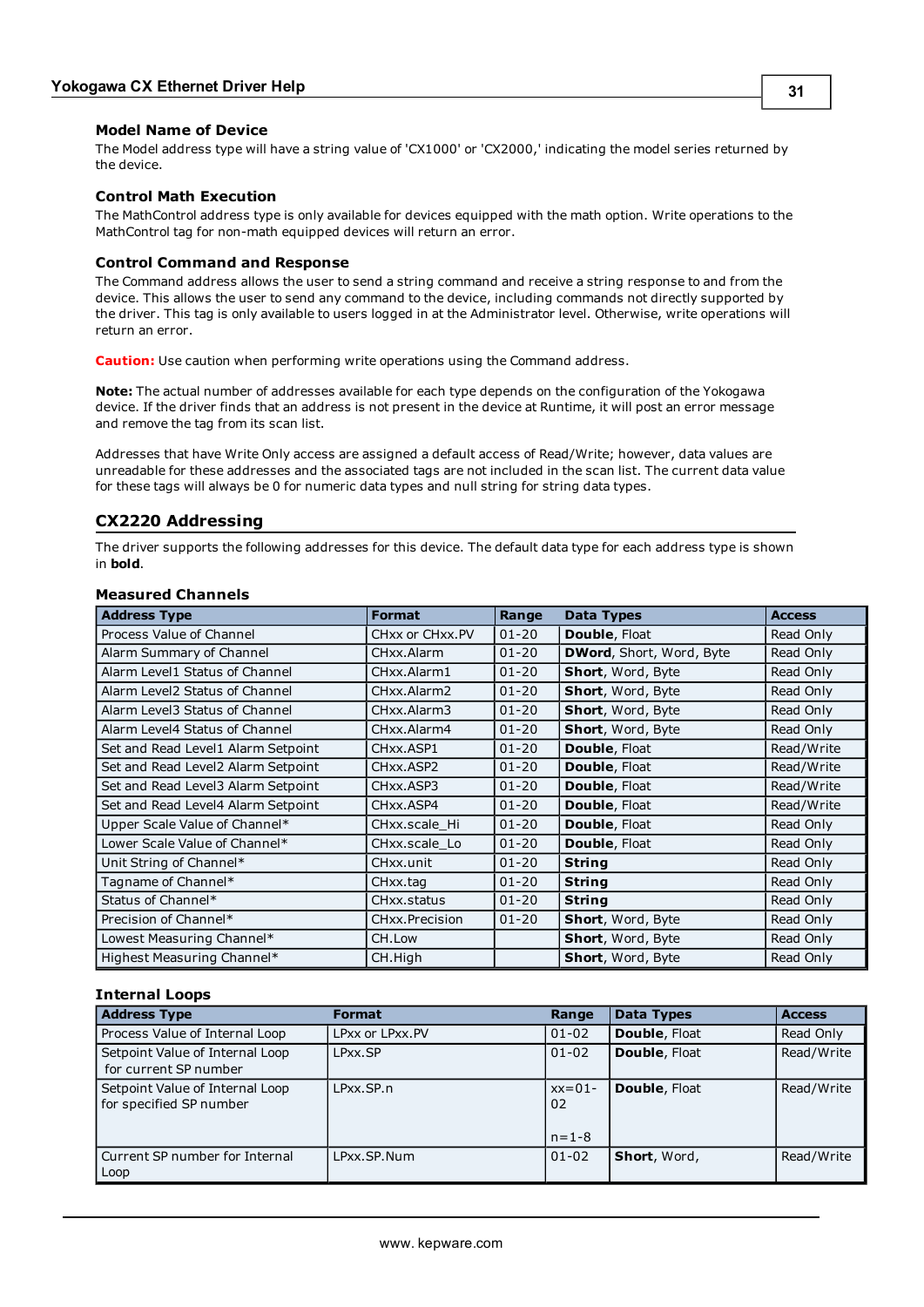| Output Value of Internal Loop                                        | LPxx.OUT                                    | $01 - 02$                     | Double, Float               | Read/Write |
|----------------------------------------------------------------------|---------------------------------------------|-------------------------------|-----------------------------|------------|
| Alarm Summary of Internal Loop                                       | LPxx.Alarm                                  | $01 - 02$                     | <b>DWord</b> , Short, Word, | Read Only  |
|                                                                      |                                             |                               | <b>Byte</b>                 |            |
| Alarm Level1 Status of Internal<br>Loop                              | LPxx.Alarm1                                 | $01 - 02$                     | Short, Word, Byte           | Read Only  |
| Alarm Level2 Status of Internal<br>Loop                              | LPxx.Alarm2                                 | $01 - 02$                     | Short, Word, Byte           | Read Only  |
| Alarm Level3 Status of Internal<br>Loop                              | LPxx.Alarm3                                 | $01 - 02$                     | Short, Word, Byte           | Read Only  |
| Alarm Level4 Status of Internal<br>Loop                              | LPxx.Alarm4                                 | $01 - 02$                     | Short, Word, Byte           | Read Only  |
| Set and Read Level1 Alarm Setpoint                                   | LPxx.ASP1                                   | $01 - 02$                     | Double, Float               | Read/Write |
| Set and Read Level2 Alarm Setpoint                                   | LPxx.ASP2                                   | $01 - 02$                     | Double, Float               | Read/Write |
| Set and Read Level3 Alarm Setpoint                                   | LPxx.ASP3                                   | $01 - 02$                     | Double, Float               | Read/Write |
| Set and Read Level4 Alarm Setpoint                                   | LPxx.ASP4                                   | $01 - 02$                     | Double, Float               | Read/Write |
| Set and Read Level1 Alarm Setpoint<br>of specified PID #             | LPxx.ASP1.n                                 | $xx=01-$<br>02<br>$n = 1 - 8$ | Double, Float               | Read/Write |
| Set and Read Level2 Alarm Setpoint                                   | LPxx.ASP2.n                                 | $xx=01-$                      | Double, Float               | Read/Write |
| of specified PID #                                                   |                                             | 02                            |                             |            |
|                                                                      |                                             |                               |                             |            |
|                                                                      | LPxx.ASP3.n                                 | $n = 1 - 8$<br>$xx=01-$       | Double, Float               | Read/Write |
| Set and Read Level3 Alarm Setpoint<br>of specified PID #             |                                             | 02                            |                             |            |
|                                                                      |                                             |                               |                             |            |
|                                                                      |                                             | $n = 1 - 8$                   |                             |            |
| Set and Read Level4 Alarm Setpoint                                   | LPxx.ASP4.n                                 | $xx=01-$                      | Double, Float               | Read/Write |
| of specified PID #                                                   |                                             | 02                            |                             |            |
|                                                                      |                                             | $n = 1 - 8$                   |                             |            |
| Upper Scale Value of Internal Loop*                                  | LPxx.scale Hi                               | $01 - 02$                     | Double, Float               | Read Only  |
| Lower Scale Value of Internal Loop*                                  | LPxx.scale Lo                               | $01 - 02$                     | Double, Float               | Read Only  |
| Unit String of Internal Loop (PV)*                                   | LPxx.unit or LPxx.PV.unit                   | $01 - 02$                     | <b>String</b>               | Read Only  |
| Unit String of Internal Loop SP*                                     | LPxx.SP.unit                                | $01 - 02$                     | <b>String</b>               | Read Only  |
| Unit String of Internal Loop OUT*                                    | LPxx.OUT.unit                               | $01 - 02$                     | <b>String</b>               | Read Only  |
| Tagname of Internal Loop*                                            | LPxx.tag                                    | $01 - 02$                     | <b>String</b>               | Read Only  |
| Tagname of Internal Loop PV*                                         | LPxx.PV.tag                                 | $01 - 02$                     | <b>String</b>               | Read Only  |
| Tagname of Internal Loop SP*                                         | LPxx.SP.tag                                 | $01 - 02$                     | <b>String</b>               | Read Only  |
| Tagname of Internal Loop OUT*                                        | LPxx.OUT.tag                                | $01 - 02$                     | <b>String</b>               | Read Only  |
| Status of Internal Loop (PV)*                                        | LPxx.status or LPxx.PV.status               | $01 - 02$                     | <b>String</b>               | Read Only  |
| Status of Internal Loop SP*                                          | LPxx.SP.status                              | $01 - 02$                     | <b>String</b>               | Read Only  |
| Status of Internal Loop OUT*                                         | LPxx.OUT.status                             | $01 - 02$                     | <b>String</b>               | Read Only  |
| Precision of Internal Loop (PV)*                                     | LPxx. Precision or LPxx. PV. P-<br>recision | $01 - 02$                     | Short, Word, Byte           | Read Only  |
| Precision of Internal Loop SP*                                       | LPxx.SP.Precision                           | $01 - 02$                     | Short, Word, Byte           | Read Only  |
| Precision of Internal Loop OUT*                                      | LPxx.OUT.Precision                          | $01 - 02$                     | Short, Word, Byte           | Read Only  |
| Proportional band value of Internal<br>Loop for current PID number   | LPxx.PID.P                                  | $01 - 02$                     | Double, Float               | Read/Write |
| Proportional band value of Internal<br>Loop for specified PID number | LPxx.PID.P.n                                | $xx=01-$<br>02<br>$n = 1 - 8$ | Double, Float               | Read/Write |
| Integral time value of Internal Loop<br>for current PID number       | LPxx.PID.I                                  | 01-02                         | Double, Float               | Read/Write |
| Integral time value of Internal Loop<br>for specified PID number     | LPxx.PID.I.n                                | $xx=01-$<br>02                | Double, Float               | Read/Write |
| Derivative time value of Internal                                    | LPxx.PID.D                                  | $n = 1 - 8$<br>$01 - 02$      | Double, Float               |            |
|                                                                      |                                             |                               |                             | Read/Write |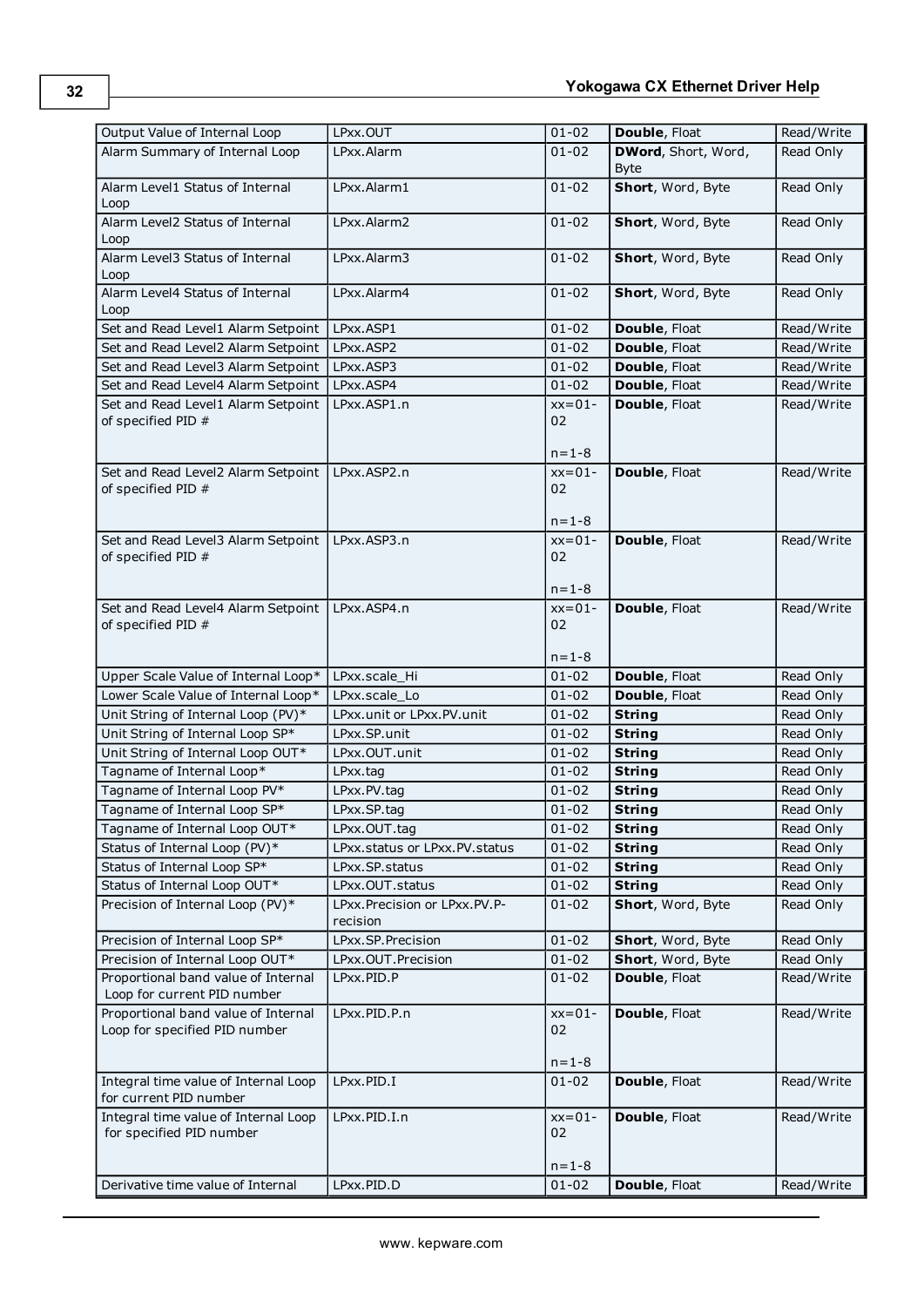| Loop for current PID number                                        |                            |                |                      |            |
|--------------------------------------------------------------------|----------------------------|----------------|----------------------|------------|
| Derivative time value of Internal<br>Loop for specified PID number | LPxx.PID.D.n               | $xx=01-$<br>02 | Double, Float        | Read/Write |
|                                                                    |                            | $n = 1 - 8$    |                      |            |
| Current PID number for Internal<br>Loop                            | LPxx.PID.Num               | $01 - 02$      | Short, Word, Byte    | Read Only  |
| Set and Read Run/Stop                                              | LPxx.RUN                   | $01 - 02$      | Short, Word, Byte    | Read/Write |
| $(0=Stop, 1=Run)$                                                  |                            |                |                      |            |
| Set and Read Remote/Local                                          | LPxx.Remote                | $01 - 02$      | Short, Word, Byte    | Read/Write |
| $(0 = Local, 1 = Remote)$                                          |                            |                |                      |            |
| Set and Read auto/manual/cascade                                   | LPxx.Mode                  | $01 - 02$      | Short, Word, Byte    | Read/Write |
| $(0 = Auto, 1 = Manual, 2 = Cascade)$                              |                            |                |                      |            |
| Lowest Internal Loop Number*                                       | LP.Low                     |                | Short, Word, Byte    | Read Only  |
| Highest Internal Loop Number*                                      | LP.High                    |                | Short, Word, Byte    | Read Only  |
| Ramp Up Rate**                                                     | LPxx.RUR                   | $01 - 02$      | <b>Double, Float</b> | Read/Write |
|                                                                    | xx=loop number             |                |                      |            |
| Ramp Down Rate**                                                   | LPxx.RDR<br>xx=loop number | $01 - 02$      | Double, Float        | Read/Write |

# **External Loops**

| <b>Address Type</b>                      | <b>Format</b>                                 | Range     | <b>Data Types</b>                  | <b>Access</b> |
|------------------------------------------|-----------------------------------------------|-----------|------------------------------------|---------------|
| Process Value of External Loop           | LPExx or LPExx.PV                             | $01 - 16$ | Double, Float                      | Read Only     |
| Setpoint Value of External Loop          | LPExx.SP                                      | $01 - 16$ | Double, Float                      | Read/Write    |
| Output Value of External Loop            | LPExx.OUT                                     | $01 - 16$ | Double, Float                      | Read/Write    |
| Alarm Summary of External Loop           | LPExx.Alarm                                   | $01 - 16$ | DWord, Short, Word,<br><b>Byte</b> | Read Only     |
| Alarm Level1 Status of External<br>Loop  | LPExx.Alarm1                                  | $01 - 16$ | Short, Word, Byte                  | Read Only     |
| Alarm Level2 Status of External<br>Loop  | LPExx.Alarm2                                  | $01 - 16$ | Short, Word, Byte                  | Read Only     |
| Alarm Level3 Status of External<br>Loop  | LPExx.Alarm3                                  | $01 - 16$ | Short, Word, Byte                  | Read Only     |
| Alarm Level4 Status of External<br>Loop  | LPExx.Alarm4                                  | $01 - 16$ | Short, Word, Byte                  | Read Only     |
| Upper Scale Value of External<br>$Loop*$ | LPExx.scale_Hi                                | $01 - 16$ | Double, Float                      | Read Only     |
| Lower Scale Value of External<br>$Loop*$ | LPExx.scale Lo                                | $01 - 16$ | Double, Float                      | Read Only     |
| Unit String of External Loop (PV)*       | LPExx.unit or LPExx.PV.unit                   | $01 - 16$ | <b>String</b>                      | Read Only     |
| Unit String of External Loop SP*         | LPExx.SP.unit                                 | $01 - 16$ | <b>String</b>                      | Read Only     |
| Unit String of External Loop OUT*        | LPExx.OUT.unit                                | $01 - 16$ | <b>String</b>                      | Read Only     |
| Tagname of External Loop*                | LPExx.tag                                     | $01 - 16$ | <b>String</b>                      | Read Only     |
| Tagname of External Loop PV*             | LPExx.PV.tag                                  | $01 - 16$ | <b>String</b>                      | Read Only     |
| Tagname of External Loop SP*             | LPExx.SP.tag                                  | $01 - 16$ | <b>String</b>                      | Read Only     |
| Tagname of External Loop OUT*            | LPExx.OUT.tag                                 | $01 - 16$ | <b>String</b>                      | Read Only     |
| Status of External Loop (PV)*            | LPExx.status or LPExx.PV.status               | $01 - 16$ | <b>String</b>                      | Read Only     |
| Status of External Loop SP*              | LPExx.SP.status                               | $01 - 16$ | <b>String</b>                      | Read Only     |
| Status of External Loop OUT*             | LPExx.OUT.status                              | $01 - 16$ | <b>String</b>                      | Read Only     |
| Precision of External Loop (PV)*         | LPExx. Precision or LPExx. PV. P-<br>recision | $01 - 16$ | Short, Word, Byte                  | Read Only     |
| Precision of External Loop*              | LPExx.SP.Precision                            | $01 - 16$ | Short, Word, Byte                  | Read Only     |
| Precision of External Loop*              | LPExx.OUT.Precision                           | $01 - 16$ | Short, Word, Byte                  | Read Only     |
| Set and Read auto/man-<br>ual/cascade    | LPExx.MODE                                    | $01 - 02$ | Short, Word, Byte                  | Read/Write    |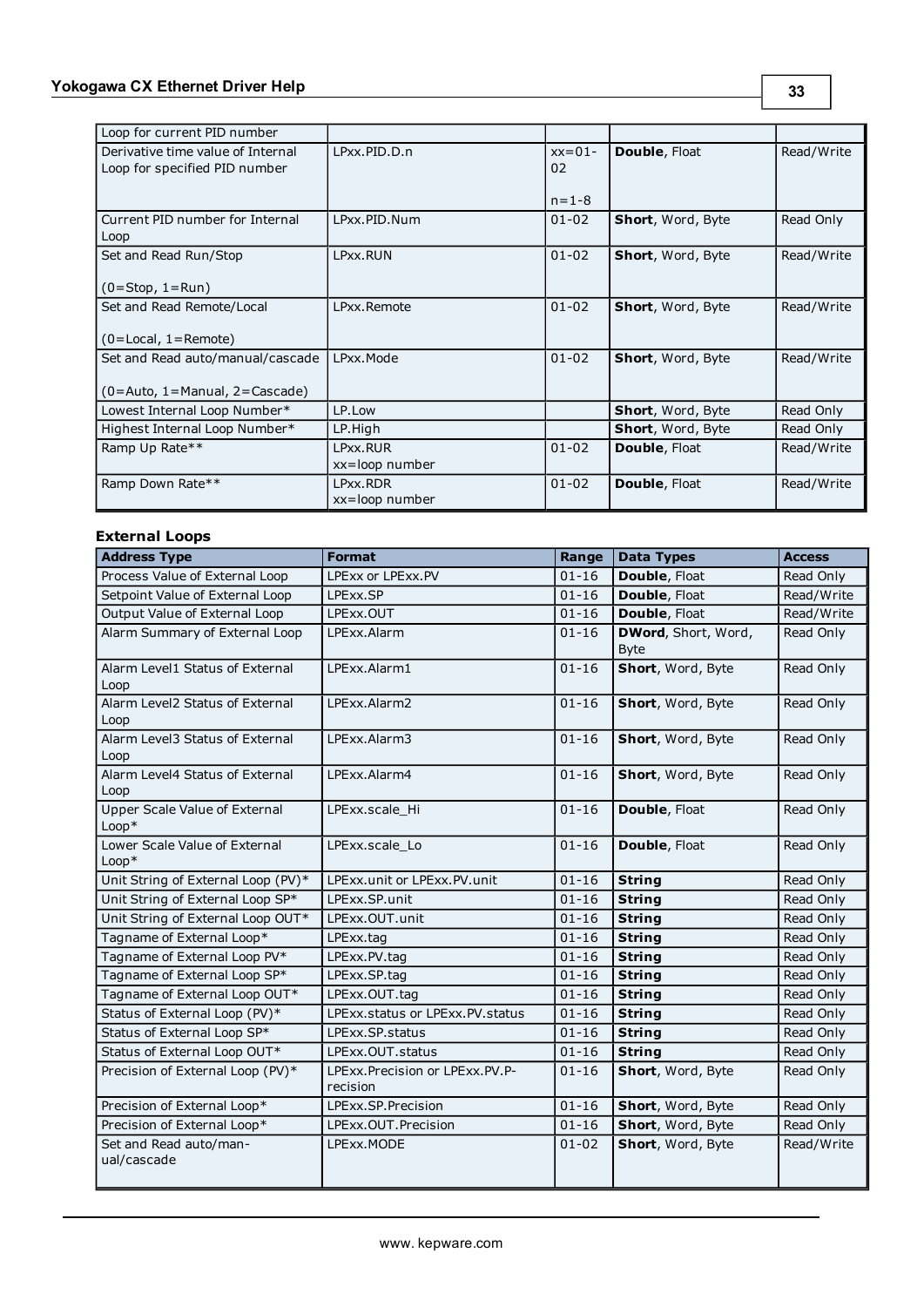| l (0=Auto, 1=Manual, 2=Cascade). |          |                           |           |
|----------------------------------|----------|---------------------------|-----------|
| Lowest External Loop Number*     | PE.Low_  | <b>Short</b> , Word, Byte | Read Only |
| Highest External Loop Number*    | LPE.Hiah | <b>Short</b> , Word, Byte | Read Only |

#### **Math Channels**

| <b>Address Type</b>                 | <b>Format</b>           | Range     | <b>Data Types</b>        | <b>Access</b> |
|-------------------------------------|-------------------------|-----------|--------------------------|---------------|
| Process Value of Math Channel       | CHxx or CHxx.PV         | $31 - 60$ | <b>Double, Float</b>     | Read Only     |
| Alarm Summary of Math Channel       | CHxx.Alarm              | $31 - 60$ | DWord, Short, Word, Byte | Read Only     |
| Alarm Level1 Status of Math Channel | CHxx.Alarm1             | $31 - 60$ | Short, Word, Byte        | Read Only     |
| Alarm Level2 Status of Math Channel | CHxx.Alarm2             | $31 - 60$ | Short, Word, Byte        | Read Only     |
| Alarm Level3 Status of Math Channel | CHxx.Alarm3             | $31 - 60$ | Short, Word, Byte        | Read Only     |
| Alarm Level4 Status of Math Channel | CHxx.Alarm4             | $31 - 60$ | Short, Word, Byte        | Read Only     |
| Set and Read Level1 Alarm Setpoint  | CHxx.ASP1               | $31 - 60$ | <b>Double, Float</b>     | Read/Write    |
| Set and Read Level2 Alarm Setpoint  | CHxx.ASP2               | $31 - 60$ | <b>Double, Float</b>     | Read/Write    |
| Set and Read Level3 Alarm Setpoint  | CH <sub>xx</sub> , ASP3 | $31 - 60$ | <b>Double, Float</b>     | Read/Write    |
| Set and Read Level4 Alarm Setpoint  | CHxx.ASP4               | $31 - 60$ | <b>Double, Float</b>     | Read/Write    |
| Upper Scale Value of Math Channel*  | CHxx.scale_Hi           | $31 - 60$ | <b>Double, Float</b>     | Read Only     |
| Lower Scale Value of Math Channel*  | CHxx.scale Lo           | $31 - 60$ | <b>Double, Float</b>     | Read Only     |
| Unit String of Math Channel*        | CHxx.unit               | $31 - 60$ | <b>String</b>            | Read Only     |
| Tagname of Math Channel*            | CHxx.tag                | $31 - 60$ | <b>String</b>            | Read Only     |
| Status of Math Channel*             | CHxx.status             | $31 - 60$ | <b>String</b>            | Read Only     |
| Precision of Math Channel*          | CHxx.Precision          | $31 - 60$ | Short, Word, Byte        | Read Only     |
| Lowest Math Channel*                | CHA.Low                 |           | Short, Word, Byte        | Read Only     |
| Highest Math Channel*               | CHA.High                |           | Short, Word, Byte        | Read Only     |

\*The data associated with these addresses is only read from the device at the start of a communications session. Once read, the values will not be refreshed until the server has been restarted or the Reset Tag has been invoked. To invoke a reset, write a non zero value to the Reset Tag. Once the Reset Tag has been invoked, the driver will reinitialize all startup data from the device.

\*\*Zero (0) can be written to the tag to disable the ramp parameters. When a 0 is written to the tag, the tag will display +1.inf upon successful disabling.

| <b>Address Type</b>              | <b>Format</b> | Range       | <b>Data Types</b> | <b>Access</b> |
|----------------------------------|---------------|-------------|-------------------|---------------|
| Control Digital Inputs           | DI            | DI001-DI006 | <b>Boolean</b>    | Read Only     |
| Control Digital Outputs          | DO            | DO001-DO006 | <b>Boolean</b>    | Read/Write    |
| <b>Expansion Digital Inputs</b>  | RI            | RI001-RI012 | <b>Boolean</b>    | Read/Write    |
| <b>Expansion Digital Outputs</b> | Read Only     | RO001-RO012 | <b>Boolean</b>    | Read/Write    |
| <b>Internal Switches</b>         | <b>SW</b>     | SW001-SW036 | <b>Boolean</b>    | Read/Write    |

## **DI/DO DATA and Internal Switch Status (Style Number S3 or Later)**

#### **Alarm Setpoints**

Data associated with the addresses denoted in the device will be returned as +INF. Data values can only be written to Alarm Setpoints that are defined in the device: write operations to undefined Alarm Setpoints will return an error. Write operations are available only for users logged in at the Administrator level and will return an error otherwise.

#### **Scales**

Data values for Scale\_Hi and Scale\_Lo for channels that are skipped will be returned as +INF.

#### **Tag Names**

For devices that have unspecified tag names, the driver will construct an internal tag name based on the channel number. For example, the tag name of address 'CH01' will be returned as 'CH01'.

#### **General Device Data**

| <b>Address Type</b> | Format | Range | Data Types | <b>Access</b> |
|---------------------|--------|-------|------------|---------------|
| Administrator Level | Admin  |       | Boolean    | Read Only     |
| l Date of Last Data | Date   |       | String     | Read Only     |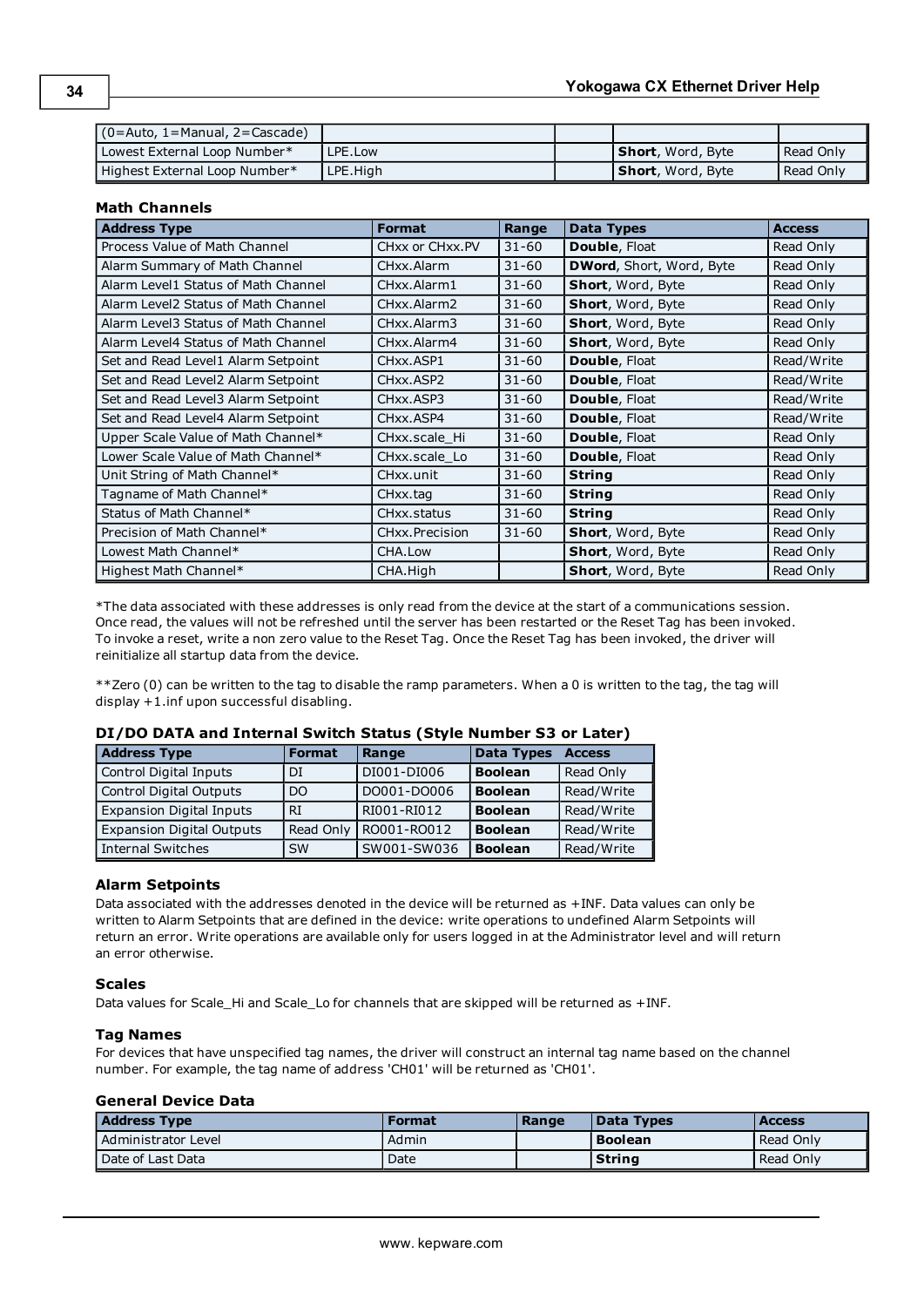# **Yokogawa CX Ethernet Driver Help**

| Time of Last Data                 | Time         |           | <b>String</b>     | Read Only  |
|-----------------------------------|--------------|-----------|-------------------|------------|
| Model Name of Device              | Model        |           | <b>String</b>     | Read Only  |
| Host Name of Device               | Hostname     |           | <b>String</b>     | Read Only  |
| Serial Number of Device           | SerialNumber |           | <b>String</b>     | Read Only  |
| IP Address of Device              | IP           |           | <b>String</b>     | Read Only  |
| Math Communication Data           | <b>CDxx</b>  | $01 - 30$ | <b>Float</b>      | Write Only |
| <b>Control Math Execution</b>     | MathControl  |           | Short, Word, Byte | Write Only |
| <b>Reset Alarms</b>               | AlarmReset   |           | <b>Boolean</b>    | Write Only |
| Control Command and Response      | Command      |           | <b>String</b>     | Read/Write |
| Previous Screen                   | PreScreen    |           | <b>Boolean</b>    | Write Only |
| Direct Reloading of Configuration | Reset        |           | <b>Boolean</b>    | Write Only |
| SetTime*                          | Tag          |           | <b>Boolean</b>    | Write Only |

\*The SetTime tag will cause the the device time to be updated. Writing 0 or 1 to the tag will update the Device Date and Time, which can be verified from the Date tag and the Time tag. The SetTime tag will always display 0 as it is a Write Only tag. After a successful update, the following message will be posted: "Device Clock set to system time [Device <device\_name>]."

#### **Administrator Level**

The Admin address type has a value of '1' or 'true' when the user has logged on at the Administrator level and a value of '0' or 'false' when the user has logged on at the User level.

#### **Math Communication Data**

The CD address type is only valid for devices equipped with the math option. Write operations to CD addresses for non-math equipped devices will return an error. Write operations are available only for users logged in at the Administrator level and will return an error otherwise.

#### **Model Name of Device**

The Model address type will have a string value of 'CX1000' or 'CX2000,' indicating the model series returned by the device.

#### **Control Math Execution**

The MathControl address type is only available for devices equipped with the math option. Write operations to the MathControl tag for non-math equipped devices will return an error.

#### **Control Command and Response**

The Command address allows the user to send a string command and receive a string response to and from the device. This allows the user to send any command to the device, including commands not directly supported by the driver. This tag is only available to users logged in at the Administrator level. Otherwise, write operations will return an error.

**Caution:** Use caution when performing write operations using the Command address.

**Note:** The actual number of addresses available for each type depends on the configuration of the Yokogawa device. If the driver finds that an address is not present in the device at Runtime, it will post an error message and remove the tag from its scan list.

Addresses that have Write Only access are assigned a default access of Read/Write; however, data values are unreadable for these addresses and the associated tags are not included in the scan list. The current data value for these tags will always be 0 for numeric data types and null string for string data types.

# <span id="page-33-0"></span>**CX2410 Addressing**

The driver supports the following addresses for this device. The default data type for each address type is shown in **bold**.

#### **Measured Channels**

| <b>Address Type</b>            | <b>Format</b>   | Range     | <b>Data Types</b>        | <b>Access</b> |
|--------------------------------|-----------------|-----------|--------------------------|---------------|
| Process Value of Channel       | CHxx or CHxx.PV | $ 01-10 $ | Double, Float            | Read Only     |
| Alarm Summary of Channel       | CHxx.Alarm      | $01 - 10$ | DWord, Short, Word, Byte | Read Only     |
| Alarm Level1 Status of Channel | CHxx.Alarm1     | $01-10$   | Short, Word, Byte        | Read Only     |
| Alarm Level2 Status of Channel | CHxx.Alarm2     | $01-10$   | Short, Word, Byte        | Read Only     |
| Alarm Level3 Status of Channel | CHxx.Alarm3     | $01-10$   | Short, Word, Byte        | Read Only     |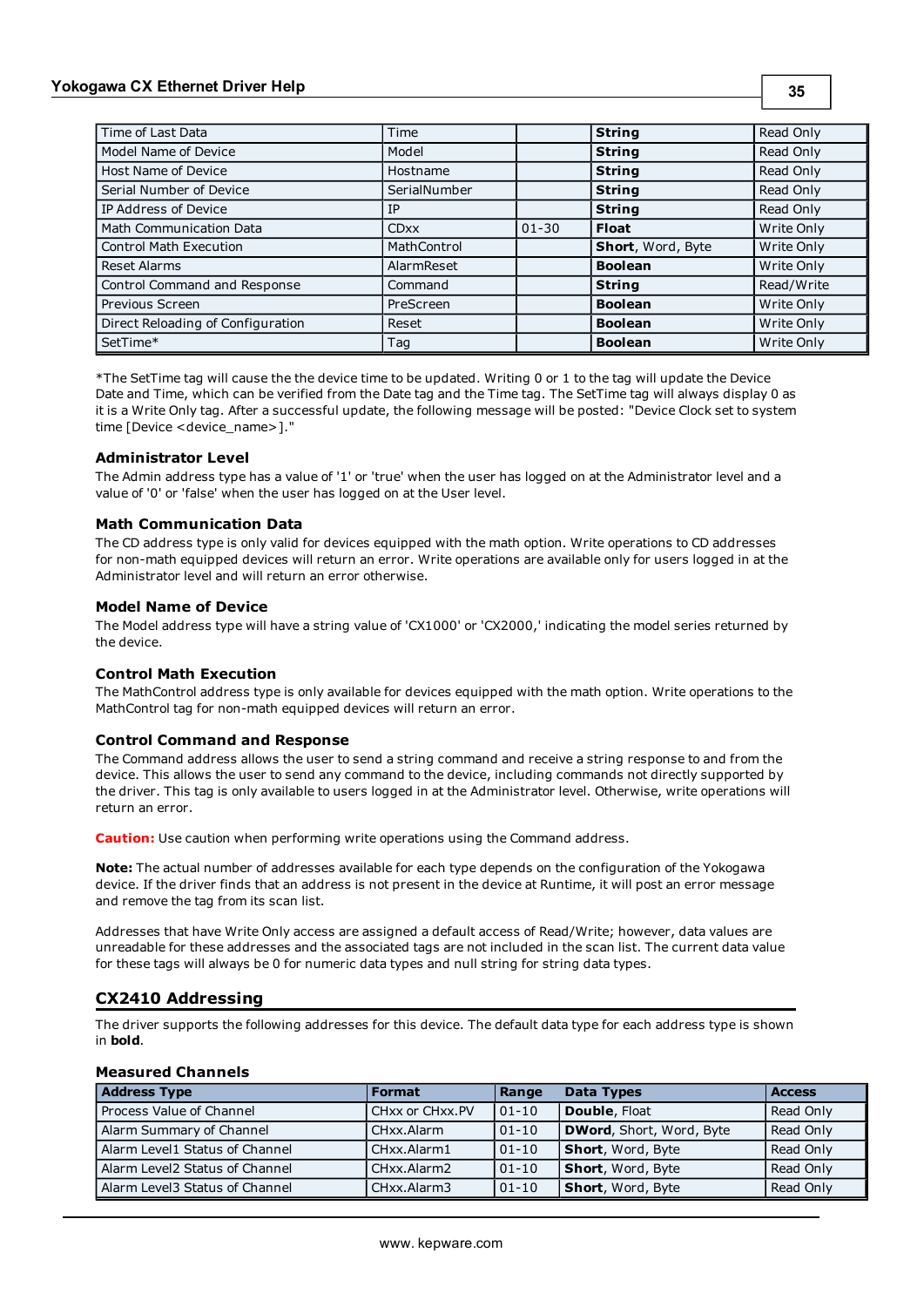| Alarm Level4 Status of Channel     | CHxx.Alarm4                        | $01 - 10$ | Short, Word, Byte        | Read Only  |
|------------------------------------|------------------------------------|-----------|--------------------------|------------|
| Set and Read Level1 Alarm Setpoint | CH <sub>xx</sub> ASP <sub>1</sub>  | $01 - 10$ | <b>Double, Float</b>     | Read/Write |
| Set and Read Level2 Alarm Setpoint | CH <sub>xx</sub> .ASP <sub>2</sub> | $01 - 10$ | Double, Float            | Read/Write |
| Set and Read Level3 Alarm Setpoint | CH <sub>xx</sub> .ASP3             | $01 - 10$ | Double, Float            | Read/Write |
| Set and Read Level4 Alarm Setpoint | CH <sub>xx</sub> , ASP4            | $01 - 10$ | Double, Float            | Read/Write |
| Upper Scale Value of Channel*      | CHxx.scale Hi                      | $01 - 10$ | Double, Float            | Read Only  |
| Lower Scale Value of Channel*      | CHxx.scale Lo                      | $01 - 10$ | Double, Float            | Read Only  |
| Unit String of Channel*            | CHxx.unit                          | $01 - 10$ | <b>String</b>            | Read Only  |
| Tagname of Channel*                | CHxx.tag                           | $01 - 10$ | <b>String</b>            | Read Only  |
| Status of Channel*                 | CH <sub>xx</sub> .status           | $01 - 10$ | <b>String</b>            | Read Only  |
| Precision of Channel*              | CHxx.Precision                     | $01 - 10$ | <b>Short, Word, Byte</b> | Read Only  |
| Lowest Measuring Channel*          | CH.Low                             |           | Short, Word, Byte        | Read Only  |
| Highest Measuring Channel*         | CH.High                            |           | Short, Word, Byte        | Read Only  |

# **Internal Loops**

| <b>Address Type</b>                                        | <b>Format</b>             | Range                         | <b>Data Types</b>        | <b>Access</b> |
|------------------------------------------------------------|---------------------------|-------------------------------|--------------------------|---------------|
| Process Value of Internal Loop                             | LPxx or LPxx.PV           | $01 - 04$                     | Double, Float            | Read Only     |
| Setpoint Value of Internal Loop<br>for current SP number   | LPxx.SP                   | $01 - 04$                     | Double, Float            | Read/Write    |
| Setpoint Value of Internal Loop<br>for specified SP number | LPxx.SP.n                 | $xx=01-$<br>04<br>$n = 1 - 8$ | Double, Float            | Read/Write    |
| Current SP number for Internal Loop                        | LPxx.SP.Num               | $01 - 04$                     | Short, Word,             | Read/Write    |
| Output Value of Internal Loop                              | LPxx.OUT                  | $01 - 04$                     | Double, Float            | Read/Write    |
| Alarm Summary of Internal Loop                             | LPxx.Alarm                | $01 - 04$                     | DWord, Short, Word, Byte | Read Only     |
| Alarm Level1 Status of Internal Loop                       | LPxx.Alarm1               | $01 - 04$                     | Short, Word, Byte        | Read Only     |
| Alarm Level2 Status of Internal Loop                       | LPxx.Alarm2               | $01 - 04$                     | Short, Word, Byte        | Read Only     |
| Alarm Level3 Status of Internal Loop                       | LPxx.Alarm3               | 01-04                         | Short, Word, Byte        | Read Only     |
| Alarm Level4 Status of Internal Loop                       | LPxx.Alarm4               | $01 - 04$                     | Short, Word, Byte        | Read Only     |
| Set and Read Level1 Alarm Setpoint                         | LPxx.ASP1                 | $01 - 04$                     | Double, Float            | Read/Write    |
| Set and Read Level2 Alarm Setpoint                         | LPxx.ASP2                 | $01 - 04$                     | Double, Float            | Read/Write    |
| Set and Read Level3 Alarm Setpoint                         | LPxx.ASP3                 | $01 - 04$                     | Double, Float            | Read/Write    |
| Set and Read Level4 Alarm Setpoint                         | LPxx.ASP4                 | $01 - 04$                     | Double, Float            | Read/Write    |
| Set and Read Level1 Alarm Setpoint<br>of specified PID #   | LPxx.ASP1.n               | $xx=01-$<br>04<br>$n = 1 - 8$ | Double, Float            | Read/Write    |
| Set and Read Level2 Alarm Setpoint<br>of specified PID #   | LPxx.ASP2.n               | $xx=01-$<br>04<br>$n = 1 - 8$ | Double, Float            | Read/Write    |
| Set and Read Level3 Alarm Setpoint<br>of specified PID #   | LPxx.ASP3.n               | $xx=01-$<br>04<br>$n = 1 - 8$ | Double, Float            | Read/Write    |
| Set and Read Level4 Alarm Setpoint<br>of specified PID #   | LPxx.ASP4.n               | $xx=01-$<br>04<br>$n = 1 - 8$ | Double, Float            | Read/Write    |
| Upper Scale Value of Internal Loop*                        | LPxx.scale Hi             | $01 - 04$                     | Double, Float            | Read Only     |
| Lower Scale Value of Internal Loop*                        | LPxx.scale Lo             | $01 - 04$                     | Double, Float            | Read Only     |
| Unit String of Internal Loop (PV)*                         | LPxx.unit or LPxx.PV.unit | $01 - 04$                     | <b>String</b>            | Read Only     |
| Unit String of Internal Loop SP*                           | LPxx.SP.unit              | $01 - 04$                     | <b>String</b>            | Read Only     |
| Unit String of Internal Loop OUT*                          | LPxx.OUT.unit             | $01 - 04$                     | <b>String</b>            | Read Only     |
| Tagname of Internal Loop*                                  | LPxx.tag                  | $01 - 04$                     | <b>String</b>            | Read Only     |
| Tagname of Internal Loop PV*                               | LPxx.PV.tag               | $01 - 04$                     | <b>String</b>            | Read Only     |
| Tagname of Internal Loop SP*                               | LPxx.SP.tag               | $01 - 04$                     | <b>String</b>            | Read Only     |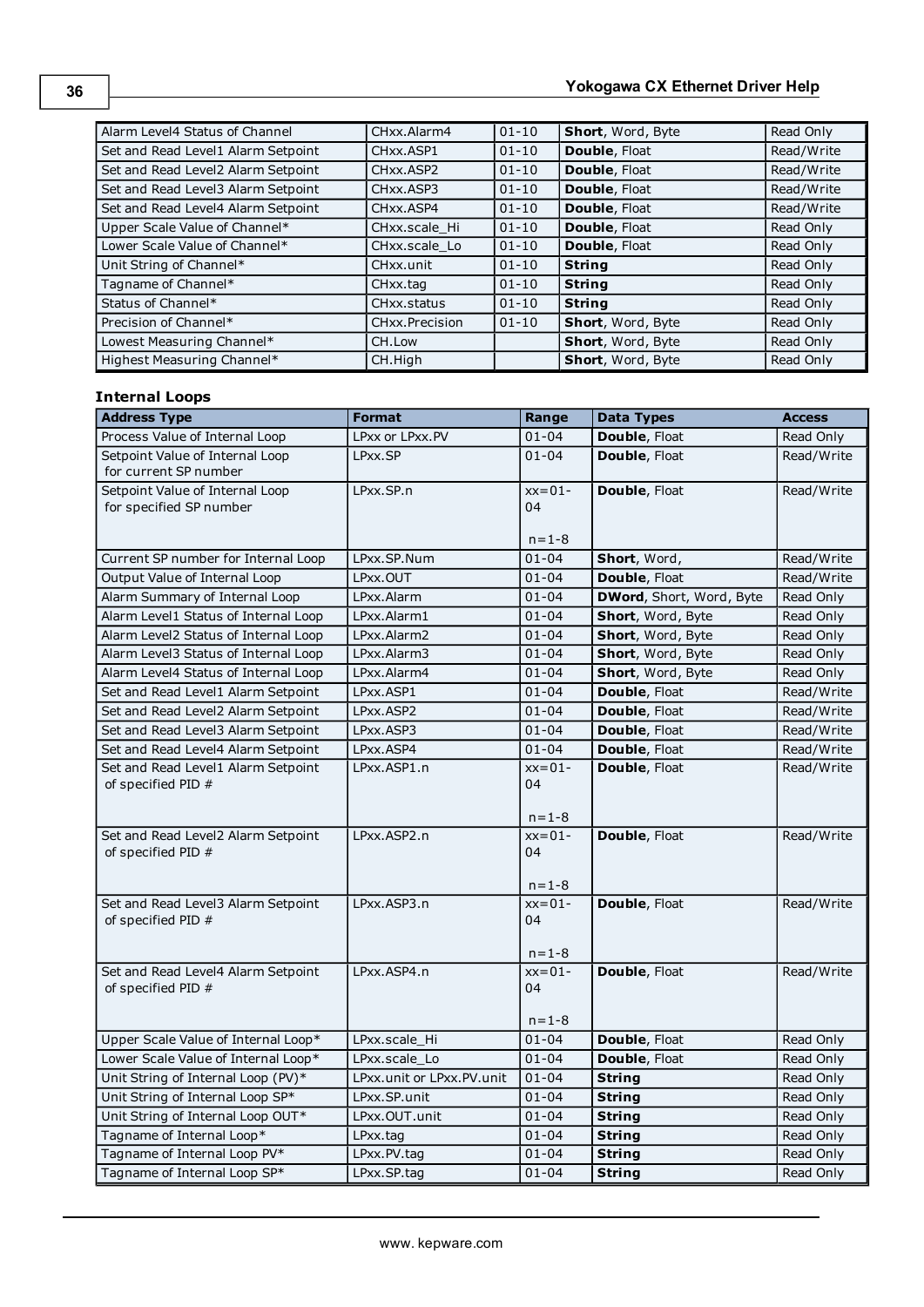| Tagname of Internal Loop OUT*                                        | LPxx.OUT.tag                           | $01 - 04$      | <b>String</b>        | Read Only  |
|----------------------------------------------------------------------|----------------------------------------|----------------|----------------------|------------|
| Status of Internal Loop (PV)*                                        | LPxx.status or                         | $01 - 04$      | <b>String</b>        | Read Only  |
|                                                                      | LPxx.PV.status                         |                |                      |            |
| Status of Internal Loop SP*                                          | LPxx.SP.status                         | $01 - 04$      | <b>String</b>        | Read Only  |
| Status of Internal Loop OUT*                                         | LPxx.OUT.status                        | $01 - 04$      | <b>String</b>        | Read Only  |
| Precision of Internal Loop (PV)*                                     | LPxx.Precision or<br>LPxx.PV.Precision | $01 - 04$      | Short, Word, Byte    | Read Only  |
| Precision of Internal Loop SP*                                       | LPxx.SP.Precision                      | $01 - 04$      | Short, Word, Byte    | Read Only  |
| Precision of Internal Loop OUT*                                      | LPxx.OUT.Precision                     | $01 - 04$      | Short, Word, Byte    | Read Only  |
| Proportional band value of Internal<br>Loop for current PID number   | LPxx.PID.P                             | $01 - 04$      | <b>Double, Float</b> | Read/Write |
| Proportional band value of Internal<br>Loop for specified PID number | LPxx.PID.P.n                           | $xx=01-$<br>04 | Double, Float        | Read/Write |
|                                                                      |                                        | $n = 1 - 8$    |                      |            |
| Integral time value of Internal<br>Loop for current PID number       | LPxx.PID.I                             | $01 - 04$      | Double, Float        | Read/Write |
| Integral time value of Internal                                      | LPxx.PID.I.n                           | $xx=01-$       | Double, Float        | Read/Write |
| Loop for specified PID number                                        |                                        | 04             |                      |            |
|                                                                      |                                        |                |                      |            |
|                                                                      |                                        | $n = 1 - 8$    |                      |            |
| Derivative time value of Internal<br>Loop for current PID number     | LPxx.PID.D                             | $01 - 04$      | Double, Float        | Read/Write |
| Derivative time value of Internal                                    | LPxx.PID.D.n                           | $xx=01-$       | Double, Float        | Read/Write |
| Loop for specified PID number                                        |                                        | 04             |                      |            |
|                                                                      |                                        |                |                      |            |
|                                                                      |                                        | $n = 1 - 8$    |                      |            |
| Current PID number for Internal                                      | LPxx.PID.Num                           | $01 - 04$      | Short, Word, Byte    | Read Only  |
| Loop                                                                 |                                        |                |                      |            |
| Set and Read Run/Stop                                                | LPxx.RUN                               | $01 - 04$      | Short, Word, Byte    | Read/Write |
|                                                                      |                                        |                |                      |            |
| $(0 = Stop, 1 = Run)$                                                |                                        |                |                      |            |
| Set and Read Remote/Local                                            | LPxx.Remote                            | $01 - 04$      | Short, Word, Byte    | Read/Write |
| $(0 = Local, 1 = Remote)$                                            |                                        |                |                      |            |
| Set and Read auto/manual/cascade                                     | LPxx.Mode                              | $01 - 04$      | Short, Word, Byte    | Read/Write |
|                                                                      |                                        |                |                      |            |
| (0=Auto, 1=Manual, 2=Cascade)                                        |                                        |                |                      |            |
| Lowest Internal Loop Number*                                         | LP.Low                                 |                | Short, Word, Byte    | Read Only  |
| Highest Internal Loop Number*                                        | LP.High                                |                | Short, Word, Byte    | Read Only  |
| Ramp Up Rate**                                                       | LPxx.RUR                               | $01 - 04$      | <b>Double, Float</b> | Read/Write |
|                                                                      | xx=loop number                         |                |                      |            |
| Ramp Down Rate**                                                     | LPxx.RDR<br>xx=loop number             | $01 - 04$      | Double, Float        | Read/Write |

# **External Loops**

| <b>Address Type</b>                  | <b>Format</b>     | Range     | <b>Data Types</b>        | <b>Access</b> |
|--------------------------------------|-------------------|-----------|--------------------------|---------------|
| Process Value of External Loop       | LPExx or LPExx.PV | $01 - 16$ | Double, Float            | Read Only     |
| Setpoint Value of External Loop      | LPExx.SP          | $01 - 16$ | Double, Float            | Read/Write    |
| Output Value of External Loop        | LPExx.OUT         | $01 - 16$ | Double, Float            | Read/Write    |
| Alarm Summary of External Loop       | LPExx.Alarm       | $01 - 16$ | DWord, Short, Word, Byte | Read Only     |
| Alarm Level1 Status of External Loop | LPExx.Alarm1      | $01 - 16$ | Short, Word, Byte        | Read Only     |
| Alarm Level2 Status of External Loop | LPExx.Alarm2      | $01 - 16$ | <b>Short, Word, Byte</b> | Read Only     |
| Alarm Level3 Status of External Loop | LPExx.Alarm3      | $01 - 16$ | Short, Word, Byte        | Read Only     |
| Alarm Level4 Status of External Loop | LPExx.Alarm4      | $01 - 16$ | Short, Word, Byte        | Read Only     |
| Upper Scale Value of External Loop*  | LPExx.scale Hi    | $01 - 16$ | Double, Float            | Read Only     |
| Lower Scale Value of External Loop*  | LPExx.scale Lo    | $01 - 16$ | <b>Double, Float</b>     | Read Only     |
| Unit String of External Loop (PV)*   | LPExx unit or     | $01 - 16$ | <b>String</b>            | Read Only     |
|                                      | LPExx.PV.unit     |           |                          |               |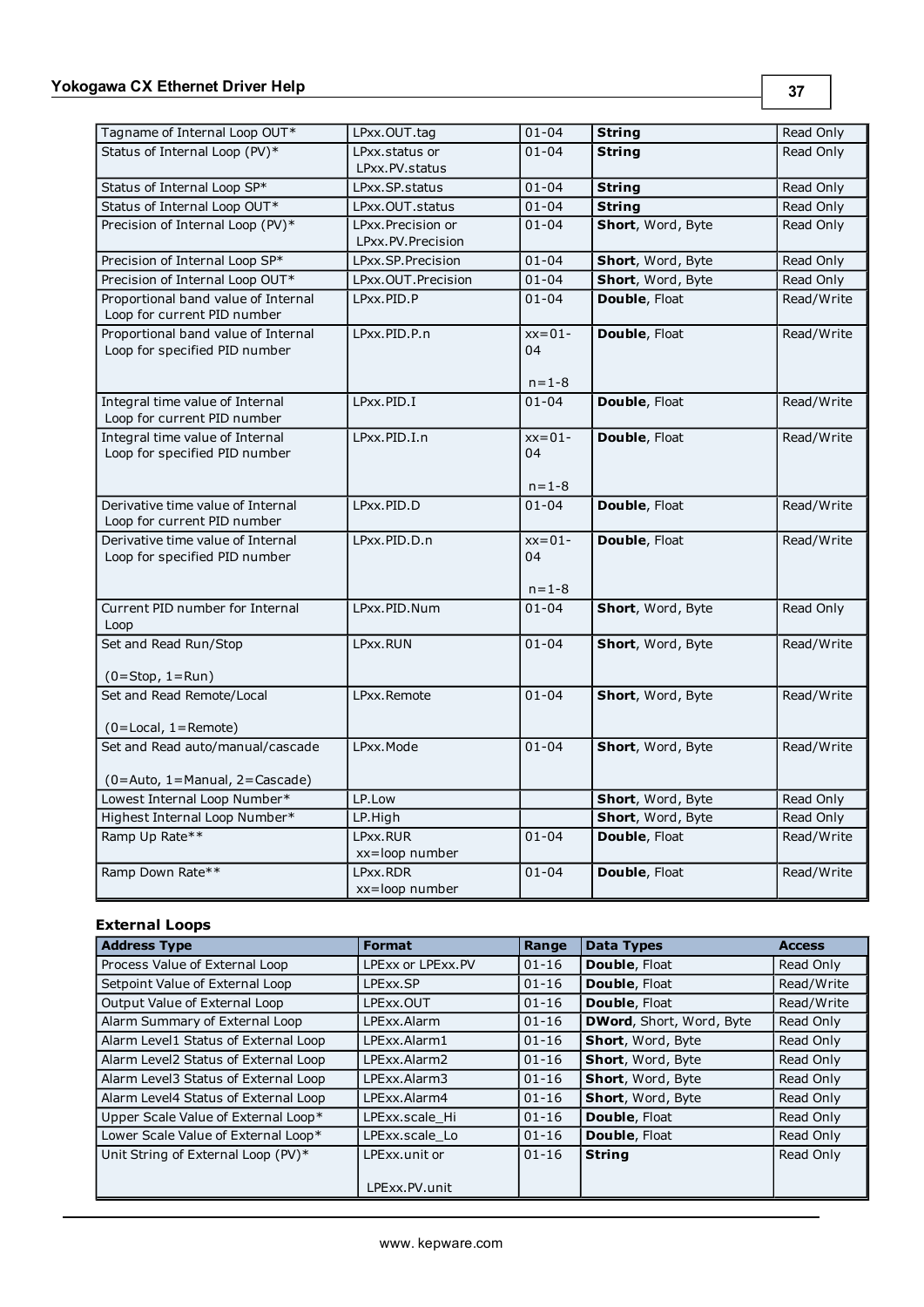| Unit String of External Loop SP*                                          | LPExx.SP.unit                            | $01 - 16$ | <b>String</b>     | Read Only  |
|---------------------------------------------------------------------------|------------------------------------------|-----------|-------------------|------------|
| Unit String of External Loop OUT*                                         | LPExx.OUT.unit                           | $01 - 16$ | <b>String</b>     | Read Only  |
| Tagname of External Loop*                                                 | LPExx.tag                                | $01 - 16$ | <b>String</b>     | Read Only  |
| Tagname of External Loop PV*                                              | LPExx.PV.tag                             | $01 - 16$ | <b>String</b>     | Read Only  |
| Tagname of External Loop SP*                                              | LPExx.SP.tag                             | $01 - 16$ | <b>String</b>     | Read Only  |
| Tagname of External Loop OUT*                                             | LPExx.OUT.tag                            | $01 - 16$ | <b>String</b>     | Read Only  |
| Status of External Loop (PV)*                                             | LPExx.status.or<br>LPExx.PV.status       | $01 - 16$ | <b>String</b>     | Read Only  |
| Status of External Loop SP*                                               | LPExx.SP.status                          | $01 - 16$ | <b>String</b>     | Read Only  |
| Status of External Loop OUT*                                              | LPExx.OUT.status                         | $01 - 16$ | <b>String</b>     | Read Only  |
| Precision of External Loop (PV)*                                          | LPExx.Precision or<br>LPExx.PV.Precision | $01 - 16$ | Short, Word, Byte | Read Only  |
| Precision of External Loop*                                               | LPExx.SP.Precision                       | $01 - 16$ | Short, Word, Byte | Read Only  |
| Precision of External Loop*                                               | LPExx.OUT.Precision                      | $01 - 16$ | Short, Word, Byte | Read Only  |
| Set and Read auto/manual/cascade<br>$(0 = Auto, 1 = Manual, 2 = Cascade)$ | LPExx.MODE                               | $01 - 02$ | Short, Word, Byte | Read/Write |
| Lowest External Loop Number*                                              | LPE.Low                                  |           | Short, Word, Byte | Read Only  |
| Highest External Loop Number*                                             | LPE.High                                 |           | Short, Word, Byte | Read Only  |

# **Math Channels**

| <b>Address Type</b>                 | <b>Format</b>                       | Range     | <b>Data Types</b>        | <b>Access</b> |
|-------------------------------------|-------------------------------------|-----------|--------------------------|---------------|
| Process Value of Math Channel       | CHxx or CHxx.PV                     | $31 - 60$ | Double, Float            | Read Only     |
| Alarm Summary of Math Channel       | CHxx.Alarm                          | $31 - 60$ | DWord, Short, Word, Byte | Read Only     |
| Alarm Level1 Status of Math Channel | CHxx.Alarm1                         | $31 - 60$ | Short, Word, Byte        | Read Only     |
| Alarm Level2 Status of Math Channel | CHxx.Alarm2                         | $31 - 60$ | Short, Word, Byte        | Read Only     |
| Alarm Level3 Status of Math Channel | CHxx.Alarm3                         | $31 - 60$ | Short, Word, Byte        | Read Only     |
| Alarm Level4 Status of Math Channel | CHxx.Alarm4                         | $31 - 60$ | Short, Word, Byte        | Read Only     |
| Set and Read Level1 Alarm Setpoint  | CH <sub>xx</sub> , ASP <sub>1</sub> | $31 - 60$ | <b>Double, Float</b>     | Read/Write    |
| Set and Read Level2 Alarm Setpoint  | CH <sub>xx</sub> , ASP <sub>2</sub> | $31 - 60$ | <b>Double, Float</b>     | Read/Write    |
| Set and Read Level3 Alarm Setpoint  | CHxx.ASP3                           | $31 - 60$ | <b>Double, Float</b>     | Read/Write    |
| Set and Read Level4 Alarm Setpoint  | CH <sub>xx</sub> , ASP4             | $31 - 60$ | Double, Float            | Read/Write    |
| Upper Scale Value of Math Channel*  | CHxx.scale Hi                       | $31 - 60$ | Double, Float            | Read Only     |
| Lower Scale Value of Math Channel*  | CHxx.scale_Lo                       | $31 - 60$ | <b>Double, Float</b>     | Read Only     |
| Unit String of Math Channel*        | CHxx.unit                           | $31 - 60$ | <b>String</b>            | Read Only     |
| Tagname of Math Channel*            | CHxx.tag                            | $31 - 60$ | <b>String</b>            | Read Only     |
| Status of Math Channel*             | CHxx.status                         | $31 - 60$ | <b>String</b>            | Read Only     |
| Precision of Math Channel*          | CHxx.Precision                      | $31 - 60$ | Short, Word, Byte        | Read Only     |
| Lowest Math Channel*                | CHA.Low                             |           | Short, Word, Byte        | Read Only     |
| Highest Math Channel*               | CHA.High                            |           | Short, Word, Byte        | Read Only     |

\*The data associated with these addresses is only read from the device at the start of a communications session. Once read, the values will not be refreshed until the server has been restarted or the Reset Tag has been invoked. To invoke a reset, write a non zero value to the Reset Tag. Once the Reset Tag has been invoked, the driver will reinitialize all startup data from the device.

\*\*Zero (0) can be written to the tag to disable the ramp parameters. When a 0 is written to the tag, the tag will display +1.inf upon successful disabling.

| <b>Address Type</b>              | <b>Format</b>  | Range       | <b>Data Types</b> | <b>Access</b> |
|----------------------------------|----------------|-------------|-------------------|---------------|
| Control Digital Inputs           | DI             | DI001-DI006 | <b>Boolean</b>    | Read Only     |
| <b>Control Digital Outputs</b>   | D <sub>O</sub> | DO001-DO006 | <b>Boolean</b>    | Read/Write    |
| <b>Expansion Digital Inputs</b>  | <b>RI</b>      | RI001-RI012 | <b>Boolean</b>    | Read/Write    |
| <b>Expansion Digital Outputs</b> | Read Only      | RO001-RO012 | <b>Boolean</b>    | Read/Write    |
| <b>Internal Switches</b>         | <b>SW</b>      | SW001-SW036 | <b>Boolean</b>    | Read/Write    |

#### **DI/DO DATA and Internal Switch Status (Style Number S3 or Later)**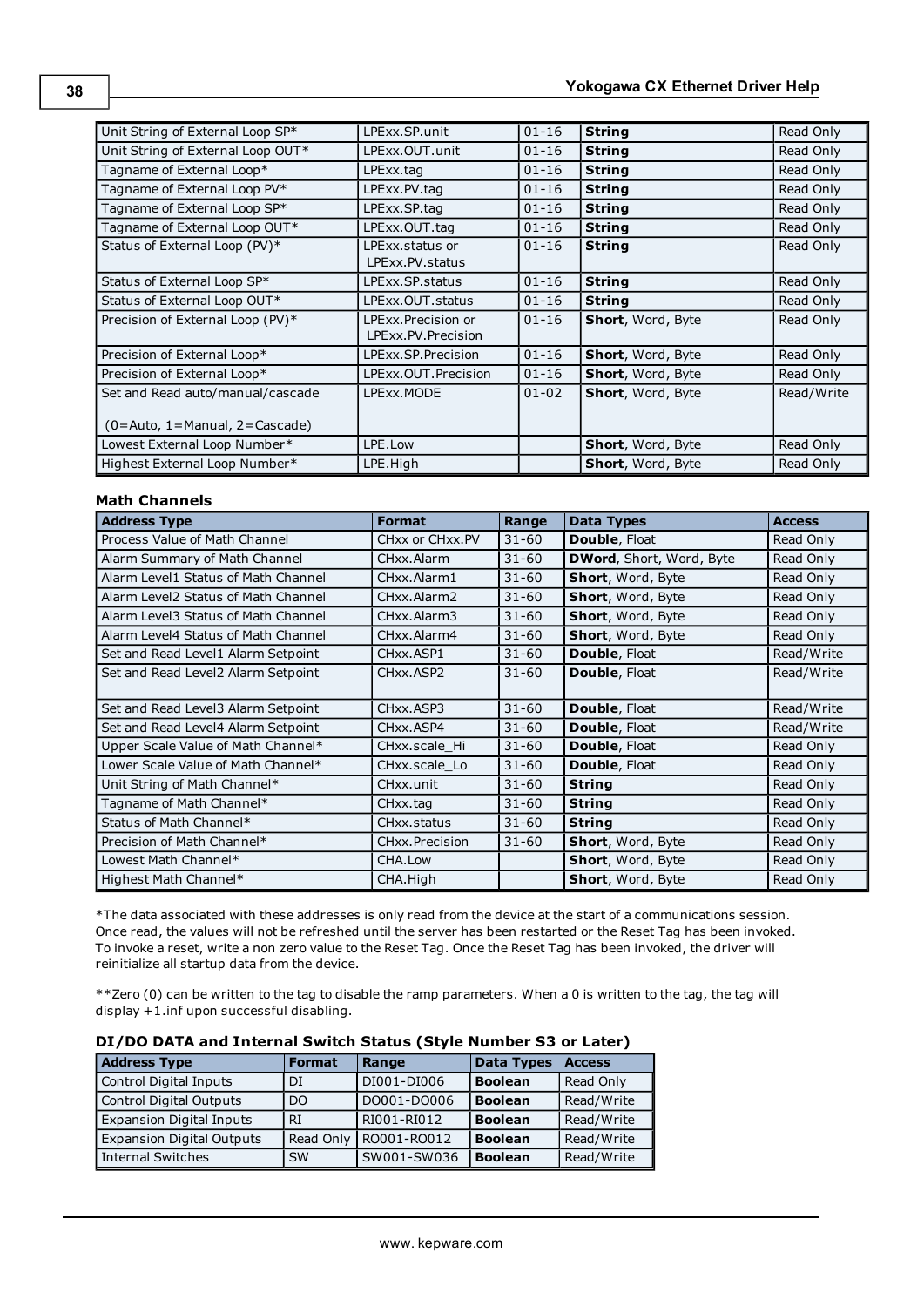#### **Alarm Setpoints**

Data associated with the addresses denoted in the device will be returned as +INF. Data values can only be written to Alarm Setpoints that are defined in the device: write operations to undefined Alarm Setpoints will return an error. Write operations are available only for users logged in at the Administrator level and will return an error otherwise.

#### **Scales**

Data values for Scale\_Hi and Scale\_Lo for channels that are skipped will be returned as +INF.

#### **Tag Names**

For devices that have unspecified tag names, the driver will construct an internal tag name based on the channel number. For example, the tag name of address 'CH01' will be returned as 'CH01'.

| <b>General Device Data</b> |  |  |
|----------------------------|--|--|
|----------------------------|--|--|

| <b>Address Type</b>               | <b>Format</b> | Range     | <b>Data Types</b> | <b>Access</b> |
|-----------------------------------|---------------|-----------|-------------------|---------------|
| Administrator Level               | Admin         |           | <b>Boolean</b>    | Read Only     |
| Date of Last Data                 | Date          |           | <b>String</b>     | Read Only     |
| Time of Last Data                 | Time          |           | <b>String</b>     | Read Only     |
| Model Name of Device              | Model         |           | <b>String</b>     | Read Only     |
| Host Name of Device               | Hostname      |           | <b>String</b>     | Read Only     |
| Serial Number of Device           | SerialNumber  |           | <b>String</b>     | Read Only     |
| IP Address of Device              | IP            |           | <b>String</b>     | Read Only     |
| <b>Math Communication Data</b>    | <b>CDxx</b>   | $01 - 30$ | <b>Float</b>      | Write Only    |
| <b>Control Math Execution</b>     | MathControl   |           | Short, Word, Byte | Write Only    |
| <b>Reset Alarms</b>               | AlarmReset    |           | <b>Boolean</b>    | Write Only    |
| Control Command and Response      | Command       |           | <b>String</b>     | Read/Write    |
| Previous Screen                   | PreScreen     |           | <b>Boolean</b>    | Write Only    |
| Direct Reloading of Configuration | Reset         |           | <b>Boolean</b>    | Write Only    |
| SetTime*                          | Tag           |           | <b>Boolean</b>    | Write Only    |

\*The SetTime tag will cause the the device time to be updated. Writing 0 or 1 to the tag will update the Device Date and Time, which can be verified from the Date tag and the Time tag. The SetTime tag will always display 0 as it is a Write Only tag. After a successful update, the following message will be posted: "Device Clock set to system time [Device <device\_name>]."

#### **Administrator Level**

The Admin address type has a value of '1' or 'true' when the user has logged on at the Administrator level and a value of '0' or 'false' when the user has logged on at the User level.

#### **Math Communication Data**

The CD address type is only valid for devices equipped with the math option. Write operations to CD addresses for non-math equipped devices will return an error. Write operations are available only for users logged in at the Administrator level and will return an error otherwise.

#### **Model Name of Device**

The Model address type will have a string value of 'CX1000' or 'CX2000,' indicating the model series returned by the device.

#### **Control Math Execution**

The MathControl address type is only available for devices equipped with the math option. Write operations to the MathControl tag for non-math equipped devices will return an error.

#### **Control Command and Response**

The Command address allows the user to send a string command and receive a string response to and from the device. This allows the user to send any command to the device, including commands not directly supported by the driver. This tag is only available to users logged in at the Administrator level. Otherwise, write operations will return an error.

**Caution:** Use caution when performing write operations using the Command address.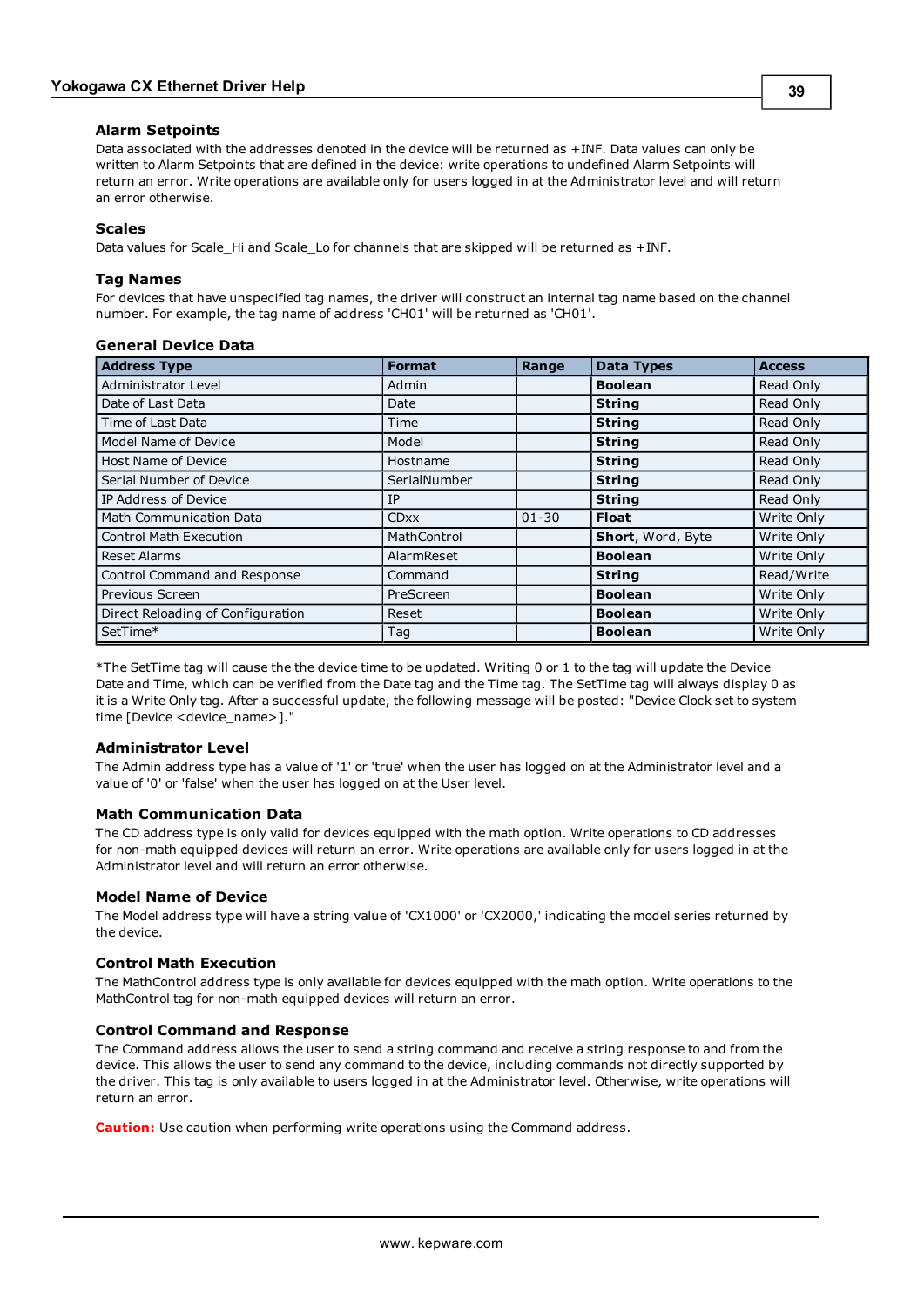**Note:** The actual number of addresses available for each type depends on the configuration of the Yokogawa device. If the driver finds that an address is not present in the device at Runtime, it will post an error message and remove the tag from its scan list.

Addresses that have Write Only access are assigned a default access of Read/Write; however, data values are unreadable for these addresses and the associated tags are not included in the scan list. The current data value for these tags will always be 0 for numeric data types and null string for string data types.

# <span id="page-38-0"></span>**CX2420 Addressing**

The driver supports the following addresses for this device. The default data type for each address type is shown in **bold**.

# **Measured Channels**

| <b>Address Type</b>                | <b>Format</b>                       | Range     | <b>Data Types</b>               | <b>Access</b> |
|------------------------------------|-------------------------------------|-----------|---------------------------------|---------------|
| Process Value of Channel           | CHxx or CHxx.PV                     | $01 - 20$ | Double, Float                   | Read Only     |
| Alarm Summary of Channel           | CHxx.Alarm                          | $01 - 20$ | <b>DWord, Short, Word, Byte</b> | Read Only     |
| Alarm Level1 Status of Channel     | CHxx.Alarm1                         | $01 - 20$ | Short, Word, Byte               | Read Only     |
| Alarm Level2 Status of Channel     | CHxx.Alarm2                         | $01 - 20$ | Short, Word, Byte               | Read Only     |
| Alarm Level3 Status of Channel     | CHxx.Alarm3                         | $01 - 20$ | Short, Word, Byte               | Read Only     |
| Alarm Level4 Status of Channel     | CHxx.Alarm4                         | $01 - 20$ | Short, Word, Byte               | Read Only     |
| Set and Read Level1 Alarm Setpoint | CHxx.ASP1                           | $01 - 20$ | <b>Double, Float</b>            | Read/Write    |
| Set and Read Level2 Alarm Setpoint | CH <sub>xx</sub> , ASP <sub>2</sub> | $01 - 20$ | <b>Double, Float</b>            | Read/Write    |
| Set and Read Level3 Alarm Setpoint | CH <sub>xx</sub> , ASP3             | $01 - 20$ | <b>Double, Float</b>            | Read/Write    |
| Set and Read Level4 Alarm Setpoint | CH <sub>xx</sub> , ASP4             | $01 - 20$ | <b>Double, Float</b>            | Read/Write    |
| Upper Scale Value of Channel*      | CHxx.scale Hi                       | $01 - 20$ | <b>Double, Float</b>            | Read Only     |
| Lower Scale Value of Channel*      | CHxx.scale Lo                       | $01 - 20$ | <b>Double, Float</b>            | Read Only     |
| Unit String of Channel*            | CHxx.unit                           | $01 - 20$ | <b>String</b>                   | Read Only     |
| Tagname of Channel*                | CHxx.tag                            | $01 - 20$ | <b>String</b>                   | Read Only     |
| Status of Channel*                 | CHxx.status                         | $01 - 20$ | <b>String</b>                   | Read Only     |
| Precision of Channel*              | CHxx.Precision                      | $01 - 20$ | Short, Word, Byte               | Read Only     |
| Lowest Measuring Channel*          | CH.Low                              |           | Short, Word, Byte               | Read Only     |
| Highest Measuring Channel*         | CH.High                             |           | Short, Word, Byte               | Read Only     |

# **Internal Loops**

| <b>Address Type</b>                                        | <b>Format</b>             | Range                         | <b>Data Types</b>                  | <b>Access</b> |
|------------------------------------------------------------|---------------------------|-------------------------------|------------------------------------|---------------|
| Process Value of Internal Loop                             | LPxx or LPxx.PV           | $01 - 04$                     | <b>Double, Float</b>               | Read Only     |
| Setpoint Value of Internal Loop<br>for current SP number   | LPxx.SP                   | $01 - 04$                     | Double, Float                      | Read/Write    |
| Setpoint Value of Internal Loop<br>for specified SP number | LPxx.SP.n                 | $xx=01-$<br>04<br>$n = 1 - 8$ | <b>Double, Float</b>               | Read/Write    |
| Current SP number for Internal<br>Loop                     | LPxx.SP.Num               | $01 - 04$                     | Short, Word,                       | Read/Write    |
| Output Value of Internal Loop                              | LPxx.OUT                  | $01 - 04$                     | Double, Float                      | Read/Write    |
| Alarm Summary of Internal Loop                             | LPxx.Alarm                | $01 - 04$                     | DWord, Short, Word,<br><b>Byte</b> | Read Only     |
| Alarm Level1 Status of Internal<br>Loop                    | LPxx.Alarm1               | $01 - 04$                     | Short, Word, Byte                  | Read Only     |
| Alarm Level2 Status of Internal<br>Loop                    | I Pxx. Alarm <sub>2</sub> | $01 - 04$                     | Short, Word, Byte                  | Read Only     |
| Alarm Level3 Status of Internal<br>Loop                    | LPxx.Alarm3               | $01 - 04$                     | Short, Word, Byte                  | Read Only     |
| Alarm Level4 Status of Internal<br>Loop                    | LPxx.Alarm4               | $01 - 04$                     | Short, Word, Byte                  | Read Only     |
| Set and Read Level1 Alarm Setpoint                         | LPxx.ASP1                 | $01 - 04$                     | Double, Float                      | Read/Write    |
| Set and Read Level2 Alarm Setpoint                         | LPxx.ASP2                 | $01 - 04$                     | Double, Float                      | Read/Write    |
| Set and Read Level3 Alarm Setpoint                         | LPxx.ASP3                 | $01 - 04$                     | Double, Float                      | Read/Write    |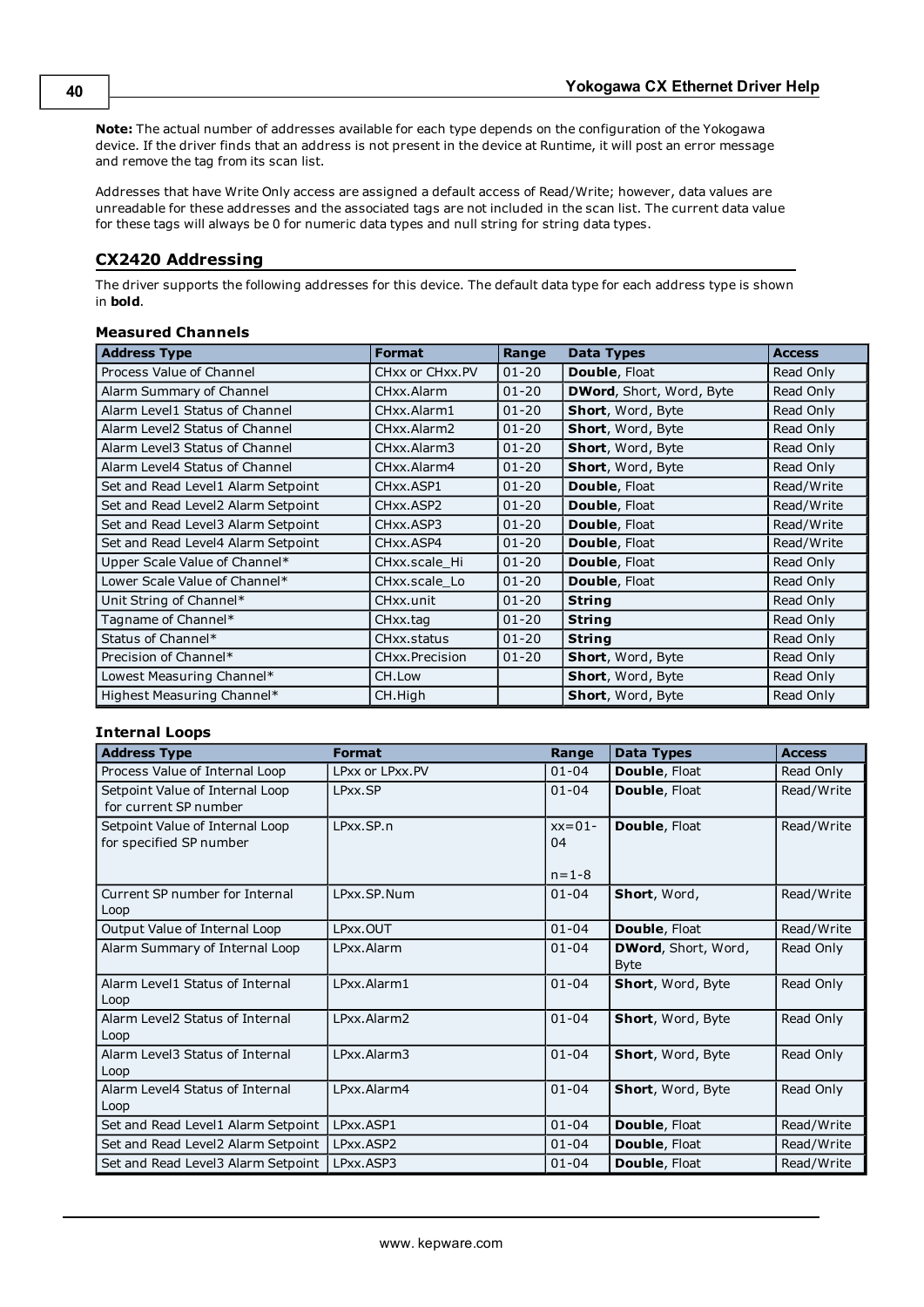| Set and Read Level4 Alarm Setpoint                                 | LPxx.ASP4                     | $01 - 04$   | Double, Float     | Read/Write |
|--------------------------------------------------------------------|-------------------------------|-------------|-------------------|------------|
| Set and Read Level1 Alarm                                          | LPxx.ASP1.n                   | $xx=01-$    | Double, Float     | Read/Write |
| Setpoint of specified PID#                                         |                               | 04          |                   |            |
|                                                                    |                               | $n = 1 - 8$ |                   |            |
| Set and Read Level2 Alarm                                          | LPxx.ASP2.n                   | $xx=01-$    | Double, Float     | Read/Write |
| Setpoint of specified PID#                                         |                               | 04          |                   |            |
|                                                                    |                               |             |                   |            |
|                                                                    |                               | $n = 1 - 8$ |                   |            |
| Set and Read Level3 Alarm                                          | LPxx.ASP3.n                   | $xx=01-$    | Double, Float     | Read/Write |
| Setpoint of specified PID#                                         |                               | 04          |                   |            |
|                                                                    |                               |             |                   |            |
|                                                                    |                               | $n = 1 - 8$ |                   |            |
| Set and Read Level4 Alarm                                          | LPxx.ASP4.n                   | $xx=01-$    | Double, Float     | Read/Write |
| Setpoint of specified PID#                                         |                               | 04          |                   |            |
|                                                                    |                               | $n = 1 - 8$ |                   |            |
| Upper Scale Value of Internal Loop*                                | LPxx.scale Hi                 | $01 - 04$   | Double, Float     | Read Only  |
| Lower Scale Value of Internal Loop*                                | LPxx.scale Lo                 | $01 - 04$   | Double, Float     | Read Only  |
| Unit String of Internal Loop (PV)*                                 | LPxx.unit or LPxx.PV.unit     | $01 - 04$   | <b>String</b>     | Read Only  |
| Unit String of Internal Loop SP*                                   | LPxx.SP.unit                  | $01 - 04$   | <b>String</b>     | Read Only  |
| Unit String of Internal Loop OUT*                                  | LPxx.OUT.unit                 | $01 - 04$   | <b>String</b>     | Read Only  |
| Tagname of Internal Loop*                                          | LPxx.tag                      | $01 - 04$   | <b>String</b>     | Read Only  |
| Tagname of Internal Loop PV*                                       | LPxx.PV.tag                   | $01 - 04$   | <b>String</b>     | Read Only  |
| Tagname of Internal Loop SP*                                       | LPxx.SP.tag                   | $01 - 04$   | <b>String</b>     | Read Only  |
| Tagname of Internal Loop OUT*                                      | LPxx.OUT.tag                  | $01 - 04$   | <b>String</b>     | Read Only  |
| Status of Internal Loop (PV)*                                      | LPxx.status or LPxx.PV.status | $01 - 04$   | <b>String</b>     | Read Only  |
| Status of Internal Loop SP*                                        | LPxx.SP.status                | $01 - 04$   | <b>String</b>     | Read Only  |
| Status of Internal Loop OUT*                                       | LPxx.OUT.status               | $01 - 04$   | <b>String</b>     | Read Only  |
| Precision of Internal Loop (PV)*                                   | LPxx.Precision or LPxx.PV.P-  | $01 - 04$   | Short, Word, Byte | Read Only  |
|                                                                    | recision                      |             |                   |            |
| Precision of Internal Loop SP*                                     | LPxx.SP.Precision             | $01 - 04$   | Short, Word, Byte | Read Only  |
| Precision of Internal Loop OUT*                                    | LPxx.OUT.Precision            | $01 - 04$   | Short, Word, Byte | Read Only  |
| Proportional band value of Internal<br>Loop for current PID number | LPxx.PID.P                    | $01 - 04$   | Double, Float     | Read/Write |
| Proportional band value of Internal                                | LPxx.PID.P.n                  | $xx=01-$    | Double, Float     | Read/Write |
| Loop for specified PID number                                      |                               | 04          |                   |            |
|                                                                    |                               | $n = 1 - 8$ |                   |            |
| Integral time value of Internal Loop   LPxx.PID.I                  |                               | $01 - 04$   | Double, Float     | Read/Write |
| for current PID number                                             |                               |             |                   |            |
| Integral time value of Internal Loop                               | LPxx.PID.I.n                  | $xx=01-$    | Double, Float     | Read/Write |
| for specified PID number                                           |                               | 04          |                   |            |
|                                                                    |                               |             |                   |            |
|                                                                    |                               | $n = 1 - 8$ |                   |            |
| Derivative time value of Internal<br>Loop                          | LPxx.PID.D                    | $01 - 04$   | Double, Float     | Read/Write |
| for current PID number                                             |                               |             |                   |            |
| Derivative time value of Internal                                  | LPxx.PID.D.n                  | $xx=01-$    | Double, Float     | Read/Write |
| Loop                                                               |                               | 04          |                   |            |
| for specified PID number                                           |                               |             |                   |            |
|                                                                    |                               | $n = 1 - 8$ |                   |            |
| Current PID number for Internal<br>Loop                            | LPxx.PID.Num                  | $01 - 04$   | Short, Word, Byte | Read Only  |
| Set and Read Run/Stop                                              | LPxx.RUN                      | $01 - 04$   | Short, Word, Byte | Read/Write |
|                                                                    |                               |             |                   |            |
| $(0 = Stop, 1 = Run)$                                              |                               |             |                   |            |
| Set and Read Remote/Local                                          | LPxx.Remote                   | $01 - 04$   | Short, Word, Byte | Read/Write |
|                                                                    |                               |             |                   |            |
| (0=Local, 1=Remote)                                                |                               |             |                   |            |
| Set and Read auto/manual/cascade                                   | LPxx.Mode                     | $01 - 04$   | Short, Word, Byte | Read/Write |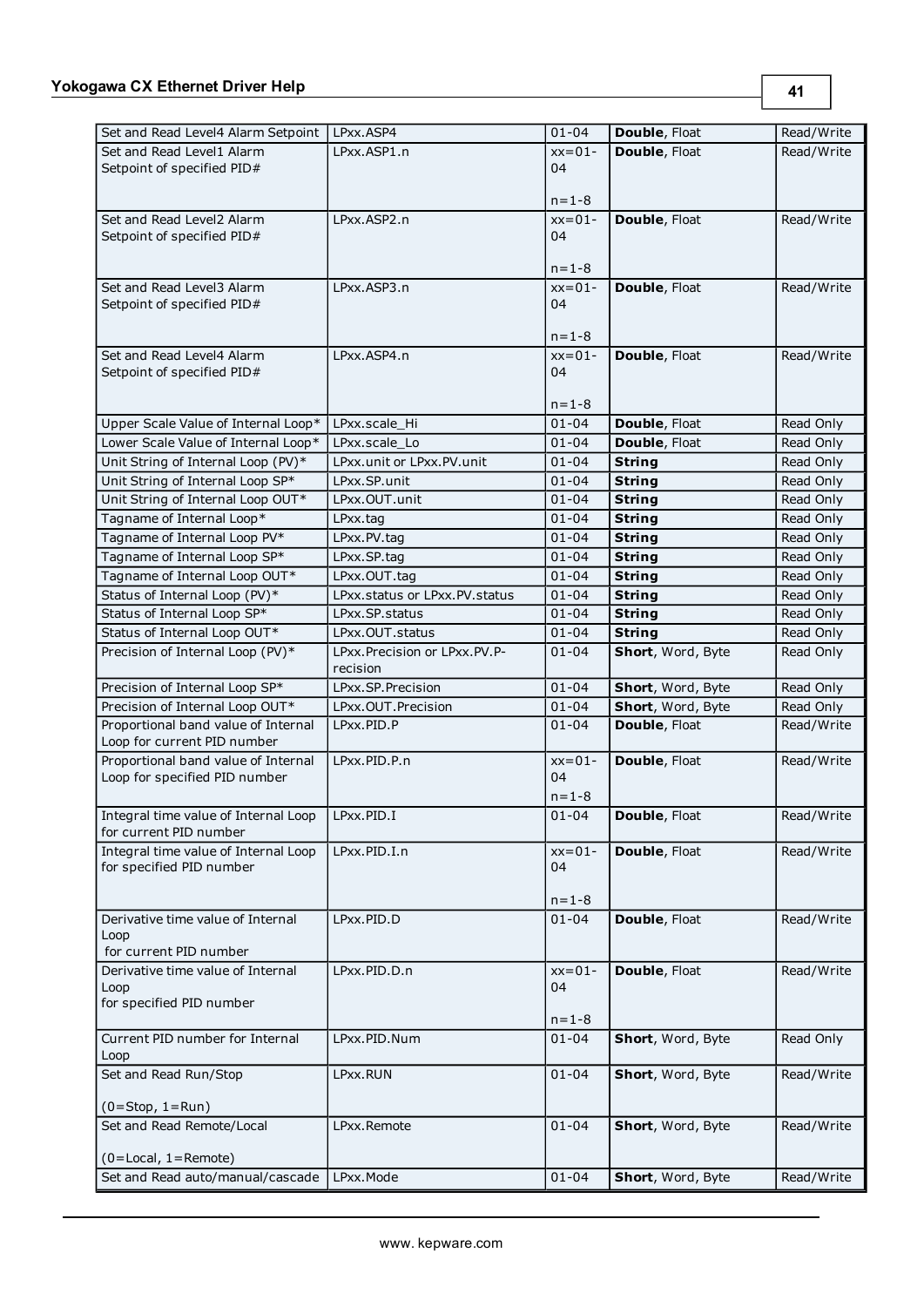| $(0 =$ Auto, 1 = Manual, 2 = Cascade) |                    |           |                          |            |
|---------------------------------------|--------------------|-----------|--------------------------|------------|
| Lowest Internal Loop Number*          | LP.Low             |           | <b>Short, Word, Byte</b> | Read Only  |
| Highest Internal Loop Number*         | LP.High            |           | <b>Short, Word, Byte</b> | Read Only  |
| Ramp Up Rate**                        | LPxx.RUR           | $01 - 04$ | Double, Float            | Read/Write |
|                                       |                    |           |                          |            |
|                                       | xx=loop number     |           |                          |            |
| Ramp Down Rate**                      | LPxx.RDR           | $01 - 04$ | Double, Float            | Read/Write |
|                                       |                    |           |                          |            |
|                                       | $xx = loop$ number |           |                          |            |

# **External Loops**

| <b>Address Type</b>                      | <b>Format</b>                              | Range     | <b>Data Types</b>    | <b>Access</b> |
|------------------------------------------|--------------------------------------------|-----------|----------------------|---------------|
| Process Value of External Loop           | LPExx or LPExx.PV                          | $01 - 16$ | Double, Float        | Read Only     |
| Setpoint Value of External Loop          | LPExx.SP                                   | $01 - 16$ | Double, Float        | Read/Write    |
| Output Value of External Loop            | LPExx.OUT                                  | $01 - 16$ | Double, Float        | Read/Write    |
| Alarm Summary of External Loop           | LPExx.Alarm                                | $01 - 16$ | DWord, Short, Word,  | Read Only     |
|                                          |                                            |           | <b>Byte</b>          |               |
| Alarm Level1 Status of External<br>Loop  | LPExx.Alarm1                               | $01 - 16$ | Short, Word, Byte    | Read Only     |
| Alarm Level2 Status of External          | LPExx.Alarm2                               | $01 - 16$ | Short, Word, Byte    | Read Only     |
| Loop                                     |                                            |           |                      |               |
| Alarm Level3 Status of External<br>Loop  | LPExx.Alarm3                               | $01 - 16$ | Short, Word, Byte    | Read Only     |
| Alarm Level4 Status of External          | LPExx.Alarm4                               | $01 - 16$ | Short, Word, Byte    | Read Only     |
| Loop                                     |                                            |           |                      |               |
| Upper Scale Value of External<br>$Loop*$ | LPExx.scale Hi                             | $01 - 16$ | Double, Float        | Read Only     |
| Lower Scale Value of External<br>$Loop*$ | LPExx.scale Lo                             | $01 - 16$ | <b>Double, Float</b> | Read Only     |
| Unit String of External Loop (PV)*       | LPExx.unit or LPExx.PV.unit                | $01 - 16$ | <b>String</b>        | Read Only     |
| Unit String of External Loop SP*         | LPExx.SP.unit                              | $01 - 16$ | <b>String</b>        | Read Only     |
| Unit String of External Loop OUT*        | LPExx.OUT.unit                             | $01 - 16$ | <b>String</b>        | Read Only     |
| Tagname of External Loop*                | LPExx.tag                                  | $01 - 16$ | <b>String</b>        | Read Only     |
| Tagname of External Loop PV*             | LPExx.PV.tag                               | $01 - 16$ | <b>String</b>        | Read Only     |
| Tagname of External Loop SP*             | LPExx.SP.tag                               | $01 - 16$ | <b>String</b>        | Read Only     |
| Tagname of External Loop OUT*            | LPExx.OUT.taq                              | $01 - 16$ | <b>String</b>        | Read Only     |
| Status of External Loop (PV)*            | LPExx.status or LPExx.PV.status            | $01 - 16$ | <b>String</b>        | Read Only     |
| Status of External Loop SP*              | LPExx.SP.status                            | $01 - 16$ | <b>String</b>        | Read Only     |
| Status of External Loop OUT*             | LPExx.OUT.status                           | $01 - 16$ | <b>String</b>        | Read Only     |
| Precision of External Loop (PV)*         | LPExx.Precision or LPExx.PV.P-<br>recision | $01 - 16$ | Short, Word, Byte    | Read Only     |
| Precision of External Loop*              | LPExx.SP.Precision                         | $01 - 16$ | Short, Word, Byte    | Read Only     |
| Precision of External Loop*              | LPExx.OUT.Precision                        | $01 - 16$ | Short, Word, Byte    | Read Only     |
| Set and Read auto/man-                   | LPExx.MODE                                 | $01 - 02$ | Short, Word, Byte    | Read/Write    |
| ual/cascade                              |                                            |           |                      |               |
| $(0 = Auto, 1 = Manual, 2 = Cascade)$    |                                            |           |                      |               |
| Lowest External Loop Number*             | LPE.Low                                    |           | Short, Word, Byte    | Read Only     |
| Highest External Loop Number*            | LPE.High                                   |           | Short, Word, Byte    | Read Only     |

# **Math Channels**

| <b>Address Type</b>                 | <b>Format</b>   | Range      | Data Types               | <b>Access</b> |
|-------------------------------------|-----------------|------------|--------------------------|---------------|
| Process Value of Math Channel       | CHxx or CHxx.PV | $131 - 60$ | Double, Float            | Read Only     |
| Alarm Summary of Math Channel       | CHxx.Alarm      | $131 - 60$ | DWord, Short, Word, Byte | Read Only     |
| Alarm Level1 Status of Math Channel | l CHxx.Alarm1   | $31 - 60$  | Short, Word, Byte        | Read Only     |
| Alarm Level2 Status of Math Channel | l CHxx.Alarm2   | $131 - 60$ | Short, Word, Byte        | Read Only     |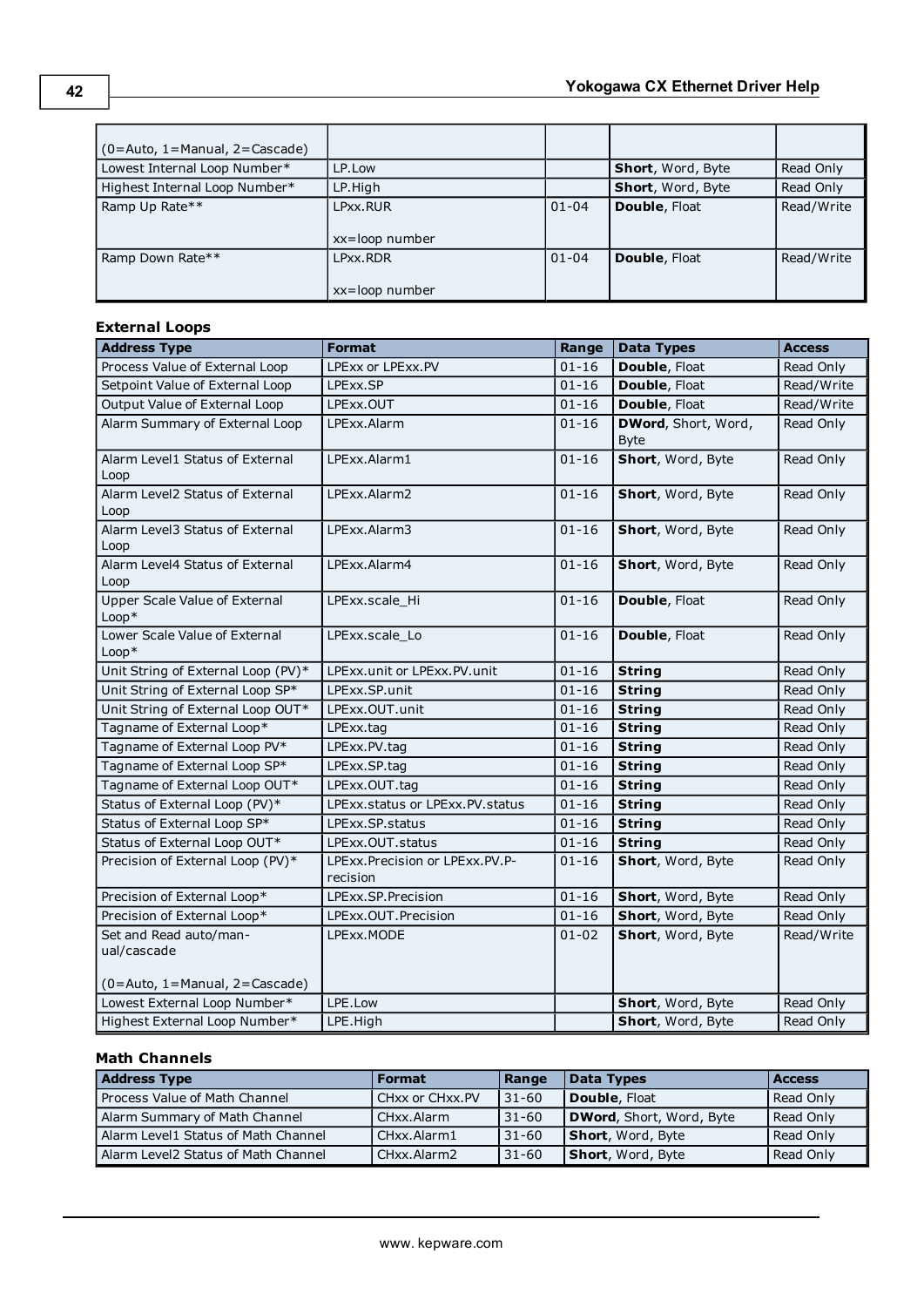| Alarm Level3 Status of Math Channel | CHxx.Alarm3                        | $31 - 60$ | Short, Word, Byte        | Read Only  |
|-------------------------------------|------------------------------------|-----------|--------------------------|------------|
| Alarm Level4 Status of Math Channel | CHxx.Alarm4                        | $31 - 60$ | Short, Word, Byte        | Read Only  |
| Set and Read Level1 Alarm Setpoint  | CH <sub>xx</sub> .ASP <sub>1</sub> | $31 - 60$ | Double, Float            | Read/Write |
| Set and Read Level2 Alarm Setpoint  | CHxx.ASP2                          | $31 - 60$ | Double, Float            | Read/Write |
| Set and Read Level3 Alarm Setpoint  | CH <sub>xx</sub> .ASP3             | $31 - 60$ | Double, Float            | Read/Write |
| Set and Read Level4 Alarm Setpoint  | CH <sub>xx</sub> , ASP4            | $31 - 60$ | Double, Float            | Read/Write |
| Upper Scale Value of Math Channel*  | CHxx.scale Hi                      | $31 - 60$ | Double, Float            | Read Only  |
| Lower Scale Value of Math Channel*  | CHxx.scale Lo                      | $31 - 60$ | Double, Float            | Read Only  |
| Unit String of Math Channel*        | CHxx.unit                          | $31 - 60$ | <b>String</b>            | Read Only  |
| Tagname of Math Channel*            | CHxx.tag                           | $31 - 60$ | <b>String</b>            | Read Only  |
| Status of Math Channel*             | CHxx.status                        | $31 - 60$ | <b>String</b>            | Read Only  |
| Precision of Math Channel*          | CHxx.Precision                     | $31 - 60$ | <b>Short, Word, Byte</b> | Read Only  |
| Lowest Math Channel*                | CHA.Low                            |           | Short, Word, Byte        | Read Only  |
| Highest Math Channel*               | CHA.High                           |           | Short, Word, Byte        | Read Only  |

\*The data associated with these addresses is only read from the device at the start of a communications session. Once read, the values will not be refreshed until the server has been restarted or the Reset Tag has been invoked. To invoke a reset, write a non zero value to the Reset Tag. Once the Reset Tag has been invoked, the driver will reinitialize all startup data from the device.

\*\*Zero (0) can be written to the tag to disable the ramp parameters. When a 0 is written to the tag, the tag will display +1.inf upon successful disabling.

| <b>Address Type</b>              | <b>Format</b> | Range       | <b>Data Types</b> | <b>Access</b> |  |
|----------------------------------|---------------|-------------|-------------------|---------------|--|
| Control Digital Inputs           | DI            | DI001-DI006 | <b>Boolean</b>    | Read Only     |  |
| <b>Control Digital Outputs</b>   | DO            | DO001-DO006 | <b>Boolean</b>    | Read/Write    |  |
| <b>Expansion Digital Inputs</b>  | RT            | RI001-RI012 | <b>Boolean</b>    | Read/Write    |  |
| <b>Expansion Digital Outputs</b> | Read Only     | RO001-RO012 | <b>Boolean</b>    | Read/Write    |  |
| <b>Internal Switches</b>         | <b>SW</b>     | SW001-SW036 | <b>Boolean</b>    | Read/Write    |  |

# **DI/DO DATA and Internal Switch Status (Style Number S3 or Later)**

#### **Alarm Setpoints**

Data associated with the addresses denoted in the device will be returned as +INF. Data values can only be written to Alarm Setpoints that are defined in the device: write operations to undefined Alarm Setpoints will return an error. Write operations are available only for users logged in at the Administrator level and will return an error otherwise.

#### **Scales**

Data values for Scale\_Hi and Scale\_Lo for channels that are skipped will be returned as +INF.

#### **Tag Names**

For devices that have unspecified tag names, the driver will construct an internal tag name based on the channel number. For example, the tag name of address 'CH01' will be returned as 'CH01'.

#### **General Device Data**

| <b>Address Type</b>            | <b>Format</b> | Range     | <b>Data Types</b> | <b>Access</b> |
|--------------------------------|---------------|-----------|-------------------|---------------|
| <b>Administrator Level</b>     | Admin         |           | <b>Boolean</b>    | Read Only     |
| Date of Last Data              | Date          |           | <b>String</b>     | Read Only     |
| Time of Last Data              | Time          |           | <b>String</b>     | Read Only     |
| Model Name of Device           | Model         |           | <b>String</b>     | Read Only     |
| Host Name of Device            | Hostname      |           | <b>String</b>     | Read Only     |
| Serial Number of Device        | SerialNumber  |           | <b>String</b>     | Read Only     |
| IP Address of Device           | ΙP            |           | <b>String</b>     | Read Only     |
| <b>Math Communication Data</b> | <b>CDxx</b>   | $01 - 30$ | <b>Float</b>      | Write Only    |
| <b>Control Math Execution</b>  | MathControl   |           | Short, Word, Byte | Write Only    |
| Reset Alarms                   | AlarmReset    |           | <b>Boolean</b>    | Write Only    |
| Control Command and Response   | Command       |           | <b>String</b>     | Read/Write    |
| Previous Screen                | PreScreen     |           | <b>Boolean</b>    | Write Only    |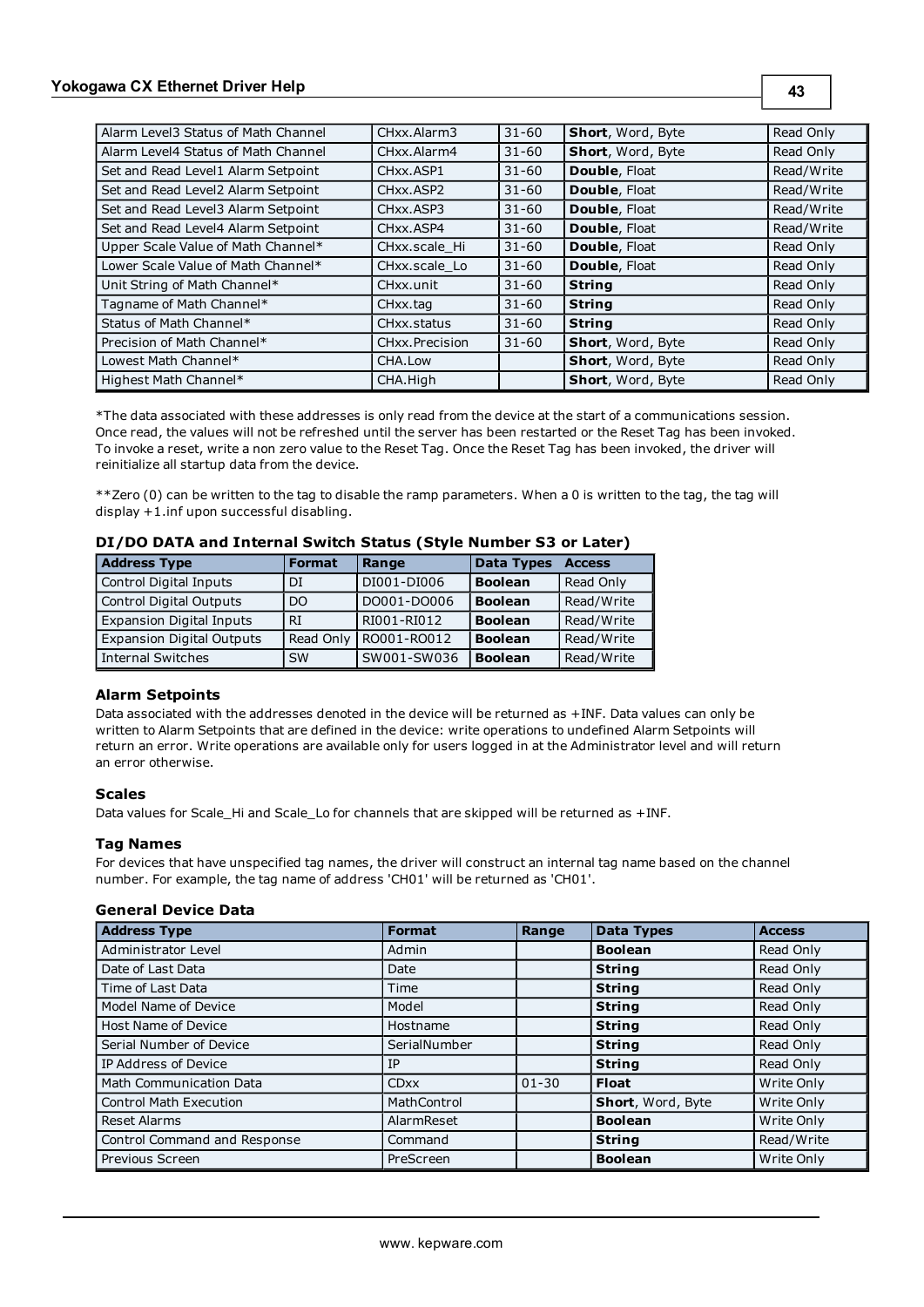| Direct Reloading of Configuration | Reset | <b>Boolean</b> | Write Only |
|-----------------------------------|-------|----------------|------------|
| SetTime*                          | l ad  | Boolean        | Write Only |

\*The SetTime tag will cause the the device time to be updated. Writing 0 or 1 to the tag will update the Device Date and Time, which can be verified from the Date tag and the Time tag. The SetTime tag will always display 0 as it is a Write Only tag. After a successful update, the following message will be posted: "Device Clock set to system time [Device <device\_name>]."

#### **Administrator Level**

The Admin address type has a value of '1' or 'true' when the user has logged on at the Administrator level and a value of '0' or 'false' when the user has logged on at the User level.

#### **Math Communication Data**

The CD address type is only valid for devices equipped with the math option. Write operations to CD addresses for non-math equipped devices will return an error. Write operations are available only for users logged in at the Administrator level and will return an error otherwise.

#### **Model Name of Device**

The Model address type will have a string value of 'CX1000' or 'CX2000,' indicating the model series returned by the device.

#### **Control Math Execution**

The MathControl address type is only available for devices equipped with the math option. Write operations to the MathControl tag for non-math equipped devices will return an error.

#### **Control Command and Response**

The Command address allows the user to send a string command and receive a string response to and from the device. This allows the user to send any command to the device, including commands not directly supported by the driver. This tag is only available to users logged in at the Administrator level. Otherwise, write operations will return an error.

**Caution:** Use caution when performing write operations using the Command address.

**Note:** The actual number of addresses available for each type depends on the configuration of the Yokogawa device. If the driver finds that an address is not present in the device at Runtime, it will post an error message and remove the tag from its scan list.

Addresses that have Write Only access are assigned a default access of Read/Write; however, data values are unreadable for these addresses and the associated tags are not included in the scan list. The current data value for these tags will always be 0 for numeric data types and null string for string data types.

# <span id="page-42-0"></span>**CX2610 Addressing**

The driver supports the following addresses for this device. The default data type for each address type is shown in **bold**.

# **Measured Channels**

| <b>Address Type</b>                | <b>Format</b>                         | Range     | <b>Data Types</b>        | <b>Access</b> |
|------------------------------------|---------------------------------------|-----------|--------------------------|---------------|
| Process Value of Channel           | CHxx or CHxx.PV                       | $01 - 10$ | <b>Double, Float</b>     | Read Only     |
| Alarm Summary of Channel           | CHxx.Alarm                            | $01 - 10$ | DWord, Short, Word, Byte | Read Only     |
| Alarm Level1 Status of Channel     | CHxx.Alarm1                           | $01 - 10$ | Short, Word, Byte        | Read Only     |
| Alarm Level2 Status of Channel     | CHxx.Alarm2                           | $01 - 10$ | Short, Word, Byte        | Read Only     |
| Alarm Level3 Status of Channel     | CH <sub>xx</sub> . Alarm <sub>3</sub> | $01 - 10$ | Short, Word, Byte        | Read Only     |
| Alarm Level4 Status of Channel     | CHxx.Alarm4                           | $01 - 10$ | Short, Word, Byte        | Read Only     |
| Set and Read Level1 Alarm Setpoint | CH <sub>xx</sub> ASP <sub>1</sub>     | $01 - 10$ | Double, Float            | Read/Write    |
| Set and Read Level2 Alarm Setpoint | CH <sub>xx</sub> , ASP <sub>2</sub>   | $01 - 10$ | Double, Float            | Read/Write    |
| Set and Read Level3 Alarm Setpoint | CH <sub>xx</sub> , ASP3               | $01 - 10$ | Double, Float            | Read/Write    |
| Set and Read Level4 Alarm Setpoint | CH <sub>xx</sub> , ASP4               | $01 - 10$ | Double, Float            | Read/Write    |
| Upper Scale Value of Channel*      | CHxx.scale Hi                         | $01 - 10$ | Double, Float            | Read Only     |
| Lower Scale Value of Channel*      | CHxx.scale Lo                         | $01 - 10$ | Double, Float            | Read Only     |
| Unit String of Channel*            | CHxx.unit                             | $01 - 10$ | <b>String</b>            | Read Only     |
| Tagname of Channel*                | CHxx.tag                              | $01 - 10$ | <b>String</b>            | Read Only     |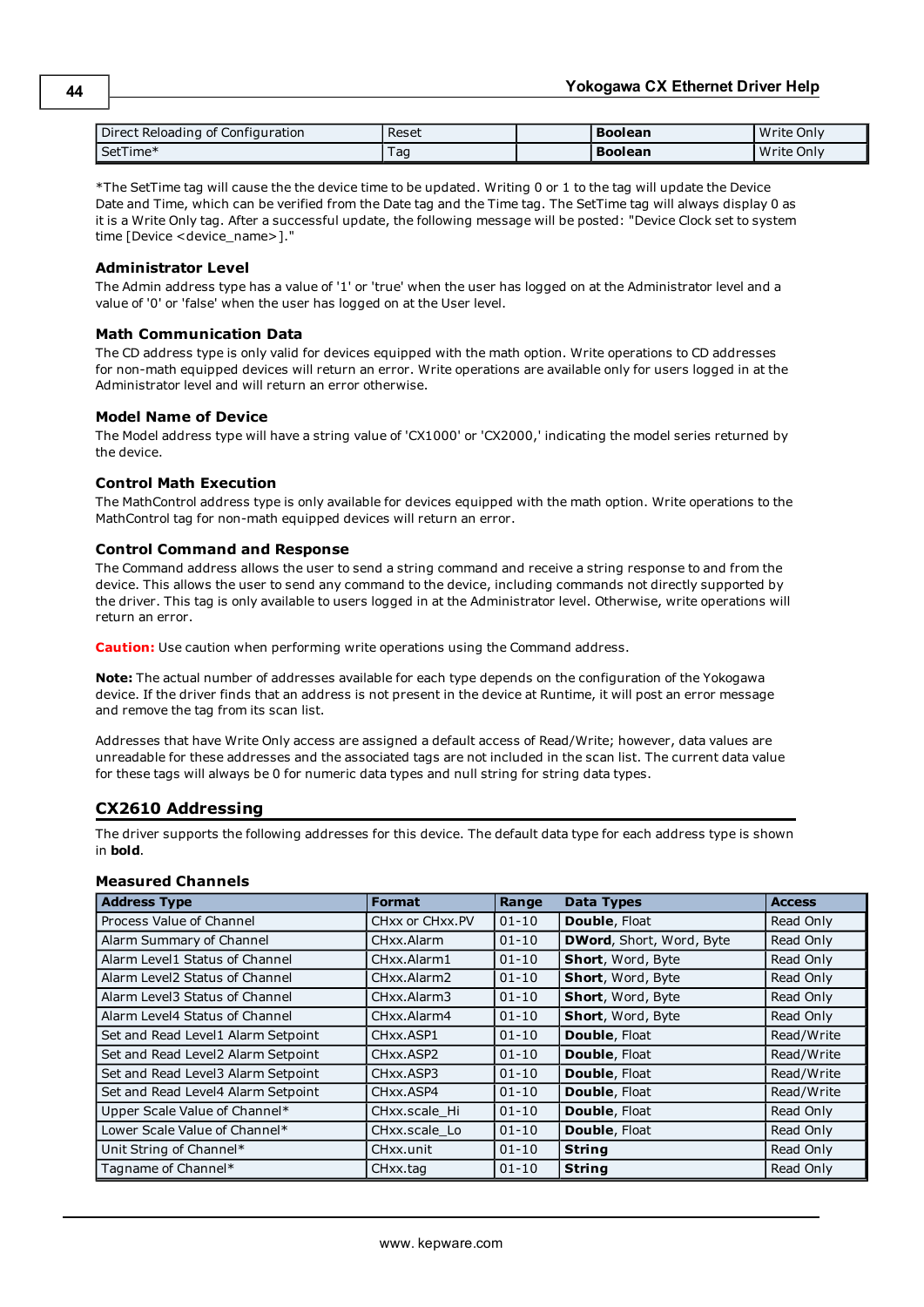# **Yokogawa CX Ethernet Driver Help**

| Status of Channel*         | CHxx status    | $ 01-10 $ | l String          | Read Only |
|----------------------------|----------------|-----------|-------------------|-----------|
| Precision of Channel*      | CHxx.Precision | $01 - 10$ | Short, Word, Byte | Read Only |
| Lowest Measuring Channel*  | CH.Low         |           | Short, Word, Byte | Read Only |
| Highest Measuring Channel* | CH.High        |           | Short, Word, Byte | Read Only |

**45**

# **Internal Loops**

| <b>Address Type</b>                                        | <b>Format</b>                 | Range                         | <b>Data Types</b>                  | <b>Access</b> |
|------------------------------------------------------------|-------------------------------|-------------------------------|------------------------------------|---------------|
| Process Value of Internal Loop                             | LPxx or LPxx.PV               | $01 - 06$                     | Double, Float                      | Read Only     |
| Setpoint Value of Internal Loop<br>for current SP number   | LPxx.SP                       | $01 - 06$                     | <b>Double, Float</b>               | Read/Write    |
| Setpoint Value of Internal Loop<br>for specified SP number | LPxx.SP.n                     | $xx=01-$<br>06<br>$n = 1 - 8$ | Double, Float                      | Read/Write    |
| Current SP number for Internal<br>Loop                     | LPxx.SP.Num                   | $01 - 06$                     | Short, Word,                       | Read/Write    |
| Output Value of Internal Loop                              | LPxx.OUT                      | $01 - 06$                     | Double, Float                      | Read/Write    |
| Alarm Summary of Internal Loop                             | LPxx.Alarm                    | $01 - 06$                     | DWord, Short, Word,<br><b>Byte</b> | Read Only     |
| Alarm Level1 Status of Internal<br>Loop                    | LPxx.Alarm1                   | $01 - 06$                     | Short, Word, Byte                  | Read Only     |
| Alarm Level2 Status of Internal<br>Loop                    | LPxx.Alarm2                   | $01 - 06$                     | Short, Word, Byte                  | Read Only     |
| Alarm Level3 Status of Internal<br>Loop                    | LPxx.Alarm3                   | $01 - 06$                     | Short, Word, Byte                  | Read Only     |
| Alarm Level4 Status of Internal<br>Loop                    | LPxx.Alarm4                   | $01 - 06$                     | Short, Word, Byte                  | Read Only     |
| Set and Read Level1 Alarm Setpoint                         | LPxx.ASP1                     | $01 - 06$                     | Double, Float                      | Read/Write    |
| Set and Read Level2 Alarm Setpoint                         | LPxx.ASP2                     | $01 - 06$                     | Double, Float                      | Read/Write    |
| Set and Read Level3 Alarm Setpoint                         | LPxx.ASP3                     | $01 - 06$                     | Double, Float                      | Read/Write    |
| Set and Read Level4 Alarm Setpoint                         | LPxx.ASP4                     | $01 - 06$                     | Double, Float                      | Read/Write    |
| Set and Read Level1 Alarm<br>Setpoint of specified PID#    | LPxx.ASP1.n                   | $xx=01-$<br>06<br>$n = 1 - 8$ | Double, Float                      | Read/Write    |
| Set and Read Level2 Alarm<br>Setpoint of specified PID#    | LPxx.ASP2.n                   | $xx=01-$<br>06<br>$n = 1 - 8$ | Double, Float                      | Read/Write    |
| Set and Read Level3 Alarm<br>Setpoint of specified PID#    | LPxx.ASP3.n                   | $xx=01-$<br>06<br>$n = 1 - 8$ | Double, Float                      | Read/Write    |
| Set and Read Level4 Alarm<br>Setpoint of specified PID#    | LPxx.ASP4.n                   | $xx=01-$<br>06<br>$n = 1 - 8$ | Double, Float                      | Read/Write    |
| Upper Scale Value of Internal Loop*                        | LPxx.scale Hi                 | $01 - 06$                     | Double, Float                      | Read Only     |
| Lower Scale Value of Internal Loop*                        | LPxx.scale Lo                 | $01 - 06$                     | Double, Float                      | Read Only     |
| Unit String of Internal Loop (PV)*                         | LPxx.unit or LPxx.PV.unit     | $01 - 06$                     | <b>String</b>                      | Read Only     |
| Unit String of Internal Loop SP*                           | LPxx.SP.unit                  | $01 - 06$                     | <b>String</b>                      | Read Only     |
| Unit String of Internal Loop OUT*                          | LPxx.OUT.unit                 | $01 - 06$                     | <b>String</b>                      | Read Only     |
| Tagname of Internal Loop*                                  | LPxx.tag                      | $01 - 06$                     | <b>String</b>                      | Read Only     |
| Tagname of Internal Loop PV*                               | LPxx.PV.tag                   | $01 - 06$                     | <b>String</b>                      | Read Only     |
| Tagname of Internal Loop SP*                               | LPxx.SP.tag                   | $01 - 06$                     | <b>String</b>                      | Read Only     |
| Tagname of Internal Loop OUT*                              | LPxx.OUT.tag                  | $01 - 06$                     | <b>String</b>                      | Read Only     |
| Status of Internal Loop (PV)*                              | LPxx.status or LPxx.PV.status | $01 - 06$                     | <b>String</b>                      | Read Only     |
| Status of Internal Loop SP*                                | LPxx.SP.status                | $01 - 06$                     | <b>String</b>                      | Read Only     |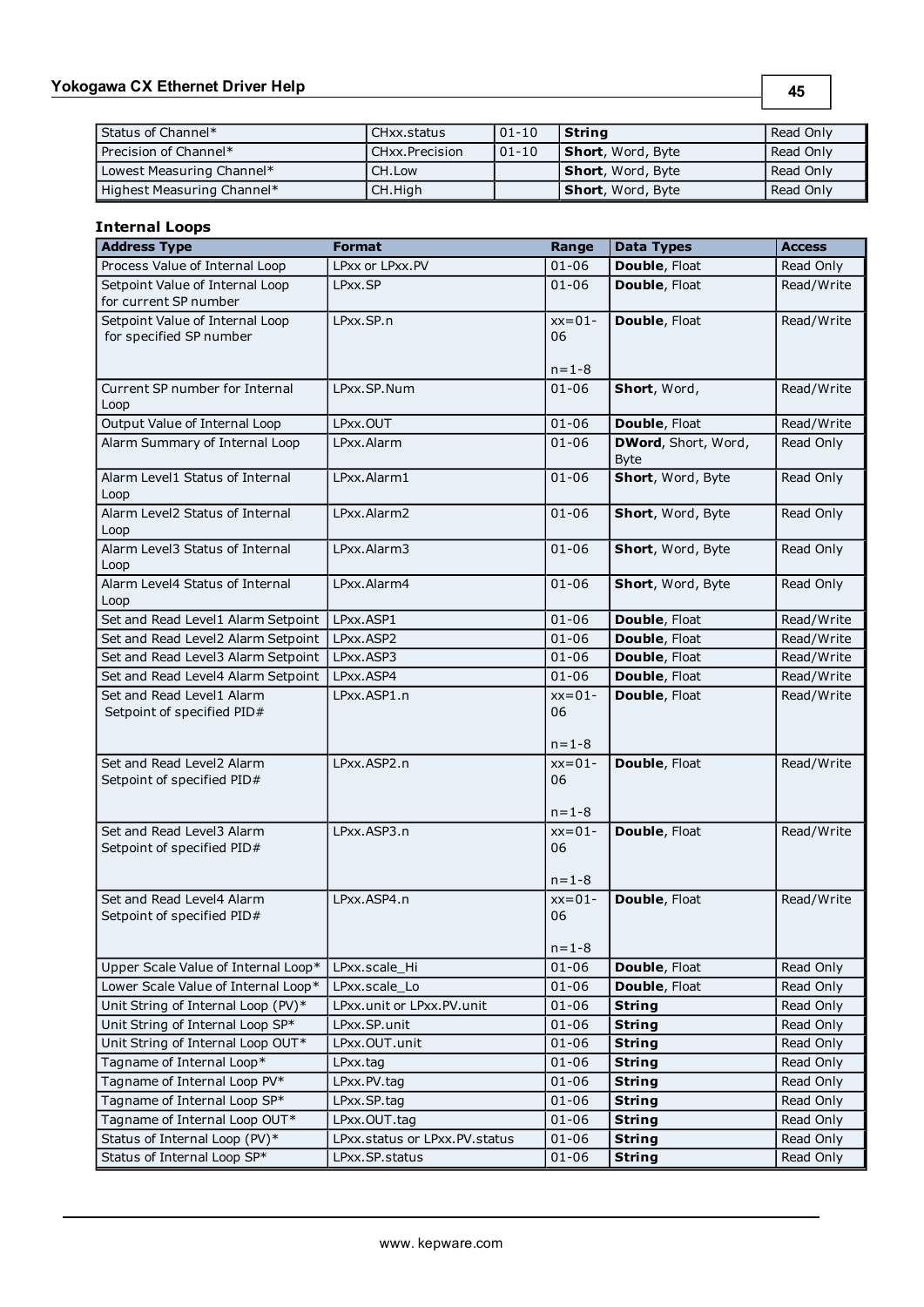| Status of Internal Loop OUT*                                         | LPxx.OUT.status                             | $01 - 06$                     | <b>String</b>        | Read Only  |
|----------------------------------------------------------------------|---------------------------------------------|-------------------------------|----------------------|------------|
| Precision of Internal Loop (PV)*                                     | LPxx. Precision or LPxx. PV. P-<br>recision | 01-06                         | Short, Word, Byte    | Read Only  |
| Precision of Internal Loop SP*                                       | LPxx.SP.Precision                           | $01 - 06$                     | Short, Word, Byte    | Read Only  |
| Precision of Internal Loop OUT*                                      | LPxx.OUT.Precision                          | $01 - 06$                     | Short, Word, Byte    | Read Only  |
| Proportional band value of Internal<br>Loop for current PID number   | LPxx.PID.P                                  | $01 - 06$                     | Double, Float        | Read/Write |
| Proportional band value of Internal<br>Loop for specified PID number | LPxx.PID.P.n                                | $xx=01-$<br>06<br>$n = 1 - 8$ | Double, Float        | Read/Write |
| Integral time value of Internal Loop<br>for current PID number       | LPxx.PID.I                                  | $01 - 06$                     | Double, Float        | Read/Write |
| Integral time value of Internal Loop<br>for specified PID number     | LPxx.PID.I.n                                | $xx=01-$<br>06<br>n=1-8       | <b>Double, Float</b> | Read/Write |
| Derivative time value of Internal<br>Loop for current PID number     | LPxx.PID.D                                  | $01 - 06$                     | Double, Float        | Read/Write |
| Derivative time value of Internal<br>Loop for specified PID number   | LPxx.PID.D.n                                | $xx=01-$<br>06<br>$n = 1 - 8$ | Double, Float        | Read/Write |
| Current PID number for Internal<br>Loop                              | LPxx.PID.Num                                | $01 - 06$                     | Short, Word, Byte    | Read Only  |
| Set and Read Run/Stop                                                | LPxx.RUN                                    | $01 - 06$                     | Short, Word, Byte    | Read/Write |
| $(0 = Stop, 1 = Run)$                                                |                                             |                               |                      |            |
| Set and Read Remote/Local<br>$(0 = Local, 1 = Remote)$               | LPxx.Remote                                 | $01 - 06$                     | Short, Word, Byte    | Read/Write |
| Set and Read auto/manual/cascade<br>(0=Auto, 1=Manual, 2=Cascade)    | LPxx.Mode                                   | $01 - 06$                     | Short, Word, Byte    | Read/Write |
| Lowest Internal Loop Number*                                         | LP.Low                                      |                               | Short, Word, Byte    | Read Only  |
| Highest Internal Loop Number*                                        | LP.High                                     |                               | Short, Word, Byte    | Read Only  |
| Ramp Up Rate**                                                       | LPxx.RUR<br>xx=loop number                  | $01 - 06$                     | Double, Float        | Read/Write |
| Ramp Down Rate**                                                     | LPxx.RDR<br>xx=loop number                  | $01 - 06$                     | Double, Float        | Read/Write |

# **External Loops**

| <b>Address Type</b>                     | <b>Format</b>     | Range     | Data Types                                 | <b>Access</b> |
|-----------------------------------------|-------------------|-----------|--------------------------------------------|---------------|
| Process Value of External Loop          | LPExx or LPExx.PV | $01 - 16$ | <b>Double, Float</b>                       | Read Only     |
| Setpoint Value of External Loop         | LPExx.SP          | $01 - 16$ | Double, Float                              | Read/Write    |
| Output Value of External Loop           | LPExx.OUT         | $01 - 16$ | Double, Float                              | Read/Write    |
| Alarm Summary of External Loop          | LPExx.Alarm       | $01 - 16$ | <b>DWord</b> , Short, Word,<br><b>Byte</b> | Read Only     |
| Alarm Level1 Status of External<br>Loop | LPExx.Alarm1      | $01 - 16$ | Short, Word, Byte                          | Read Only     |
| Alarm Level2 Status of External<br>Loop | LPExx.Alarm2      | $01 - 16$ | Short, Word, Byte                          | Read Only     |
| Alarm Level3 Status of External<br>Loop | LPExx.Alarm3      | $01 - 16$ | Short, Word, Byte                          | Read Only     |
| Alarm Level4 Status of External<br>Loop | LPExx.Alarm4      | $01 - 16$ | Short, Word, Byte                          | Read Only     |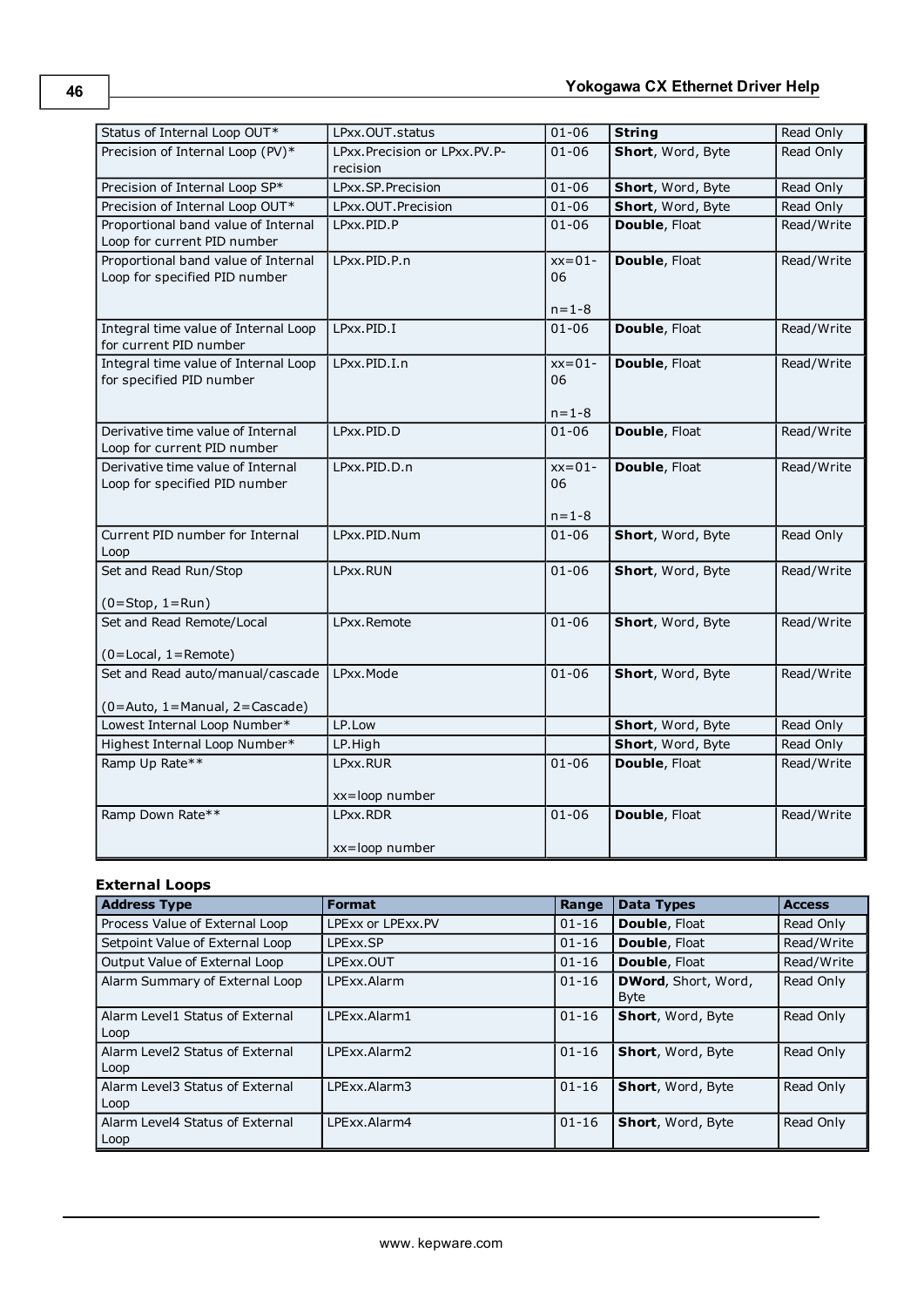| Upper Scale Value of External<br>$Loop*$ | LPExx.scale Hi                                | $01 - 16$ | Double, Float     | Read Only  |
|------------------------------------------|-----------------------------------------------|-----------|-------------------|------------|
| Lower Scale Value of External<br>$Loop*$ | LPExx.scale Lo                                | $01 - 16$ | Double, Float     | Read Only  |
| Unit String of External Loop (PV)*       | LPExx.unit or LPExx.PV.unit                   | $01 - 16$ | <b>String</b>     | Read Only  |
| Unit String of External Loop SP*         | LPExx.SP.unit                                 | $01 - 16$ | <b>String</b>     | Read Only  |
| Unit String of External Loop OUT*        | LPExx.OUT.unit                                | $01 - 16$ | <b>String</b>     | Read Only  |
| Tagname of External Loop*                | LPExx.tag                                     | $01 - 16$ | <b>String</b>     | Read Only  |
| Tagname of External Loop PV*             | LPExx.PV.tag                                  | $01 - 16$ | <b>String</b>     | Read Only  |
| Tagname of External Loop SP*             | LPExx.SP.tag                                  | $01 - 16$ | <b>String</b>     | Read Only  |
| Tagname of External Loop OUT*            | LPExx.OUT.tag                                 | $01 - 16$ | <b>String</b>     | Read Only  |
| Status of External Loop (PV)*            | LPExx.status or LPExx.PV.status               | $01 - 16$ | <b>String</b>     | Read Only  |
| Status of External Loop SP*              | LPExx.SP.status                               | $01 - 16$ | <b>String</b>     | Read Only  |
| Status of External Loop OUT*             | LPExx.OUT.status                              | $01 - 16$ | <b>String</b>     | Read Only  |
| Precision of External Loop (PV)*         | LPExx. Precision or LPExx. PV. P-<br>recision | $01 - 16$ | Short, Word, Byte | Read Only  |
| Precision of External Loop*              | LPExx.SP.Precision                            | $01 - 16$ | Short, Word, Byte | Read Only  |
| Precision of External Loop*              | LPExx.OUT.Precision                           | $01 - 16$ | Short, Word, Byte | Read Only  |
| Set and Read auto/man-<br>ual/cascade    | LPExx.MODE                                    | $01 - 02$ | Short, Word, Byte | Read/Write |
| $(0 = Auto, 1 = Manual, 2 = Cascade)$    |                                               |           |                   |            |
| Lowest External Loop Number*             | LPE.Low                                       |           | Short, Word, Byte | Read Only  |
| Highest External Loop Number*            | LPE.High                                      |           | Short, Word, Byte | Read Only  |

# **Math Channels**

| <b>Address Type</b>                 | <b>Format</b>                       | Range     | Data Types               | <b>Access</b> |
|-------------------------------------|-------------------------------------|-----------|--------------------------|---------------|
| Process Value of Math Channel       | CHxx or CHxx.PV                     | $31 - 60$ | <b>Double, Float</b>     | Read Only     |
| Alarm Summary of Math Channel       | CHxx.Alarm                          | $31 - 60$ | DWord, Short, Word, Byte | Read Only     |
| Alarm Level1 Status of Math Channel | CHxx.Alarm1                         | $31 - 60$ | Short, Word, Byte        | Read Only     |
| Alarm Level2 Status of Math Channel | CHxx.Alarm2                         | $31 - 60$ | Short, Word, Byte        | Read Only     |
| Alarm Level3 Status of Math Channel | CHxx.Alarm3                         | $31 - 60$ | Short, Word, Byte        | Read Only     |
| Alarm Level4 Status of Math Channel | CHxx.Alarm4                         | $31 - 60$ | Short, Word, Byte        | Read Only     |
| Set and Read Level1 Alarm Setpoint  | CHxx.ASP1                           | $31 - 60$ | Double, Float            | Read/Write    |
| Set and Read Level2 Alarm Setpoint  | CH <sub>xx</sub> , ASP <sub>2</sub> | $31 - 60$ | <b>Double, Float</b>     | Read/Write    |
| Set and Read Level3 Alarm Setpoint  | CH <sub>xx</sub> , ASP3             | $31 - 60$ | <b>Double, Float</b>     | Read/Write    |
| Set and Read Level4 Alarm Setpoint  | CHxx.ASP4                           | $31 - 60$ | <b>Double, Float</b>     | Read/Write    |
| Upper Scale Value of Math Channel*  | CHxx.scale Hi                       | $31 - 60$ | <b>Double, Float</b>     | Read Only     |
| Lower Scale Value of Math Channel*  | CHxx.scale Lo                       | $31 - 60$ | <b>Double, Float</b>     | Read Only     |
| Unit String of Math Channel*        | CHxx.unit                           | $31 - 60$ | <b>String</b>            | Read Only     |
| Tagname of Math Channel*            | CHxx.tag                            | $31 - 60$ | <b>String</b>            | Read Only     |
| Status of Math Channel*             | CHxx.status                         | $31 - 60$ | <b>String</b>            | Read Only     |
| Precision of Math Channel*          | CHxx.Precision                      | $31 - 60$ | Short, Word, Byte        | Read Only     |
| Lowest Math Channel*                | CHA.Low                             |           | Short, Word, Byte        | Read Only     |
| Highest Math Channel*               | CHA.High                            |           | Short, Word, Byte        | Read Only     |

\*The data associated with these addresses is only read from the device at the start of a communications session. Once read, the values will not be refreshed until the server has been restarted or the Reset Tag has been invoked. To invoke a reset, write a non zero value to the Reset Tag. Once the Reset Tag has been invoked, the driver will reinitialize all startup data from the device.

\*\*Zero (0) can be written to the tag to disable the ramp parameters. When a 0 is written to the tag, the tag will display +1.inf upon successful disabling.

# **DI/DO DATA and Internal Switch Status (Style Number S3 or Later)**

| <b>Address Type</b>    | <b>Format</b> | Range       | Data Types   Access |           |
|------------------------|---------------|-------------|---------------------|-----------|
| Control Digital Inputs | DI            | DI001-DI006 | l Boolean           | Read Only |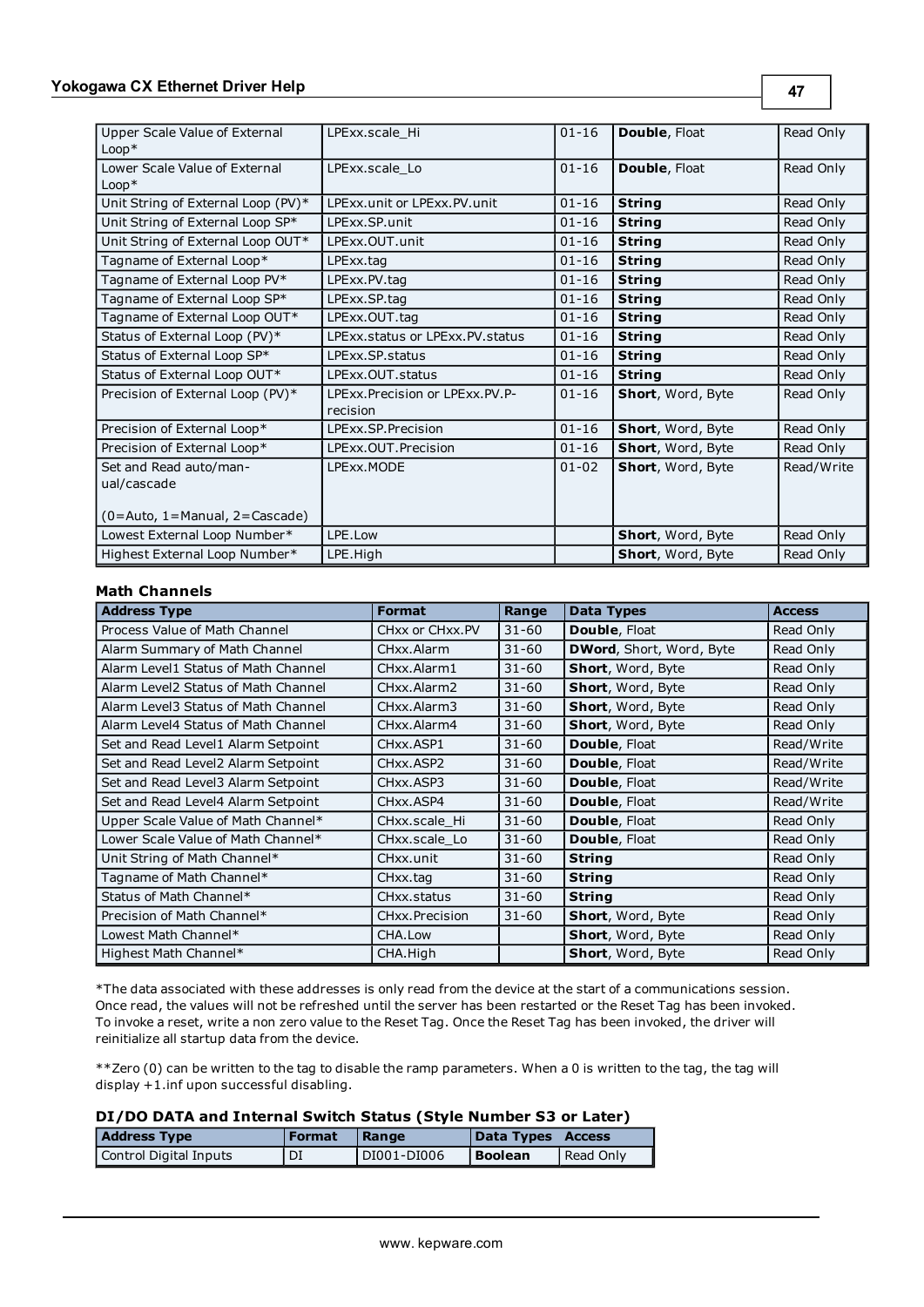| Control Digital Outputs          | DO        | DO001-DO006          | <b>Boolean</b> | Read/Write |
|----------------------------------|-----------|----------------------|----------------|------------|
| <b>Expansion Digital Inputs</b>  | RI        | RI001-RI012          | <b>Boolean</b> | Read/Write |
| <b>Expansion Digital Outputs</b> | Read Only | <b>I RO001-RO012</b> | <b>Boolean</b> | Read/Write |
| Internal Switches                | <b>SW</b> | SW001-SW036          | <b>Boolean</b> | Read/Write |

#### **Alarm Setpoints**

Data associated with the addresses denoted in the device will be returned as +INF. Data values can only be written to Alarm Setpoints that are defined in the device: write operations to undefined Alarm Setpoints will return an error. Write operations are available only for users logged in at the Administrator level and will return an error otherwise.

#### **Scales**

Data values for Scale\_Hi and Scale\_Lo for channels that are skipped will be returned as +INF.

#### **Tag Names**

For devices that have unspecified tag names, the driver will construct an internal tag name based on the channel number. For example, the tag name of address 'CH01' will be returned as 'CH01'.

#### **General Device Data**

| <b>Address Type</b>               | <b>Format</b> | Range     | <b>Data Types</b> | <b>Access</b> |
|-----------------------------------|---------------|-----------|-------------------|---------------|
| Administrator Level               | Admin         |           | <b>Boolean</b>    | Read Only     |
| Date of Last Data                 | Date          |           | <b>String</b>     | Read Only     |
| Time of Last Data                 | Time          |           | <b>String</b>     | Read Only     |
| Model Name of Device              | Model         |           | <b>String</b>     | Read Only     |
| Host Name of Device               | Hostname      |           | <b>String</b>     | Read Only     |
| Serial Number of Device           | SerialNumber  |           | <b>String</b>     | Read Only     |
| IP Address of Device              | IP            |           | <b>String</b>     | Read Only     |
| Math Communication Data           | <b>CDxx</b>   | $01 - 30$ | <b>Float</b>      | Write Only    |
| <b>Control Math Execution</b>     | MathControl   |           | Short, Word, Byte | Write Only    |
| <b>Reset Alarms</b>               | AlarmReset    |           | <b>Boolean</b>    | Write Only    |
| Control Command and Response      | Command       |           | <b>String</b>     | Read/Write    |
| Previous Screen                   | PreScreen     |           | <b>Boolean</b>    | Write Only    |
| Direct Reloading of Configuration | Reset         |           | <b>Boolean</b>    | Write Only    |
| SetTime*                          | Tag           |           | <b>Boolean</b>    | Write Only    |

\*The SetTime tag will cause the the device time to be updated. Writing 0 or 1 to the tag will update the Device Date and Time, which can be verified from the Date tag and the Time tag. The SetTime tag will always display 0 as it is a Write Only tag. After a successful update, the following message will be posted: "Device Clock set to system time [Device <device\_name>]."

#### **Administrator Level**

The Admin address type has a value of '1' or 'true' when the user has logged on at the Administrator level and a value of '0' or 'false' when the user has logged on at the User level.

#### **Math Communication Data**

The CD address type is only valid for devices equipped with the math option. Write operations to CD addresses for non-math equipped devices will return an error. Write operations are available only for users logged in at the Administrator level and will return an error otherwise.

#### **Model Name of Device**

The Model address type will have a string value of 'CX1000' or 'CX2000,' indicating the model series returned by the device.

#### **Control Math Execution**

The MathControl address type is only available for devices equipped with the math option. Write operations to the MathControl tag for non-math equipped devices will return an error.

#### **Control Command and Response**

The Command address allows the user to send a string command and receive a string response to and from the device. This allows the user to send any command to the device, including commands not directly supported by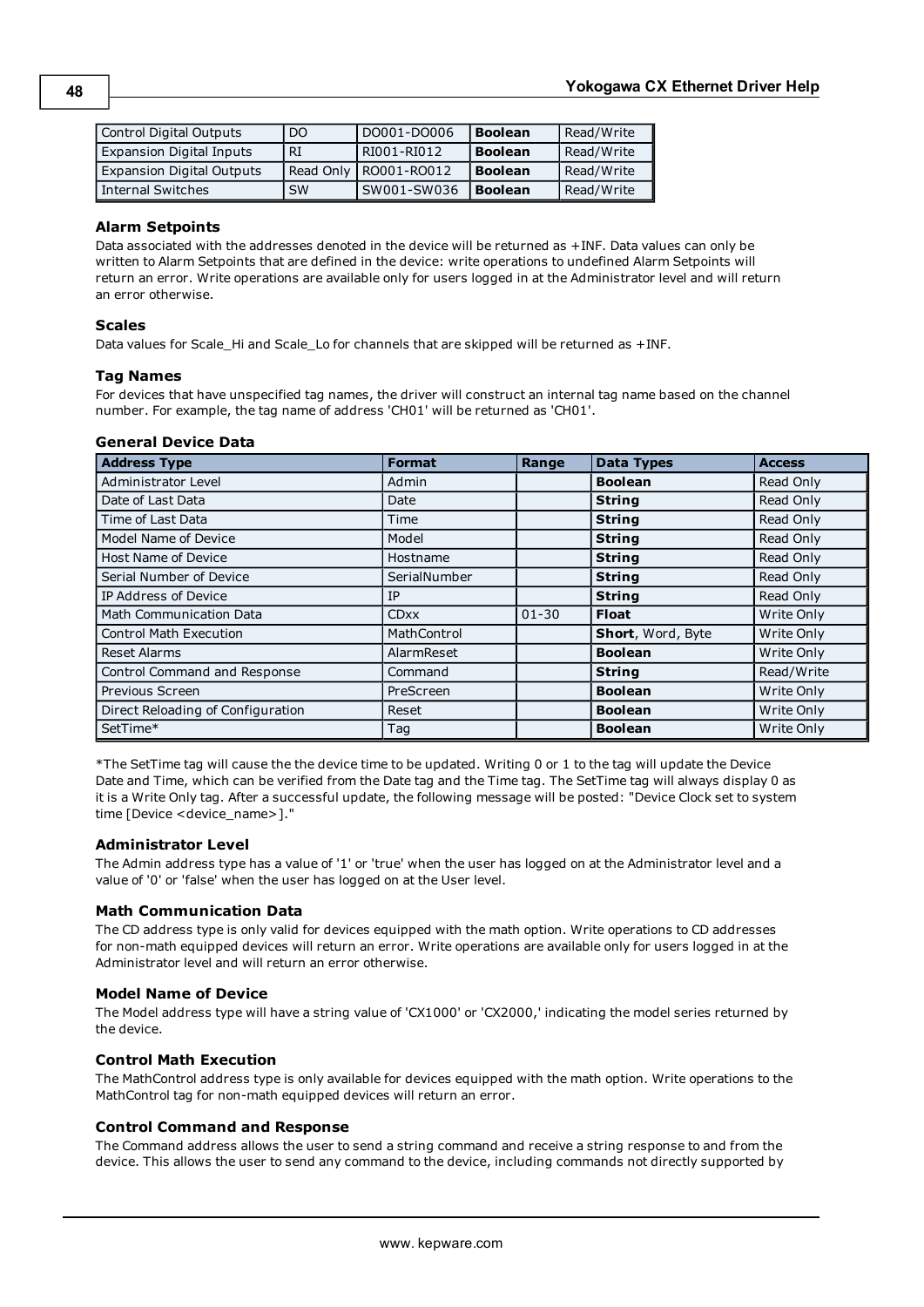the driver. This tag is only available to users logged in at the Administrator level. Otherwise, write operations will return an error.

**Caution:** Use caution when performing write operations using the Command address.

**Note:** The actual number of addresses available for each type depends on the configuration of the Yokogawa device. If the driver finds that an address is not present in the device at Runtime, it will post an error message and remove the tag from its scan list.

Addresses that have Write Only access are assigned a default access of Read/Write; however, data values are unreadable for these addresses and the associated tags are not included in the scan list. The current data value for these tags will always be 0 for numeric data types and null string for string data types.

# <span id="page-47-0"></span>**CX2620 Addressing**

The driver supports the following addresses for this device. The default data type for each address type is shown in **bold**.

#### **Measured Channels**

| <b>Address Type</b>                | <b>Format</b>   | Range     | <b>Data Types</b>               | <b>Access</b> |
|------------------------------------|-----------------|-----------|---------------------------------|---------------|
| Process Value of Channel           | CHxx or CHxx.PV | $01 - 20$ | <b>Double, Float</b>            | Read Only     |
| Alarm Summary of Channel           | CHxx.Alarm      | $01 - 20$ | <b>DWord, Short, Word, Byte</b> | Read Only     |
| Alarm Level1 Status of Channel     | CHxx.Alarm1     | $01 - 20$ | Short, Word, Byte               | Read Only     |
| Alarm Level2 Status of Channel     | CHxx.Alarm2     | $01 - 20$ | Short, Word, Byte               | Read Only     |
| Alarm Level3 Status of Channel     | CHxx.Alarm3     | $01 - 20$ | Short, Word, Byte               | Read Only     |
| Alarm Level4 Status of Channel     | CHxx.Alarm4     | $01 - 20$ | Short, Word, Byte               | Read Only     |
| Set and Read Level1 Alarm Setpoint | CHxx.ASP1       | $01 - 20$ | Double, Float                   | Read/Write    |
| Set and Read Level2 Alarm Setpoint | CHxx.ASP2       | $01 - 20$ | <b>Double, Float</b>            | Read/Write    |
| Set and Read Level3 Alarm Setpoint | CHxx.ASP3       | $01 - 20$ | <b>Double, Float</b>            | Read/Write    |
| Set and Read Level4 Alarm Setpoint | CHxx.ASP4       | $01 - 20$ | Double, Float                   | Read/Write    |
| Upper Scale Value of Channel*      | CHxx.scale_Hi   | $01 - 20$ | Double, Float                   | Read Only     |
| Lower Scale Value of Channel*      | CHxx.scale_Lo   | $01 - 20$ | Double, Float                   | Read Only     |
| Unit String of Channel*            | CHxx.unit       | $01 - 20$ | <b>String</b>                   | Read Only     |
| Tagname of Channel*                | CHxx.tag        | $01 - 20$ | <b>String</b>                   | Read Only     |
| Status of Channel*                 | CHxx.status     | $01 - 20$ | <b>String</b>                   | Read Only     |
| Precision of Channel*              | CHxx.Precision  | $01 - 20$ | Short, Word, Byte               | Read Only     |
| Lowest Measuring Channel*          | CH.Low          |           | Short, Word, Byte               | Read Only     |
| Highest Measuring Channel*         | CH.High         |           | Short, Word, Byte               | Read Only     |

#### **Internal Loops**

| <b>Address Type</b>                                        | <b>Format</b>   | Range                         | <b>Data Types</b>                          | <b>Access</b> |
|------------------------------------------------------------|-----------------|-------------------------------|--------------------------------------------|---------------|
| Process Value of Internal Loop                             | LPxx or LPxx.PV | $01 - 06$                     | <b>Double, Float</b>                       | Read Only     |
| Setpoint Value of Internal Loop<br>forcurrent SP number    | LPxx.SP         | $01 - 06$                     | <b>Double, Float</b>                       | Read/Write    |
| Setpoint Value of Internal Loop<br>for specified SP number | LPxx.SP.n       | $xx=01-$<br>06<br>$n = 1 - 8$ | Double, Float                              | Read/Write    |
| Current SP number for<br>Internal Loop                     | LPxx.SP.Num     | $01 - 06$                     | Short, Word,                               | Read/Write    |
| Output Value of Internal Loop                              | LPxx.OUT        | $01 - 06$                     | <b>Double, Float</b>                       | Read/Write    |
| Alarm Summary of Internal Loop                             | LPxx.Alarm      | $01 - 06$                     | <b>DWord</b> , Short, Word,<br><b>Byte</b> | Read Only     |
| Alarm Level1 Status of Internal<br>Loop                    | LPxx.Alarm1     | $01 - 06$                     | Short, Word, Byte                          | Read Only     |
| Alarm Level2 Status of Internal<br>Loop                    | LPxx.Alarm2     | $01 - 06$                     | Short, Word, Byte                          | Read Only     |
| Alarm Level3 Status of Internal<br>Loop                    | LPxx.Alarm3     | $01 - 06$                     | <b>Short, Word, Byte</b>                   | Read Only     |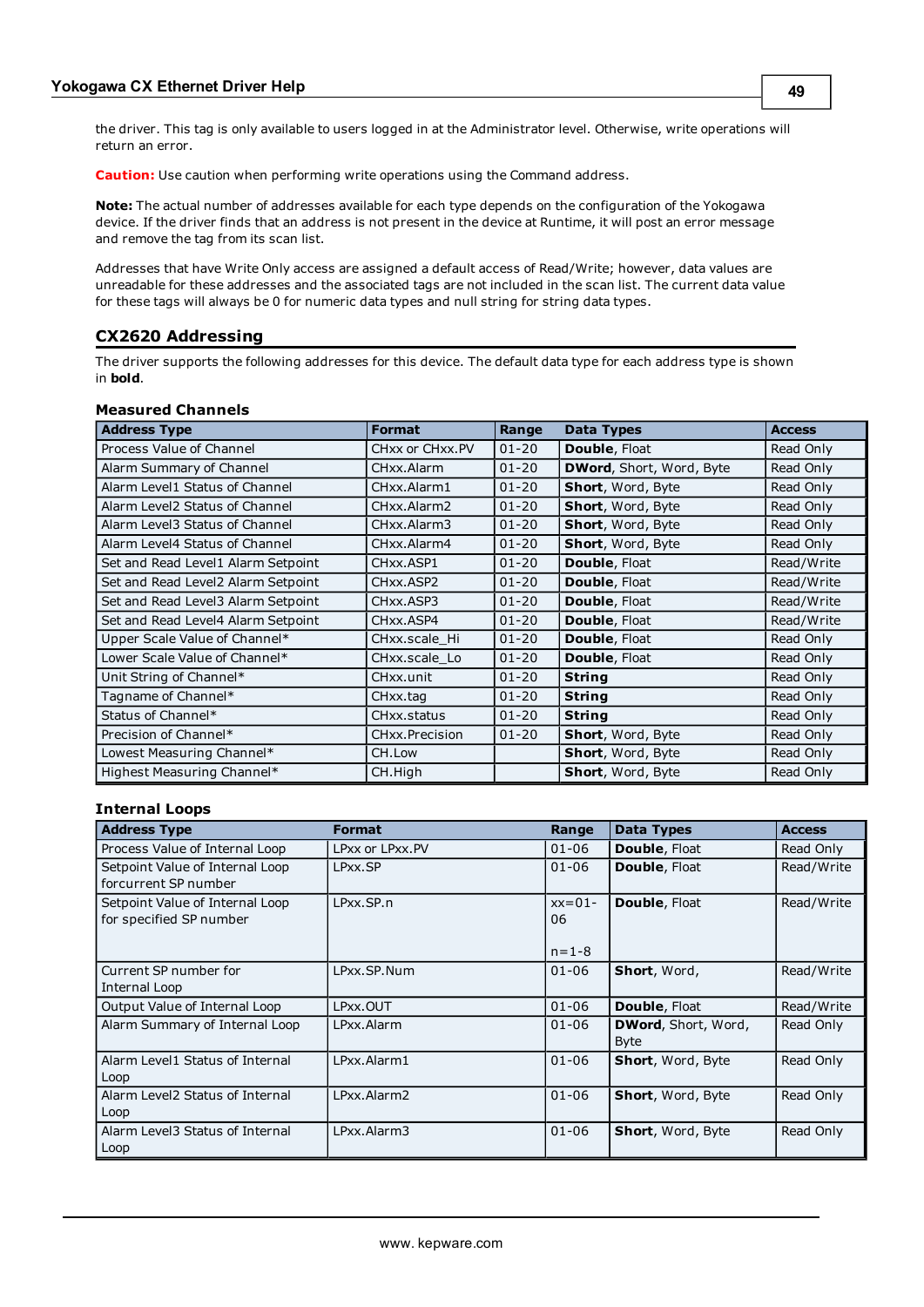| Alarm Level4 Status of Internal<br>Loop                              | LPxx.Alarm4                                 | $01 - 06$                     | Short, Word, Byte | Read Only  |
|----------------------------------------------------------------------|---------------------------------------------|-------------------------------|-------------------|------------|
| Set and Read Level1 Alarm Setpoint                                   | LPxx.ASP1                                   | $01 - 06$                     | Double, Float     | Read/Write |
| Set and Read Level2 Alarm Setpoint                                   | LPxx.ASP2                                   | $01 - 06$                     | Double, Float     | Read/Write |
| Set and Read Level3 Alarm Setpoint                                   | LPxx.ASP3                                   | $01 - 06$                     | Double, Float     | Read/Write |
| Set and Read Level4 Alarm Setpoint                                   | LPxx.ASP4                                   | $01 - 06$                     | Double, Float     | Read/Write |
| Set and Read Level1 Alarm<br>Setpoint of specified PID#              | LPxx.ASP1.n                                 | $xx=01-$<br>06                | Double, Float     | Read/Write |
|                                                                      |                                             | $n = 1 - 8$                   |                   |            |
| Set and Read Level2 Alarm<br>Setpoint of specified PID#              | LPxx.ASP2.n                                 | $xx=01-$<br>06                | Double, Float     | Read/Write |
|                                                                      |                                             | $n = 1 - 8$                   |                   |            |
| Set and Read Level3 Alarm<br>Setpoint of specified PID#              | LPxx.ASP3.n                                 | $xx=01-$<br>06<br>$n = 1 - 8$ | Double, Float     | Read/Write |
| Set and Read Level4 Alarm                                            | LPxx.ASP4.n                                 | $xx=01-$                      | Double, Float     | Read/Write |
| Setpoint of specified PID#                                           |                                             | 06                            |                   |            |
|                                                                      |                                             | $n = 1 - 8$                   |                   |            |
| Upper Scale Value of Internal Loop*                                  | LPxx.scale Hi                               | $01 - 06$                     | Double, Float     | Read Only  |
| Lower Scale Value of Internal Loop*                                  | LPxx.scale Lo                               | $01 - 06$                     | Double, Float     | Read Only  |
| Unit String of Internal Loop (PV)*                                   | LPxx.unit or LPxx.PV.unit                   | $01 - 06$                     | <b>String</b>     | Read Only  |
| Unit String of Internal Loop SP*                                     | LPxx.SP.unit                                | $01 - 06$                     | <b>String</b>     | Read Only  |
| Unit String of Internal Loop OUT*                                    | LPxx.OUT.unit                               | $01 - 06$                     | <b>String</b>     | Read Only  |
| Tagname of Internal Loop*                                            | LPxx.tag                                    | $01 - 06$                     | <b>String</b>     | Read Only  |
| Tagname of Internal Loop PV*                                         | LPxx.PV.tag                                 | $01 - 06$                     | <b>String</b>     | Read Only  |
| Tagname of Internal Loop SP*                                         | LPxx.SP.tag                                 | $01 - 06$                     | <b>String</b>     | Read Only  |
| Tagname of Internal Loop OUT*                                        | LPxx.OUT.tag                                | $01 - 06$                     | <b>String</b>     | Read Only  |
| Status of Internal Loop (PV)*                                        | LPxx.status or LPxx.PV.status               | $01 - 06$                     | <b>String</b>     | Read Only  |
| Status of Internal Loop SP*                                          | LPxx.SP.status                              | $01 - 06$                     | <b>String</b>     | Read Only  |
| Status of Internal Loop OUT*                                         | LPxx.OUT.status                             | $01 - 06$                     | <b>String</b>     | Read Only  |
| Precision of Internal Loop (PV)*                                     | LPxx. Precision or LPxx. PV. P-<br>recision | $01 - 06$                     | Short, Word, Byte | Read Only  |
| Precision of Internal Loop SP*                                       | LPxx.SP.Precision                           | $01 - 06$                     | Short, Word, Byte | Read Only  |
| Precision of Internal Loop OUT*                                      | LPxx.OUT.Precision                          | $01 - 06$                     | Short, Word, Byte | Read Only  |
| Proportional band value of Internal<br>Loop for current PID number   | LPxx.PID.P                                  | $01 - 06$                     | Double, Float     | Read/Write |
| Proportional band value of Internal<br>Loop for specified PID number | LPxx.PID.P.n                                | $xx=01-$<br>06<br>$n = 1 - 8$ | Double, Float     | Read/Write |
| Integral time value of Internal<br>Loop for current PID number       | LPxx.PID.I                                  | $01 - 06$                     | Double, Float     | Read/Write |
| Integral time value of Internal<br>Loop for specified PID number     | LPxx.PID.I.n                                | $xx=01-$<br>06<br>$n = 1 - 8$ | Double, Float     | Read/Write |
| Derivative time value of Internal<br>Loop for current PID number     | LPxx.PID.D                                  | $01 - 06$                     | Double, Float     | Read/Write |
| Derivative time value of Internal<br>Loop for specified PID number   | LPxx.PID.D.n                                | $xx=01-$<br>06<br>$n = 1 - 8$ | Double, Float     | Read/Write |
| Current PID number for Internal<br>Loop                              | LPxx.PID.Num                                | $01 - 06$                     | Short, Word, Byte | Read Only  |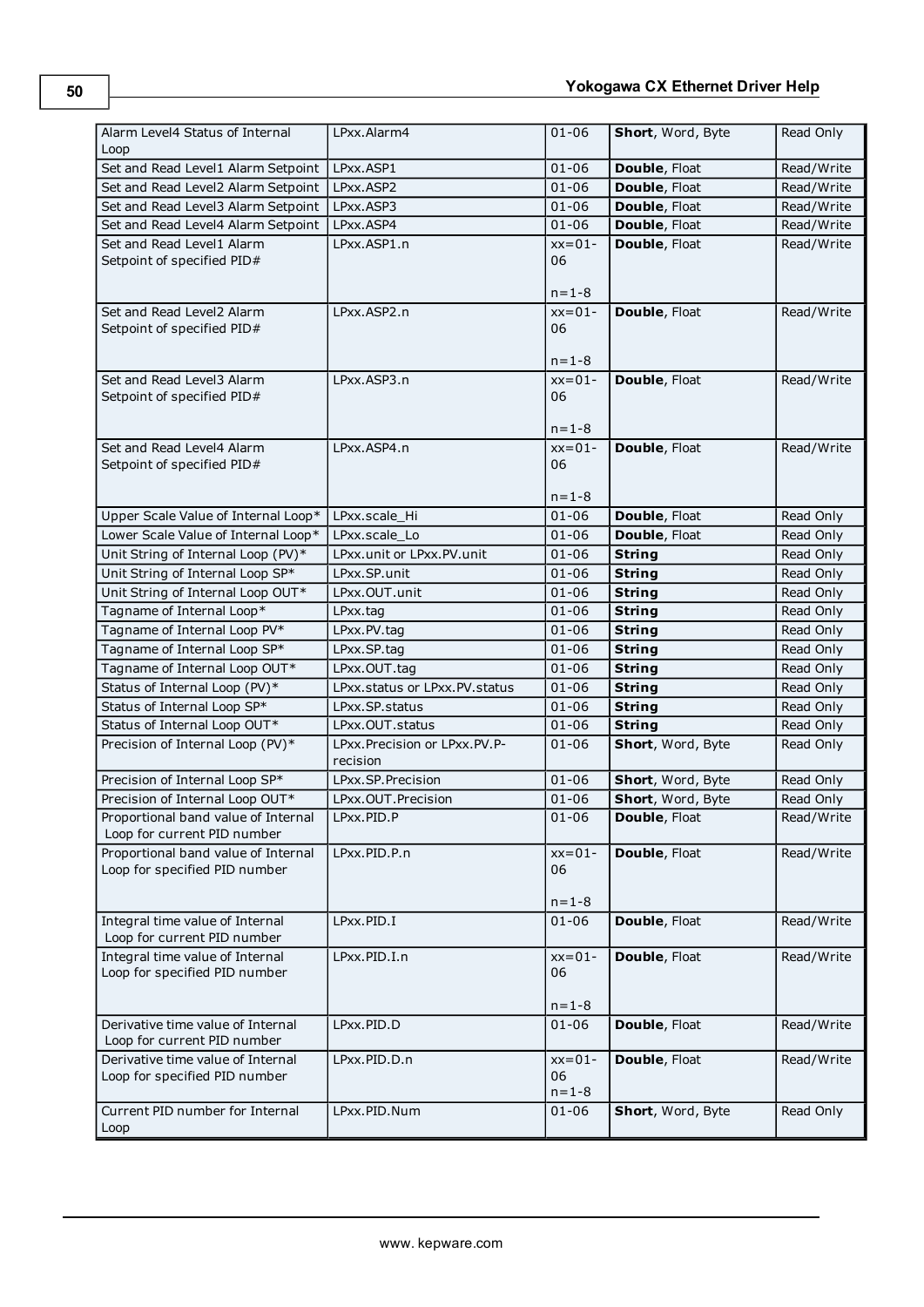# **Yokogawa CX Ethernet Driver Help**

| Set and Read Run/Stop                 | LPxx.RUN       | $01 - 06$ | <b>Short, Word, Byte</b> | Read/Write |
|---------------------------------------|----------------|-----------|--------------------------|------------|
|                                       |                |           |                          |            |
| $(0=Stop, 1=Run)$                     |                |           |                          |            |
| Set and Read Remote/Local             | LPxx.Remote    | $01 - 06$ | <b>Short, Word, Byte</b> | Read/Write |
|                                       |                |           |                          |            |
| $(0 = Local, 1 = Remote)$             |                |           |                          |            |
| Set and Read auto/manual/cascade      | LPxx.Mode      | $01 - 06$ | <b>Short, Word, Byte</b> | Read/Write |
|                                       |                |           |                          |            |
| $(0 = Auto, 1 = Manual, 2 = Cascade)$ |                |           |                          |            |
| Lowest Internal Loop Number*          | LP.Low         |           | Short, Word, Byte        | Read Only  |
| Highest Internal Loop Number*         | LP.High        |           | <b>Short, Word, Byte</b> | Read Only  |
| Ramp Up Rate**                        | LPxx.RUR       | $01 - 06$ | Double, Float            | Read/Write |
|                                       |                |           |                          |            |
|                                       | xx=loop number |           |                          |            |
| Ramp Down Rate**                      | LPxx.RDR       | $01 - 06$ | Double, Float            | Read/Write |
|                                       |                |           |                          |            |
|                                       | xx=loop number |           |                          |            |

# **External Loops**

| <b>Address Type</b>                                                    | <b>Format</b>                                 | Range     | <b>Data Types</b>                          | <b>Access</b> |
|------------------------------------------------------------------------|-----------------------------------------------|-----------|--------------------------------------------|---------------|
| Process Value of External Loop                                         | LPExx or LPExx.PV                             | $01 - 16$ | Double, Float                              | Read Only     |
| Setpoint Value of External Loop                                        | LPExx.SP                                      | $01 - 16$ | Double, Float                              | Read/Write    |
| Output Value of External Loop                                          | LPExx.OUT                                     | $01 - 16$ | Double, Float                              | Read/Write    |
| Alarm Summary of External Loop                                         | LPExx.Alarm                                   | $01 - 16$ | <b>DWord</b> , Short, Word,<br><b>Byte</b> | Read Only     |
| Alarm Level1 Status of External<br>Loop                                | LPExx.Alarm1                                  | $01 - 16$ | Short, Word, Byte                          | Read Only     |
| Alarm Level2 Status of External<br>Loop                                | LPExx.Alarm2                                  | $01 - 16$ | Short, Word, Byte                          | Read Only     |
| Alarm Level3 Status of External<br>Loop                                | LPExx.Alarm3                                  | $01 - 16$ | Short, Word, Byte                          | Read Only     |
| Alarm Level4 Status of External<br>Loop                                | LPExx.Alarm4                                  | $01 - 16$ | Short, Word, Byte                          | Read Only     |
| Upper Scale Value of External<br>$Loop*$                               | LPExx.scale Hi                                | $01 - 16$ | Double, Float                              | Read Only     |
| Lower Scale Value of External<br>$Loop*$                               | LPExx.scale Lo                                | $01 - 16$ | Double, Float                              | Read Only     |
| Unit String of External Loop (PV)*                                     | LPExx.unit or LPExx.PV.unit                   | $01 - 16$ | <b>String</b>                              | Read Only     |
| Unit String of External Loop SP*                                       | LPExx.SP.unit                                 | $01 - 16$ | <b>String</b>                              | Read Only     |
| Unit String of External Loop OUT*                                      | LPExx.OUT.unit                                | $01 - 16$ | <b>String</b>                              | Read Only     |
| Tagname of External Loop*                                              | LPExx.tag                                     | $01 - 16$ | <b>String</b>                              | Read Only     |
| Tagname of External Loop PV*                                           | LPExx.PV.tag                                  | $01 - 16$ | <b>String</b>                              | Read Only     |
| Tagname of External Loop SP*                                           | LPExx.SP.tag                                  | $01 - 16$ | <b>String</b>                              | Read Only     |
| Tagname of External Loop OUT*                                          | LPExx.OUT.tag                                 | $01 - 16$ | <b>String</b>                              | Read Only     |
| Status of External Loop (PV)*                                          | LPExx.status or LPExx.PV.status               | $01 - 16$ | <b>String</b>                              | Read Only     |
| Status of External Loop SP*                                            | LPExx.SP.status                               | $01 - 16$ | <b>String</b>                              | Read Only     |
| Status of External Loop OUT*                                           | LPExx.OUT.status                              | $01 - 16$ | <b>String</b>                              | Read Only     |
| Precision of External Loop (PV)*                                       | LPExx. Precision or LPExx. PV. P-<br>recision | $01 - 16$ | Short, Word, Byte                          | Read Only     |
| Precision of External Loop*                                            | LPExx.SP.Precision                            | $01 - 16$ | Short, Word, Byte                          | Read Only     |
| Precision of External Loop*                                            | LPExx.OUT.Precision                           | $01 - 16$ | Short, Word, Byte                          | Read Only     |
| Set and Read auto/man-<br>ual/cascade<br>(0=Auto, 1=Manual, 2=Cascade) | LPExx.MODE                                    | $01 - 02$ | Short, Word, Byte                          | Read/Write    |
| Lowest External Loop Number*                                           | LPE.Low                                       |           | Short, Word, Byte                          | Read Only     |
| Highest External Loop Number*                                          | LPE.High                                      |           | Short, Word, Byte                          | Read Only     |

# **Math Channels**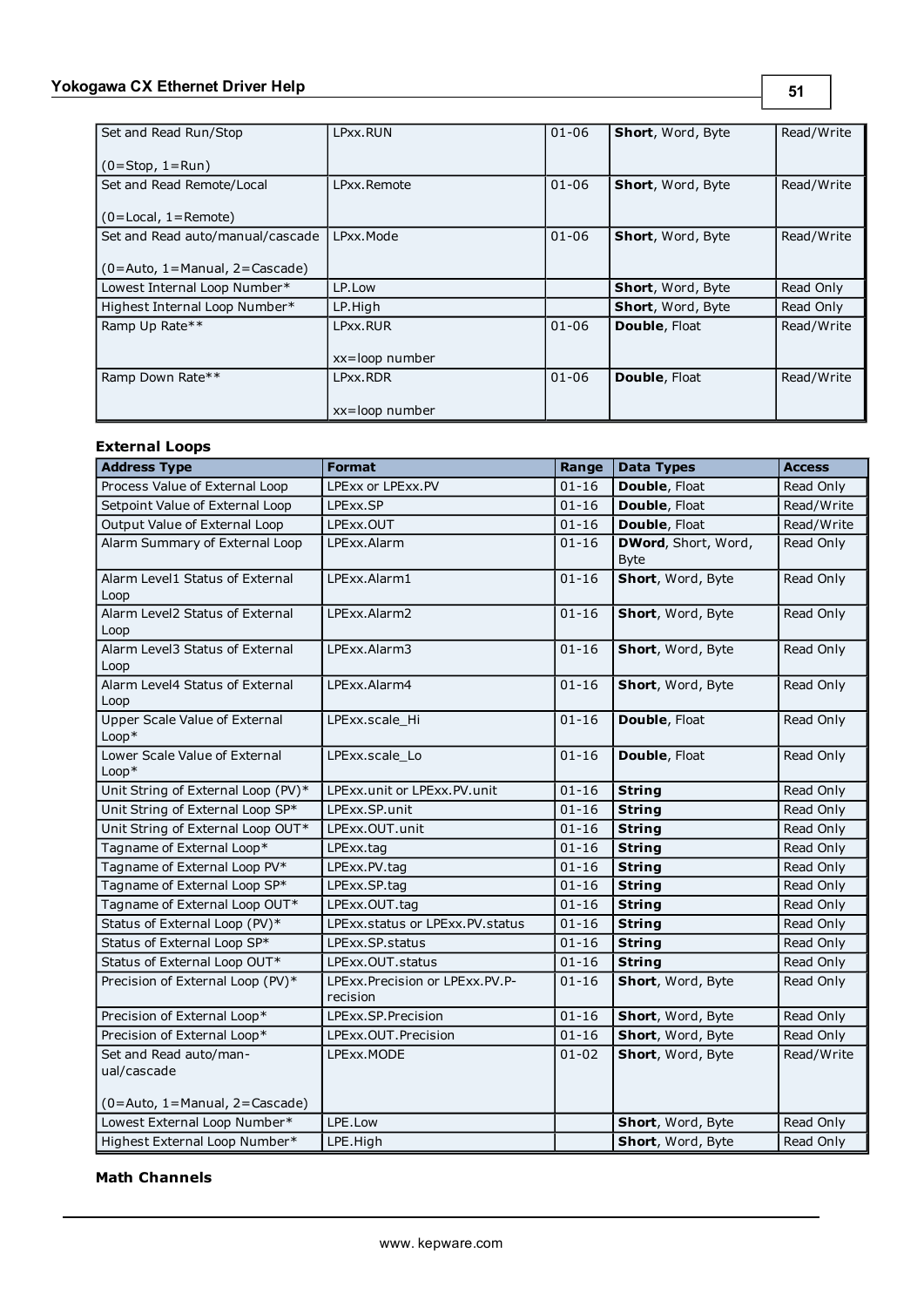| <b>Address Type</b>                 | <b>Format</b>          | Range     | <b>Data Types</b>        | <b>Access</b> |
|-------------------------------------|------------------------|-----------|--------------------------|---------------|
| Process Value of Math Channel       | CHxx or CHxx.PV        | $31 - 60$ | Double, Float            | Read Only     |
| Alarm Summary of Math Channel       | CHxx.Alarm             | $31 - 60$ | DWord, Short, Word, Byte | Read Only     |
| Alarm Level1 Status of Math Channel | CHxx.Alarm1            | $31 - 60$ | Short, Word, Byte        | Read Only     |
| Alarm Level2 Status of Math Channel | CHxx.Alarm2            | $31 - 60$ | Short, Word, Byte        | Read Only     |
| Alarm Level3 Status of Math Channel | CHxx.Alarm3            | $31 - 60$ | Short, Word, Byte        | Read Only     |
| Alarm Level4 Status of Math Channel | CHxx.Alarm4            | $31 - 60$ | Short, Word, Byte        | Read Only     |
| Set and Read Level1 Alarm Setpoint  | CHxx.ASP1              | $31 - 60$ | <b>Double, Float</b>     | Read/Write    |
| Set and Read Level2 Alarm Setpoint  | CHxx.ASP2              | $31 - 60$ | <b>Double, Float</b>     | Read/Write    |
| Set and Read Level3 Alarm Setpoint  | CH <sub>xx</sub> .ASP3 | $31 - 60$ | <b>Double, Float</b>     | Read/Write    |
| Set and Read Level4 Alarm Setpoint  | CH <sub>xx</sub> .ASP4 | $31 - 60$ | Double, Float            | Read/Write    |
| Upper Scale Value of Math Channel*  | CHxx.scale Hi          | $31 - 60$ | <b>Double, Float</b>     | Read Only     |
| Lower Scale Value of Math Channel*  | CHxx.scale_Lo          | $31 - 60$ | <b>Double, Float</b>     | Read Only     |
| Unit String of Math Channel*        | CHxx.unit              | $31 - 60$ | <b>String</b>            | Read Only     |
| Tagname of Math Channel*            | CHxx.tag               | $31 - 60$ | <b>String</b>            | Read Only     |
| Status of Math Channel*             | CHxx.status            | $31 - 60$ | <b>String</b>            | Read Only     |
| Precision of Math Channel*          | CHxx.Precision         | $31 - 60$ | Short, Word, Byte        | Read Only     |
| Lowest Math Channel*                | CHA.Low                |           | <b>Short, Word, Byte</b> | Read Only     |
| Highest Math Channel*               | CHA.High               |           | Short, Word, Byte        | Read Only     |

\*The data associated with these addresses is only read from the device at the start of a communications session. Once read, the values will not be refreshed until the server has been restarted or the Reset Tag has been invoked. To invoke a reset, write a non zero value to the Reset Tag. Once the Reset Tag has been invoked, the driver will reinitialize all startup data from the device.

\*\*Zero (0) can be written to the tag to disable the ramp parameters. When a 0 is written to the tag, the tag will display +1.inf upon successful disabling.

|  | DI/DO DATA and Internal Switch Status (Style Number S3 or Later) |  |  |
|--|------------------------------------------------------------------|--|--|
|--|------------------------------------------------------------------|--|--|

| <b>Address Type</b>              | <b>Format</b> | Range       | <b>Data Types</b> | <b>Access</b> |
|----------------------------------|---------------|-------------|-------------------|---------------|
| Control Digital Inputs           | DI            | DI001-DI006 | <b>Boolean</b>    | Read Only     |
| Control Digital Outputs          | DO            | DO001-DO006 | <b>Boolean</b>    | Read/Write    |
| <b>Expansion Digital Inputs</b>  | RI            | RI001-RI012 | <b>Boolean</b>    | Read/Write    |
| <b>Expansion Digital Outputs</b> | Read Only     | RO001-RO012 | <b>Boolean</b>    | Read/Write    |
| <b>Internal Switches</b>         | <b>SW</b>     | SW001-SW036 | <b>Boolean</b>    | Read/Write    |

#### **Alarm Setpoints**

Data associated with the addresses denoted in the device will be returned as +INF. Data values can only be written to Alarm Setpoints that are defined in the device: write operations to undefined Alarm Setpoints will return an error. Write operations are available only for users logged in at the Administrator level and will return an error otherwise.

#### **Scales**

Data values for Scale\_Hi and Scale\_Lo for channels that are skipped will be returned as +INF.

#### **Tag Names**

For devices that have unspecified tag names, the driver will construct an internal tag name based on the channel number. For example, the tag name of address 'CH01' will be returned as 'CH01'.

## **General Device Data**

| <b>Address Type</b>     | <b>Format</b> | Range | <b>Data Types</b> | <b>Access</b> |
|-------------------------|---------------|-------|-------------------|---------------|
| Administrator Level     | Admin         |       | <b>Boolean</b>    | Read Only     |
| Date of Last Data       | Date          |       | <b>String</b>     | Read Only     |
| Time of Last Data       | Time          |       | <b>String</b>     | Read Only     |
| Model Name of Device    | Model         |       | <b>String</b>     | Read Only     |
| Host Name of Device     | Hostname      |       | <b>String</b>     | Read Only     |
| Serial Number of Device | SerialNumber  |       | <b>String</b>     | Read Only     |
| IP Address of Device    | ΙP            |       | <b>String</b>     | Read Only     |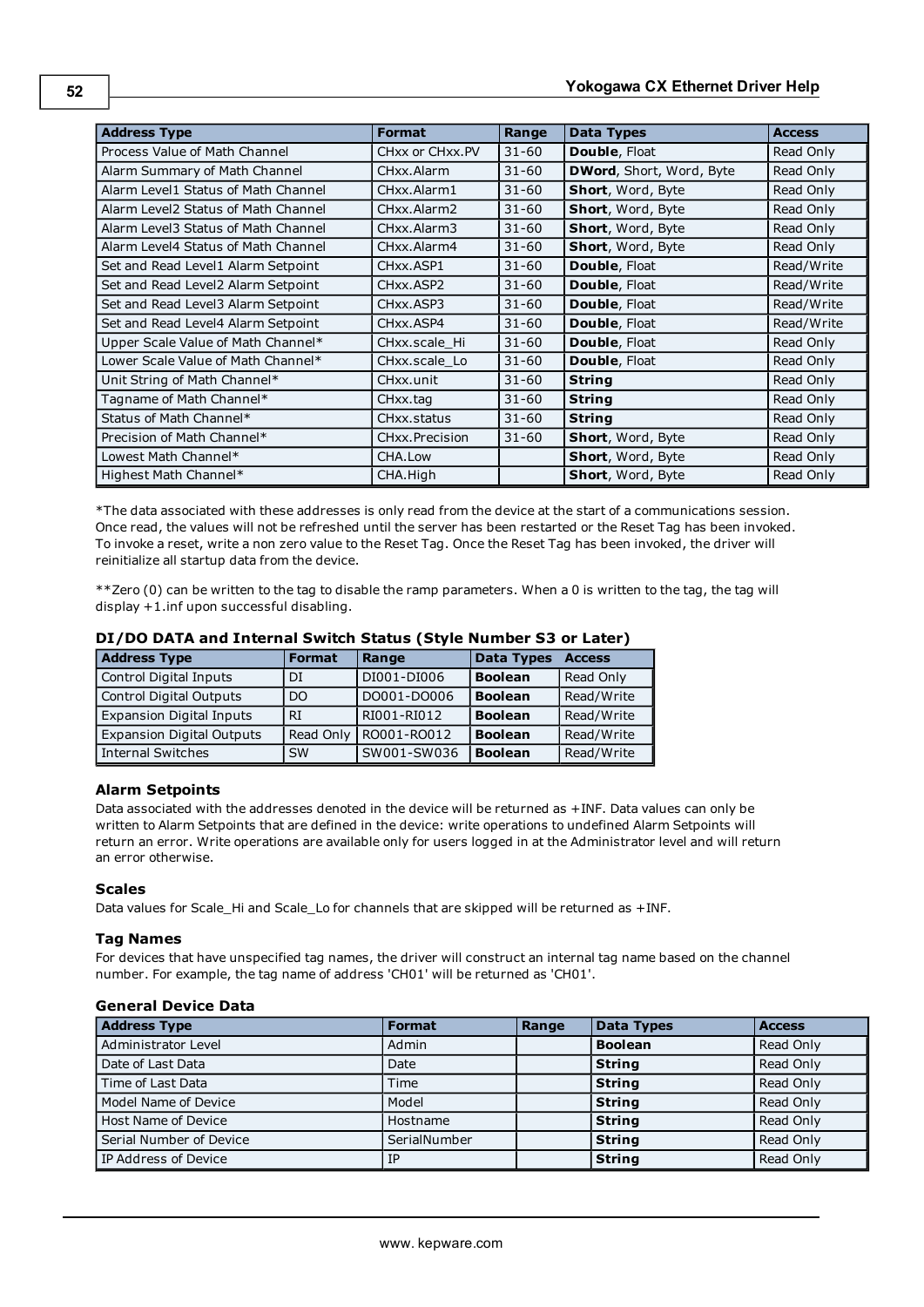# **Yokogawa CX Ethernet Driver Help**

| Math Communication Data           | <b>CDxx</b> | $01 - 30$ | <b>Float</b>      | Write Only |
|-----------------------------------|-------------|-----------|-------------------|------------|
| Control Math Execution            | MathControl |           | Short, Word, Byte | Write Only |
| Reset Alarms                      | AlarmReset  |           | <b>Boolean</b>    | Write Only |
| Control Command and Response      | Command     |           | <b>String</b>     | Read/Write |
| Previous Screen                   | PreScreen   |           | <b>Boolean</b>    | Write Only |
| Direct Reloading of Configuration | Reset       |           | <b>Boolean</b>    | Write Only |
| SetTime*                          | Tag         |           | <b>Boolean</b>    | Write Only |

**53**

\*The SetTime tag will cause the the device time to be updated. Writing 0 or 1 to the tag will update the Device Date and Time, which can be verified from the Date tag and the Time tag. The SetTime tag will always display 0 as it is a Write Only tag. After a successful update, the following message will be posted: "Device Clock set to system time [Device <device\_name>]."

#### **Administrator Level**

The Admin address type has a value of '1' or 'true' when the user has logged on at the Administrator level and a value of '0' or 'false' when the user has logged on at the User level.

#### **Math Communication Data**

The CD address type is only valid for devices equipped with the math option. Write operations to CD addresses for non-math equipped devices will return an error. Write operations are available only for users logged in at the Administrator level and will return an error otherwise.

#### **Model Name of Device**

The Model address type will have a string value of 'CX1000' or 'CX2000,' indicating the model series returned by the device.

#### **Control Math Execution**

The MathControl address type is only available for devices equipped with the math option. Write operations to the MathControl tag for non-math equipped devices will return an error.

#### **Control Command and Response**

The Command address allows the user to send a string command and receive a string response to and from the device. This allows the user to send any command to the device, including commands not directly supported by the driver. This tag is only available to users logged in at the Administrator level. Otherwise, write operations will return an error.

**Caution:** Use caution when performing write operations using the Command address.

**Note:** The actual number of addresses available for each type depends on the configuration of the Yokogawa device. If the driver finds that an address is not present in the device at Runtime, the driver will post an error message and remove the tag from its scan list.

Addresses that have Write Only access are assigned a default access of Read/Write; however, data values are unreadable for these addresses and the associated tags are not included in the scan list. The current data value for these tags will always be 0 for numeric data types and null string for string data types.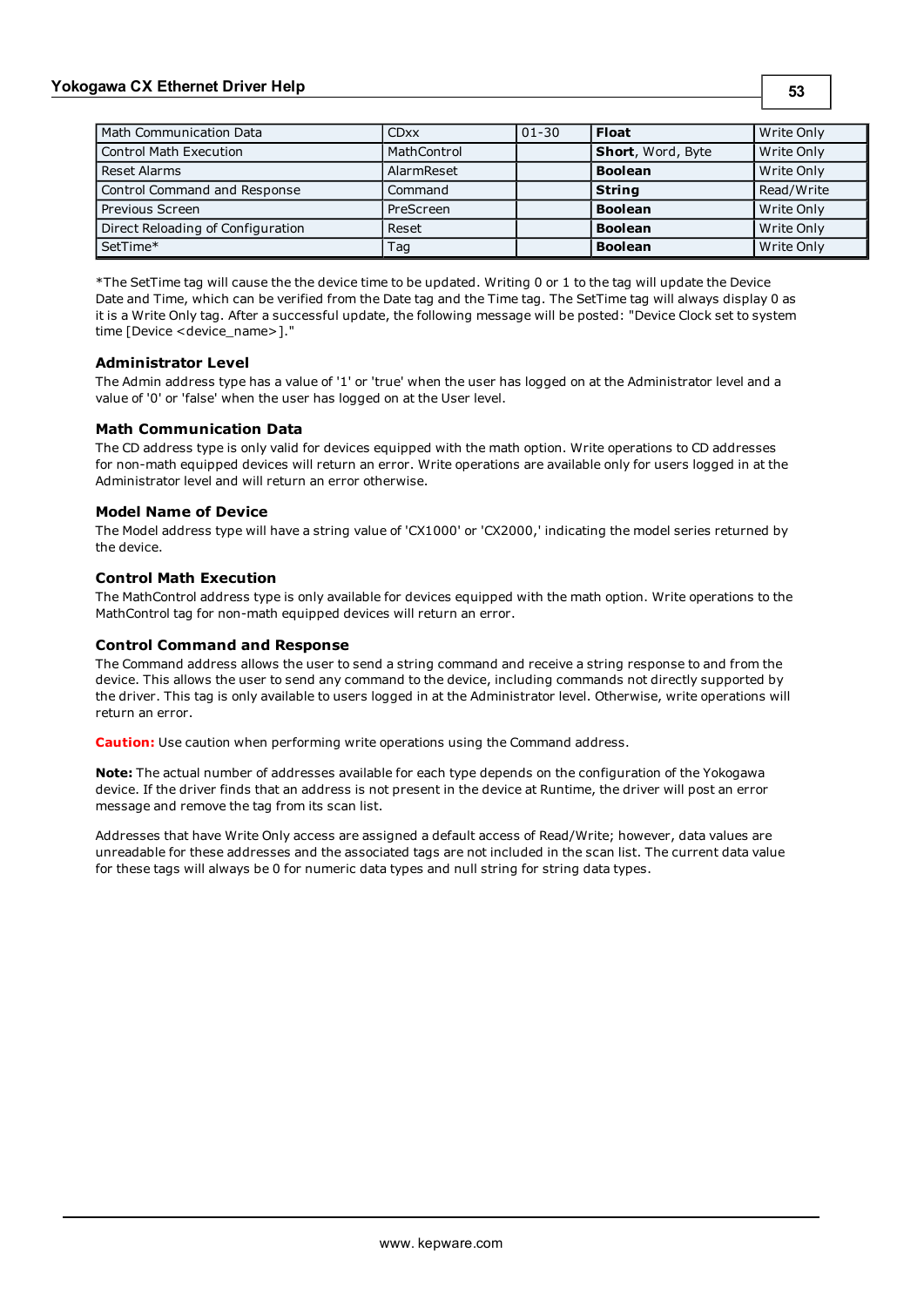# <span id="page-52-0"></span>**Error Descriptions**

The following error/warning messages may be generated. Click on the link for a description of the message.

#### **Address Validation**

**[Address](#page-52-2) ['<address>'](#page-52-2) [is](#page-52-2) [out](#page-52-2) [of](#page-52-2) [range](#page-52-2) [for](#page-52-2) [the](#page-52-2) [specified](#page-52-2) [device](#page-52-2) [or](#page-52-2) [register](#page-52-2) [Data](#page-52-3) [Type](#page-52-3) ['<type>'](#page-52-3) [is](#page-52-3) [not](#page-52-3) [valid](#page-52-3) [for](#page-52-3) [device](#page-52-3) [address](#page-52-3) ['<address>'](#page-52-3) [Device](#page-52-4) [address](#page-52-4) ['<address>'](#page-52-4) [contains](#page-52-4) [a](#page-52-4) [syntax](#page-52-4) [error](#page-52-4) [Device](#page-53-0) [address](#page-53-0) ['<address>'](#page-53-0) [is](#page-53-0) [Read](#page-53-0) [Only](#page-53-0) [Missing](#page-53-1) [address](#page-53-1)**

#### **Device Status Messages**

**[Device](#page-53-3) ['<device](#page-53-3) [name>'](#page-53-3) [is](#page-53-3) [not](#page-53-3) [responding](#page-53-3) [Device](#page-53-4) ['<device](#page-53-4) [name>'](#page-53-4) [login](#page-53-4) [failed.](#page-53-4) [Check](#page-53-4) [username](#page-53-4) [and](#page-53-4) [password](#page-53-4) [Device](#page-54-0) ['<device](#page-54-0) [name>'](#page-54-0) [login](#page-54-0) [not](#page-54-0) [accepted.](#page-54-0) [Choose](#page-54-0) [username](#page-54-0) [of](#page-54-0) ['admin'](#page-54-0) [or](#page-54-0) ['user'](#page-54-0) [No](#page-54-1) [more](#page-54-1) [logins](#page-54-1) [at](#page-54-1) [this](#page-54-1) [level](#page-54-1) [on](#page-54-1) [device](#page-54-1) ['<device](#page-54-1) [name>'](#page-54-1) [Unable](#page-54-2) [to](#page-54-2) [write](#page-54-2) [to](#page-54-2) ['<address>'](#page-54-2) [on](#page-54-2) [device](#page-54-2) ['<device](#page-54-2) [name>'](#page-54-2) [Write](#page-54-3) [allowed](#page-54-3) [for](#page-54-3) [admin](#page-54-3) [level](#page-54-3) [only](#page-54-3) [\(Device](#page-54-3) ['<device](#page-54-3) [name>',](#page-54-3) [Tag](#page-54-3) ['<address>'\)](#page-54-3) [Write](#page-54-4) [allowed](#page-54-4) [for](#page-54-4) [devices](#page-54-4) [with](#page-54-4) [math](#page-54-4) [option](#page-54-4) [only](#page-54-4) [\(Device](#page-54-4) ['<device](#page-54-4) [name>',](#page-54-4) [Tag](#page-54-4) ['<address>'\)](#page-54-4)**

#### **Driver Error Messages**

**[Winsock](#page-55-1) [initialization](#page-55-1) [failed](#page-55-1) [\(OS](#page-55-1) [Error=n\)](#page-55-1) [Winsock](#page-55-2) [V1.1](#page-55-2) [or](#page-55-2) [higher](#page-55-2) [must](#page-55-2) [be](#page-55-2) [installed](#page-55-2) [to](#page-55-2) [use](#page-55-2) [the](#page-55-2) [Yokogawa](#page-55-2) [CX](#page-55-2) [Ethernet](#page-55-2) [device](#page-55-2) [driver](#page-55-2)**

# <span id="page-52-1"></span>**Address Validation**

The following error/warning messages may be generated. Click on the link for a description of the message.

#### **Address Validation**

**[Address](#page-52-2) ['<address>'](#page-52-2) [is](#page-52-2) [out](#page-52-2) [of](#page-52-2) [range](#page-52-2) [for](#page-52-2) [the](#page-52-2) [specified](#page-52-2) [device](#page-52-2) [or](#page-52-2) [register](#page-52-2) [Data](#page-52-3) [Type](#page-52-3) ['<type>'](#page-52-3) [is](#page-52-3) [not](#page-52-3) [valid](#page-52-3) [for](#page-52-3) [device](#page-52-3) [address](#page-52-3) ['<address>'](#page-52-3) [Device](#page-52-4) [address](#page-52-4) ['<address>'](#page-52-4) [contains](#page-52-4) [a](#page-52-4) [syntax](#page-52-4) [error](#page-52-4) [Device](#page-53-0) [address](#page-53-0) ['<address>'](#page-53-0) [is](#page-53-0) [Read](#page-53-0) [Only](#page-53-0) [Missing](#page-53-1) [address](#page-53-1)**

#### <span id="page-52-2"></span>**Address '<address>' is out of range for the specified device or register**

**Error Type:** Warning

#### **Possible Cause:**

A tag address that has been specified statically references a location that is beyond the range of supported locations for the device.

#### **Solution:**

<span id="page-52-3"></span>Verify that the address is correct; if it is not, re-enter it in the client application.

## Data Type '<type>' is not valid for device address '<address>'

# **Error Type:**

Warning

#### **Possible Cause:**

A tag address that has been specified statically has been assigned an invalid data type.

#### **Solution:**

<span id="page-52-4"></span>Modify the requested data type in the client application.

### Device address '<address>' contains a syntax error

# **Error Type:**

Warning

## **Possible Cause:**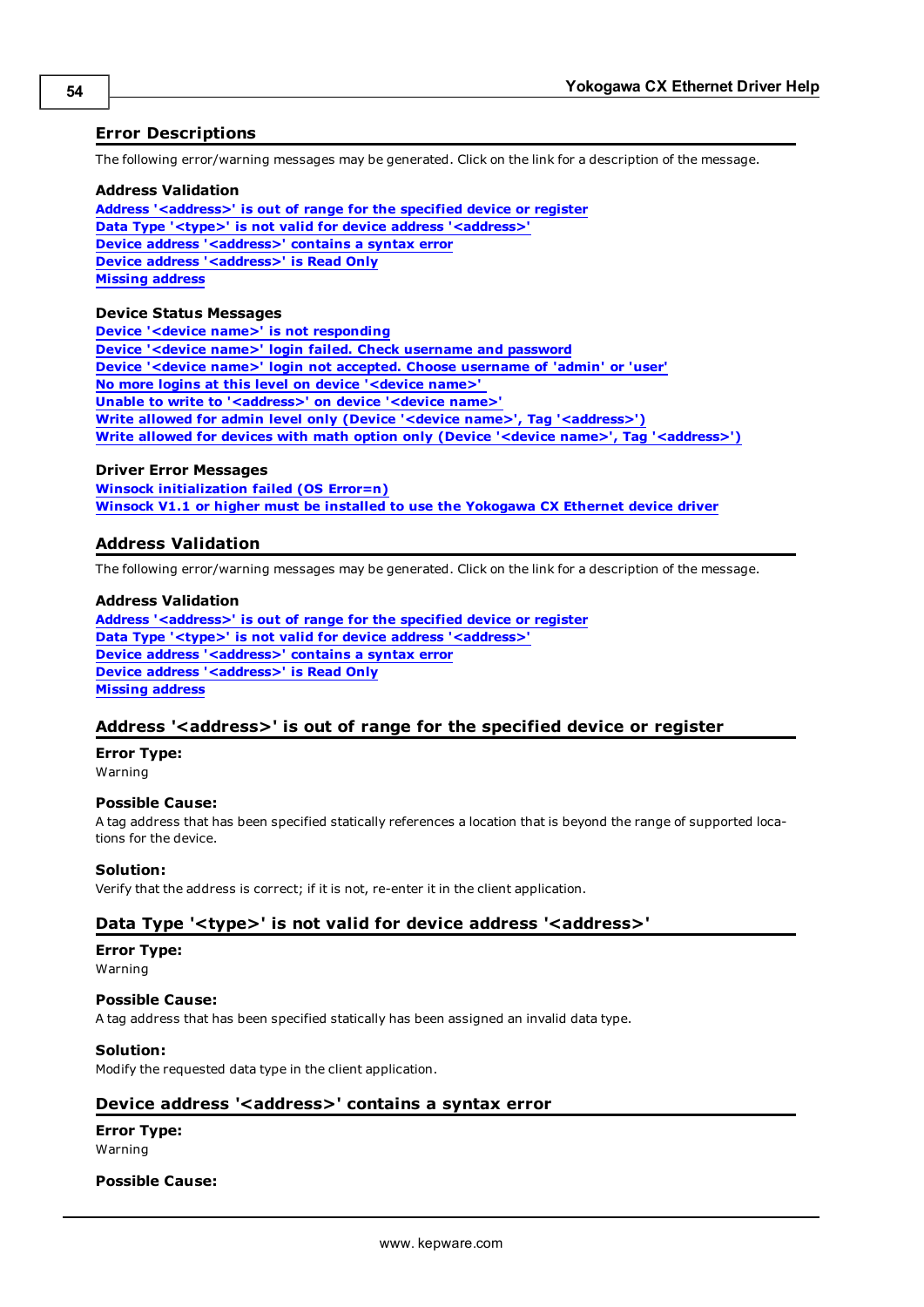A tag address that has been specified statically contains one or more invalid characters.

#### **Solution:**

<span id="page-53-0"></span>Re-enter the address in the client application.

## **Device address '<address>' is Read Only**

# **Error Type:**

Warning

## **Possible Cause:**

A tag address that has been specified statically has a requested access mode that is not compatible with what the device supports for that address.

#### **Solution:**

<span id="page-53-1"></span>Change the access mode in the client application.

# **Missing address**

# **Error Type:**

Warning

#### **Possible Cause:**

A tag address that has been specified statically has no length.

#### **Solution:**

<span id="page-53-2"></span>Re-enter the address in the client application.

# **Device Status Messages**

The following error/warning messages may be generated. Click on the link for a description of the message.

#### **Device Status Messages**

**[Device](#page-53-3) ['<device](#page-53-3) [name>'](#page-53-3) [is](#page-53-3) [not](#page-53-3) [responding](#page-53-3) [Device](#page-53-4) ['<device](#page-53-4) [name>'](#page-53-4) [login](#page-53-4) [failed.](#page-53-4) [Check](#page-53-4) [username](#page-53-4) [and](#page-53-4) [password](#page-53-4) [Device](#page-54-0) ['<device](#page-54-0) [name>'](#page-54-0) [login](#page-54-0) [not](#page-54-0) [accepted.](#page-54-0) [Choose](#page-54-0) [username](#page-54-0) [of](#page-54-0) ['admin'](#page-54-0) [or](#page-54-0) ['user'](#page-54-0) [No](#page-54-1) [more](#page-54-1) [logins](#page-54-1) [at](#page-54-1) [this](#page-54-1) [level](#page-54-1) [on](#page-54-1) [device](#page-54-1) ['<device](#page-54-1) [name>'](#page-54-1) [Unable](#page-54-2) [to](#page-54-2) [write](#page-54-2) [to](#page-54-2) ['<address>'](#page-54-2) [on](#page-54-2) [device](#page-54-2) ['<device](#page-54-2) [name>'](#page-54-2) [Write](#page-54-3) [allowed](#page-54-3) [for](#page-54-3) [admin](#page-54-3) [level](#page-54-3) [only](#page-54-3) [\(Device](#page-54-3) ['<device](#page-54-3) [name>',](#page-54-3) [Tag](#page-54-3) ['<address>'\)](#page-54-3) [Write](#page-54-4) [allowed](#page-54-4) [for](#page-54-4) [devices](#page-54-4) [with](#page-54-4) [math](#page-54-4) [option](#page-54-4) [only](#page-54-4) [\(Device](#page-54-4) ['<device](#page-54-4) [name>',](#page-54-4) [Tag](#page-54-4) ['<address>'\)](#page-54-4)**

# <span id="page-53-3"></span>**Device '<device name>' is not responding**

#### **Error Type:**

Serious

#### **Possible Cause:**

1. The connection between the device and the Host PC is broken.

- 2. The IP address assigned to the device is incorrect.
- 3. The connection cannot be established in the specified timeout period.

4. The response from the device took longer to receive than the amount of time specified in the "Request Timeout" device setting.

#### **Solution:**

- 1. Verify the cabling between the PC and the PLC device.
- 2. Verify the IP address given to the named device matches that of the actual device.
- 3. Increase the Connect Timeout value in the Timeout page of Device Properties.
- <span id="page-53-4"></span>4. Increase the Request Timeout setting so that the entire response can be handled.

# **Device '<device name>' login failed. Check username and password**

#### **Error Type:**

Serious

#### **Possible Cause:**

1. The username and password required for login to the device have not been specified in Device Configuration.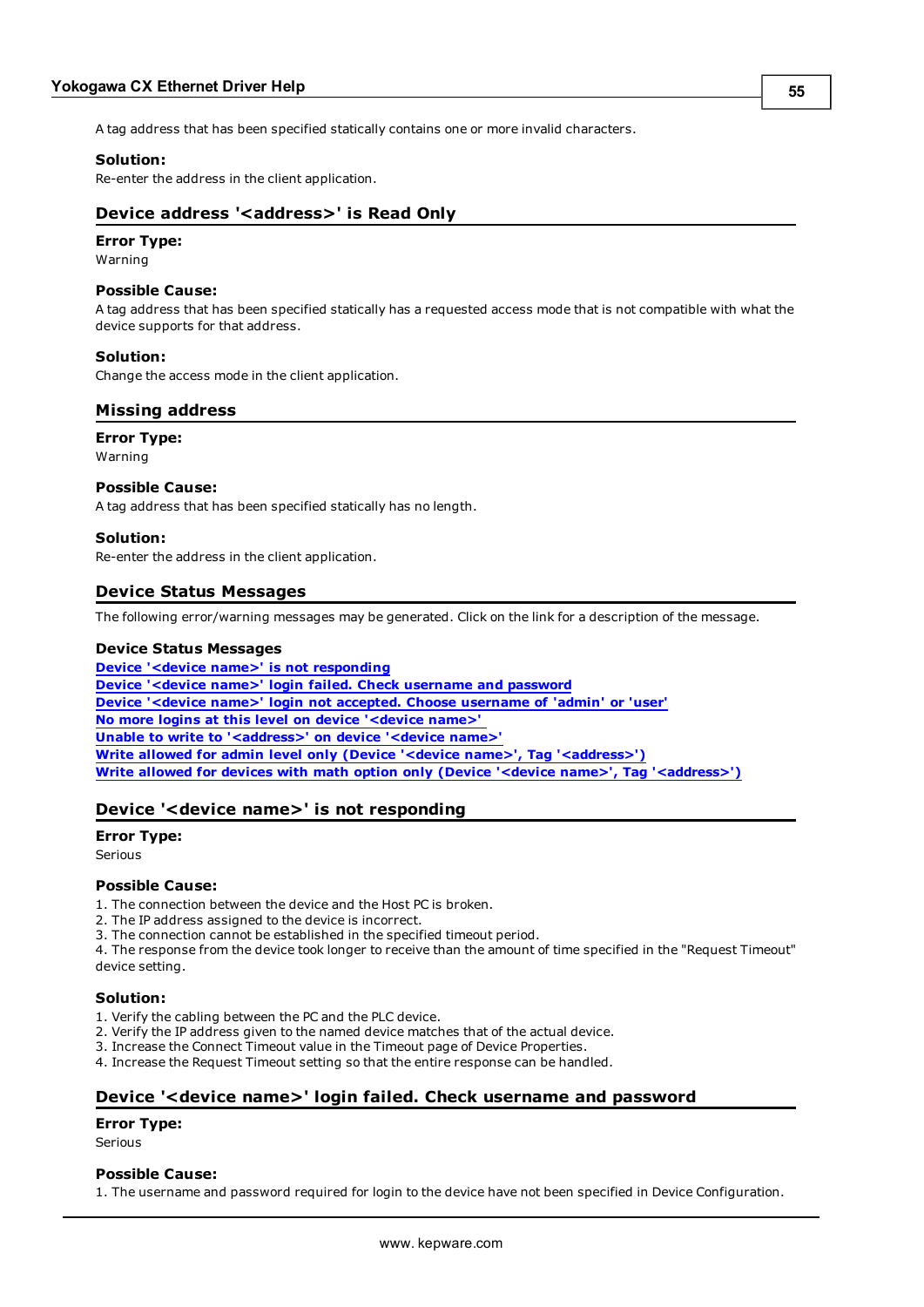- 2. The username and password were entered incorrectly or entered in non-matching case.
- 3. The username and/or password specified in Device Configuration is not registered in the device.

#### **Solution:**

<span id="page-54-0"></span>Re-enter the correct username and password in Device Configuration.

# **Device '<device name>' login not accepted. Choose username of 'admin' or 'user'**

#### **Error Type:**

Serious

#### **Possible Cause:**

1. The password protected login feature of the device is disabled and the username specified in Device Configuration does not contain the expected user level required for login to the device. 2. The user level was entered incorrectly or entered in non-matching case.

#### **Solution:**

<span id="page-54-1"></span>Re-enter the correct user level (either 'admin' or 'user') in the username field in Device Configuration.

#### **No more logins at this level on device '<device name>'**

#### **Error Type:**

Serious

#### **Possible Cause:**

There are no more users permitted to login at this user level. Other users may be connected to the device, or a connection may have been made and broken without logging off or disconnecting.

#### **Solution:**

1. Check for other user connections that are blocking connection.

2. Make sure that the Keep Alive feature for Ethernet communications is enabled in the device. This will cause the device to disconnect if there is a break in communications.

#### <span id="page-54-2"></span>Unable to write to '<address>' on device '<device name>'

#### **Error Type:**

Serious

#### **Possible Cause:**

- 1. The connection between the device and the Host PC is broken.
- 2. The named device may have been assigned an incorrect IP address.
- 3. The address specified may be Read Only or may not exist in the current device.

#### **Solution:**

- 1. Verify the cabling between the PC and the PLC device.
- 2. Verify the IP address given to the named device matches that of the actual device.
- <span id="page-54-3"></span>3. Check address availability for the device.

# **Write allowed for admin level only (Device '<device name>', Tag '<address>')**

#### **Error Type:**

Warning

#### **Possible Cause:**

The user is logged on to the named device at the user level and is attempting to write to a tag that is writeable at the administrator level only.

#### **Solution:**

<span id="page-54-4"></span>Verify the user/admin level used for login.

# **Write allowed for devices with math option only (Device '<device name>', Tag '<address>')**

#### **Error Type:**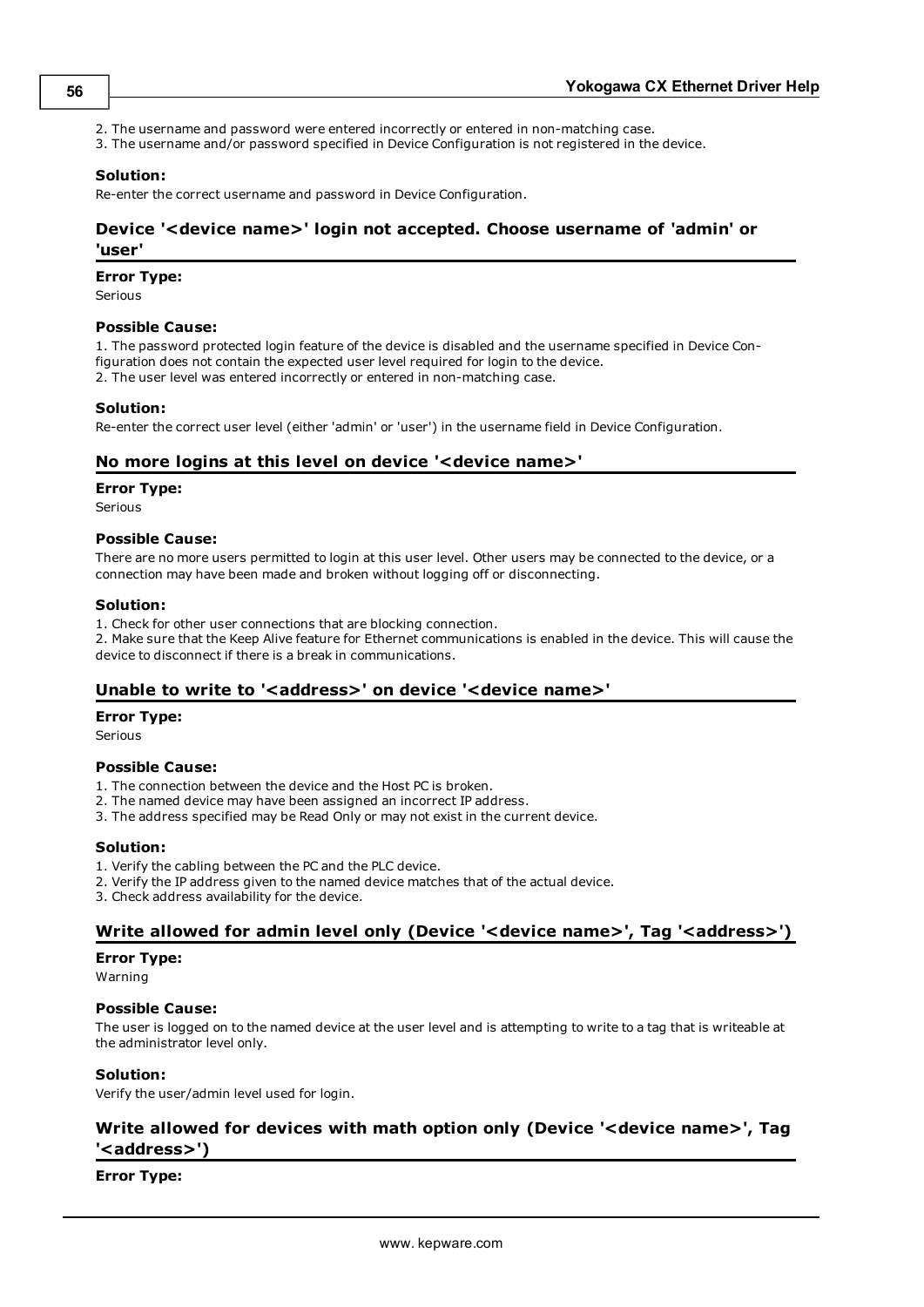#### Warning

## **Possible Cause:**

The named device is not equipped with the math option and a write was attempted to a tag that is available for math operations only.

#### **Solution:**

<span id="page-55-0"></span>Verify that the tag address exists for the device.

# **Driver Error Messages**

The following error/warning messages may be generated. Click on the link for a description of the message.

#### **Driver Error Messages**

**[Winsock](#page-55-1) [initialization](#page-55-1) [failed](#page-55-1) [\(OS](#page-55-1) [Error=n\)](#page-55-1) [Winsock](#page-55-2) [V1.1](#page-55-2) [or](#page-55-2) [higher](#page-55-2) [must](#page-55-2) [be](#page-55-2) [installed](#page-55-2) [to](#page-55-2) [use](#page-55-2) [the](#page-55-2) [Yokogawa](#page-55-2) [CX](#page-55-2) [Ethernet](#page-55-2) [device](#page-55-2) [driver](#page-55-2)**

# <span id="page-55-1"></span>**Winsock initialization failed (OS Error=n)**

#### **Error Type:**

Fatal

| <b>OS Error</b> | <b>Indication</b>                                                                                    | <b>Possible Solution</b>                                                               |
|-----------------|------------------------------------------------------------------------------------------------------|----------------------------------------------------------------------------------------|
| 10091           | Indicates that the underlying network<br>subsystem is not ready for network com-<br>munication.      | Wait a few seconds and restart<br>l the driver.                                        |
| 10067           | Limit on the number of tasks supported<br>by the Windows Sockets implementation<br>has been reached. | Close one or more applications<br>that may be using Winsock and<br>restart the driver. |

# <span id="page-55-2"></span>**Winsock V1.1 or higher must be installed to use the Yokogawa CX Ethernet device driver**

#### **Error Type:**

Fatal

#### **Possible Cause:**

The version number of the Winsock DLL found on the system is less than 1.1.

#### **Solution:**

Upgrade Winsock to version 1.1 or higher.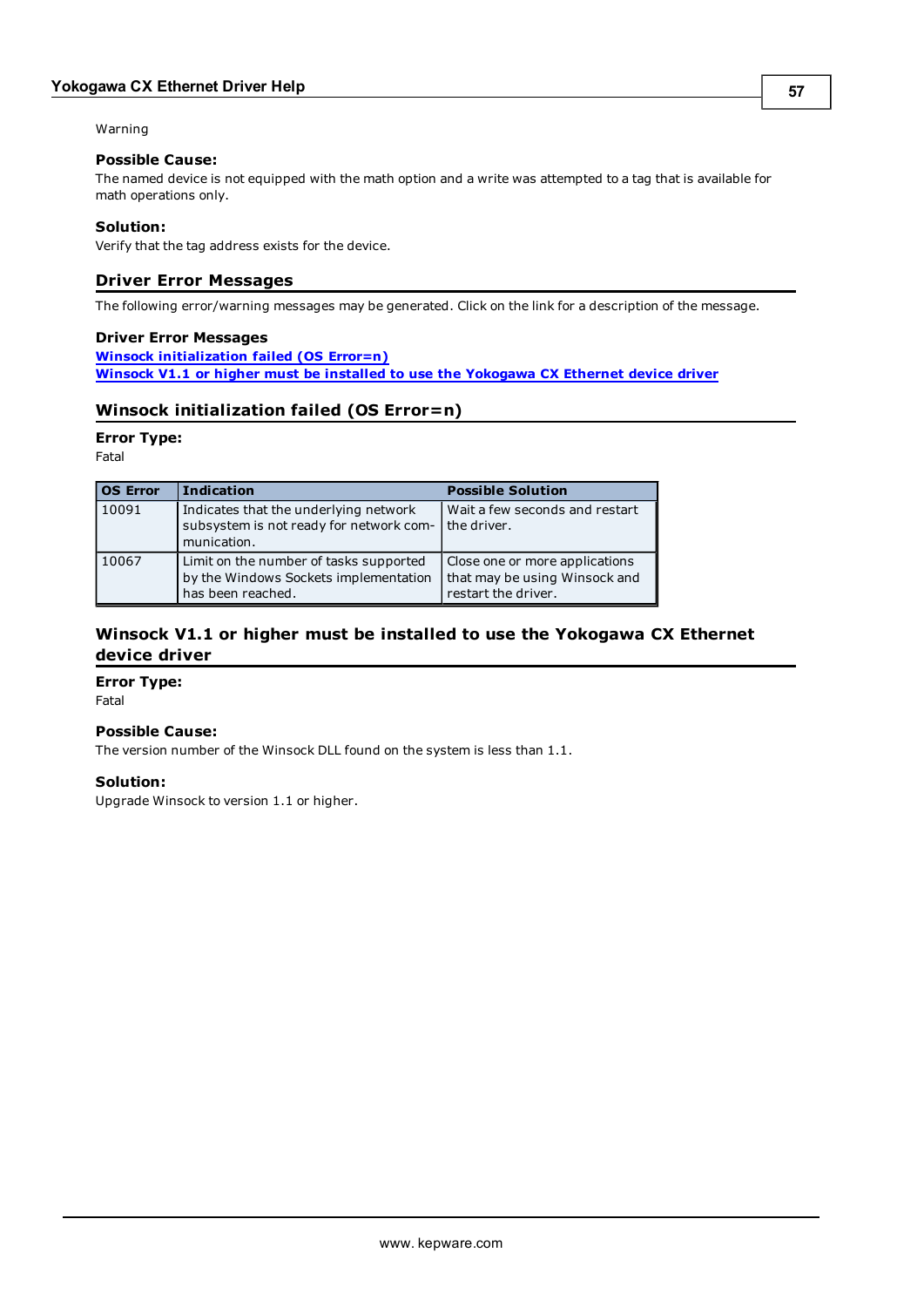# <span id="page-56-0"></span>**Index**

# **A**

# **C**

# **D**

| Device ' <device name="">' login not accepted. Choose username of 'admin' or 'user' 56</device> |  |
|-------------------------------------------------------------------------------------------------|--|
|                                                                                                 |  |
|                                                                                                 |  |
|                                                                                                 |  |
|                                                                                                 |  |
|                                                                                                 |  |
|                                                                                                 |  |